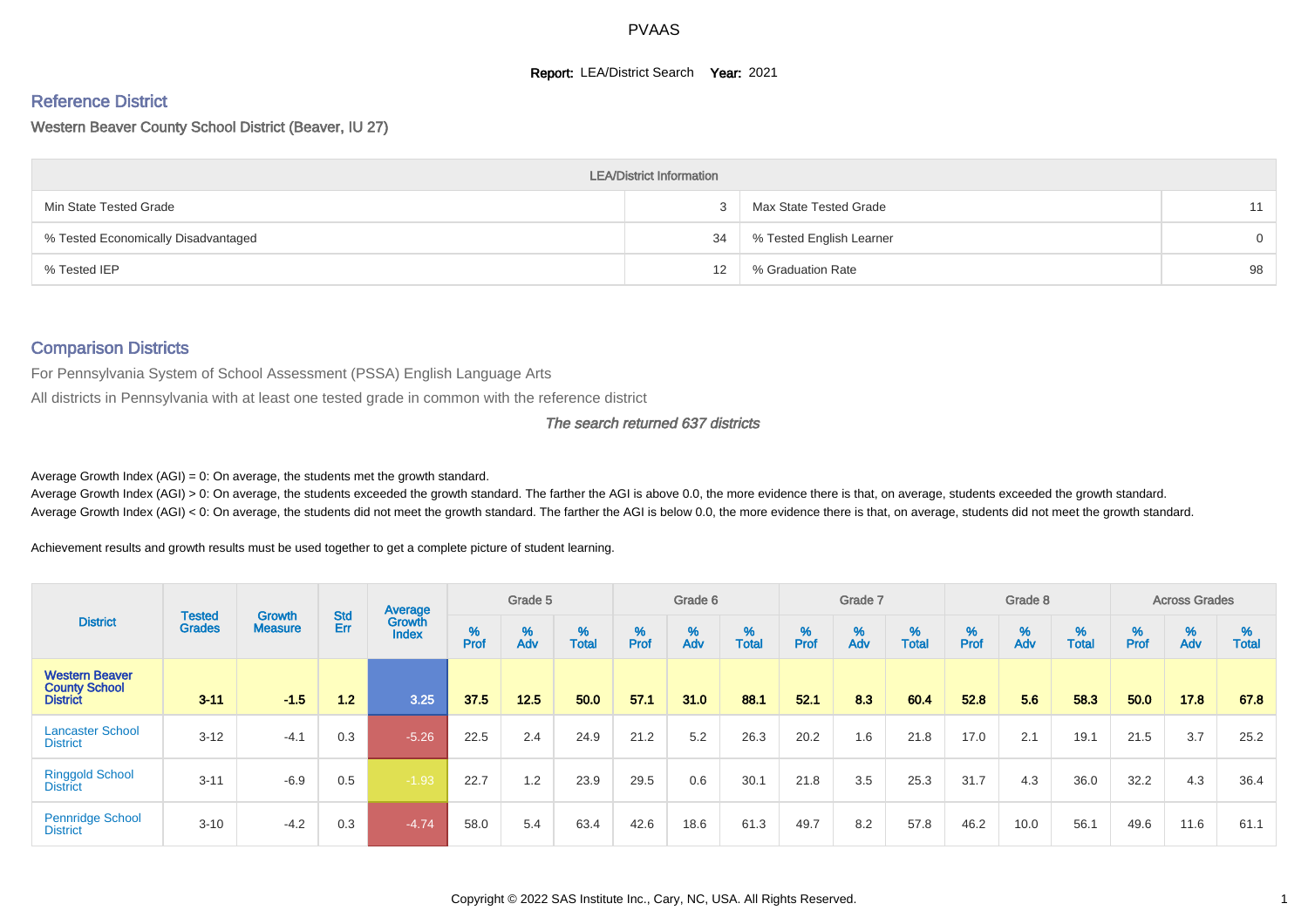|                                                                  |                         | <b>Growth</b>  | <b>Std</b> | Average                |                     | Grade 5  |                      |              | Grade 6  |                      |                     | Grade 7     |                      |                     | Grade 8     |                   |                     | <b>Across Grades</b> |                   |
|------------------------------------------------------------------|-------------------------|----------------|------------|------------------------|---------------------|----------|----------------------|--------------|----------|----------------------|---------------------|-------------|----------------------|---------------------|-------------|-------------------|---------------------|----------------------|-------------------|
| <b>District</b>                                                  | <b>Tested</b><br>Grades | <b>Measure</b> | Err        | Growth<br><b>Index</b> | $\%$<br><b>Prof</b> | %<br>Adv | $\%$<br><b>Total</b> | $\%$<br>Prof | %<br>Adv | $\%$<br><b>Total</b> | $\%$<br><b>Prof</b> | $\%$<br>Adv | $\%$<br><b>Total</b> | $\%$<br><b>Prof</b> | $\%$<br>Adv | %<br><b>Total</b> | $\%$<br><b>Prof</b> | %<br>Adv             | %<br><b>Total</b> |
| <b>Western Beaver</b><br><b>County School</b><br><b>District</b> | $3 - 11$                | $-1.5$         | 1.2        | 3.25                   | 37.5                | 12.5     | 50.0                 | 57.1         | 31.0     | 88.1                 | 52.1                | 8.3         | 60.4                 | 52.8                | 5.6         | 58.3              | 50.0                | 17.8                 | 67.8              |
| Plum Borough<br><b>School District</b>                           | $3 - 11$                | $-5.8$         | 0.4        | $-5.02$                | 53.7                | 6.3      | 60.0                 | 45.8         | 25.1     | 70.9                 | 50.0                | 6.0         | 56.0                 | 49.0                | 5.7         | 54.6              | 47.5                | 15.8                 | 63.2              |
| <b>Shaler Area</b><br><b>School District</b>                     | $3 - 11$                | $-4.5$         | 0.4        | 0.47                   | 52.7                | 5.4      | 58.1                 | 39.8         | 10.6     | 50.4                 | 50.0                | 7.8         | 57.8                 | 46.9                | 12.9        | 59.8              | 46.7                | 13.0                 | 59.7              |
| <b>Pittsburgh School</b><br><b>District</b>                      | $3 - 11$                | $-1.6$         | 0.2        | 1.12                   | 29.0                | 3.9      | 32.8                 | 27.7         | 11.6     | 39.2                 | 33.3                | 6.0         | 39.3                 | 30.7                | 7.3         | 38.0              | 29.7                | 7.6                  | 37.3              |
| <b>Seneca Valley</b><br><b>School District</b>                   | $3 - 11$                | $-3.6$         | 0.3        | $-3.48$                | 52.6                | 9.8      | 62.4                 | 44.4         | 27.6     | 72.0                 | 53.0                | 9.8         | 62.9                 | 51.1                | 14.5        | 65.6              | 47.2                | 20.2                 | 67.4              |
| <b>Central Bucks</b><br><b>School District</b>                   | $3 - 11$                | $-1.3$         | 0.2        | 2.25                   | 57.2                | 12.0     | 69.2                 | 48.3         | 28.7     | 76.9                 | 54.3                | 16.8        | 71.0                 | 51.5                | 17.5        | 69.0              | 51.5                | 19.8                 | 71.4              |
| <b>Owen J Roberts</b><br><b>School District</b>                  | $3 - 11$                | $-2.3$         | 0.3        | 3.57                   | 59.8                | 15.0     | 74.8                 | 41.4         | 38.7     | 80.1                 | 56.3                | 10.6        | 67.0                 | 51.6                | 11.0        | 62.6              | 50.6                | 21.3                 | 71.8              |
| <b>New Castle Area</b><br><b>School District</b>                 | $3 - 12$                | $-5.0$         | 0.4        | $-3.79$                | 19.4                | 0.5      | 19.9                 | 18.2         | 4.2      | 22.4                 | 18.3                | 0.0         | 18.3                 | 20.9                | 0.9         | 21.9              | 17.6                | 1.9                  | 19.5              |
| <b>Perkiomen Valley</b><br><b>School District</b>                | $3 - 11$                | $-3.7$         | 0.3        | $-1.26$                | 53.1                | 15.9     | 69.0                 | 52.5         | 21.5     | 74.0                 | 51.0                | 12.6        | 63.6                 | 48.7                | 12.2        | 60.9              | 51.1                | 18.7                 | 69.8              |
| <b>Wilson Area</b><br><b>School District</b>                     | $3 - 11$                | $-5.9$         | 0.5        | $-2.54$                | 53.6                | 11.6     | 65.2                 | 40.2         | 18.0     | 58.2                 | 29.2                | 6.8         | 36.0                 | 38.6                | 8.3         | 47.0              | 41.0                | 12.4                 | 53.4              |
| <b>Erie City School</b><br><b>District</b>                       | $3 - 12$                | $-2.9$         | 0.3        | $-3.30$                | 17.9                | 0.9      | 18.8                 | 15.4         | 2.7      | 18.1                 | 16.6                | 1.6         | 18.2                 | 18.4                | 2.3         | 20.7              | 17.5                | 2.2                  | 19.8              |
| <b>Parkland School</b><br><b>District</b>                        | $3 - 11$                | $-2.9$         | 0.3        | $-1.56$                | 55.6                | 16.6     | 72.1                 | 42.4         | 30.0     | 72.4                 | 50.3                | 17.5        | 67.8                 | 46.6                | 14.9        | 61.4              | 47.1                | 23.4                 | 70.5              |
| <b>Pottstown School</b><br><b>District</b>                       | $3 - 12$                | $-5.4$         | 0.5        | $-2.03$                | 22.5                | 1.2      | 23.7                 | 20.1         | 2.1      | 22.2                 | 16.9                | 0.6         | 17.5                 | 16.5                | 1.6         | 18.1              | 21.9                | 2.2                  | 24.0              |
| <b>Bristol Township</b><br><b>School District</b>                | $3 - 11$                | $-3.8$         | 0.4        | $-3.67$                | 23.8                | 0.9      | 24.7                 | 30.0         | 5.5      | 35.5                 | 30.2                | 2.2         | 32.4                 | 24.1                | 2.8         | 26.9              | 26.9                | 2.9                  | 29.8              |
| <b>Boyertown Area</b><br><b>School District</b>                  | $3 - 11$                | $-3.6$         | 0.4        | $-2.83$                | 45.9                | 6.0      | 51.9                 | 38.5         | 13.6     | 52.1                 | 46.4                | 12.8        | 59.3                 | 42.2                | 8.4         | 50.6              | 42.6                | 10.7                 | 53.4              |
| <b>Marple Newtown</b><br><b>School District</b>                  | $3 - 11$                | $-4.5$         | 0.5        | $-2.54$                | 57.0                | 10.9     | 67.8                 | 47.9         | 22.8     | 70.6                 | 50.8                | 9.4         | 60.2                 | 51.2                | 7.2         | 58.4              | 51.2                | 18.8                 | 69.9              |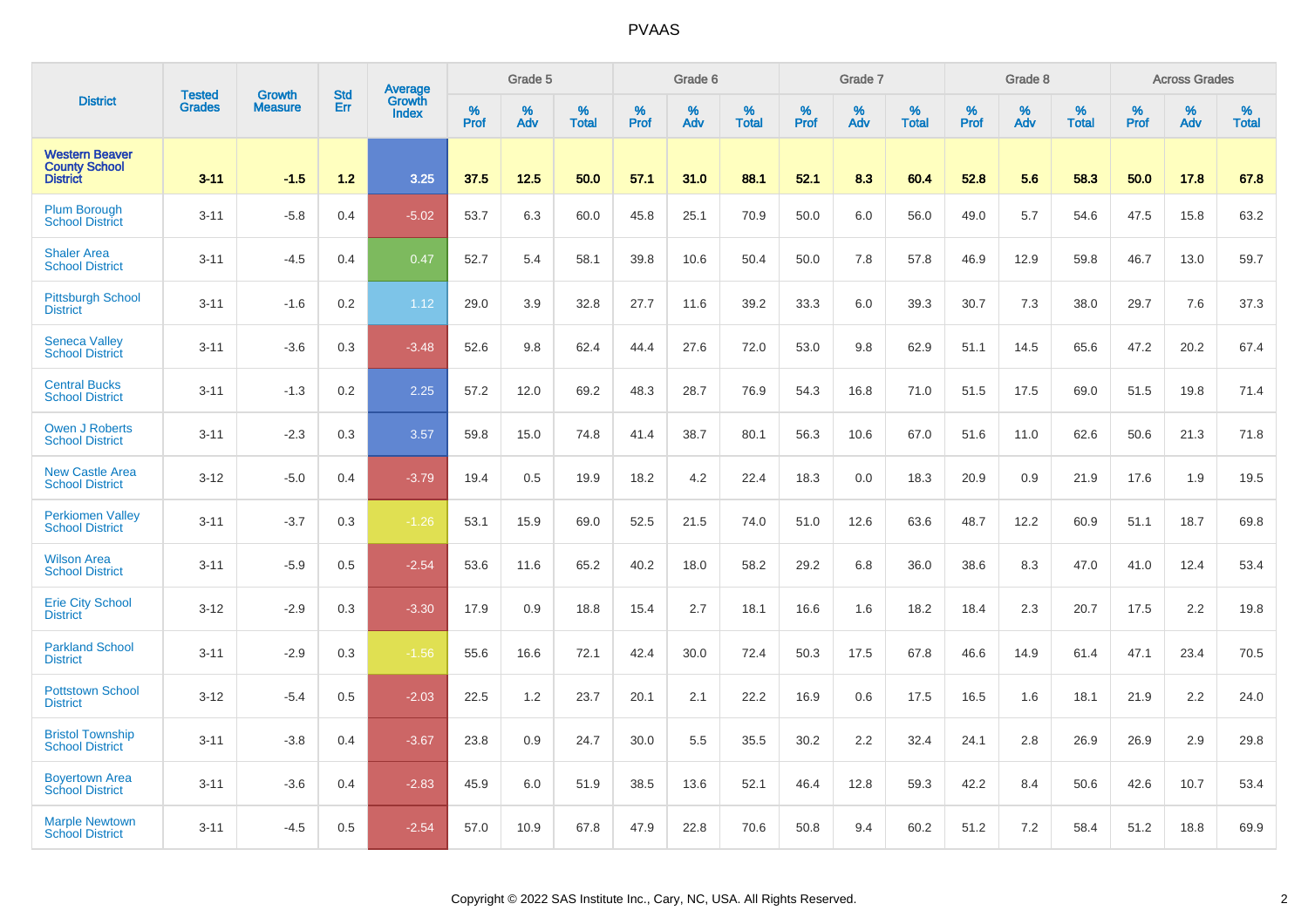|                                                                  | <b>Tested</b> | <b>Growth</b>  | <b>Std</b> | Average                |                  | Grade 5  |                   |           | Grade 6  |                   |           | Grade 7  |                   |           | Grade 8  |                   |           | <b>Across Grades</b> |                   |
|------------------------------------------------------------------|---------------|----------------|------------|------------------------|------------------|----------|-------------------|-----------|----------|-------------------|-----------|----------|-------------------|-----------|----------|-------------------|-----------|----------------------|-------------------|
| <b>District</b>                                                  | <b>Grades</b> | <b>Measure</b> | Err        | Growth<br><b>Index</b> | %<br><b>Prof</b> | %<br>Adv | %<br><b>Total</b> | %<br>Prof | %<br>Adv | %<br><b>Total</b> | %<br>Prof | %<br>Adv | %<br><b>Total</b> | %<br>Prof | %<br>Adv | %<br><b>Total</b> | %<br>Prof | %<br>Adv             | %<br><b>Total</b> |
| <b>Western Beaver</b><br><b>County School</b><br><b>District</b> | $3 - 11$      | $-1.5$         | 1.2        | 3.25                   | 37.5             | 12.5     | 50.0              | 57.1      | 31.0     | 88.1              | 52.1      | 8.3      | 60.4              | 52.8      | 5.6      | 58.3              | 50.0      | 17.8                 | 67.8              |
| <b>Council Rock</b><br><b>School District</b>                    | $3 - 11$      | $-2.3$         | 0.2        | $-0.18$                | 58.1             | 8.8      | 66.9              | 49.7      | 26.1     | 75.9              | 52.3      | 13.9     | 66.2              | 46.6      | 14.5     | 61.1              | 50.8      | 17.6                 | 68.4              |
| <b>Yough School</b><br><b>District</b>                           | $3 - 10$      | $-4.7$         | 0.6        | $-1.33$                | 37.9             | 1.5      | 39.4              | 39.6      | 15.7     | 55.2              | 42.3      | 8.2      | 50.5              | 36.7      | 5.8      | 42.5              | 41.9      | 9.2                  | 51.1              |
| <b>Neshaminy School</b><br><b>District</b>                       | $3 - 11$      | $-2.8$         | 0.3        | $-2.26$                | 49.1             | 6.0      | 55.1              | 46.0      | 14.0     | 60.0              | 44.0      | 7.6      | 51.6              | 41.9      | 9.1      | 51.0              | 44.7      | 12.5                 | 57.2              |
| <b>Forest Hills School</b><br><b>District</b>                    | $3 - 11$      | $-4.9$         | 0.6        | $-0.43$                | 53.0             | 4.5      | 57.5              | 48.3      | 6.7      | 55.0              | 30.9      | 3.2      | 34.2              | 22.3      | 2.5      | 24.8              | 39.3      | 7.6                  | 46.9              |
| <b>Dallas School</b><br><b>District</b>                          | $3 - 11$      | $-5.2$         | 0.5        | $-0.51$                | 58.5             | 8.8      | 67.3              | 50.7      | 12.7     | 63.4              | 49.2      | 3.2      | 52.4              | 48.7      | 14.3     | 63.0              | 50.5      | 13.7                 | 64.2              |
| <b>Collegium Charter</b><br>School                               | $3 - 10$      | $-4.5$         | 0.5        | $-1.74$                | 32.0             | 1.0      | 33.0              | 26.2      | 4.2      | 30.4              | 26.3      | 1.1      | 27.4              | 25.0      | 3.4      | 28.4              | 31.5      | 3.2                  | 34.7              |
| <b>Oxford Area</b><br><b>School District</b>                     | $3 - 11$      | $-1.2$         | 0.4        | 4.84                   | 43.9             | 6.1      | 50.0              | 41.5      | 17.6     | 59.0              | 44.6      | 7.0      | 51.6              | 30.2      | 3.9      | 34.2              | 39.6      | 10.3                 | 49.9              |
| <b>Maritime Academy</b><br><b>Charter School</b>                 | $3 - 10$      | $-6.3$         | 0.7        | $-3.02$                | 16.3             | 0.0      | 16.3              | 18.1      | 2.4      | 20.5              | 24.1      | 3.4      | 27.6              | 22.7      | 0.0      | 22.7              | 19.4      | 1.9                  | 21.3              |
| <b>Garnet Valley</b><br><b>School District</b>                   | $3 - 10$      | $-3.6$         | 0.4        | $-1.48$                | 53.3             | 14.4     | 67.6              | 51.3      | 23.0     | 74.4              | 53.8      | 10.5     | 64.3              | 53.4      | 12.2     | 65.6              | 51.6      | 17.8                 | 69.4              |
| <b>Abington School</b><br><b>District</b>                        | $3 - 10$      | $-2.8$         | 0.3        | 4.08                   | 49.8             | 10.0     | 59.7              | 44.9      | 27.5     | 72.5              | 49.5      | 11.6     | 61.1              | 41.4      | 10.4     | 51.8              | 44.9      | 18.8                 | 63.8              |
| <b>Penn Hills School</b><br><b>District</b>                      | $3 - 11$      | $-4.6$         | 0.5        | $-1.61$                | 22.2             | 0.0      | 22.2              | 17.0      | 6.1      | 23.1              | 13.6      | 1.6      | 15.2              | 20.7      | 4.3      | 25.0              | 20.9      | 2.9                  | 23.8              |
| <b>East Stroudsburg</b><br>Area School<br><b>District</b>        | $3 - 11$      | $-4.1$         | 0.5        | $-1.46$                | 43.7             | 1.9      | 45.6              | 40.8      | 9.4      | 50.3              | 41.9      | 3.5      | 45.4              | 32.3      | 5.1      | 37.3              | 36.5      | 7.4                  | 43.9              |
| Pine-Richland<br><b>School District</b>                          | $3 - 11$      | $-3.0$         | 0.3        | 0.72                   | 58.0             | 19.8     | 77.8              | 55.8      | 26.4     | 82.2              | 57.0      | 18.5     | 75.6              | 56.2      | 27.0     | 83.3              | 52.7      | 28.2                 | 80.9              |
| <b>West Mifflin Area</b><br><b>School District</b>               | $3 - 12$      | $-3.0$         | 0.5        | 1.11                   | 35.9             | 4.2      | 40.1              | 37.4      | 5.4      | 42.9              | 38.9      | 1.0      | 39.8              | 35.2      | 4.4      | 39.6              | 37.4      | 4.4                  | 41.8              |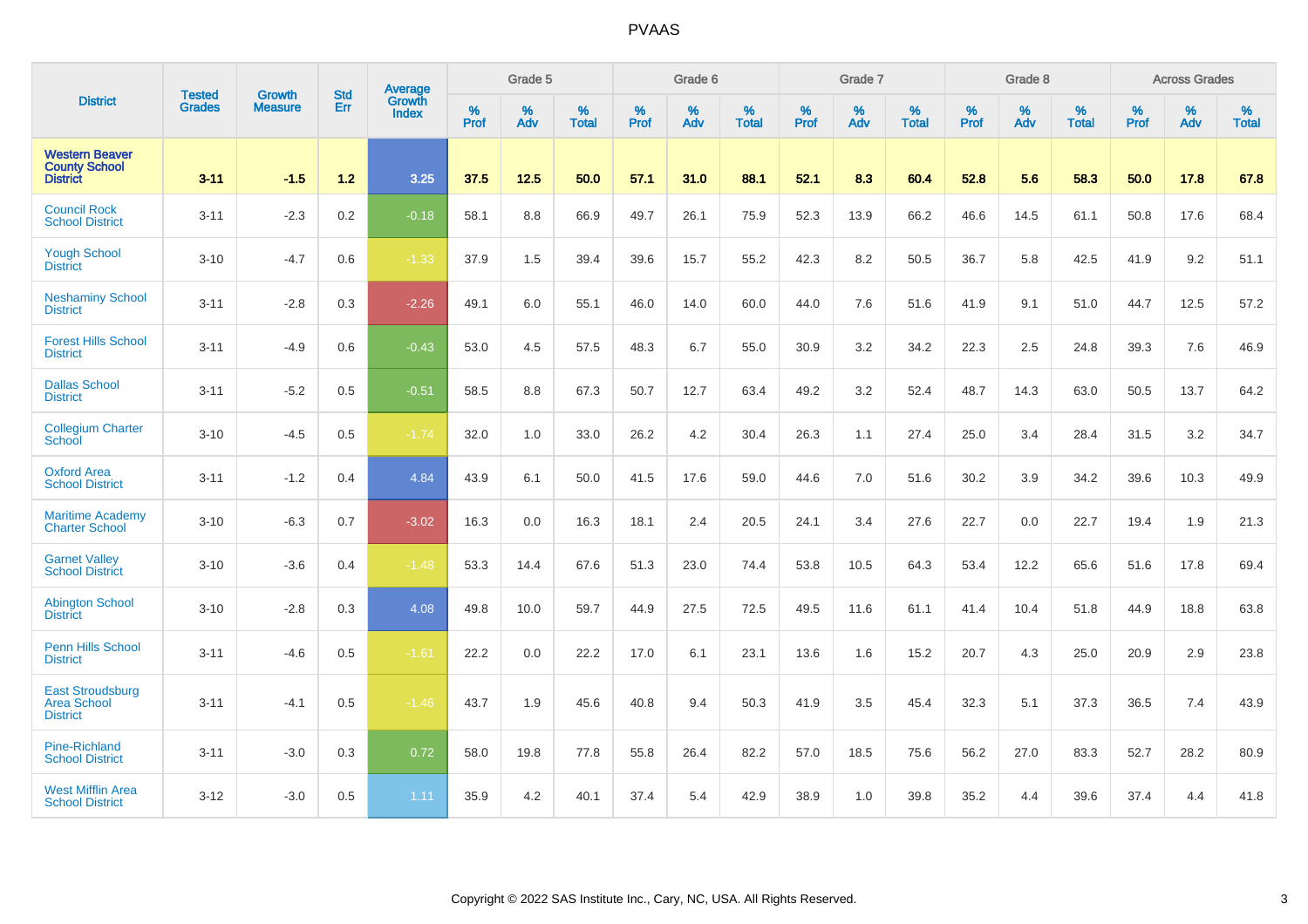|                                                                  | <b>Tested</b> | <b>Growth</b>  | <b>Std</b> | Average                |           | Grade 5  |                   |           | Grade 6  |                   |           | Grade 7  |                   |           | Grade 8  |                   |           | <b>Across Grades</b> |                   |
|------------------------------------------------------------------|---------------|----------------|------------|------------------------|-----------|----------|-------------------|-----------|----------|-------------------|-----------|----------|-------------------|-----------|----------|-------------------|-----------|----------------------|-------------------|
| <b>District</b>                                                  | <b>Grades</b> | <b>Measure</b> | Err        | Growth<br><b>Index</b> | %<br>Prof | %<br>Adv | %<br><b>Total</b> | %<br>Prof | %<br>Adv | %<br><b>Total</b> | %<br>Prof | %<br>Adv | %<br><b>Total</b> | %<br>Prof | %<br>Adv | %<br><b>Total</b> | %<br>Prof | %<br>Adv             | %<br><b>Total</b> |
| <b>Western Beaver</b><br><b>County School</b><br><b>District</b> | $3 - 11$      | $-1.5$         | 1.2        | 3.25                   | 37.5      | 12.5     | 50.0              | 57.1      | 31.0     | 88.1              | 52.1      | 8.3      | 60.4              | 52.8      | 5.6      | 58.3              | 50.0      | 17.8                 | 67.8              |
| <b>Manheim</b><br><b>Township School</b><br><b>District</b>      | $3 - 12$      | $-2.7$         | 0.3        | $-3.23$                | 48.2      | 17.7     | 65.9              | 40.2      | 34.8     | 75.0              | 50.6      | 15.3     | 65.8              | 42.1      | 17.4     | 59.5              | 45.0      | 24.3                 | 69.3              |
| Philipsburg-<br>Osceola Area<br><b>School District</b>           | $3 - 11$      | $-4.8$         | 0.6        | $-0.04$                | 45.5      | 6.5      | 52.0              | 41.3      | 11.9     | 53.2              | 35.2      | 2.4      | 37.6              | 33.0      | 6.2      | 39.2              | 40.7      | 11.1                 | 51.8              |
| <b>Greater Latrobe</b><br><b>School District</b>                 | $3 - 11$      | $-3.1$         | 0.4        | 2.46                   | 55.6      | 5.8      | 61.4              | 42.2      | 21.1     | 63.2              | 49.0      | 10.1     | 59.1              | 46.2      | 20.0     | 66.2              | 46.9      | 15.6                 | 62.5              |
| <b>Chartiers Valley</b><br><b>School District</b>                | $3 - 11$      | $-3.4$         | 0.4        | $-1.86$                | 51.3      | 6.5      | 57.8              | 45.9      | 15.3     | 61.2              | 46.3      | 8.7      | 55.0              | 42.9      | 7.6      | 50.5              | 47.3      | 10.0                 | 57.4              |
| Quakertown<br><b>Community School</b><br><b>District</b>         | $3 - 12$      | $-1.6$         | 0.4        | 0.69                   | 50.0      | 4.9      | 54.9              | 40.2      | 19.3     | 59.5              | 40.4      | 7.5      | 47.8              | 42.6      | 17.3     | 59.9              | 42.5      | 12.6                 | 55.1              |
| <b>West Chester Area</b><br><b>School District</b>               | $3 - 11$      | $-1.6$         | 0.3        | 3.57                   | 58.7      | 13.5     | 72.2              | 51.5      | 23.7     | 75.1              | 53.1      | 14.1     | 67.2              | 57.3      | 13.9     | 71.2              | 52.6      | 21.5                 | 74.0              |
| <b>Waynesboro Area</b><br><b>School District</b>                 | $3 - 12$      | $-2.8$         | 0.4        | 0.38                   | 42.9      | 6.1      | 49.0              | 38.4      | 14.0     | 52.4              | 37.6      | 7.1      | 44.7              | 37.5      | 12.8     | 50.3              | 41.0      | 12.0                 | 52.9              |
| <b>Westmont Hilltop</b><br><b>School District</b>                | $3 - 11$      | $-4.1$         | 0.7        | 0.20                   | 40.6      | 3.0      | 43.6              | 36.4      | 12.1     | 48.5              | 47.1      | 1.2      | 48.2              | 56.4      | 4.3      | 60.6              | 41.9      | 9.4                  | 51.2              |
| <b>Wilson School</b><br><b>District</b>                          | $3 - 12$      | $-3.7$         | 0.5        | $-0.81$                | 49.3      | 4.2      | 53.5              | 52.1      | 11.6     | 63.7              | 47.6      | 8.4      | 56.0              | 47.8      | 11.1     | 58.9              | 47.0      | 13.2                 | 60.1              |
| <b>MaST Community</b><br><b>Charter School</b>                   | $3 - 10$      | $-4.3$         | 0.6        | 2.81                   | 56.4      | 9.9      | 66.3              | 45.3      | 21.7     | 67.0              | 59.8      | 12.8     | 72.6              | 54.4      | 12.6     | 67.0              | 51.0      | 14.1                 | 65.2              |
| <b>Conrad Weiser</b><br><b>Area School</b><br><b>District</b>    | $3 - 11$      | $-2.3$         | 0.5        | 2.18                   | 44.8      | 0.6      | 45.4              | 40.0      | 8.7      | 48.7              | 26.2      | 2.7      | 28.9              | 30.0      | 3.4      | 33.5              | 36.9      | 6.7                  | 43.7              |
| <b>Shikellamy School</b><br><b>District</b>                      | $3 - 10$      | $-2.8$         | 0.5        | 1.06                   | 47.9      | 5.7      | 53.6              | 29.1      | 9.8      | 38.9              | 41.5      | 8.5      | 50.0              | 35.8      | 7.4      | 43.2              | 38.2      | 9.0                  | 47.3              |
| <b>Propel Charter</b><br>School-Mckeesport                       | $3-8$         | $-7.2$         | 1.0        | $-2.06$                | 36.1      | 0.0      | 36.1              | 32.4      | 0.0      | 32.4              | 34.2      | 2.6      | 36.8              | 29.7      | 2.7      | 32.4              | 32.1      | 1.4                  | 33.5              |
| <b>Muhlenberg</b><br><b>School District</b>                      | $3 - 10$      | $-2.8$         | 0.4        | 1.01                   | 35.9      | 1.4      | 37.2              | 23.8      | 0.9      | 24.7              | 27.7      | 2.0      | 29.6              | 26.4      | 1.4      | 27.8              | 28.8      | 3.0                  | 31.8              |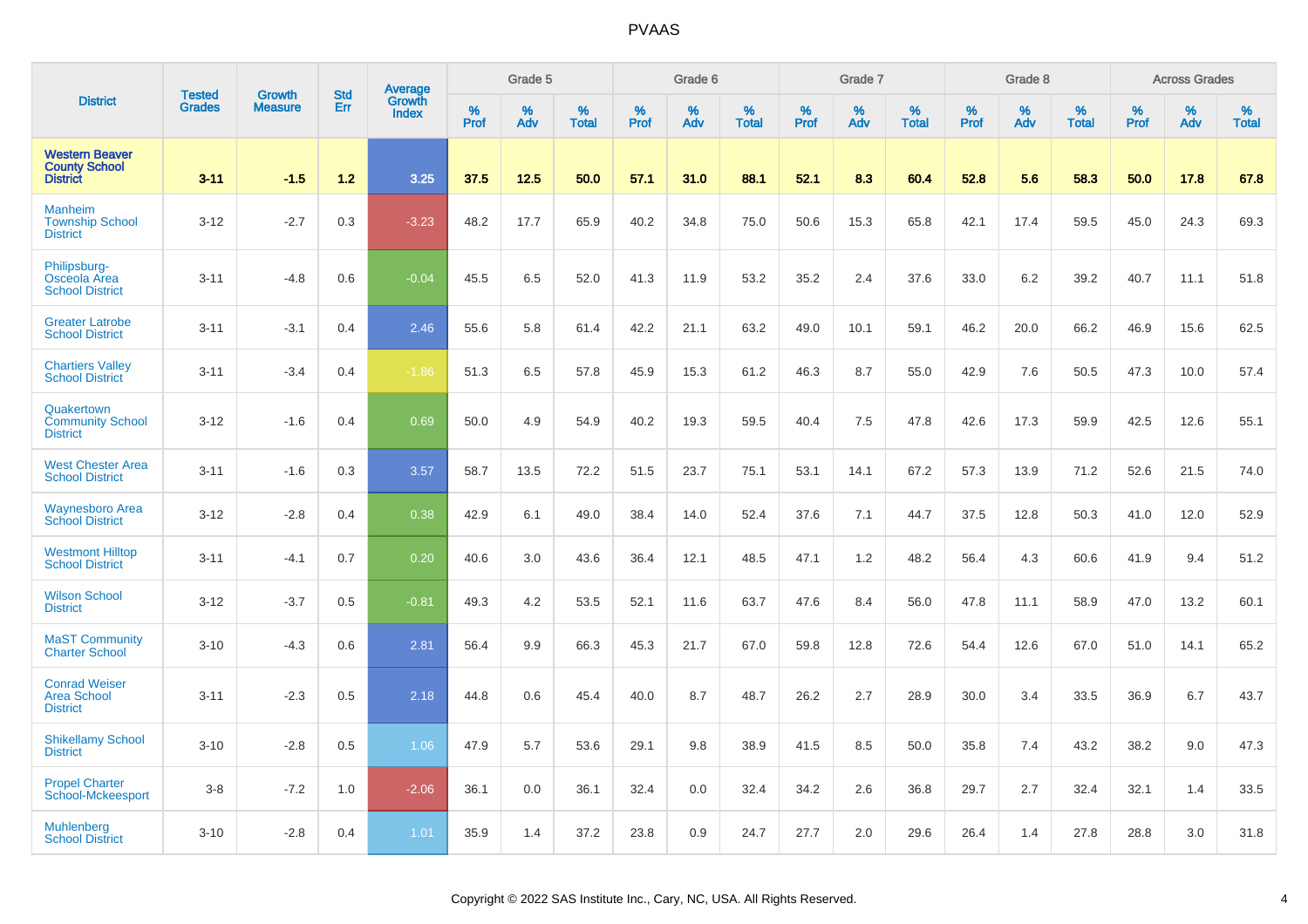|                                                                  | <b>Tested</b> | <b>Growth</b>  | <b>Std</b> | Average                |           | Grade 5  |                   |           | Grade 6  |                   |           | Grade 7  |                   |           | Grade 8  |                   |           | <b>Across Grades</b> |                   |
|------------------------------------------------------------------|---------------|----------------|------------|------------------------|-----------|----------|-------------------|-----------|----------|-------------------|-----------|----------|-------------------|-----------|----------|-------------------|-----------|----------------------|-------------------|
| <b>District</b>                                                  | <b>Grades</b> | <b>Measure</b> | Err        | Growth<br><b>Index</b> | %<br>Prof | %<br>Adv | %<br><b>Total</b> | %<br>Prof | %<br>Adv | %<br><b>Total</b> | %<br>Prof | %<br>Adv | %<br><b>Total</b> | %<br>Prof | %<br>Adv | %<br><b>Total</b> | %<br>Prof | %<br>Adv             | %<br><b>Total</b> |
| <b>Western Beaver</b><br><b>County School</b><br><b>District</b> | $3 - 11$      | $-1.5$         | 1.2        | 3.25                   | 37.5      | 12.5     | 50.0              | 57.1      | 31.0     | 88.1              | 52.1      | 8.3      | 60.4              | 52.8      | 5.6      | 58.3              | 50.0      | 17.8                 | 67.8              |
| <b>Pittston Area</b><br><b>School District</b>                   | $3 - 11$      | $-3.7$         | 0.8        | 1.59                   | 36.6      | 1.4      | 38.0              | 36.2      | 4.3      | 40.4              | 28.8      | 1.5      | 30.3              | 34.5      | 3.4      | 37.9              | 35.3      | 5.0                  | 40.3              |
| <b>Dallastown Area</b><br><b>School District</b>                 | $3 - 11$      | $-2.2$         | 0.3        | 2.50                   | 53.1      | 7.2      | 60.3              | 44.3      | 30.9     | 75.1              | 45.3      | 9.3      | 54.7              | 43.8      | 11.1     | 54.9              | 44.8      | 19.1                 | 63.9              |
| Northwestern<br><b>School District</b>                           | $3 - 11$      | $-4.4$         | 0.6        | $-1.84$                | 50.0      | 2.1      | 52.1              | 41.4      | 16.1     | 57.5              | 42.4      | 1.9      | 44.3              | 36.4      | 6.4      | 42.7              | 40.4      | 8.1                  | 48.5              |
| <b>Tunkhannock Area</b><br><b>School District</b>                | $3 - 11$      | $-3.4$         | 0.5        | $-0.95$                | 29.2      | 2.9      | 32.1              | 35.9      | 12.5     | 48.4              | 33.3      | 3.1      | 36.4              | 40.1      | 8.2      | 48.3              | 36.3      | 6.8                  | 43.0              |
| Elizabethtown<br><b>Area School</b><br><b>District</b>           | $3 - 12$      | $-0.8$         | 0.4        | 4.95                   | 51.7      | 12.8     | 64.5              | 38.8      | 26.9     | 65.8              | 46.4      | 4.7      | 51.2              | 44.1      | 10.0     | 54.2              | 44.6      | 17.9                 | 62.5              |
| <b>Harbor Creek</b><br><b>School District</b>                    | $3 - 11$      | $-2.4$         | 0.5        | 0.77                   | 61.7      | 20.8     | 82.5              | 37.4      | 36.3     | 73.7              | 55.9      | 13.3     | 69.2              | 45.4      | 12.3     | 57.8              | 48.7      | 24.9                 | 73.6              |
| <b>Tyrone Area</b><br><b>School District</b>                     | $3 - 12$      | $-2.0$         | 0.6        | 1.91                   | 50.4      | 3.0      | 53.3              | 43.4      | 10.1     | 53.5              | 43.8      | 5.0      | 48.8              | 44.7      | 6.1      | 50.9              | 45.2      | 12.0                 | 57.2              |
| Octorara Area<br><b>School District</b>                          | $3 - 11$      | $-3.9$         | 0.6        | $-0.87$                | 44.6      | 9.1      | 53.6              | 53.3      | 8.3      | 61.7              | 28.9      | 5.2      | 34.1              | 40.5      | 6.0      | 46.6              | 42.6      | 9.0                  | 51.6              |
| <b>Williamsport Area</b><br><b>School District</b>               | $3 - 11$      | $-1.3$         | 0.4        | 4.80                   | 46.8      | 4.8      | 51.6              | 43.8      | 8.8      | 52.5              | 34.6      | 4.8      | 39.4              | 26.0      | 5.8      | 31.8              | 37.7      | 8.5                  | 46.2              |
| <b>New Brighton Area</b><br><b>School District</b>               | $3 - 11$      | $-4.3$         | 0.6        | $-1.99$                | 37.1      | 4.5      | 41.6              | 37.0      | 7.0      | 44.0              | 33.7      | 5.0      | 38.6              | 27.6      | 3.8      | 31.4              | 32.4      | 4.8                  | 37.2              |
| Downingtown Area<br><b>School District</b>                       | $3 - 11$      | $-0.3$         | 0.4        | 7.29                   | 56.2      | 27.7     | 83.8              | 42.9      | 39.9     | 82.8              | 53.8      | 24.3     | 78.0              | 49.8      | 32.5     | 82.3              | 49.4      | 33.5                 | 82.9              |
| <b>Steel Vallev</b><br><b>School District</b>                    | $3 - 11$      | $-2.9$         | 0.7        | 0.64                   | 38.4      | 1.2      | 39.5              | 37.1      | 14.5     | 51.6              | 26.5      | 3.6      | 30.1              | 26.7      | 6.7      | 33.3              | 35.3      | 10.2                 | 45.5              |
| <b>Wyoming Area</b><br><b>School District</b>                    | $3 - 10$      | $-4.1$         | 0.6        | $-1.78$                | 58.6      | 6.0      | 64.7              | 38.8      | 2.9      | 41.8              | 49.5      | 3.2      | 52.7              | 35.8      | 9.4      | 45.3              | 43.5      | 7.5                  | 51.1              |
| <b>Moon Area School</b><br><b>District</b>                       | $3 - 11$      | $-0.1$         | 0.4        | 4.93                   | 57.7      | 16.7     | 74.4              | 49.6      | 19.3     | 68.9              | 51.6      | 10.8     | 62.4              | 52.0      | 17.4     | 69.4              | 51.5      | 19.8                 | 71.3              |
| <b>MaST Community</b><br><b>Charter School II</b>                | $3 - 10$      | $-4.6$         | 0.7        | 0.45                   | 41.0      | 3.0      | 44.0              | 38.7      | 4.3      | 43.0              | 50.0      | 5.9      | 55.9              |           |          |                   | 44.5      | 7.0                  | 51.5              |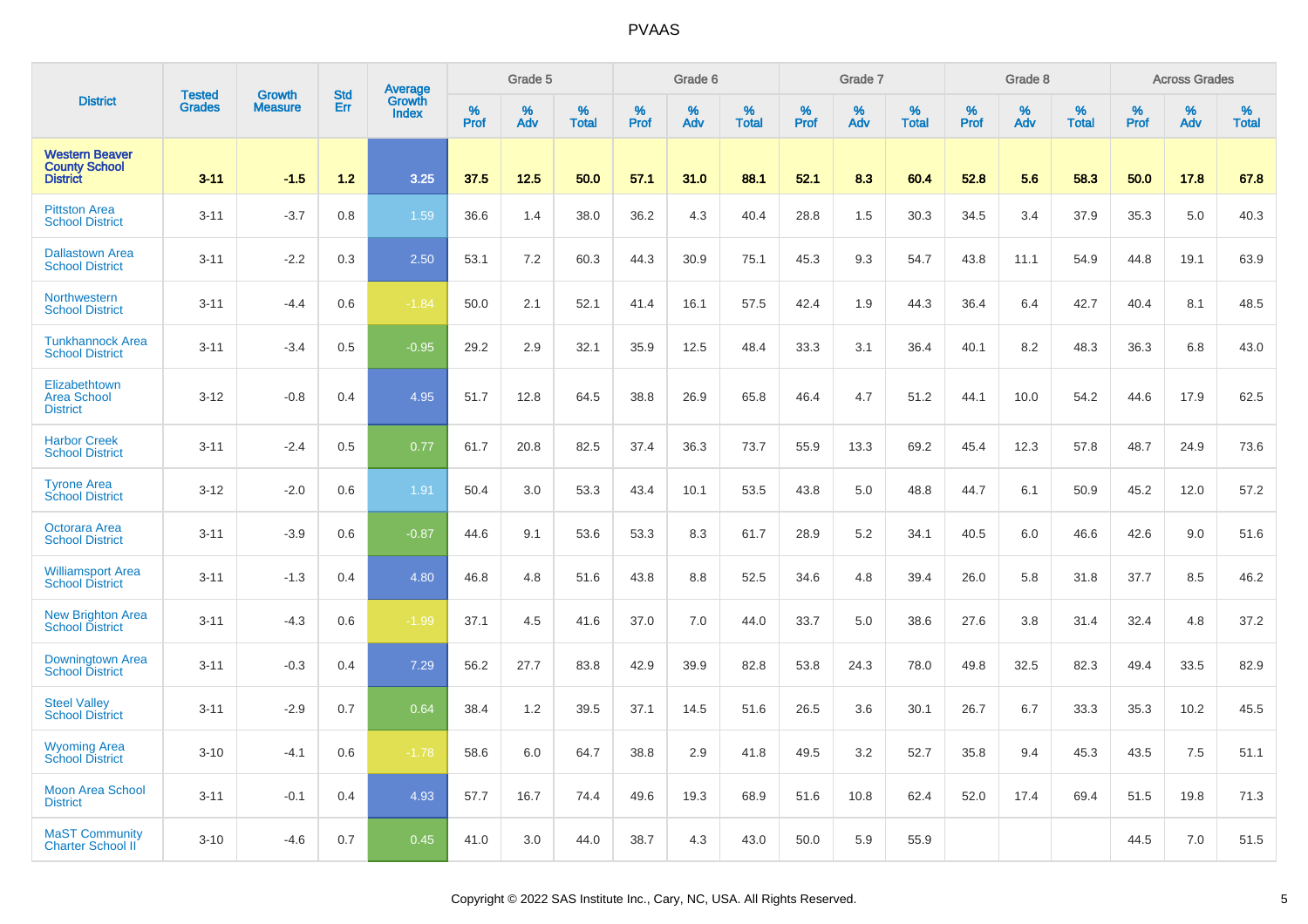|                                                                           |                                |                                 | <b>Std</b> | Average                |              | Grade 5  |                   |           | Grade 6  |                   |           | Grade 7  |                   |           | Grade 8  |                   |           | <b>Across Grades</b> |                   |
|---------------------------------------------------------------------------|--------------------------------|---------------------------------|------------|------------------------|--------------|----------|-------------------|-----------|----------|-------------------|-----------|----------|-------------------|-----------|----------|-------------------|-----------|----------------------|-------------------|
| <b>District</b>                                                           | <b>Tested</b><br><b>Grades</b> | <b>Growth</b><br><b>Measure</b> | Err        | Growth<br><b>Index</b> | $\%$<br>Prof | %<br>Adv | %<br><b>Total</b> | %<br>Prof | %<br>Adv | %<br><b>Total</b> | %<br>Prof | %<br>Adv | %<br><b>Total</b> | %<br>Prof | %<br>Adv | %<br><b>Total</b> | %<br>Prof | %<br>Adv             | %<br><b>Total</b> |
| <b>Western Beaver</b><br><b>County School</b><br><b>District</b>          | $3 - 11$                       | $-1.5$                          | 1.2        | 3.25                   | 37.5         | 12.5     | 50.0              | 57.1      | 31.0     | 88.1              | 52.1      | 8.3      | 60.4              | 52.8      | 5.6      | 58.3              | 50.0      | 17.8                 | 67.8              |
| Southmoreland<br><b>School District</b>                                   | $3 - 11$                       | $-3.9$                          | 0.6        | 0.18                   | 39.6         | 2.1      | 41.7              | 41.4      | 8.1      | 49.6              | 43.1      | 4.6      | 47.7              | 49.5      | 4.8      | 54.4              | 44.6      | 6.8                  | 51.3              |
| <b>Nazareth Area</b><br><b>School District</b>                            | $3 - 11$                       | $-2.5$                          | 0.4        | 0.00                   | 49.2         | 5.5      | 54.7              | 43.3      | 23.0     | 66.3              | 56.0      | 8.6      | 64.7              | 51.9      | 8.5      | 60.5              | 48.6      | 14.4                 | 63.0              |
| <b>Northern Lebanon</b><br><b>School District</b>                         | $3 - 11$                       | $-3.3$                          | 0.5        | 1.00                   | 51.7         | 3.4      | 55.2              | 43.1      | 9.2      | 52.3              | 35.3      | 1.3      | 36.6              | 32.3      | 2.6      | 34.8              | 41.8      | 7.5                  | 49.3              |
| <b>Blackhawk School</b><br><b>District</b>                                | $3 - 11$                       | $-3.2$                          | 0.5        | 0.56                   | 58.7         | 1.4      | 60.1              | 43.4      | 16.4     | 59.8              | 52.8      | 4.9      | 57.7              | 39.7      | 6.7      | 46.4              | 48.1      | 10.9                 | 59.0              |
| <b>Northampton Area</b><br><b>School District</b>                         | $3 - 11$                       | $-4.3$                          | 0.7        | $-1.06$                | 39.1         | 8.6      | 47.7              | 34.2      | 19.3     | 53.5              | 27.4      | 6.8      | 34.2              | 40.0      | 5.0      | 45.0              | 42.3      | 12.8                 | 55.1              |
| <b>Woodland Hills</b><br><b>School District</b>                           | $3 - 12$                       | $-3.0$                          | 0.5        | $-0.55$                | 34.1         | 0.6      | 34.7              | 13.8      | 3.4      | 17.2              | 32.5      | 2.6      | 35.0              | 24.8      | 2.0      | 26.7              | 26.7      | 3.7                  | 30.4              |
| <b>Chichester School</b><br><b>District</b>                               | $3 - 11$                       | $-4.0$                          | 0.7        | 0.17                   | 27.3         | 1.1      | 28.4              | 37.2      | 9.0      | 46.2              | 31.2      | 6.2      | 37.5              | 41.1      | 0.0      | 41.1              | 36.7      | 5.7                  | 42.4              |
| Northwestern<br><b>Lehigh School</b><br><b>District</b>                   | $3 - 11$                       | $-1.5$                          | 0.5        | 1.29                   | 55.9         | 5.5      | 61.4              | 46.0      | 15.3     | 61.3              | 51.0      | 7.1      | 58.1              | 40.1      | 16.6     | 56.7              | 48.0      | 12.1                 | 60.1              |
| <b>Mid Valley School</b><br><b>District</b>                               | $3 - 10$                       | $-0.4$                          | 0.6        | 4.01                   | 41.6         | 5.0      | 46.5              | 48.8      | 10.4     | 59.2              | 38.6      | 2.4      | 40.9              | 26.2      | 2.7      | 28.9              | 38.8      | 7.4                  | 46.2              |
| <b>Brookville Area</b><br><b>School District</b>                          | $3 - 11$                       | $-3.3$                          | 0.6        | $-1.08$                | 41.6         | 5.9      | 47.5              | 37.1      | 12.4     | 49.4              | 34.4      | 0.8      | 35.2              | 45.0      | 7.3      | 52.3              | 40.4      | 8.7                  | 49.1              |
| <b>Souderton Area</b><br><b>School District</b>                           | $3 - 11$                       | $-0.1$                          | 0.3        | 9.83                   | 56.4         | 17.7     | 74.1              | 48.0      | 16.2     | 64.2              | 56.6      | 10.1     | 66.8              | 47.3      | 11.1     | 58.4              | 50.2      | 17.4                 | 67.7              |
| <b>Southwest</b><br>Leadership<br><b>Academy Charter</b><br><b>School</b> | $3-8$                          | 0.2                             | 1.1        | 2.48                   | 9.1          | 0.0      | 9.1               | 16.1      | 6.4      | 22.6              | 15.8      | 2.6      | 18.4              | 20.8      | 0.0      | 20.8              | 19.0      | 3.3                  | 22.3              |
| <b>South Allegheny</b><br><b>School District</b>                          | $3 - 11$                       | $-5.4$                          | 0.9        | $-1.98$                | 43.1         | 0.0      | 43.1              | 32.6      | 6.1      | 38.8              | 31.6      | 5.3      | 36.8              | 41.5      | 12.2     | 53.7              | 39.4      | 6.6                  | 46.0              |
| <b>Norristown Area</b><br><b>School District</b>                          | $3 - 12$                       | $-1.1$                          | 0.4        | 1.83                   | 24.5         | 1.0      | 25.5              | 32.9      | 5.0      | 37.8              | 26.4      | 4.8      | 31.3              | 26.6      | 3.6      | 30.2              | 27.8      | 4.0                  | 31.7              |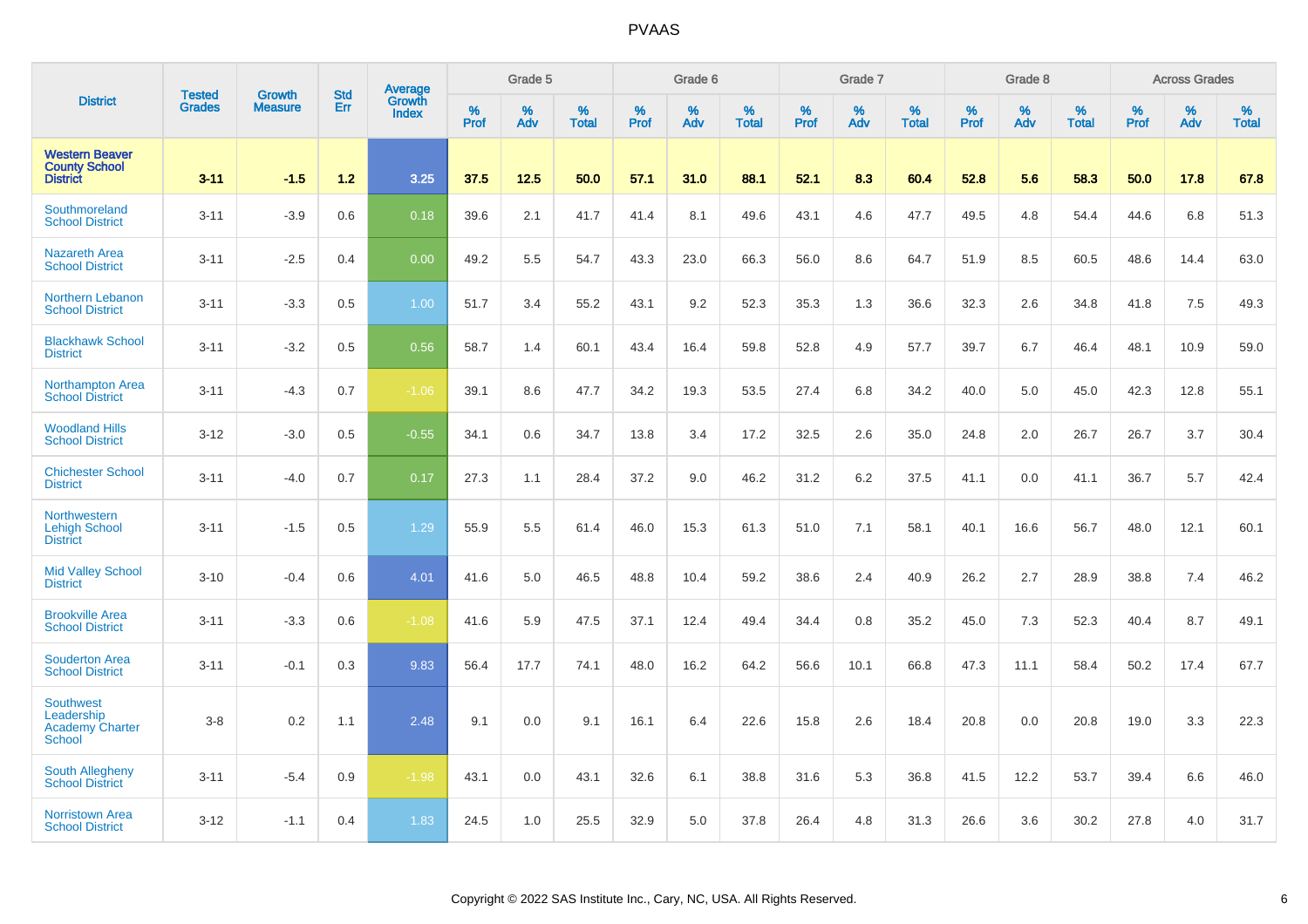|                                                                    |                                |                                 | <b>Std</b> | Average                |           | Grade 5  |                   |           | Grade 6  |                   |           | Grade 7  |                   |           | Grade 8  |                   |           | <b>Across Grades</b> |                   |
|--------------------------------------------------------------------|--------------------------------|---------------------------------|------------|------------------------|-----------|----------|-------------------|-----------|----------|-------------------|-----------|----------|-------------------|-----------|----------|-------------------|-----------|----------------------|-------------------|
| <b>District</b>                                                    | <b>Tested</b><br><b>Grades</b> | <b>Growth</b><br><b>Measure</b> | Err        | Growth<br><b>Index</b> | %<br>Prof | %<br>Adv | %<br><b>Total</b> | %<br>Prof | %<br>Adv | %<br><b>Total</b> | %<br>Prof | %<br>Adv | %<br><b>Total</b> | %<br>Prof | %<br>Adv | %<br><b>Total</b> | %<br>Prof | %<br>Adv             | %<br><b>Total</b> |
| <b>Western Beaver</b><br><b>County School</b><br><b>District</b>   | $3 - 11$                       | $-1.5$                          | 1.2        | 3.25                   | 37.5      | 12.5     | 50.0              | 57.1      | 31.0     | 88.1              | 52.1      | 8.3      | 60.4              | 52.8      | 5.6      | 58.3              | 50.0      | 17.8                 | 67.8              |
| <b>Cocalico School</b><br><b>District</b>                          | $3 - 11$                       | $-2.5$                          | 0.4        | $-0.38$                | 50.2      | 11.9     | 62.2              | 46.0      | 22.6     | 68.5              | 50.7      | 7.0      | 57.6              | 35.9      | 14.1     | 50.0              | 44.9      | 15.8                 | 60.7              |
| <b>Connellsville Area</b><br><b>School District</b>                | $3 - 11$                       | $-2.2$                          | 0.4        | 0.49                   | 34.7      | 3.7      | 38.4              | 32.7      | 6.4      | 39.1              | 27.4      | 5.1      | 32.4              | 33.8      | 3.6      | 37.4              | 33.6      | 5.9                  | 39.6              |
| <b>Reynolds School</b><br><b>District</b>                          | $3 - 10$                       | $-4.3$                          | 0.8        | 1.96                   | 46.3      | 0.0      | 46.3              | 44.2      | 1.3      | 45.4              | 35.3      | 7.8      | 43.1              | 47.1      | 8.8      | 55.9              | 41.5      | 4.9                  | 46.4              |
| <b>Jim Thorpe Area</b><br><b>School District</b>                   | $3 - 11$                       | $-3.4$                          | 0.6        | $-2.05$                | 45.4      | 2.0      | 47.5              | 30.8      | 9.4      | 40.2              | 37.9      | 6.4      | 44.3              | 37.6      | 5.6      | 43.2              | 38.6      | 8.0                  | 46.6              |
| <b>Hollidaysburg Area</b><br><b>School District</b>                | $3 - 11$                       | 1.1                             | 0.4        | 5.11                   | 54.2      | 10.2     | 64.4              | 40.4      | 26.5     | 67.0              | 47.0      | 17.2     | 64.2              | 45.4      | 11.8     | 57.2              | 45.9      | 17.3                 | 63.2              |
| <b>West Middlesex</b><br><b>Area School</b><br><b>District</b>     | $3 - 10$                       | $-1.3$                          | 0.9        | 3.21                   | 52.2      | 17.4     | 69.6              | 41.0      | 26.2     | 67.2              | 44.4      | 5.6      | 50.0              | 35.7      | 4.8      | 40.5              | 42.5      | 12.1                 | 54.6              |
| <b>Lower Moreland</b><br><b>Township School</b><br><b>District</b> | $3 - 11$                       | $-2.1$                          | 0.5        | 1.48                   | 53.0      | 10.2     | 63.2              | 50.0      | 25.9     | 75.9              | 55.2      | 14.7     | 69.9              | 48.8      | 18.8     | 67.6              | 51.2      | 19.3                 | 70.5              |
| <b>Gateway School</b><br><b>District</b>                           | $3 - 11$                       | $-1.0$                          | 0.4        | 2.51                   | 48.9      | 5.6      | 54.5              | 42.7      | 10.8     | 53.5              | 49.3      | 10.8     | 60.1              | 43.7      | 14.0     | 57.7              | 45.5      | 12.1                 | 57.7              |
| <b>Avon Grove</b><br><b>School District</b>                        | $3 - 10$                       | $-1.5$                          | 0.4        | 3.58                   | 48.2      | 14.6     | 62.9              | 44.6      | 18.7     | 63.3              | 59.8      | 14.8     | 74.6              | 46.8      | 16.7     | 63.5              | 46.7      | 15.4                 | 62.1              |
| <b>Keystone Oaks</b><br><b>School District</b>                     | $3 - 11$                       | $-1.4$                          | 0.6        | 1.31                   | 54.1      | 17.2     | 71.3              | 35.4      | 25.7     | 61.1              | 45.1      | 13.3     | 58.4              | 41.1      | 12.5     | 53.6              | 44.5      | 21.3                 | 65.8              |
| <b>Tacony Academy</b><br><b>Charter School</b>                     | $3 - 11$                       | $-3.1$                          | 0.8        | 4.52                   | 26.5      | 1.5      | 27.9              | 21.7      | 4.4      | 26.1              | 48.0      | 1.4      | 49.3              | 17.1      | 5.7      | 22.9              | 25.6      | 2.4                  | 28.0              |
| <b>Fairview School</b><br><b>District</b>                          | $3 - 11$                       | $-1.8$                          | 0.5        | 1.83                   | 61.9      | 9.5      | 71.4              | 47.8      | $30.6\,$ | 78.4              | 46.6      | 26.7     | 73.3              | 55.9      | 16.9     | 72.8              | 50.8      | 23.7                 | 74.4              |
| <b>Montgomery Area</b><br><b>School District</b>                   | $3 - 11$                       | $-2.0$                          | 0.8        | 0.80                   | 56.8      | 6.8      | 63.5              | 43.6      | 19.4     | 62.9              | 34.7      | 4.2      | 38.9              | 50.0      | 6.9      | 56.9              | 42.9      | 11.7                 | 54.6              |
| <b>First Philadelphia</b><br>Preparatory<br><b>Charter School</b>  | $3-8$                          | $-3.5$                          | 0.7        | $-1.44$                | 13.7      | 1.0      | 14.7              | 22.8      | 1.1      | 23.9              | 7.6       | 0.0      | 7.6               | 18.9      | 4.0      | 23.0              | 16.4      | 1.6                  | 17.9              |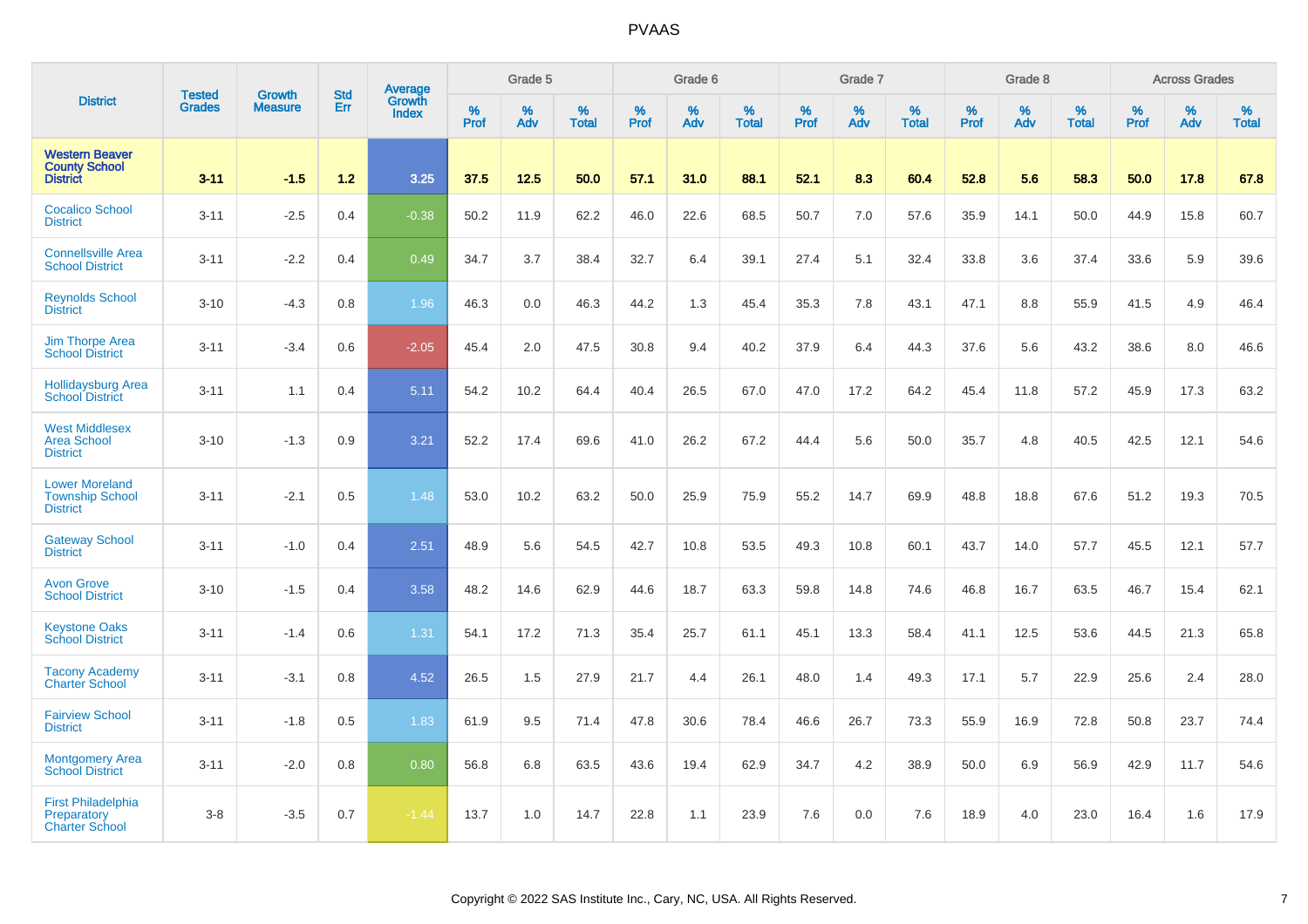|                                                                  |                                | <b>Growth</b>  | <b>Std</b> | Average                |              | Grade 5  |                   |           | Grade 6  |                   |           | Grade 7  |                   |           | Grade 8  |                   |           | <b>Across Grades</b> |                   |
|------------------------------------------------------------------|--------------------------------|----------------|------------|------------------------|--------------|----------|-------------------|-----------|----------|-------------------|-----------|----------|-------------------|-----------|----------|-------------------|-----------|----------------------|-------------------|
| <b>District</b>                                                  | <b>Tested</b><br><b>Grades</b> | <b>Measure</b> | Err        | Growth<br><b>Index</b> | $\%$<br>Prof | %<br>Adv | %<br><b>Total</b> | %<br>Prof | %<br>Adv | %<br><b>Total</b> | %<br>Prof | %<br>Adv | %<br><b>Total</b> | %<br>Prof | %<br>Adv | %<br><b>Total</b> | %<br>Prof | %<br>Adv             | %<br><b>Total</b> |
| <b>Western Beaver</b><br><b>County School</b><br><b>District</b> | $3 - 11$                       | $-1.5$         | 1.2        | 3.25                   | 37.5         | 12.5     | 50.0              | 57.1      | 31.0     | 88.1              | 52.1      | 8.3      | 60.4              | 52.8      | 5.6      | 58.3              | 50.0      | 17.8                 | 67.8              |
| <b>Shippensburg Area</b><br><b>School District</b>               | $3 - 11$                       | $-1.6$         | 0.4        | 1.17                   | 40.8         | 9.2      | 50.0              | 30.4      | 12.9     | 43.3              | 40.6      | 5.9      | 46.5              | 47.0      | 10.1     | 57.1              | 41.0      | 11.2                 | 52.2              |
| <b>Roberto Clemente</b><br><b>Charter School</b>                 | $3 - 12$                       | $-5.1$         | 1.0        | $-0.08$                | 19.4         | 0.0      | 19.4              | 23.1      | 5.1      | 28.2              | 11.6      | 0.0      | 11.6              | 12.2      | 0.0      | 12.2              | 15.5      | 1.7                  | 17.2              |
| <b>Pottsville Area</b><br><b>School District</b>                 | $3 - 12$                       | $-1.5$         | 0.5        | 3.56                   | 43.0         | 3.7      | 46.7              | 39.2      | 7.7      | 46.8              | 34.4      | 4.9      | 39.3              | 40.4      | 4.1      | 44.4              | 39.7      | 6.1                  | 45.8              |
| <b>Propel Charter</b><br>School - Braddock<br><b>Hills</b>       | $3 - 11$                       | $-3.7$         | 0.8        | 1.04                   | 19.6         | 1.8      | 21.4              | 15.8      | 3.5      | 19.3              | 19.0      | 0.0      | 19.0              | 14.5      | 2.9      | 17.4              | 15.6      | 1.9                  | 17.5              |
| <b>Jersey Shore Area</b><br><b>School District</b>               | $3 - 11$                       | 1.7            | 0.5        | 6.13                   | 47.6         | 8.3      | 56.0              | 45.6      | 24.8     | 70.4              | 46.3      | 8.0      | 54.3              | 39.6      | 7.7      | 47.2              | 45.3      | 13.4                 | 58.7              |
| <b>Charleroi School</b><br><b>District</b>                       | $3 - 11$                       | $-2.5$         | 0.6        | 1.65                   | 45.1         | 2.0      | 47.1              | 44.0      | 11.0     | 55.0              | 37.7      | 11.3     | 49.1              | 45.3      | 4.2      | 49.5              | 43.2      | 7.7                  | 50.9              |
| <b>Great Valley</b><br><b>School District</b>                    | $3 - 11$                       | $-2.0$         | 0.4        | $-1.91$                | 57.8         | 13.0     | 70.8              | 43.6      | 32.2     | 75.8              | 53.2      | 16.6     | 69.8              | 56.6      | 18.4     | 75.0              | 50.6      | 21.7                 | 72.3              |
| <b>Mount Pleasant</b><br><b>Area School</b><br><b>District</b>   | $3 - 11$                       | $-2.9$         | 0.6        | 1.19                   | 45.9         | 0.0      | 45.9              | 41.6      | 12.0     | 53.6              | 42.2      | 2.8      | 45.1              | 38.7      | 6.4      | 45.2              | 42.0      | 8.5                  | 50.5              |
| <b>Kiski Area School</b><br><b>District</b>                      | $3 - 11$                       | $-2.3$         | 0.4        | 0.71                   | 50.9         | 4.2      | 55.2              | 41.3      | 18.4     | 59.6              | 53.8      | 7.5      | 61.3              | 45.8      | 5.0      | 50.8              | 47.0      | 13.3                 | 60.4              |
| <b>Central Cambria</b><br><b>School District</b>                 | $3 - 11$                       | $-3.0$         | 0.6        | $-0.86$                | 59.8         | 11.1     | 70.9              | 33.6      | 13.3     | 46.9              | 48.2      | 4.4      | 52.6              | 38.9      | 4.8      | 43.6              | 44.9      | 10.7                 | 55.6              |
| <b>Southern York</b><br><b>County School</b><br><b>District</b>  | $3 - 11$                       | $-0.7$         | 0.5        | 5.19                   | 44.0         | 5.1      | 49.0              | 50.6      | 24.4     | 75.0              | 42.2      | 9.2      | 51.5              | 49.2      | 8.5      | 57.7              | 44.9      | 13.5                 | 58.4              |
| Lackawanna Trail<br><b>School District</b>                       | $3 - 10$                       | $-3.9$         | 0.8        | $-1.13$                | 50.9         | 3.6      | 54.6              | 38.8      | 14.9     | 53.7              | 45.1      | 5.6      | 50.7              | 31.2      | 3.9      | 35.1              | 43.8      | 10.0                 | 53.8              |
| <b>Fox Chapel Area</b><br><b>School District</b>                 | $3 - 11$                       | 1.0            | 0.4        | 6.43                   | 54.0         | 36.5     | 90.5              | 34.8      | 51.8     | 86.6              | 50.0      | 27.0     | 77.0              | 52.9      | 31.4     | 84.3              | 42.6      | 42.9                 | 85.5              |
| <b>Mcguffey School</b><br><b>District</b>                        | $3 - 11$                       | $-1.8$         | 0.6        | 1.38                   | 43.5         | 1.8      | 45.4              | 42.7      | 12.6     | 55.3              | 34.9      | 0.9      | 35.8              | 38.0      | 4.1      | 42.2              | 41.6      | 8.2                  | 49.8              |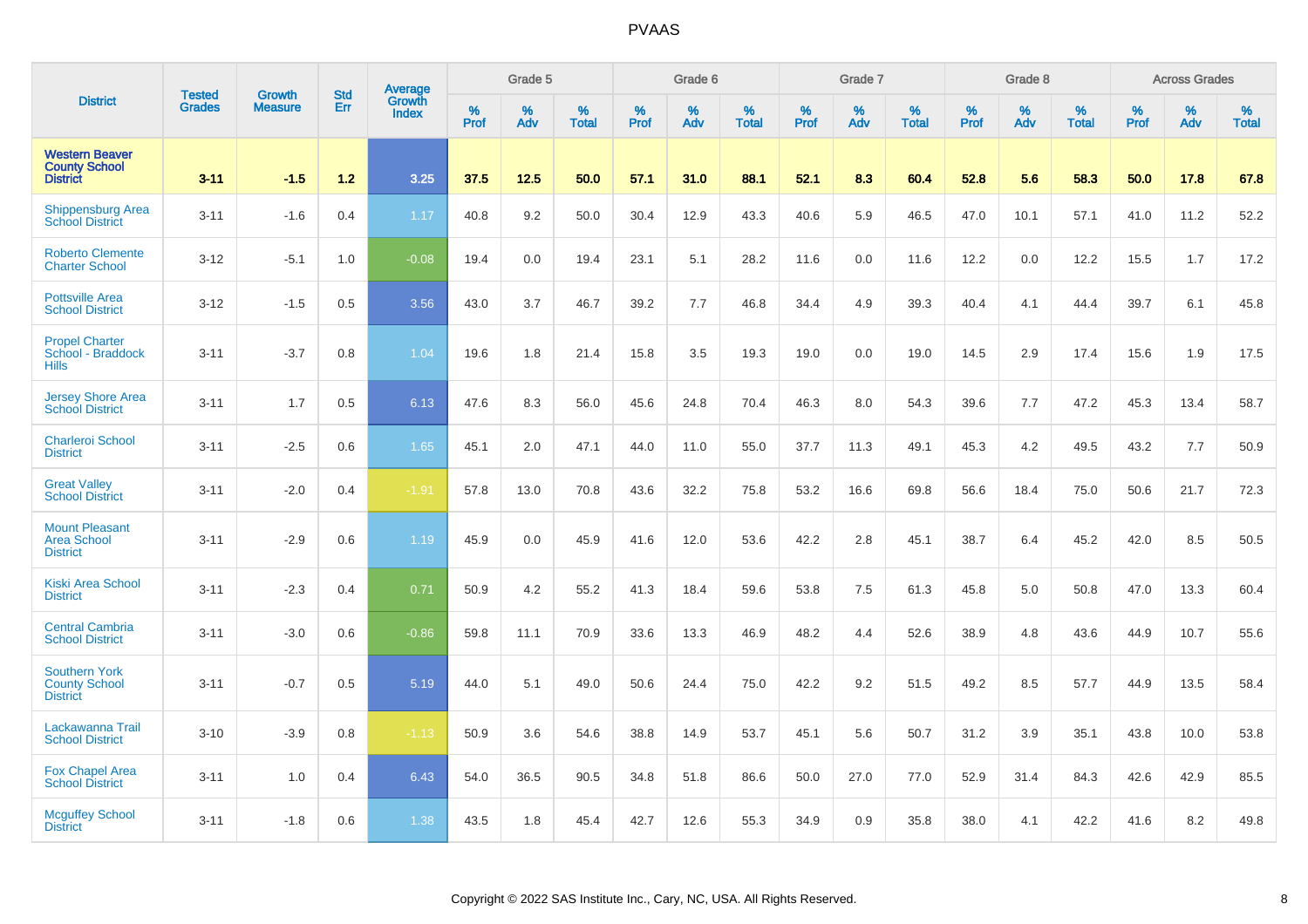|                                                                   | <b>Tested</b> | <b>Growth</b>  | <b>Std</b> | <b>Average</b><br>Growth |                  | Grade 5  |                   |                  | Grade 6  |                   |           | Grade 7  |                   |           | Grade 8  |                   |                  | <b>Across Grades</b> |                   |
|-------------------------------------------------------------------|---------------|----------------|------------|--------------------------|------------------|----------|-------------------|------------------|----------|-------------------|-----------|----------|-------------------|-----------|----------|-------------------|------------------|----------------------|-------------------|
| <b>District</b>                                                   | <b>Grades</b> | <b>Measure</b> | Err        | <b>Index</b>             | %<br><b>Prof</b> | %<br>Adv | %<br><b>Total</b> | %<br><b>Prof</b> | %<br>Adv | %<br><b>Total</b> | %<br>Prof | %<br>Adv | %<br><b>Total</b> | %<br>Prof | %<br>Adv | %<br><b>Total</b> | %<br><b>Prof</b> | %<br>Adv             | %<br><b>Total</b> |
| <b>Western Beaver</b><br><b>County School</b><br><b>District</b>  | $3 - 11$      | $-1.5$         | $1.2$      | 3.25                     | 37.5             | 12.5     | 50.0              | 57.1             | 31.0     | 88.1              | 52.1      | 8.3      | 60.4              | 52.8      | 5.6      | 58.3              | 50.0             | 17.8                 | 67.8              |
| Salisbury<br><b>Township School</b><br><b>District</b>            | $3 - 11$      | $-1.7$         | 0.7        | 2.04                     | 38.3             | 7.4      | 45.7              | 33.0             | 22.0     | 55.0              | 34.8      | 4.4      | 39.1              | 47.1      | 12.6     | 59.8              | 40.0             | 11.6                 | 51.7              |
| <b>Governor Mifflin</b><br><b>School District</b>                 | $3 - 11$      | $-1.0$         | 0.4        | 1.81                     | 38.2             | 3.2      | 41.5              | 31.2             | 11.7     | 42.9              | 44.4      | 8.3      | 52.8              | 45.8      | 5.5      | 51.3              | 40.8             | 9.3                  | 50.1              |
| Wissahickon<br><b>Charter School</b>                              | $3 - 8$       | $-1.5$         | 0.7        | 2.12                     | 22.2             | 0.0      | 22.2              | 20.5             | 6.0      | 26.5              | 24.1      | 1.2      | 25.3              | 22.1      | 0.0      | 22.1              | 22.4             | 2.8                  | 25.2              |
| <b>Beaver Area</b><br><b>School District</b>                      | $3 - 10$      | $-1.0$         | 0.6        | 5.55                     | 56.2             | 21.5     | 77.7              | 40.0             | 48.3     | 88.3              | 65.5      | 12.9     | 78.4              | 53.6      | 16.1     | 69.6              | 50.4             | 29.6                 | 79.9              |
| <b>Butler Area School</b><br><b>District</b>                      | $3 - 11$      | 0.3            | 0.3        | 5.32                     | 49.8             | 12.2     | 61.9              | 43.8             | 18.2     | 62.0              | 44.4      | 9.3      | 53.8              | 47.9      | 8.0      | 55.9              | 46.0             | 14.0                 | 60.0              |
| <b>Burgettstown Area</b><br><b>School District</b>                | $3 - 11$      | $-3.6$         | 0.7        | 0.52                     | 35.1             | 6.5      | 41.6              | 58.5             | 7.7      | 66.2              | 32.9      | 2.4      | 35.4              | 35.6      | 5.5      | 41.1              | 40.5             | 8.8                  | 49.3              |
| <b>Wyomissing Area</b><br><b>School District</b>                  | $3 - 12$      | $-1.6$         | 0.6        | 3.63                     | 47.3             | 14.7     | 62.0              | 50.5             | 21.8     | 72.3              | 47.3      | 11.6     | 58.9              | 46.4      | 13.6     | 60.0              | 46.4             | 19.4                 | 65.8              |
| <b>Southern Columbia</b><br><b>Area School</b><br><b>District</b> | $3 - 11$      | 1.6            | 0.7        | 6.77                     | 56.2             | 5.5      | 61.6              | 46.9             | 25.0     | 71.9              | 51.5      | 14.8     | 66.3              | 39.4      | 11.7     | 51.1              | 47.9             | 16.1                 | 64.0              |
| <b>Upper Dauphin</b><br>Area School<br><b>District</b>            | $3 - 11$      | $-1.6$         | 0.8        | 0.67                     | 40.3             | 1.6      | 41.9              | 41.7             | 16.7     | 58.3              | 48.6      | 8.1      | 56.8              | 41.4      | 8.6      | 50.0              | 42.4             | 12.8                 | 55.2              |
| Catasauqua Area<br><b>School District</b>                         | $3 - 12$      | $-1.3$         | 0.7        | 0.83                     | 30.1             | 0.0      | 30.1              | 55.4             | 9.5      | 64.9              | 33.3      | 2.9      | 36.3              | 24.4      | 7.8      | 32.2              | 36.9             | 5.3                  | 42.2              |
| <b>Phoenixville Area</b><br><b>School District</b>                | $3 - 11$      | $-1.1$         | 0.4        | 1.89                     | 54.8             | 10.0     | 64.7              | 45.9             | 27.3     | 73.2              | 45.6      | 19.4     | 65.0              | 52.8      | 12.7     | 65.5              | 46.9             | 19.2                 | 66.1              |
| <b>Baldwin-Whitehall</b><br><b>School District</b>                | $3 - 11$      | $-0.1$         | 0.4        | 1.67                     | 49.1             | 6.3      | 55.4              | 48.8             | 11.8     | 60.6              | 48.6      | 8.3      | 56.8              | 45.1      | 7.0      | 52.0              | 46.4             | 12.2                 | 58.7              |
| <b>East Lycoming</b><br><b>School District</b>                    | $3 - 11$      | $-0.6$         | 0.6        | 4.17                     | 63.9             | 6.7      | 70.6              | 45.3             | 24.5     | 69.8              | 57.8      | 10.7     | 68.6              | 43.0      | 12.4     | 55.4              | 47.7             | 14.9                 | 62.6              |
| <b>West Allegheny</b><br><b>School District</b>                   | $3 - 12$      | 0.3            | 0.4        | 5.31                     | 60.9             | 19.8     | 80.6              | 44.4             | 28.3     | 72.6              | 56.6      | 17.0     | 73.6              | 50.7      | 12.1     | 62.8              | 50.7             | 26.1                 | 76.8              |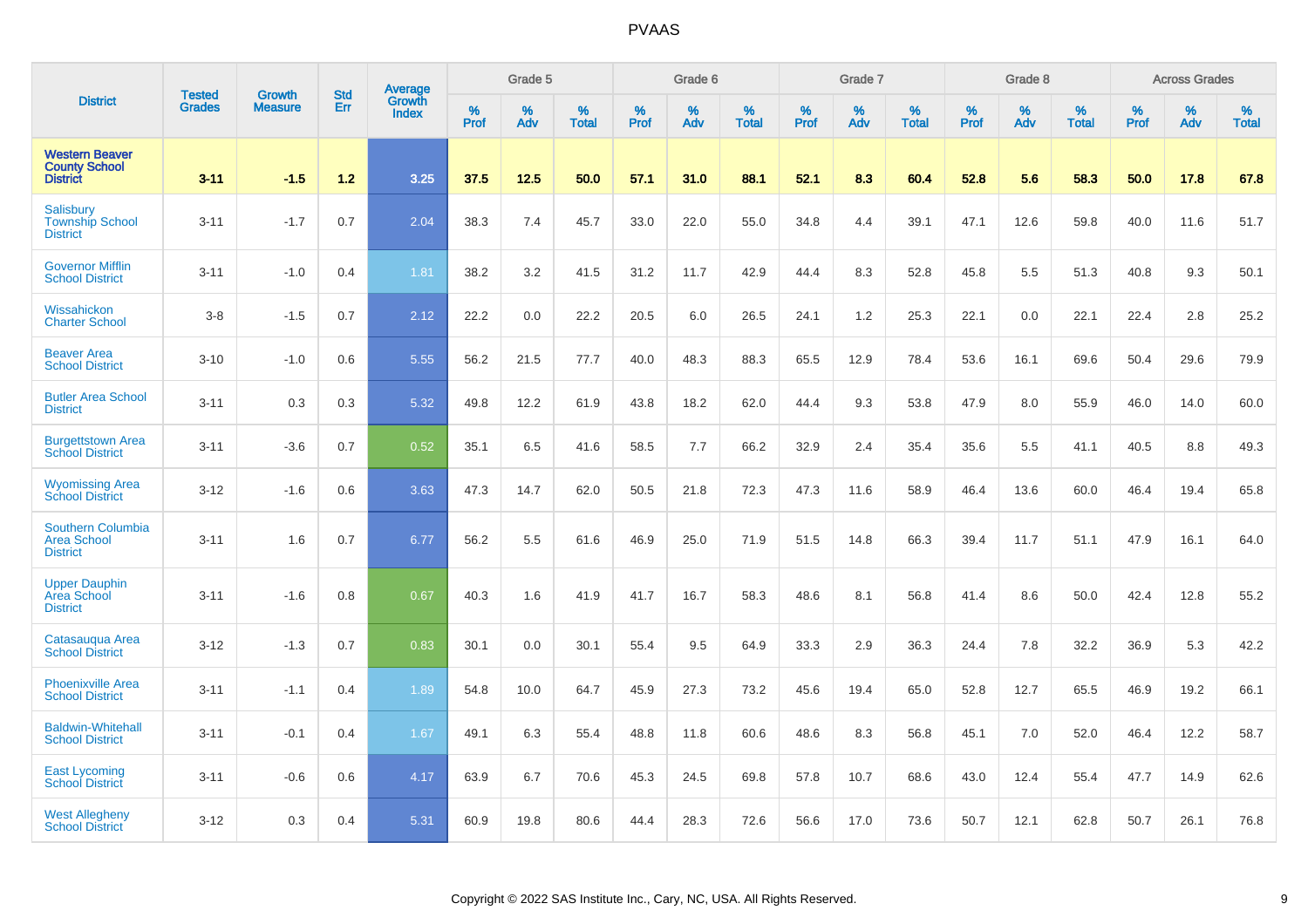|                                                                   | <b>Tested</b> | <b>Growth</b>  | <b>Std</b> | <b>Average</b><br>Growth |                     | Grade 5  |                   |           | Grade 6  |                   |           | Grade 7  |                   |           | Grade 8     |                   |                  | <b>Across Grades</b> |                   |
|-------------------------------------------------------------------|---------------|----------------|------------|--------------------------|---------------------|----------|-------------------|-----------|----------|-------------------|-----------|----------|-------------------|-----------|-------------|-------------------|------------------|----------------------|-------------------|
| <b>District</b>                                                   | <b>Grades</b> | <b>Measure</b> | Err        | <b>Index</b>             | $\%$<br><b>Prof</b> | %<br>Adv | %<br><b>Total</b> | %<br>Prof | %<br>Adv | %<br><b>Total</b> | %<br>Prof | %<br>Adv | %<br><b>Total</b> | %<br>Prof | $\%$<br>Adv | %<br><b>Total</b> | %<br><b>Prof</b> | %<br>Adv             | %<br><b>Total</b> |
| <b>Western Beaver</b><br><b>County School</b><br><b>District</b>  | $3 - 11$      | $-1.5$         | $1.2$      | 3.25                     | 37.5                | 12.5     | 50.0              | 57.1      | 31.0     | 88.1              | 52.1      | 8.3      | 60.4              | 52.8      | 5.6         | 58.3              | 50.0             | 17.8                 | 67.8              |
| <b>Eastern Lebanon</b><br><b>County School</b><br><b>District</b> | $3 - 11$      | $-0.3$         | 0.5        | 2.41                     | 48.9                | 2.8      | 51.7              | 42.0      | 9.1      | 51.1              | 45.1      | 8.0      | 53.1              | 29.8      | 7.0         | 36.8              | 42.0             | 9.1                  | 51.0              |
| <b>Montoursville Area</b><br><b>School District</b>               | $3 - 12$      | $-1.3$         | 0.5        | 0.77                     | 54.2                | 10.7     | 64.9              | 55.2      | 16.8     | 72.0              | 51.1      | 7.5      | 58.6              | 45.4      | 10.6        | 56.0              | 48.5             | 14.2                 | 62.6              |
| <b>Burrell School</b><br><b>District</b>                          | $3 - 11$      | $-3.3$         | 0.7        | 1.06                     | 50.0                | 0.9      | 50.9              | 46.2      | 7.7      | 53.8              | 46.8      | 6.5      | 53.2              | 41.0      | 4.9         | 45.9              | 45.9             | 7.5                  | 53.4              |
| <b>Propel Charter</b><br>School-Pitcairn                          | $3-8$         | $-5.3$         | 1.2        | $-1.11$                  | 12.1                | 0.0      | 12.1              | 29.6      | 11.1     | 40.7              | 18.2      | 0.0      | 18.2              | 16.7      | 0.0         | 16.7              | 17.3             | 2.5                  | 19.8              |
| <b>Neshannock</b><br><b>Township School</b><br><b>District</b>    | $3 - 10$      | $-3.2$         | 0.7        | $-0.34$                  | 56.7                | 8.9      | 65.6              | 57.4      | 20.6     | 77.9              | 62.0      | 14.0     | 76.0              | 51.3      | 6.4         | 57.7              | 55.4             | 13.5                 | 68.9              |
| <b>Spring Grove Area</b><br><b>School District</b>                | $3 - 11$      | $-0.1$         | 0.4        | 3.08                     | 49.1                | 16.7     | 65.7              | 40.9      | 25.0     | 65.9              | 47.4      | 15.5     | 63.0              | 50.4      | 6.8         | 57.2              | 46.5             | 19.3                 | 65.8              |
| <b>Wyalusing Area</b><br><b>School District</b>                   | $3 - 12$      | 1.0            | 0.7        | 5.29                     | 36.1                | 2.4      | 38.6              | 43.1      | 13.7     | 56.9              | 43.5      | 12.0     | 55.4              | 36.8      | 3.8         | 40.6              | 39.8             | 9.9                  | 49.6              |
| Southern Lehigh<br><b>School District</b>                         | $3 - 11$      | 0.9            | 0.5        | 6.70                     | 57.9                | 13.1     | 71.0              | 37.4      | 44.8     | 82.2              | 55.9      | 17.4     | 73.2              | 56.4      | 16.7        | 73.1              | 51.9             | 24.2                 | 76.1              |
| <b>Central Valley</b><br><b>School District</b>                   | $3 - 10$      | $-2.0$         | 0.5        | 0.99                     | 44.1                | 4.2      | 48.2              | 39.3      | 25.0     | 64.3              | 50.3      | 9.2      | 59.5              | 41.9      | 8.8         | 50.7              | 46.3             | 13.9                 | 60.2              |
| <b>Schuylkill Haven</b><br>Area School<br><b>District</b>         | $3 - 11$      | $-1.4$         | 0.7        | 1.96                     | 44.6                | 1.2      | 45.8              | 46.9      | 6.2      | 53.1              | 49.5      | 8.6      | 58.1              | 46.0      | 3.4         | 49.4              | 46.4             | 10.0                 | 56.4              |
| <b>Peters Township</b><br><b>School District</b>                  | $3 - 11$      | $-0.2$         | 0.4        | 3.44                     | 62.9                | 24.3     | 87.3              | 48.1      | 33.6     | 81.7              | 57.8      | 25.7     | 83.5              | 63.8      | 20.1        | 83.9              | 52.4             | 33.7                 | 86.1              |
| <b>Dubois Area</b><br><b>School District</b>                      | $3 - 11$      | $-0.6$         | 0.4        | 6.29                     | 47.0                | 5.7      | 52.6              | 39.4      | 17.4     | 56.8              | 43.4      | 8.5      | 51.8              | 36.6      | 8.8         | 45.4              | 42.2             | 13.1                 | 55.3              |
| <b>East Allegheny</b><br><b>School District</b>                   | $3 - 11$      | $-3.0$         | 0.7        | $-1.41$                  | 41.6                | 3.4      | 44.9              | 25.9      | 7.1      | 32.9              | 30.8      | 2.6      | 33.3              | 22.3      | 3.9         | 26.2              | 26.8             | 4.0                  | 30.9              |
| Apollo-Ridge<br><b>School District</b>                            | $3 - 12$      | $-2.9$         | 0.7        | 2.80                     | 45.6                | 1.5      | 47.1              | 25.3      | 9.6      | 34.9              | 34.6      | 0.0      | 34.6              | 42.1      | 5.3         | 47.4              | 38.1             | 6.5                  | 44.6              |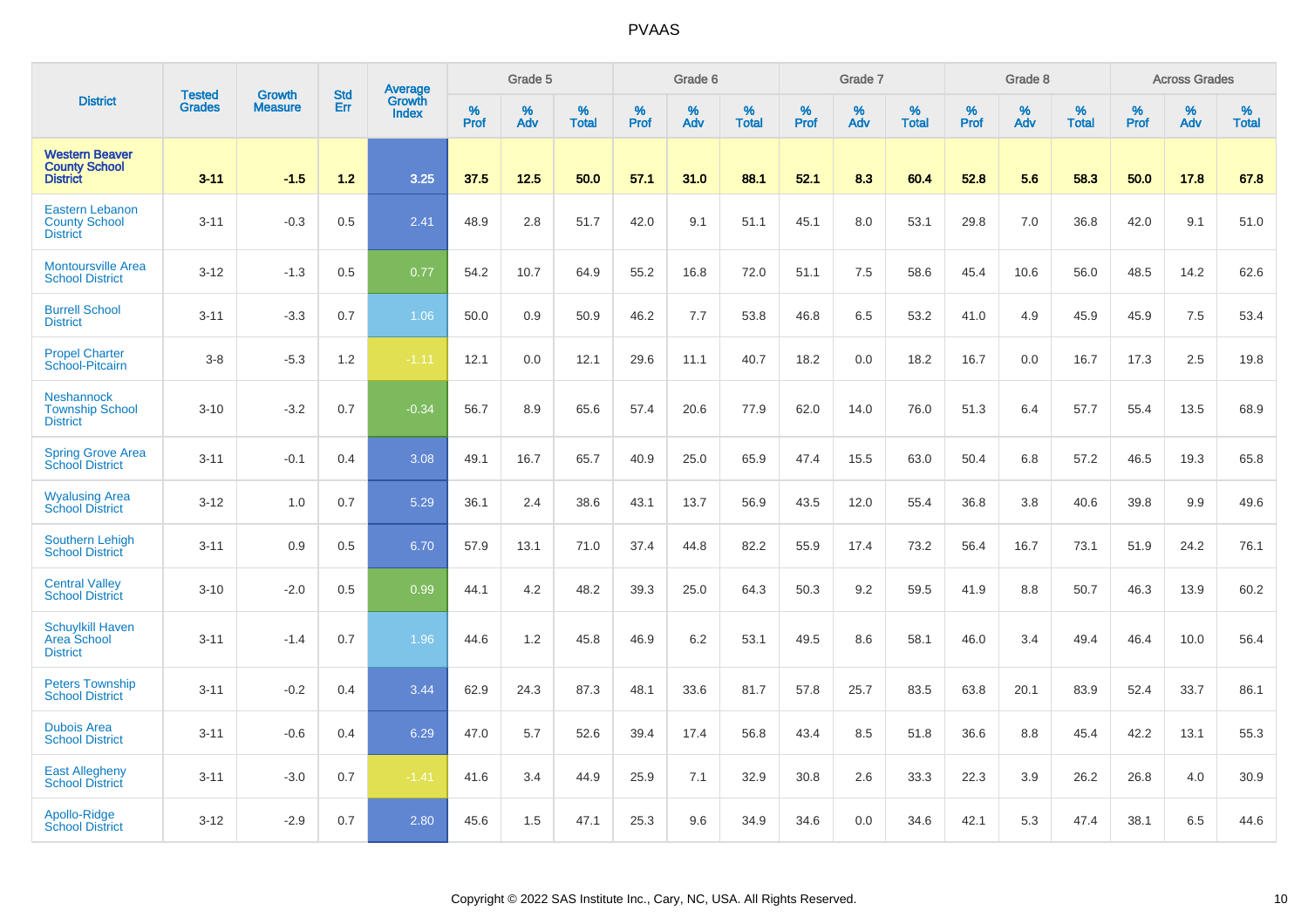|                                                                               | <b>Tested</b> |                                 | <b>Std</b> | Average         |              | Grade 5  |                   |           | Grade 6  |                   |              | Grade 7  |                   |           | Grade 8  |                   |              | <b>Across Grades</b> |                   |
|-------------------------------------------------------------------------------|---------------|---------------------------------|------------|-----------------|--------------|----------|-------------------|-----------|----------|-------------------|--------------|----------|-------------------|-----------|----------|-------------------|--------------|----------------------|-------------------|
| <b>District</b>                                                               | <b>Grades</b> | <b>Growth</b><br><b>Measure</b> | Err        | Growth<br>Index | $\%$<br>Prof | %<br>Adv | %<br><b>Total</b> | %<br>Prof | %<br>Adv | %<br><b>Total</b> | $\%$<br>Prof | %<br>Adv | %<br><b>Total</b> | %<br>Prof | %<br>Adv | %<br><b>Total</b> | $\%$<br>Prof | %<br>Adv             | %<br><b>Total</b> |
| <b>Western Beaver</b><br><b>County School</b><br><b>District</b>              | $3 - 11$      | $-1.5$                          | 1.2        | 3.25            | 37.5         | 12.5     | 50.0              | 57.1      | 31.0     | 88.1              | 52.1         | 8.3      | 60.4              | 52.8      | 5.6      | 58.3              | 50.0         | 17.8                 | 67.8              |
| <b>Laboratory Charter</b><br>School                                           | $3-8$         | 3.4                             | 1.2        | 4.02            | 17.2         | 0.0      | 17.2              | 26.2      | 7.1      | 33.3              | 52.0         | 0.0      | 52.0              | 33.3      | 4.8      | 38.1              | 27.2         | 2.4                  | 29.6              |
| Cheltenham<br><b>School District</b>                                          | $3 - 11$      | $-2.6$                          | 0.6        | $-1.69$         | 43.9         | 13.0     | 56.9              | 49.5      | 17.8     | 67.3              | 48.3         | 9.4      | 57.7              | 35.2      | 7.7      | 42.9              | 44.0         | 14.8                 | 58.8              |
| <b>Derry Township</b><br><b>School District</b>                               | $3 - 10$      | $-1.3$                          | 1.3        | 5.74            | 57.1         | 20.9     | 78.0              | 38.2      | 44.1     | 82.4              | 66.7         | 20.8     | 87.5              | 46.7      | 53.3     | 100.0             | 49.1         | 29.0                 | 78.2              |
| Southeastern<br><b>Greene School</b><br><b>District</b>                       | $3 - 10$      | $-4.6$                          | 1.0        | $-0.76$         | 44.8         | 17.2     | 62.1              | 42.4      | 12.1     | 54.6              | 36.7         | 6.1      | 42.9              | 48.8      | 2.3      | 51.2              | 41.1         | 14.3                 | 55.4              |
| <b>Urban Academy Of</b><br><b>Greater Pittsburgh</b><br><b>Charter School</b> | $3-5$         | $-8.2$                          | 1.9        | $-4.39$         | 21.4         | 2.4      | 23.8              |           |          |                   |              |          |                   |           |          |                   | 20.6         | 1.6                  | 22.2              |
| 21st Century Cyber<br><b>Charter School</b>                                   | $6 - 12$      | $-2.2$                          | 0.7        | 0.08            |              |          |                   | 48.2      | 16.7     | 64.9              | 54.9         | 10.5     | 65.4              | 58.0      | 6.7      | 64.7              | 54.2         | 10.8                 | 65.0              |
| <b>Bensalem</b><br><b>Township School</b><br><b>District</b>                  | $3 - 11$      | $-1.5$                          | 0.3        | $-0.98$         | 24.4         | 3.4      | 27.7              | 32.6      | 7.6      | 40.2              | 29.8         | 4.8      | 34.6              | 31.8      | 6.9      | 38.7              | 28.8         | 6.0                  | 34.8              |
| <b>Juniata Valley</b><br><b>School District</b>                               | $3 - 11$      | $-0.4$                          | 0.9        | 1.62            | 53.5         | 2.3      | 55.8              | 35.7      | 8.9      | 44.6              | 50.9         | 5.3      | 56.1              | 33.3      | 4.2      | 37.5              | 41.8         | 7.0                  | 48.8              |
| <b>Rochester Area</b><br><b>School District</b>                               | $3 - 11$      | $-3.0$                          | 0.9        | 1.72            | 50.0         | 0.0      | 50.0              | 40.4      | 13.5     | 53.8              | 24.0         | 2.0      | 26.0              | 47.2      | 1.9      | 49.1              | 43.3         | 7.5                  | 50.8              |
| <b>Lower Dauphin</b><br><b>School District</b>                                | $3 - 11$      | $-0.9$                          | 0.4        | 0.88            | 52.7         | 13.3     | 66.0              | 42.7      | 15.9     | 58.6              | 48.9         | 8.1      | 57.0              | 32.9      | 10.8     | 43.7              | 44.6         | 14.8                 | 59.4              |
| <b>Agora Cyber</b><br><b>Charter School</b>                                   | $3 - 11$      | $-2.5$                          | 0.6        | $-0.91$         | 31.7         | 1.0      | 32.7              | 30.1      | 7.0      | 37.1              | 29.0         | 2.8      | 31.7              | 28.3      | 2.0      | 30.3              | 30.7         | 4.8                  | 35.5              |
| <b>South Western</b><br><b>School District</b>                                | $3 - 12$      | 0.9                             | 0.4        | 10.20           | 49.8         | 9.7      | 59.5              | 38.7      | 21.6     | 60.3              | 37.1         | 5.7      | 42.8              | 46.5      | 7.4      | 53.9              | 43.5         | 12.7                 | 56.2              |
| <b>Riverview School</b><br><b>District</b>                                    | $3 - 11$      | $-2.8$                          | 0.8        | 3.67            | 71.2         | 9.6      | 80.8              | 39.7      | 29.5     | 69.2              | 54.8         | 1.6      | 56.4              | 38.0      | 10.1     | 48.1              | 48.9         | 19.2                 | 68.1              |
| <b>Northgate School</b><br><b>District</b>                                    | $3 - 11$      | $-1.4$                          | 0.8        | 0.45            | 60.8         | 3.9      | 64.7              | 59.0      | 11.5     | 70.5              | 36.1         | 9.8      | 45.9              | 37.5      | 17.9     | 55.4              | 45.5         | 12.8                 | 58.3              |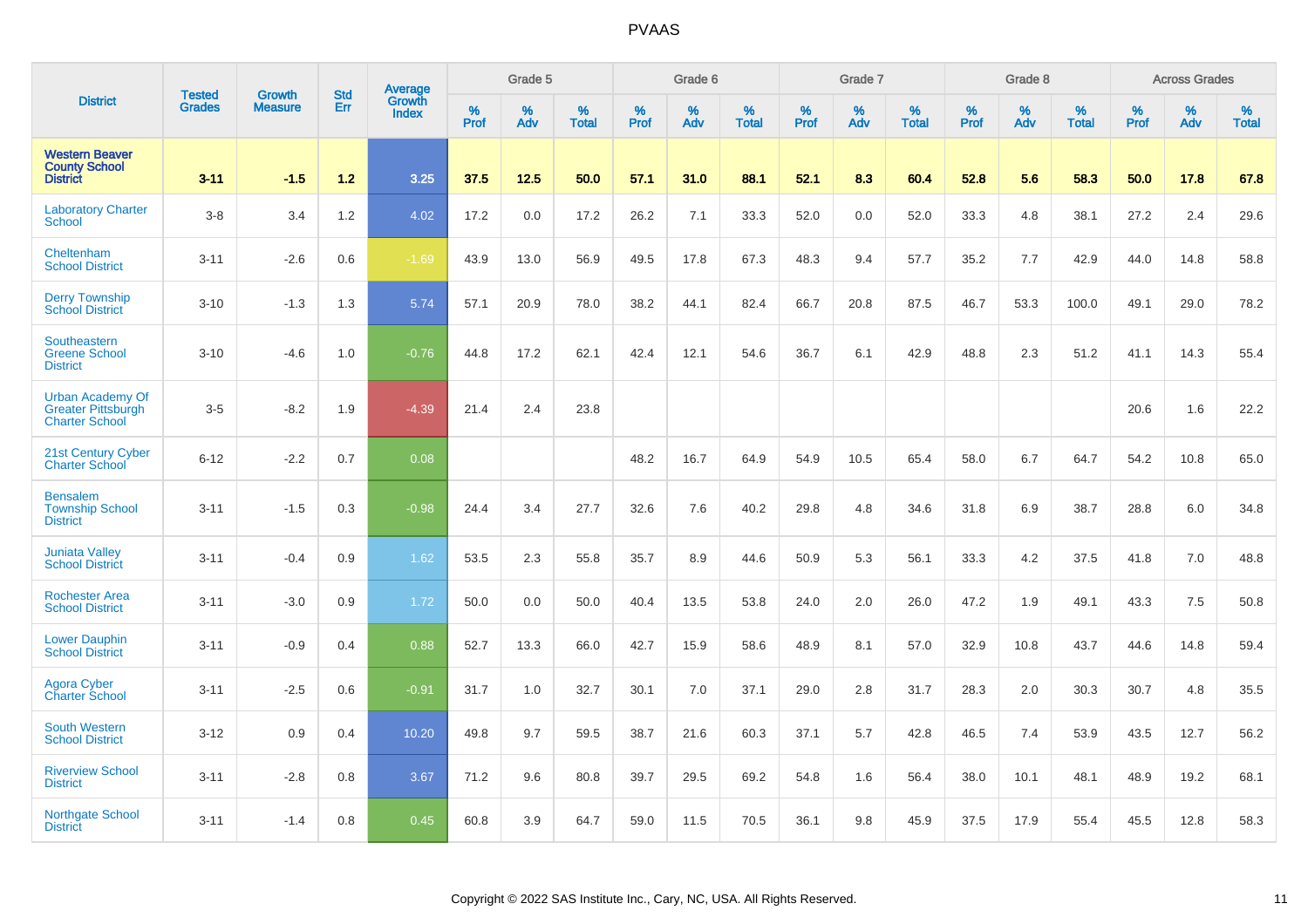|                                                                  |                                |                                 | <b>Std</b> | Average                |           | Grade 5  |                   |           | Grade 6  |                   |           | Grade 7  |                   |           | Grade 8  |                   |           | <b>Across Grades</b> |                   |
|------------------------------------------------------------------|--------------------------------|---------------------------------|------------|------------------------|-----------|----------|-------------------|-----------|----------|-------------------|-----------|----------|-------------------|-----------|----------|-------------------|-----------|----------------------|-------------------|
| <b>District</b>                                                  | <b>Tested</b><br><b>Grades</b> | <b>Growth</b><br><b>Measure</b> | Err        | Growth<br><b>Index</b> | %<br>Prof | %<br>Adv | %<br><b>Total</b> | %<br>Prof | %<br>Adv | %<br><b>Total</b> | %<br>Prof | %<br>Adv | %<br><b>Total</b> | %<br>Prof | %<br>Adv | %<br><b>Total</b> | %<br>Prof | %<br>Adv             | %<br><b>Total</b> |
| <b>Western Beaver</b><br><b>County School</b><br><b>District</b> | $3 - 11$                       | $-1.5$                          | $1.2$      | 3.25                   | 37.5      | 12.5     | 50.0              | 57.1      | 31.0     | 88.1              | 52.1      | 8.3      | 60.4              | 52.8      | 5.6      | 58.3              | 50.0      | 17.8                 | 67.8              |
| <b>North Penn School</b><br><b>District</b>                      | $3 - 11$                       | 1.5                             | 0.2        | 9.67                   | 53.0      | 12.7     | 65.7              | 41.4      | 33.0     | 74.4              | 53.7      | 13.2     | 66.9              | 48.2      | 18.4     | 66.7              | 47.4      | 19.9                 | 67.3              |
| Environmental<br><b>Charter School At</b><br><b>Frick Park</b>   | $3-9$                          | $-2.5$                          | 0.7        | 0.12                   | 46.0      | 5.3      | 51.3              | 41.5      | 10.6     | 52.1              | 46.6      | 13.6     | 60.2              | 25.4      | 11.9     | 37.3              | 43.3      | 14.6                 | 57.9              |
| <b>Bellefonte Area</b><br><b>School District</b>                 | $3 - 11$                       | $-0.0$                          | 0.5        | 4.37                   | 56.6      | 10.2     | 66.9              | 40.3      | 19.3     | 59.7              | 50.6      | 6.0      | 56.6              | 32.2      | 8.8      | 41.0              | 44.8      | 12.3                 | 57.1              |
| <b>Warwick School</b><br><b>District</b>                         | $3 - 11$                       | 0.0                             | 0.4        | 6.32                   | 49.6      | 5.9      | 55.6              | 39.4      | 26.3     | 65.7              | 46.2      | 8.0      | 54.2              | 50.3      | 9.6      | 59.9              | 45.6      | 12.6                 | 58.2              |
| <b>North Star School</b><br><b>District</b>                      | $3 - 11$                       | $-0.3$                          | 0.7        | 2.55                   | 44.3      | 3.8      | 48.1              | 35.9      | 17.2     | 53.1              | 44.4      | 8.3      | 52.8              | 49.5      | 17.2     | 66.7              | 44.5      | 15.3                 | 59.8              |
| Community<br>Academy Of<br>Philadelphia<br><b>Charter School</b> | $3 - 11$                       | $-4.1$                          | 1.0        | 0.81                   | 22.5      | 0.0      | 22.5              | 27.3      | 0.0      | 27.3              | 33.3      | 2.8      | 36.1              | 12.2      | 0.0      | 12.2              | 24.9      | 1.4                  | 26.3              |
| <b>Northern York</b><br><b>County School</b><br><b>District</b>  | $3 - 11$                       | 0.6                             | 0.4        | 7.68                   | 53.3      | 9.4      | 62.7              | 39.4      | 14.4     | 53.8              | 44.9      | 8.2      | 53.1              | 39.9      | 7.2      | 47.1              | 44.2      | 12.9                 | 57.1              |
| <b>Mount Carmel</b><br><b>Area School</b><br><b>District</b>     | $3 - 11$                       | $-2.5$                          | 0.6        | $-0.26$                | 36.9      | 1.8      | 38.7              | 31.3      | 7.8      | 39.1              | 30.6      | 0.0      | 30.6              | 29.0      | 2.6      | 31.6              | 32.7      | 4.4                  | 37.2              |
| <b>Wellsboro Area</b><br><b>School District</b>                  | $3 - 11$                       | $-0.6$                          | 0.6        | 4.08                   | 62.1      | 6.9      | 69.0              | 41.8      | 15.3     | 57.1              | 46.6      | 15.2     | 61.9              | 44.3      | 15.5     | 59.8              | 45.8      | 12.9                 | 58.7              |
| <b>Methacton School</b><br><b>District</b>                       | $3 - 11$                       | 0.4                             | 0.4        | 2.33                   | 64.7      | 8.3      | 73.0              | 54.9      | 21.0     | 75.9              | 56.6      | 11.2     | 67.8              | 49.7      | 21.0     | 70.7              | 55.3      | 17.3                 | 72.6              |
| <b>Bethlehem-Center</b><br><b>School District</b>                | $3 - 10$                       | $-2.1$                          | 0.8        | 1.31                   | 40.8      | 2.8      | 43.7              | 29.8      | 1.5      | 31.3              | 28.6      | 0.0      | 28.6              | 29.2      | 0.0      | 29.2              | 35.6      | 3.6                  | 39.2              |
| <b>Dunmore School</b><br><b>District</b>                         | $3 - 11$                       | $-2.2$                          | 0.7        | 0.07                   | 47.2      | 8.3      | 55.6              | 48.9      | 14.1     | 63.0              | 45.9      | 1.8      | 47.7              | 34.5      | 6.0      | 40.5              | 44.8      | 9.4                  | 54.2              |
| Huntingdon Area<br><b>School District</b>                        | $3 - 11$                       | 1.8                             | 0.6        | 5.73                   | 41.6      | 3.5      | 45.1              | 33.0      | 11.9     | 44.9              | 34.5      | 7.9      | 42.4              | 34.9      | 7.1      | 42.1              | 37.2      | 10.0                 | 47.2              |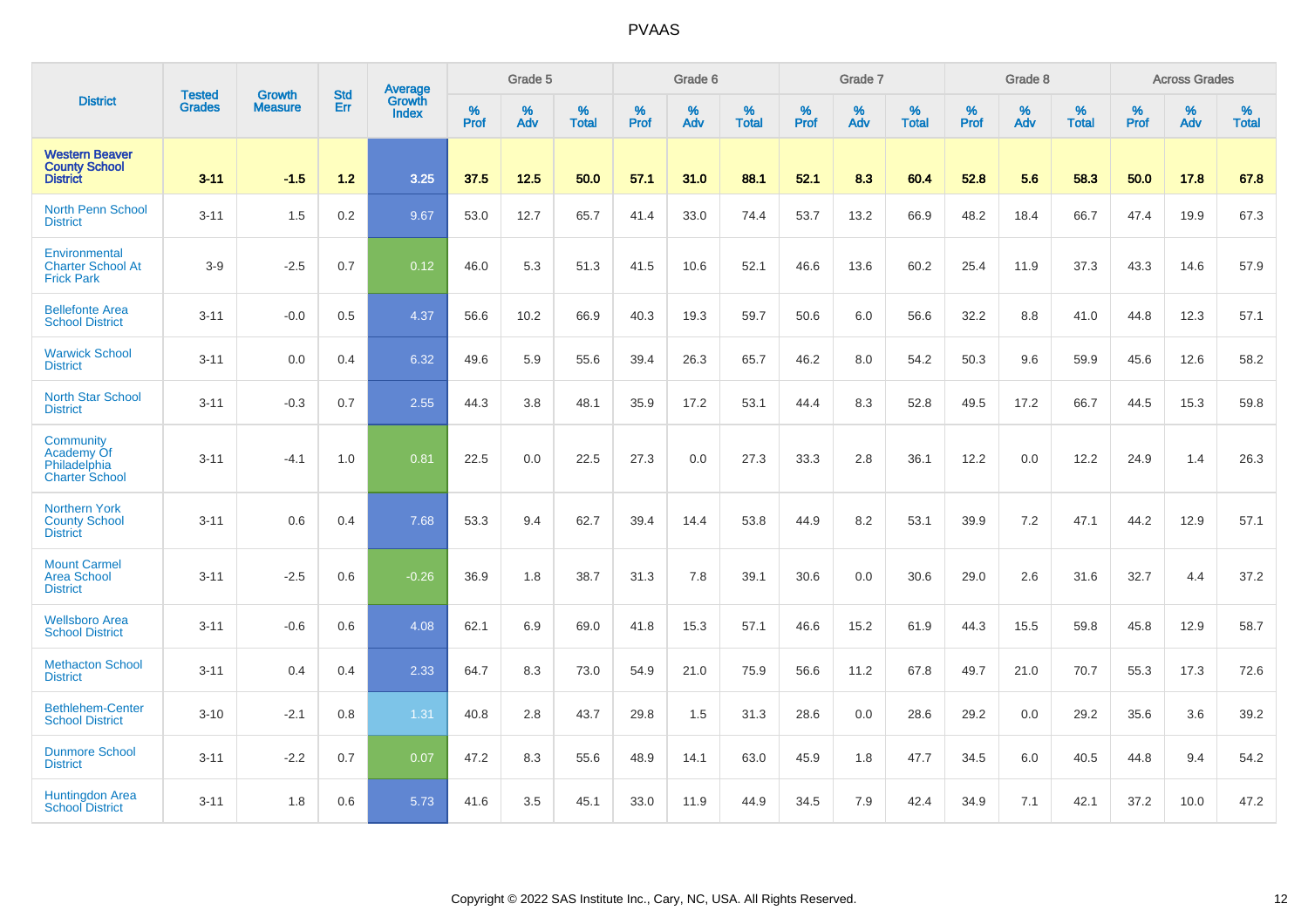|                                                                    | <b>Tested</b> | <b>Growth</b>  | <b>Std</b> |                                   |              | Grade 5  |                   |              | Grade 6  |                   |              | Grade 7  |                   |              | Grade 8  |                   |           | <b>Across Grades</b> |                   |
|--------------------------------------------------------------------|---------------|----------------|------------|-----------------------------------|--------------|----------|-------------------|--------------|----------|-------------------|--------------|----------|-------------------|--------------|----------|-------------------|-----------|----------------------|-------------------|
| <b>District</b>                                                    | <b>Grades</b> | <b>Measure</b> | Err        | Average<br>Growth<br><b>Index</b> | $\%$<br>Prof | %<br>Adv | %<br><b>Total</b> | $\%$<br>Prof | %<br>Adv | %<br><b>Total</b> | $\%$<br>Prof | %<br>Adv | %<br><b>Total</b> | $\%$<br>Prof | %<br>Adv | %<br><b>Total</b> | %<br>Prof | %<br>Adv             | %<br><b>Total</b> |
| <b>Western Beaver</b><br><b>County School</b><br><b>District</b>   | $3 - 11$      | $-1.5$         | $1.2$      | 3.25                              | 37.5         | 12.5     | 50.0              | 57.1         | 31.0     | 88.1              | 52.1         | 8.3      | 60.4              | 52.8         | 5.6      | 58.3              | 50.0      | 17.8                 | 67.8              |
| <b>Laurel Highlands</b><br><b>School District</b>                  | $3 - 11$      | $-1.7$         | 0.5        | 0.43                              | 43.1         | 4.4      | 47.5              | 39.4         | 11.6     | 51.0              | 35.7         | 2.9      | 38.6              | 37.8         | 5.5      | 43.3              | 39.8      | 9.6                  | 49.4              |
| <b>West Jefferson</b><br><b>Hills School District</b>              | $3 - 11$      | 0.0            | 0.4        | 3.89                              | 58.9         | 14.8     | 73.8              | 50.5         | 19.9     | 70.4              | 60.2         | 13.1     | 73.3              | 57.6         | 17.7     | 75.4              | 53.0      | 20.4                 | 73.4              |
| <b>Mahanoy Area</b><br><b>School District</b>                      | $3 - 10$      | $-3.0$         | 0.8        | 1.88                              | 30.4         | 0.0      | 30.4              | 31.5         | 8.2      | 39.7              | 19.6         | 2.0      | 21.6              | 14.9         | 1.5      | 16.4              | 27.6      | 3.3                  | 30.9              |
| Washington<br><b>School District</b>                               | $3 - 11$      | $-1.7$         | 0.7        | 0.44                              | 44.7         | 0.0      | 44.7              | 39.6         | 6.2      | 45.8              | 28.0         | 1.2      | 29.3              | 23.5         | 1.5      | 25.0              | 35.4      | 3.1                  | 38.6              |
| <b>Annville-Cleona</b><br><b>School District</b>                   | $3-12$        | $-0.3$         | 0.6        | 4.34                              | 47.5         | 11.2     | 58.8              | 39.6         | 21.9     | 61.5              | 54.0         | 12.6     | 66.7              | 32.4         | 17.6     | 50.0              | 44.0      | 15.5                 | 59.5              |
| <b>Carmichaels Area</b><br><b>School District</b>                  | $3 - 10$      | $-2.5$         | 0.8        | 0.32                              | 35.0         | 1.2      | 36.2              | 25.8         | 7.6      | 33.3              | 33.3         | 1.5      | 34.8              | 35.2         | 1.4      | 36.6              | 32.5      | 3.4                  | 35.9              |
| <b>Lakeview School</b><br><b>District</b>                          | $3 - 11$      | $-3.2$         | 0.8        | $-0.37$                           | 63.3         | 10.2     | 73.5              | 46.5         | 16.9     | 63.4              | 37.1         | 8.1      | 45.2              | 43.1         | 9.2      | 52.3              | 45.7      | 15.4                 | 61.1              |
| <b>Big Spring School</b><br><b>District</b>                        | $3 - 11$      | $-0.3$         | 0.5        | 3.91                              | 50.0         | 14.6     | 64.6              | 45.6         | 12.0     | 57.6              | 52.2         | 8.8      | 61.0              | 49.7         | 9.2      | 58.9              | 47.8      | 15.2                 | 63.0              |
| <b>Port Allegany</b><br><b>School District</b>                     | $3 - 11$      | $-1.8$         | 0.8        | 2.58                              | 34.3         | 2.9      | 37.1              | 31.9         | 2.9      | 34.8              | 32.9         | 5.7      | 38.6              | 40.3         | 3.2      | 43.6              | 35.0      | 5.9                  | 40.8              |
| <b>Cumberland Valley</b><br><b>School District</b>                 | $3 - 12$      | 0.2            | 0.2        | 3.72                              | 59.3         | 12.9     | 72.1              | 45.0         | 24.7     | 69.7              | 53.8         | 17.0     | 70.9              | 51.0         | 16.9     | 67.8              | 49.2      | 22.4                 | 71.6              |
| <b>Norwin School</b><br><b>District</b>                            | $3 - 11$      | $-0.6$         | 0.3        | 0.73                              | 59.5         | 18.6     | 78.1              | 40.9         | 36.6     | 77.4              | 60.2         | 18.0     | 78.3              | 52.5         | 13.8     | 66.4              | 51.8      | 24.9                 | 76.7              |
| <b>Hanover Public</b><br><b>School District</b>                    | $3 - 11$      | 1.6            | 0.6        | 4.71                              | 40.6         | 3.0      | 43.6              | 42.4         | 9.4      | 51.8              | 45.4         | 6.2      | 51.5              | 38.7         | 7.3      | 46.0              | 42.0      | 12.7                 | 54.7              |
| <b>Tri-Valley School</b><br><b>District</b>                        | $3 - 10$      | $-2.4$         | 0.9        | 0.50                              | 40.0         | 5.9      | 45.9              | 36.7         | 6.1      | 42.9              | 36.7         | 0.0      | 36.7              | 40.5         | 9.5      | 50.0              | 41.3      | 8.0                  | 49.3              |
| <b>Upper Moreland</b><br><b>Township School</b><br><b>District</b> | $3 - 11$      | $-0.3$         | 0.4        | 2.54                              | 54.1         | 10.5     | 64.6              | 42.4         | 21.0     | 63.4              | 53.7         | 8.4      | 62.1              | 41.0         | 14.2     | 55.1              | 46.0      | 16.1                 | 62.1              |
| <b>Karns City Area</b><br><b>School District</b>                   | $3 - 11$      | $-0.9$         | 0.6        | 3.33                              | 56.2         | 9.0      | 65.2              | 46.6         | 14.8     | 61.4              | 47.4         | 1.7      | 49.1              | 40.7         | 1.8      | 42.6              | 44.7      | 6.8                  | 51.5              |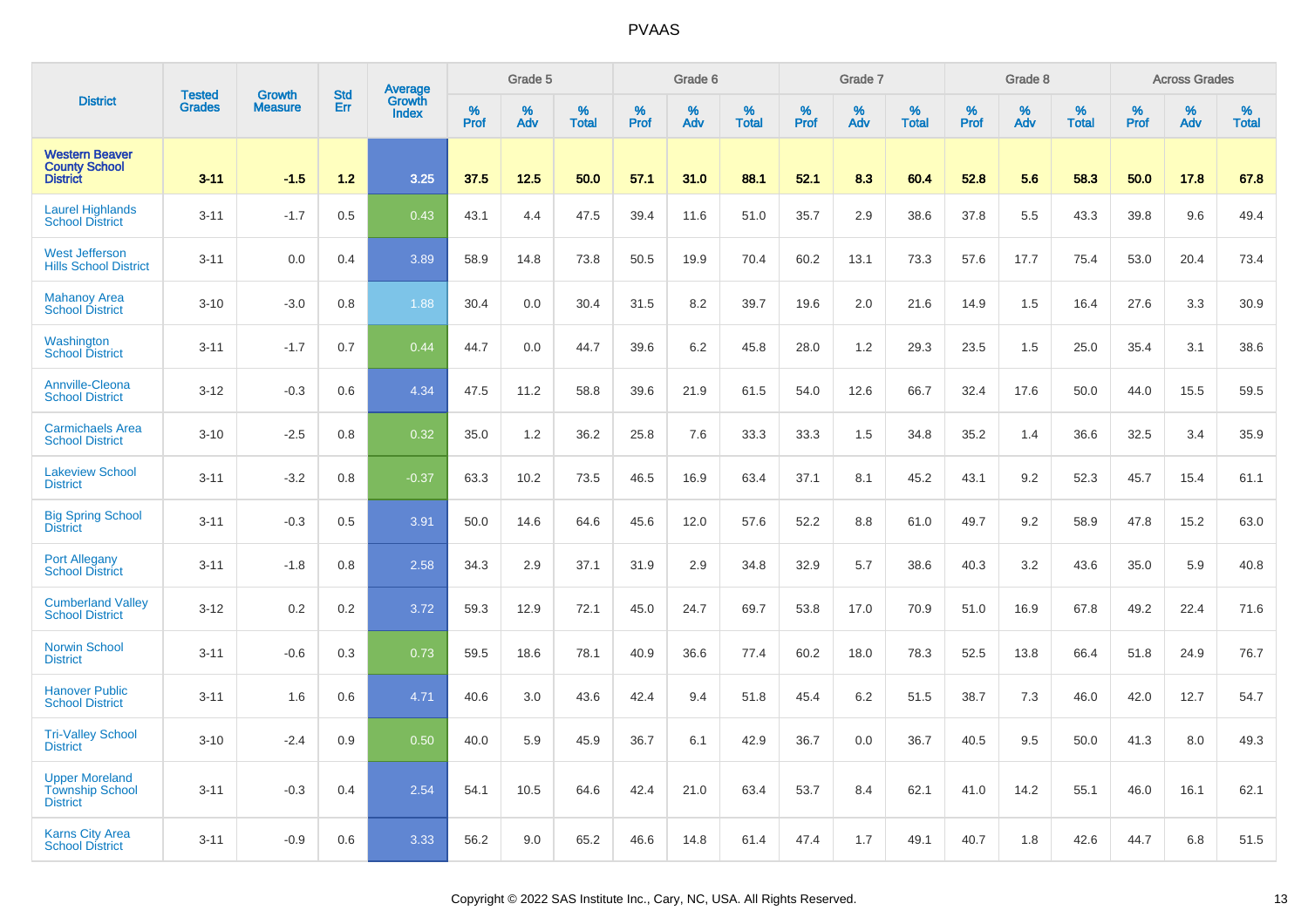|                                                                   |                                |                                 | <b>Std</b> | <b>Average</b>                |              | Grade 5  |                   |           | Grade 6  |                   |           | Grade 7  |                   |           | Grade 8  |                   |           | <b>Across Grades</b> |                   |
|-------------------------------------------------------------------|--------------------------------|---------------------------------|------------|-------------------------------|--------------|----------|-------------------|-----------|----------|-------------------|-----------|----------|-------------------|-----------|----------|-------------------|-----------|----------------------|-------------------|
| <b>District</b>                                                   | <b>Tested</b><br><b>Grades</b> | <b>Growth</b><br><b>Measure</b> | Err        | <b>Growth</b><br><b>Index</b> | $\%$<br>Prof | %<br>Adv | %<br><b>Total</b> | %<br>Prof | %<br>Adv | %<br><b>Total</b> | %<br>Prof | %<br>Adv | %<br><b>Total</b> | %<br>Prof | %<br>Adv | %<br><b>Total</b> | %<br>Prof | %<br>Adv             | %<br><b>Total</b> |
| <b>Western Beaver</b><br><b>County School</b><br><b>District</b>  | $3 - 11$                       | $-1.5$                          | 1.2        | 3.25                          | 37.5         | 12.5     | 50.0              | 57.1      | 31.0     | 88.1              | 52.1      | 8.3      | 60.4              | 52.8      | 5.6      | 58.3              | 50.0      | 17.8                 | 67.8              |
| Northwood<br><b>Academy Charter</b><br>School                     | $3 - 8$                        | $-0.1$                          | 0.7        | 2.45                          | 23.4         | 1.3      | 24.7              | 44.2      | 6.5      | 50.6              | 37.5      | 5.6      | 43.1              | 29.6      | 13.0     | 42.6              | 31.0      | 5.4                  | 36.4              |
| <b>Mckeesport Area</b><br><b>School District</b>                  | $3 - 12$                       | 0.3                             | 0.5        | 2.63                          | 30.5         | 0.6      | 31.1              | 29.1      | 1.3      | 30.4              | 24.1      | 0.0      | 24.1              | 22.6      | 1.0      | 23.7              | 25.9      | 2.4                  | 28.3              |
| Commonwealth<br><b>Charter Academy</b><br><b>Charter School</b>   | $3 - 10$                       | $-3.1$                          | 0.9        | $-0.44$                       | 49.2         | 1.7      | 50.8              | 56.0      | 12.0     | 68.0              | 49.1      | 8.8      | 57.9              | 39.6      | 4.2      | 43.8              | 45.3      | 10.1                 | 55.4              |
| <b>Camp Hill School</b><br><b>District</b>                        | $3 - 12$                       | $-2.3$                          | 0.7        | 0.25                          | 65.4         | 17.3     | 82.7              | 53.3      | 8.0      | 61.3              | 63.7      | 5.5      | 69.2              | 49.6      | 15.3     | 64.9              | 52.7      | 18.6                 | 71.3              |
| Pennsylvania<br><b>Distance Learning</b><br><b>Charter School</b> | $3 - 12$                       | 0.0                             | 0.7        | 4.62                          | 30.3         | 0.0      | 30.3              | 16.2      | 4.0      | 20.3              | 25.6      | $1.2$    | 26.7              | 33.3      | 2.3      | 35.6              | 25.8      | 3.0                  | 28.8              |
| <b>Harrisburg City</b><br><b>School District</b>                  | $3 - 11$                       | 1.6                             | 0.4        | 7.12                          | 6.5          | 0.3      | 6.7               | 14.5      | 1.7      | 16.2              | 15.4      | 1.9      | 17.3              | 20.3      | 2.1      | 22.4              | 12.6      | 1.0                  | 13.6              |
| <b>Canton Area</b><br><b>School District</b>                      | $3 - 11$                       | $-2.0$                          | 0.8        | 1.77                          | 57.7         | 5.8      | 63.5              | 46.0      | 4.8      | 50.8              | 40.0      | 0.0      | 40.0              | 36.9      | 3.1      | 40.0              | 43.6      | 6.7                  | 50.3              |
| <b>Central Greene</b><br><b>School District</b>                   | $3 - 11$                       | $-1.8$                          | 0.6        | 0.82                          | 35.0         | 0.0      | 35.0              | 40.0      | 9.5      | 49.5              | 33.3      | 5.0      | 38.3              | 31.5      | 1.8      | 33.3              | 35.2      | $5.2\,$              | 40.3              |
| <b>Universal</b><br><b>Creighton Charter</b><br>School            | $3-8$                          | $-0.0$                          | 0.7        | 4.61                          | 31.0         | 2.4      | 33.3              | 25.6      | 2.3      | 27.9              | 15.4      | 4.6      | 20.0              | 34.9      | 5.8      | 40.7              | 28.8      | 4.7                  | 33.5              |
| <b>Lehighton Area</b><br><b>School District</b>                   | $3 - 11$                       | $-1.0$                          | 0.5        | 0.55                          | 45.3         | 1.3      | 46.7              | 40.8      | 8.3      | 49.2              | 42.3      | 5.7      | 48.0              | 34.2      | 9.8      | 43.9              | 41.8      | 8.6                  | 50.4              |
| <b>Columbia Borough</b><br><b>School District</b>                 | $3 - 12$                       | $-0.9$                          | 0.8        | 1.58                          | 34.7         | 5.6      | 40.3              | 31.0      | 8.4      | 39.4              | 20.0      | 4.3      | 24.3              | 21.6      | 1.4      | 23.0              | 27.1      | 6.8                  | 33.9              |
| <b>Frazier School</b><br><b>District</b>                          | $3 - 11$                       | $-1.8$                          | 0.8        | 1.09                          | 49.0         | 3.9      | 52.9              | 48.8      | 17.5     | 66.2              | 43.0      | 12.8     | 55.8              | 20.4      | 3.7      | 24.1              | 40.8      | 10.9                 | 51.7              |
| <b>Blairsville-</b><br><b>Saltsburg School</b><br><b>District</b> | $3 - 11$                       | $-0.1$                          | 0.7        | 1.52                          | 46.9         | 8.2      | 55.1              | 40.4      | 22.5     | 62.9              | 38.6      | 9.9      | 48.5              | 50.6      | 14.1     | 64.7              | 41.8      | 15.1                 | 56.9              |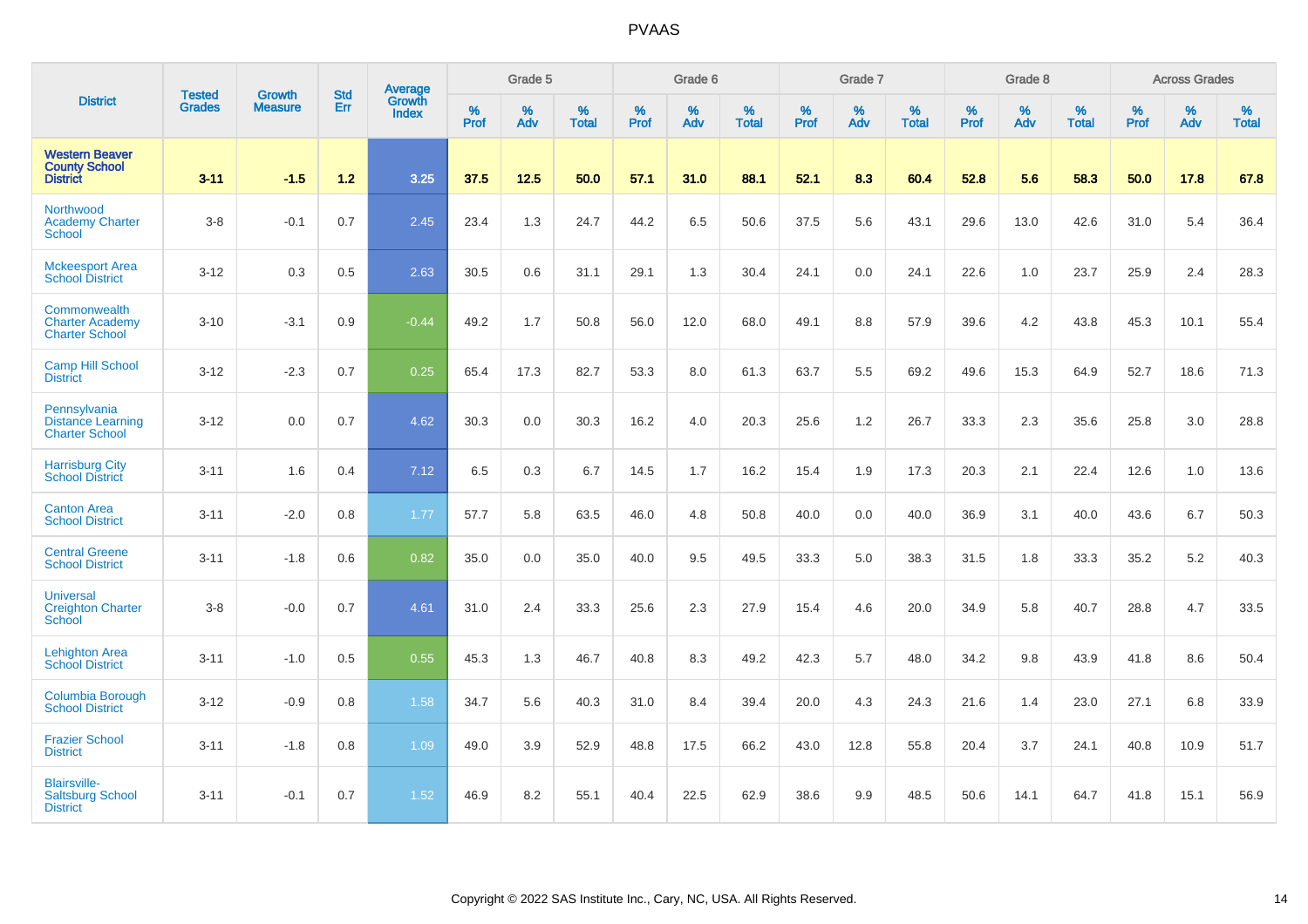|                                                                        |                                | <b>Growth</b>  | <b>Std</b> | <b>Average</b>         |              | Grade 5  |                   |           | Grade 6  |                   |           | Grade 7  |                   |           | Grade 8  |                   |           | <b>Across Grades</b> |                   |
|------------------------------------------------------------------------|--------------------------------|----------------|------------|------------------------|--------------|----------|-------------------|-----------|----------|-------------------|-----------|----------|-------------------|-----------|----------|-------------------|-----------|----------------------|-------------------|
| <b>District</b>                                                        | <b>Tested</b><br><b>Grades</b> | <b>Measure</b> | Err        | Growth<br><b>Index</b> | $\%$<br>Prof | %<br>Adv | %<br><b>Total</b> | %<br>Prof | %<br>Adv | %<br><b>Total</b> | %<br>Prof | %<br>Adv | %<br><b>Total</b> | %<br>Prof | %<br>Adv | %<br><b>Total</b> | %<br>Prof | %<br>Adv             | %<br><b>Total</b> |
| <b>Western Beaver</b><br><b>County School</b><br><b>District</b>       | $3 - 11$                       | $-1.5$         | 1.2        | 3.25                   | 37.5         | 12.5     | 50.0              | 57.1      | 31.0     | 88.1              | 52.1      | 8.3      | 60.4              | 52.8      | 5.6      | 58.3              | 50.0      | 17.8                 | 67.8              |
| <b>Selinsgrove Area</b><br><b>School District</b>                      | $3 - 12$                       | $-1.5$         | 0.5        | 2.93                   | 51.9         | 4.4      | 56.4              | 46.4      | 19.0     | 65.4              | 39.7      | 16.7     | 56.4              | 47.6      | 12.6     | 60.2              | 44.8      | 15.2                 | 60.0              |
| <b>Lincoln Park</b><br><b>Performing Arts</b><br><b>Charter School</b> | $7 - 11$                       | $-3.9$         | 1.1        | $-2.06$                |              |          |                   |           |          |                   | 66.1      | 5.4      | 71.4              | 59.8      | 17.2     | 77.0              | 62.2      | 12.6                 | 74.8              |
| <b>Saint Marys Area</b><br><b>School District</b>                      | $3 - 11$                       | $-1.5$         | 0.6        | 2.49                   | 48.7         | 2.6      | 51.3              | 42.7      | 13.7     | 56.4              | 40.8      | 7.7      | 48.5              | 46.4      | 8.0      | 54.3              | 44.6      | 11.0                 | 55.6              |
| <b>Chartiers-Houston</b><br><b>School District</b>                     | $3 - 10$                       | $-1.5$         | 0.7        | 1.79                   | 58.4         | 10.1     | 68.5              | 55.8      | 18.2     | 74.0              | 52.0      | 5.5      | 57.5              | 54.9      | 7.0      | 62.0              | 53.8      | 14.2                 | 68.0              |
| <b>Fleetwood Area</b><br><b>School District</b>                        | $3 - 10$                       | $-1.3$         | 0.5        | 1.03                   | 44.8         | 6.0      | 50.8              | 37.4      | 6.4      | 43.9              | 37.0      | 6.2      | 43.2              | 45.1      | 8.0      | 53.1              | 42.1      | 7.7                  | 49.9              |
| <b>South Middleton</b><br><b>School District</b>                       | $3 - 11$                       | 0.8            | 0.5        | 2.78                   | 48.5         | 12.1     | 60.6              | 45.2      | 21.0     | 66.1              | 44.4      | 12.9     | 57.3              | 42.1      | 12.0     | 54.1              | 45.4      | 16.9                 | 62.3              |
| <b>Leechburg Area</b><br><b>School District</b>                        | $3 - 11$                       | $-2.3$         | 0.9        | 2.14                   | 46.7         | 2.2      | 48.9              | 29.7      | 2.7      | 32.4              | 42.9      | 0.0      | 42.9              | 51.2      | 11.6     | 62.8              | 45.8      | 7.9                  | 53.8              |
| Shenandoah<br><b>Valley School</b><br><b>District</b>                  | $3 - 11$                       | 1.7            | 0.9        | 4.15                   | 37.3         | 3.0      | 40.3              | 31.4      | 9.8      | 41.2              | 36.2      | 1.7      | 37.9              | 26.3      | 0.0      | 26.3              | 34.3      | 5.0                  | 39.4              |
| <b>Abington Heights</b><br><b>School District</b>                      | $3 - 11$                       | $-0.6$         | 0.5        | 1.11                   | 57.0         | 8.7      | 65.6              | 50.7      | 19.1     | 69.8              | 63.6      | 10.7     | 74.3              |           |          |                   | 52.3      | 18.0                 | 70.3              |
| <b>Innovative Arts</b><br><b>Academy Charter</b><br>School             | $6 - 11$                       | $-2.2$         | 0.9        | 1.94                   |              |          |                   | 15.4      | 1.9      | 17.3              | 19.1      | 0.0      | 19.1              | 15.4      | 1.1      | 16.5              | 16.6      | 1.0                  | 17.5              |
| <b>Palisades School</b><br><b>District</b>                             | $3 - 11$                       | 0.4            | 0.6        | 2.52                   | 53.1         | 13.5     | 66.7              | 48.5      | 19.2     | 67.7              | 60.2      | 10.7     | 70.9              | 43.2      | 9.1      | 52.3              | 48.5      | 17.4                 | 65.9              |
| <b>Allegheny Valley</b><br><b>School District</b>                      | $3 - 11$                       | $-2.6$         | 0.8        | 1.73                   | 56.1         | 7.0      | 63.2              | 44.4      | 9.3      | 53.7              | 38.8      | 6.0      | 44.8              | 44.3      | 13.1     | 57.4              | 45.7      | 8.9                  | 54.6              |
| <b>Everett Area</b><br><b>School District</b>                          | $3 - 11$                       | $-0.2$         | 0.7        | 2.63                   | 41.4         | 9.2      | 50.6              | 34.9      | 11.6     | 46.5              | 47.5      | 5.9      | 53.5              | 37.3      | 9.3      | 46.7              | 40.8      | 11.4                 | 52.2              |
| <b>Windber Area</b><br><b>School District</b>                          | $3 - 11$                       | $-1.4$         | 0.7        | 0.34                   | 49.4         | 13.9     | 63.3              | 49.2      | 14.9     | 64.2              | 49.3      | 9.3      | 58.7              | 57.1      | 10.7     | 67.9              | 49.9      | 11.8                 | 61.7              |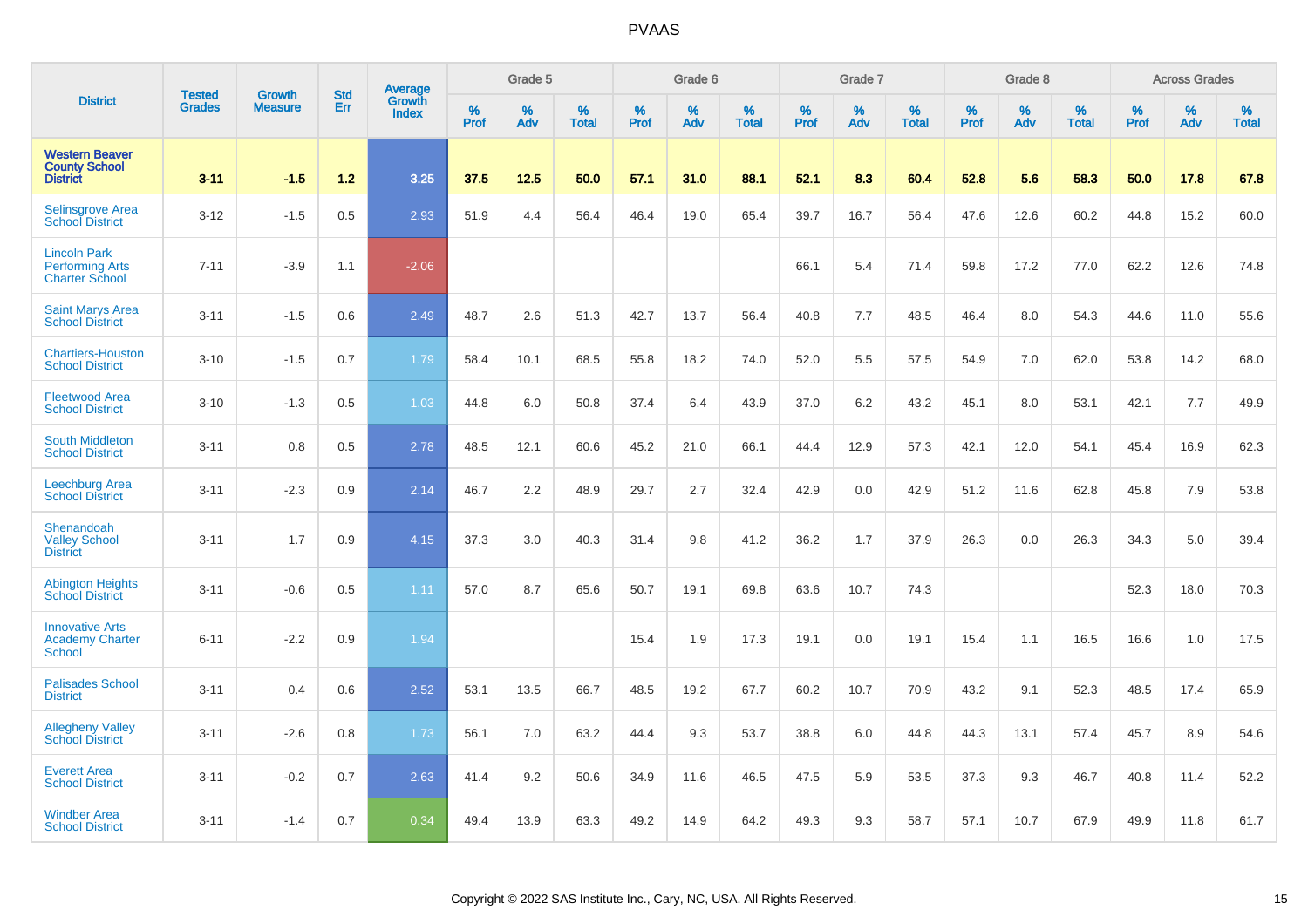|                                                                                 |                                |                                 | <b>Std</b> | Average                |              | Grade 5  |                   |           | Grade 6  |                   |           | Grade 7  |                   |           | Grade 8  |                   |           | <b>Across Grades</b> |                   |
|---------------------------------------------------------------------------------|--------------------------------|---------------------------------|------------|------------------------|--------------|----------|-------------------|-----------|----------|-------------------|-----------|----------|-------------------|-----------|----------|-------------------|-----------|----------------------|-------------------|
| <b>District</b>                                                                 | <b>Tested</b><br><b>Grades</b> | <b>Growth</b><br><b>Measure</b> | Err        | Growth<br><b>Index</b> | $\%$<br>Prof | %<br>Adv | %<br><b>Total</b> | %<br>Prof | %<br>Adv | %<br><b>Total</b> | %<br>Prof | %<br>Adv | %<br><b>Total</b> | %<br>Prof | %<br>Adv | %<br><b>Total</b> | %<br>Prof | %<br>Adv             | %<br><b>Total</b> |
| <b>Western Beaver</b><br><b>County School</b><br><b>District</b>                | $3 - 11$                       | $-1.5$                          | $1.2$      | 3.25                   | 37.5         | 12.5     | 50.0              | 57.1      | 31.0     | 88.1              | 52.1      | 8.3      | 60.4              | 52.8      | 5.6      | 58.3              | 50.0      | 17.8                 | 67.8              |
| <b>Hamburg Area</b><br><b>School District</b>                                   | $3 - 11$                       | $-0.4$                          | 0.5        | 1.81                   | 41.1         | 5.0      | 46.1              | 43.3      | 6.3      | 49.6              | 33.1      | 1.9      | 35.0              | 32.4      | 3.5      | 35.9              | 38.6      | 5.3                  | 43.9              |
| <b>Hempfield Area</b><br><b>School District</b>                                 | $3 - 12$                       | $-0.3$                          | 0.3        | 0.96                   | 55.2         | 8.7      | 63.9              | 41.4      | 20.3     | 61.6              | 52.8      | 14.0     | 66.8              | 50.0      | 12.4     | 62.4              | 48.7      | 16.2                 | 64.9              |
| <b>Mars Area School</b><br><b>District</b>                                      | $3 - 10$                       | $-1.1$                          | 0.4        | 1.23                   | 66.5         | 10.4     | 76.9              | 45.1      | 33.8     | 79.0              | 51.6      | 17.4     | 69.0              | 56.1      | 9.4      | 65.6              | 51.3      | 23.7                 | 75.1              |
| <b>Red Lion Area</b><br><b>School District</b>                                  | $3 - 11$                       | 0.6                             | 0.4        | 5.52                   | 46.1         | 2.7      | 48.8              | 38.1      | 15.8     | 54.0              | 41.4      | 10.4     | 51.9              | 38.8      | 7.5      | 46.3              | 40.6      | 9.4                  | 50.0              |
| <b>Inquiry Charter</b><br>School                                                | $3-5$                          | $-7.5$                          | 2.2        | $-3.42$                | 30.3         | 0.0      | 30.3              |           |          |                   |           |          |                   |           |          |                   | 25.9      | 4.6                  | 30.6              |
| <b>Forest City</b><br><b>Regional School</b><br><b>District</b>                 | $3 - 12$                       | $-2.2$                          | 0.9        | 1.18                   | 55.6         | 4.4      | 60.0              | 36.7      | 6.1      | 42.9              | 39.5      | 5.3      | 44.7              | 52.1      | 8.3      | 60.4              | 44.0      | 8.8                  | 52.8              |
| <b>Penn Cambria</b><br><b>School District</b>                                   | $3 - 11$                       | $-0.4$                          | 0.6        | 2.47                   | 56.8         | 0.9      | 57.7              | 46.5      | 7.1      | 53.5              | 58.1      | 7.7      | 65.8              | 52.3      | 7.8      | 60.2              | 48.8      | 9.2                  | 58.0              |
| <b>Executive</b><br><b>Education</b><br><b>Academy Charter</b><br><b>School</b> | $3 - 10$                       | $-5.5$                          | 1.6        | $-1.38$                | 10.0         | 0.0      | 10.0              | 12.5      | 6.2      | 18.8              |           |          |                   | 38.1      | 0.0      | 38.1              | 31.4      | 2.9                  | 34.3              |
| Montessori<br><b>Regional Charter</b><br><b>School</b>                          | $3-6$                          | $-3.8$                          | 1.1        | $-2.11$                | 33.3         | 0.0      | 33.3              | 37.3      | 8.5      | 45.8              |           |          |                   |           |          |                   | 32.2      | 4.5                  | 36.7              |
| Williamsburg<br><b>Community School</b><br><b>District</b>                      | $3 - 11$                       | 3.1                             | 1.1        | 4.44                   | 53.1         | 3.1      | 56.2              | 51.4      | 17.1     | 68.6              | 47.6      | 9.5      | 57.1              | 43.8      | 12.5     | 56.2              | 43.4      | 15.8                 | 59.1              |
| <b>Franklin Area</b><br><b>School District</b>                                  | $3 - 11$                       | 0.3                             | 0.6        | 2.18                   | 47.7         | 1.5      | 49.2              | 41.7      | 12.6     | 54.3              | 36.6      | 4.9      | 41.5              | 43.0      | 5.9      | 48.9              | 40.2      | 6.2                  | 46.4              |
| <b>Berwick Area</b><br><b>School District</b>                                   | $3 - 11$                       | $-0.6$                          | 0.5        | 1.71                   | 45.3         | 5.8      | 51.0              | 43.2      | 18.3     | 61.5              | 44.9      | 12.8     | 57.8              | 41.4      | 9.8      | 51.2              | 42.6      | 14.7                 | 57.3              |
| <b>Hampton Township</b><br><b>School District</b>                               | $3 - 11$                       | 1.7                             | 0.5        | 4.06                   | 50.3         | 30.7     | 81.0              | 35.6      | 44.2     | 79.8              | 54.6      | 26.3     | 81.0              | 46.9      | 34.3     | 81.1              | 44.1      | 38.5                 | 82.7              |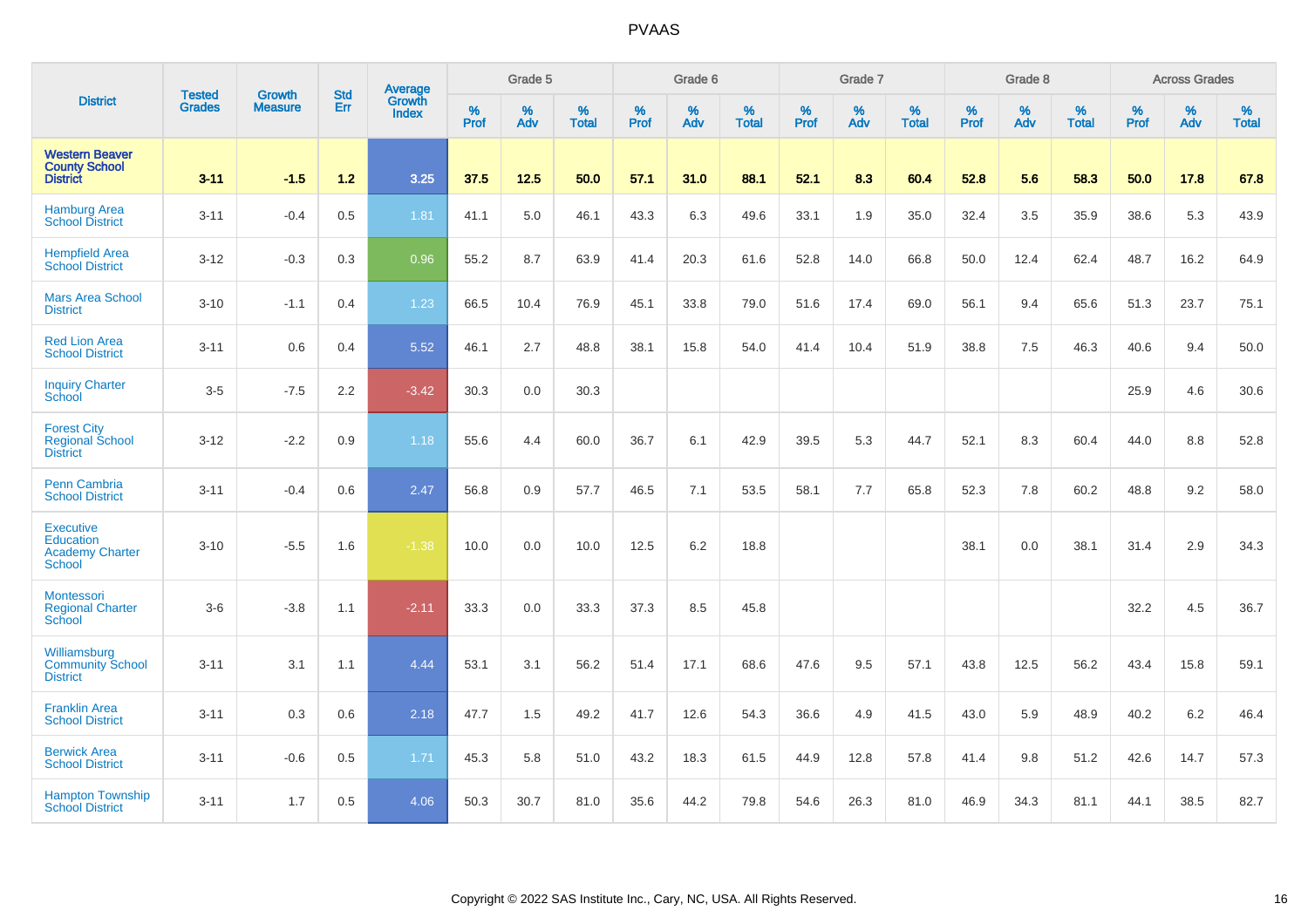|                                                                            |                                |                                 | <b>Std</b> | Average                |              | Grade 5  |                   |           | Grade 6  |                   |           | Grade 7  |                   |           | Grade 8  |                   |           | <b>Across Grades</b> |                   |
|----------------------------------------------------------------------------|--------------------------------|---------------------------------|------------|------------------------|--------------|----------|-------------------|-----------|----------|-------------------|-----------|----------|-------------------|-----------|----------|-------------------|-----------|----------------------|-------------------|
| <b>District</b>                                                            | <b>Tested</b><br><b>Grades</b> | <b>Growth</b><br><b>Measure</b> | Err        | Growth<br><b>Index</b> | $\%$<br>Prof | %<br>Adv | %<br><b>Total</b> | %<br>Prof | %<br>Adv | %<br><b>Total</b> | %<br>Prof | %<br>Adv | %<br><b>Total</b> | %<br>Prof | %<br>Adv | %<br><b>Total</b> | %<br>Prof | %<br>Adv             | %<br><b>Total</b> |
| <b>Western Beaver</b><br><b>County School</b><br><b>District</b>           | $3 - 11$                       | $-1.5$                          | 1.2        | 3.25                   | 37.5         | 12.5     | 50.0              | 57.1      | 31.0     | 88.1              | 52.1      | 8.3      | 60.4              | 52.8      | 5.6      | 58.3              | 50.0      | 17.8                 | 67.8              |
| <b>Fort Cherry School</b><br><b>District</b>                               | $3 - 10$                       | $-2.2$                          | 0.8        | 1.85                   | 61.4         | 8.8      | 70.2              | 31.6      | 33.3     | 64.9              | 45.6      | 8.8      | 54.4              | 39.5      | 26.7     | 66.3              | 45.7      | 16.8                 | 62.5              |
| <b>Bethel Park School</b><br><b>District</b>                               | $3 - 11$                       | 0.5                             | 0.4        | 3.98                   | 59.3         | 14.8     | 74.2              | 44.6      | 30.2     | 74.9              | 57.6      | 17.0     | 74.5              | 54.5      | 19.6     | 74.1              | 52.1      | 24.5                 | 76.6              |
| <b>North Hills School</b><br><b>District</b>                               | $3 - 11$                       | $-1.2$                          | 0.4        | 0.57                   | 59.2         | 11.6     | 70.8              | 45.2      | 26.0     | 71.2              | 51.8      | 20.0     | 71.8              | 48.3      | 18.4     | 66.7              | 50.2      | 22.0                 | 72.3              |
| <b>Muncy School</b><br><b>District</b>                                     | $3 - 11$                       | 0.3                             | 0.7        | 4.17                   | 49.2         | 11.5     | 60.7              | 48.7      | 30.8     | 79.5              | 58.0      | 8.7      | 66.7              | 44.4      | 12.2     | 56.7              | 49.3      | 16.0                 | 65.3              |
| <b>Pine Grove Area</b><br><b>School District</b>                           | $3 - 11$                       | 0.9                             | 0.6        | 4.20                   | 55.8         | 1.0      | 56.8              | 41.0      | 14.5     | 55.6              | 44.7      | 0.8      | 45.5              | 45.5      | $6.2\,$  | 51.8              | 46.5      | 10.4                 | 56.9              |
| <b>Chester Charter</b><br><b>Scholars Academy</b><br><b>Charter School</b> | $3 - 12$                       | 0.0                             | 0.9        | 2.02                   | 17.8         | 0.0      | 17.8              | 31.9      | 4.3      | 36.2              | 37.5      | 4.2      | 41.7              | 16.0      | 0.0      | 16.0              | 23.8      | 1.8                  | 25.6              |
| <b>Alliance For</b><br><b>Progress Charter</b><br><b>School</b>            | $3-8$                          | $-1.1$                          | 1.2        | 0.67                   | 12.5         | 0.0      | 12.5              | 32.0      | 0.0      | 32.0              | 26.9      | 0.0      | 26.9              | 3.4       | 0.0      | 3.4               | 19.4      | 0.0                  | 19.4              |
| <b>Sullivan County</b><br><b>School District</b>                           | $3 - 10$                       | $-3.1$                          | 1.0        | 0.79                   | 23.8         | 2.4      | 26.2              | 62.0      | 6.0      | 68.0              | 41.2      | 5.9      | 47.1              | 40.0      | 2.9      | 42.9              | 40.0      | 6.0                  | 46.0              |
| Steelton-Highspire<br><b>School District</b>                               | $3 - 11$                       | $-1.9$                          | 0.7        | 0.69                   | 21.9         | 0.0      | 21.9              | 11.5      | 0.0      | 11.5              | 3.8       | 0.0      | 3.8               | 5.9       | 0.0      | 5.9               | 9.0       | 0.0                  | 9.0               |
| <b>Old Forge School</b><br><b>District</b>                                 | $3 - 12$                       | 0.5                             | 0.8        | 4.31                   | 39.1         | 0.0      | 39.1              | 41.1      | 17.9     | 58.9              | 33.3      | 24.2     | 57.6              | 44.1      | 6.8      | 50.8              | 40.1      | 9.2                  | 49.3              |
| <b>Greensburg Salem</b><br><b>School District</b>                          | $3 - 11$                       | $-1.6$                          | 0.5        | 0.18                   | 49.7         | 7.2      | 56.9              | 40.1      | 13.8     | 53.9              | 44.0      | 5.5      | 49.4              | 48.3      | 7.2      | 55.6              | 42.8      | 11.4                 | 54.2              |
| Independence<br><b>Charter School</b>                                      | $3-8$                          | $-2.1$                          | 0.7        | $-0.30$                | 28.8         | 9.6      | 38.4              | 39.0      | 18.3     | 57.3              | 38.3      | 11.1     | 49.4              | 50.9      | 7.0      | 57.9              | 35.6      | 11.9                 | 47.5              |
| <b>Hopewell Area</b><br><b>School District</b>                             | $3 - 11$                       | $-0.3$                          | 0.6        | 3.08                   | 53.8         | 3.0      | 56.8              | 50.4      | 19.0     | 69.4              | 48.3      | 10.7     | 59.1              | 42.6      | 6.6      | 49.2              | 48.2      | 11.9                 | 60.1              |
| <b>Mastery Charter</b><br>School - Smedley<br>Campus                       | $3-6$                          | $-4.0$                          | 1.3        | $-1.35$                | 19.2         | 1.9      | 21.2              | 31.0      | 1.7      | 32.8              |           |          |                   |           |          |                   | 21.4      | 2.2                  | 23.6              |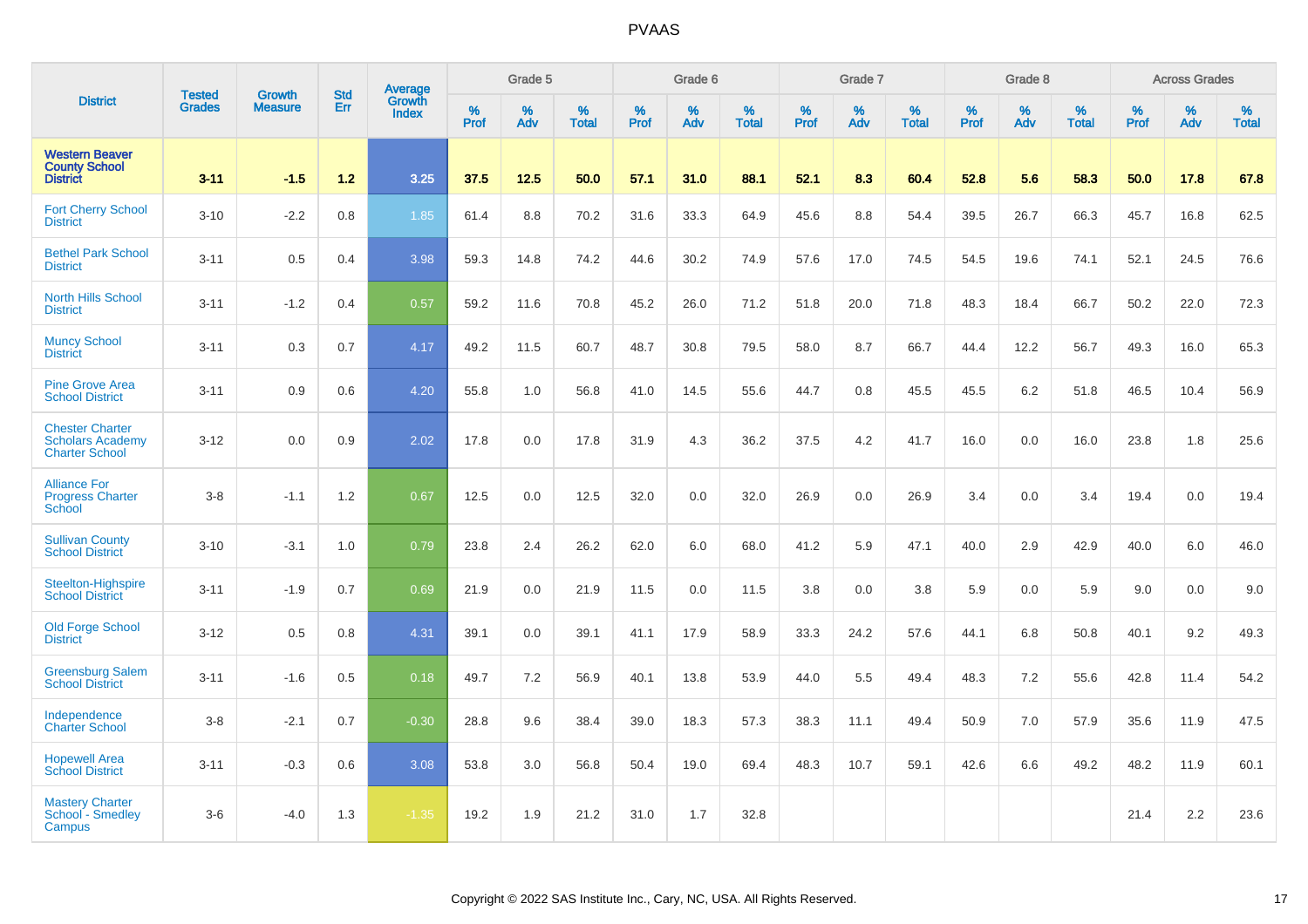|                                                                  | <b>Tested</b> | <b>Growth</b>  | <b>Std</b> | Average                |                     | Grade 5  |                   |                     | Grade 6  |                   |                     | Grade 7  |                   |                     | Grade 8  |                   |                     | <b>Across Grades</b> |                   |
|------------------------------------------------------------------|---------------|----------------|------------|------------------------|---------------------|----------|-------------------|---------------------|----------|-------------------|---------------------|----------|-------------------|---------------------|----------|-------------------|---------------------|----------------------|-------------------|
| <b>District</b>                                                  | <b>Grades</b> | <b>Measure</b> | Err        | Growth<br><b>Index</b> | $\%$<br><b>Prof</b> | %<br>Adv | %<br><b>Total</b> | $\%$<br><b>Prof</b> | %<br>Adv | %<br><b>Total</b> | $\%$<br><b>Prof</b> | %<br>Adv | %<br><b>Total</b> | $\%$<br><b>Prof</b> | %<br>Adv | %<br><b>Total</b> | $\%$<br><b>Prof</b> | %<br>Adv             | %<br><b>Total</b> |
| <b>Western Beaver</b><br><b>County School</b><br><b>District</b> | $3 - 11$      | $-1.5$         | $1.2$      | 3.25                   | 37.5                | 12.5     | 50.0              | 57.1                | 31.0     | 88.1              | 52.1                | 8.3      | 60.4              | 52.8                | 5.6      | 58.3              | 50.0                | 17.8                 | 67.8              |
| <b>Scranton School</b><br><b>District</b>                        | $3 - 12$      | $-0.8$         | 0.5        | 2.89                   | 35.9                | 1.7      | 37.6              | 29.4                | 4.2      | 33.6              | 24.9                | 2.8      | 27.7              | 26.3                | 5.8      | 32.2              | 29.5                | 4.0                  | 33.5              |
| Pennsylvania<br><b>Leadership Charter</b><br><b>School</b>       | $3 - 11$      | $-1.6$         | 0.5        | $-0.25$                | 59.1                | 11.7     | 70.8              | 51.3                | 16.2     | 67.5              | 43.2                | 14.2     | 57.4              | 48.7                | 11.8     | 60.5              | 49.6                | 15.0                 | 64.6              |
| <b>Western Beaver</b><br><b>County School</b><br><b>District</b> | $3 - 11$      | $-1.5$         | 1.2        | 3.25                   | 37.5                | 12.5     | 50.0              | 57.1                | 31.0     | 88.1              | 52.1                | 8.3      | 60.4              | 52.8                | 5.6      | 58.3              | 50.0                | 17.8                 | 67.8              |
| <b>Greater Johnstown</b><br><b>School District</b>               | $3 - 11$      | $-0.2$         | 0.5        | 3.35                   | 21.9                | 0.0      | 21.9              | 21.0                | 2.7      | 23.6              | 26.7                | 0.6      | 27.3              | 23.4                | 0.6      | 24.0              | 21.6                | 1.8                  | 23.4              |
| South Side Area<br><b>School District</b>                        | $3 - 11$      | $-1.4$         | 0.8        | 1.73                   | 50.0                | 6.7      | 56.7              | 33.9                | 8.1      | 41.9              | 57.6                | 6.1      | 63.6              | 49.3                | 8.4      | 57.8              | 43.1                | 10.2                 | 53.3              |
| <b>Southeast Delco</b><br><b>School District</b>                 | $3 - 10$      | $-0.6$         | 0.6        | 2.38                   | 28.6                | 0.0      | 28.6              | 30.4                | 1.8      | 32.1              | 29.2                | 1.5      | 30.8              | 34.4                | 3.8      | 38.2              | 28.9                | 2.4                  | 31.3              |
| <b>Wilkes-Barre Area</b><br><b>School District</b>               | $3 - 11$      | $-1.0$         | 0.5        | 1.18                   | 28.0                | 0.8      | 28.8              | 32.4                | 8.7      | 41.1              | 27.6                | 1.8      | 29.4              | 24.7                | 3.7      | 28.4              | 27.8                | 4.6                  | 32.3              |
| <b>Arts Academy</b><br><b>Charter School</b>                     | $5-8$         | $-3.5$         | 1.1        | $-0.12$                | 41.2                | 0.0      | 41.2              | 46.7                | $2.2\,$  | 48.9              | 49.1                | 1.9      | 50.9              | 45.2                | 3.2      | 48.4              | 46.6                | 2.0                  | 48.6              |
| <b>Franklin Towne</b><br>Charter<br><b>Elementary School</b>     | $3 - 8$       | $-3.1$         | 1.2        | 0.46                   | 46.4                | 7.1      | 53.6              | 48.2                | 7.4      | 55.6              | 53.6                | 7.1      | 60.7              | 59.1                | 0.0      | 59.1              | 50.6                | 6.8                  | 57.4              |
| <b>Avella Area School</b><br><b>District</b>                     | $3 - 12$      | 2.7            | 1.1        | 4.69                   | 42.5                | 2.5      | 45.0              | 42.4                | 18.2     | 60.6              | 60.0                | 5.7      | 65.7              | 63.0                | 18.5     | 81.5              | 46.7                | 12.6                 | 59.3              |
| <b>Somerset Area</b><br><b>School District</b>                   | $3 - 11$      | 0.7            | 0.6        | 4.76                   | 48.3                | 5.8      | 54.2              | 42.4                | 28.8     | 71.2              | 46.7                | 17.5     | 64.2              | 52.5                | 12.8     | 65.2              | 45.3                | 16.7                 | 62.0              |
| <b>Ridley School</b><br><b>District</b>                          | $3 - 12$      | $-0.9$         | 0.4        | 0.04                   | 49.2                | 5.6      | 54.8              | 38.5                | 12.4     | 50.9              | 39.6                | 5.9      | 45.6              | 41.1                | 7.5      | 48.6              | 42.4                | 10.0                 | 52.4              |
| <b>Big Beaver Falls</b><br><b>Area School</b><br><b>District</b> | $3 - 11$      | $-0.7$         | 0.6        | 3.08                   | 44.1                | 2.9      | 47.1              | 30.8                | 1.9      | 32.7              | 29.7                | 5.0      | 34.6              | 27.8                | 2.1      | 29.9              | 33.1                | 3.7                  | 36.8              |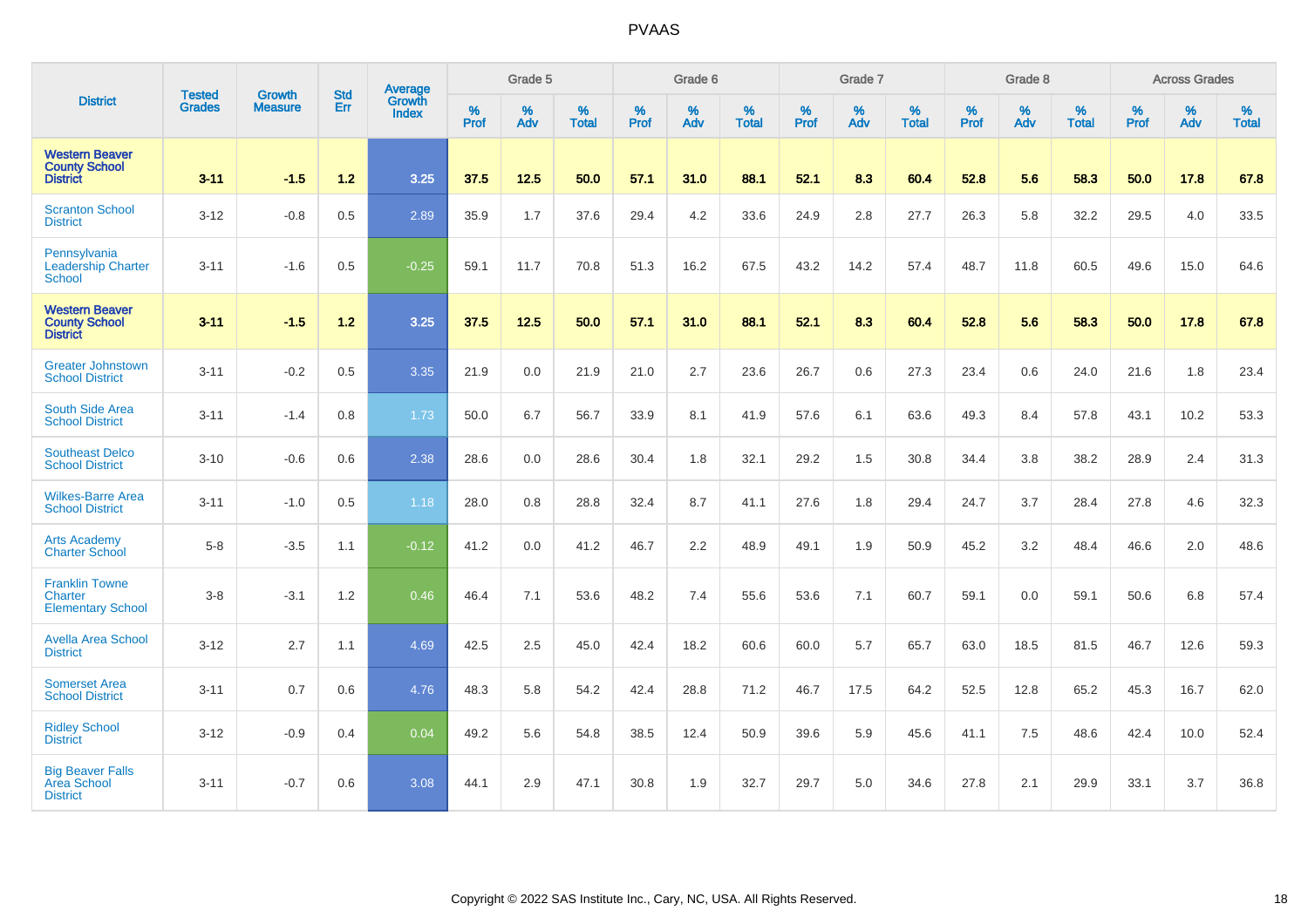|                                                                  |                                |                                 | <b>Std</b> | Average                |           | Grade 5  |                   |           | Grade 6  |                   |           | Grade 7  |                   |           | Grade 8  |                   |           | <b>Across Grades</b> |                   |
|------------------------------------------------------------------|--------------------------------|---------------------------------|------------|------------------------|-----------|----------|-------------------|-----------|----------|-------------------|-----------|----------|-------------------|-----------|----------|-------------------|-----------|----------------------|-------------------|
| <b>District</b>                                                  | <b>Tested</b><br><b>Grades</b> | <b>Growth</b><br><b>Measure</b> | Err        | Growth<br><b>Index</b> | %<br>Prof | %<br>Adv | %<br><b>Total</b> | %<br>Prof | %<br>Adv | %<br><b>Total</b> | %<br>Prof | %<br>Adv | %<br><b>Total</b> | %<br>Prof | %<br>Adv | %<br><b>Total</b> | %<br>Prof | %<br>Adv             | %<br><b>Total</b> |
| <b>Western Beaver</b><br><b>County School</b><br><b>District</b> | $3 - 11$                       | $-1.5$                          | $1.2$      | 3.25                   | 37.5      | 12.5     | 50.0              | 57.1      | 31.0     | 88.1              | 52.1      | 8.3      | 60.4              | 52.8      | 5.6      | 58.3              | 50.0      | 17.8                 | 67.8              |
| Tredyffrin-<br><b>Easttown School</b><br><b>District</b>         | $3 - 10$                       | 0.5                             | 0.4        | 3.47                   | 65.0      | 22.0     | 87.0              | 47.7      | 39.5     | 87.2              | 56.5      | 29.3     | 85.8              | 48.6      | 39.7     | 88.4              | 52.0      | 36.6                 | 88.6              |
| <b>Penn Hills Charter</b><br>School of<br>Entrepreneurship       | $3-8$                          | $-1.5$                          | 1.0        | 0.35                   | 27.3      | 0.0      | 27.3              | 37.1      | 8.6      | 45.7              | 34.2      | 0.0      | 34.2              | 45.4      | 0.0      | 45.4              | 40.8      | 6.4                  | 47.2              |
| <b>Trinity Area School</b><br><b>District</b>                    | $3 - 11$                       | $-0.1$                          | 0.4        | 1.05                   | 55.8      | 12.7     | 68.5              | 43.1      | 14.7     | 57.8              | 48.7      | 9.2      | 58.0              | 48.2      | 13.5     | 61.6              | 46.8      | 15.3                 | 62.1              |
| <b>North Allegheny</b><br><b>School District</b>                 | $3 - 11$                       | 1.3                             | 0.3        | 11.95                  | 55.4      | 31.5     | 87.0              | 44.4      | 33.0     | 77.4              | 51.9      | 28.9     | 80.8              | 55.5      | 24.5     | 80.0              | 48.3      | 33.7                 | 82.0              |
| <b>Berlin</b><br><b>Brothersvalley</b><br><b>School District</b> | $3 - 11$                       | $-1.0$                          | 0.8        | 1.52                   | 60.4      | 1.9      | 62.3              | 42.4      | 15.2     | 57.6              | 55.8      | 3.8      | 59.6              | 54.2      | $6.2\,$  | 60.4              | 48.4      | 8.4                  | 56.8              |
| Lampeter-<br><b>Strasburg School</b><br><b>District</b>          | $3 - 12$                       | $-1.0$                          | 0.5        | $-0.34$                | 56.5      | 14.9     | 71.4              | 48.5      | 27.4     | 76.0              | 56.6      | 10.1     | 66.7              | 49.5      | 10.0     | 59.5              | 50.0      | 20.6                 | 70.5              |
| Palmyra Area<br><b>School District</b>                           | $3 - 11$                       | $-0.7$                          | 0.4        | 3.31                   | 54.6      | 19.4     | 74.0              | 44.9      | 24.2     | 69.1              | 58.9      | 12.6     | 71.5              | 53.4      | 10.9     | 64.3              | 49.8      | 21.3                 | 71.1              |
| <b>West York Area</b><br><b>School District</b>                  | $3 - 12$                       | $-1.4$                          | 0.5        | $-0.10$                | 36.0      | 4.4      | 40.4              | 38.5      | 9.3      | 47.8              | 35.9      | 5.3      | 41.2              | 41.2      | 5.2      | 46.4              | 37.8      | 8.4                  | 46.2              |
| <b>Turkeyfoot Valley</b><br>Area School<br><b>District</b>       | $3 - 12$                       | 0.6                             | 1.4        | 1.84                   | 27.3      | 4.6      | 31.8              | 38.1      | 9.5      | 47.6              | 30.0      | 5.0      | 35.0              | 30.4      | 0.0      | 30.4              | 33.0      | 3.6                  | 36.6              |
| <b>Warrior Run</b><br><b>School District</b>                     | $3 - 11$                       | 2.6                             | 0.6        | 5.88                   | 48.0      | 6.5      | 54.6              | 42.2      | 19.3     | 61.5              | 46.3      | 15.7     | 62.0              | 42.2      | 10.0     | 52.2              | 43.0      | 12.6                 | 55.6              |
| <b>Carbondale Area</b><br><b>School District</b>                 | $3 - 10$                       | $-1.3$                          | 0.7        | 1.07                   | 34.5      | 0.0      | 34.5              | 23.1      | 2.2      | 25.3              | 29.4      | 3.5      | 32.9              | 42.4      | 5.7      | 48.1              | 30.0      | 3.2                  | 33.3              |
| <b>Pottsgrove School</b><br><b>District</b>                      | $3 - 11$                       | $-0.4$                          | 0.5        | 4.12                   | 39.7      | 5.4      | 45.1              | 42.3      | 6.4      | 48.7              | 53.1      | 9.1      | 62.3              | 40.4      | 3.7      | 44.2              | 43.1      | 7.6                  | 50.7              |
| <b>Saint Clair Area</b><br><b>School District</b>                | $3-8$                          | $-1.8$                          | 0.9        | 0.86                   | 43.4      | 1.9      | 45.3              | 58.0      | 6.0      | 64.0              | 36.5      | 7.7      | 44.2              | 41.5      | 2.4      | 43.9              | 43.9      | 4.7                  | 48.6              |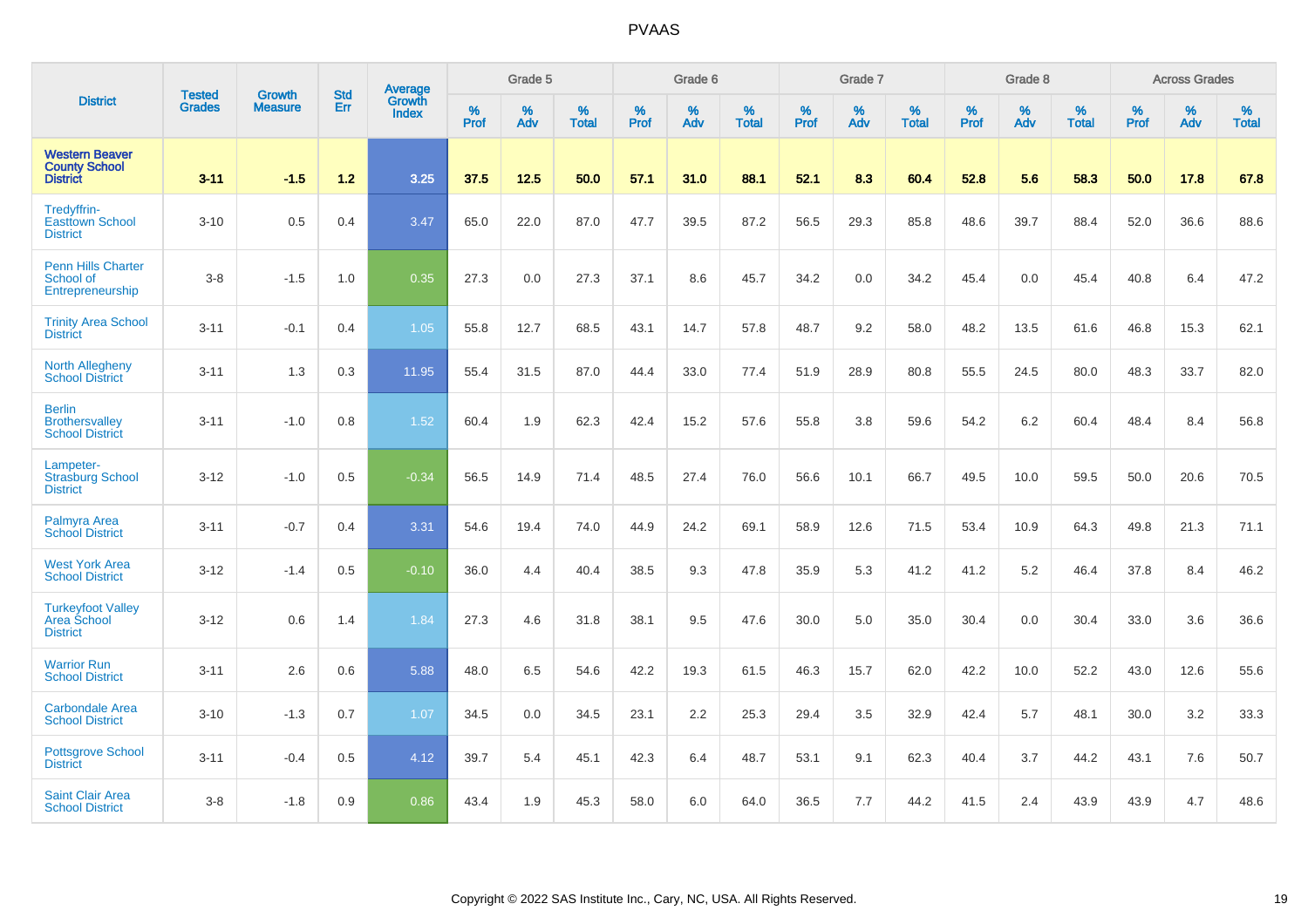|                                                                  | <b>Tested</b> | <b>Growth</b>  | <b>Std</b> | Average                |                     | Grade 5  |                   |                  | Grade 6  |                   |                  | Grade 7  |                   |           | Grade 8  |                   |           | <b>Across Grades</b> |                   |
|------------------------------------------------------------------|---------------|----------------|------------|------------------------|---------------------|----------|-------------------|------------------|----------|-------------------|------------------|----------|-------------------|-----------|----------|-------------------|-----------|----------------------|-------------------|
| <b>District</b>                                                  | <b>Grades</b> | <b>Measure</b> | Err        | Growth<br><b>Index</b> | $\%$<br><b>Prof</b> | %<br>Adv | %<br><b>Total</b> | %<br><b>Prof</b> | %<br>Adv | %<br><b>Total</b> | %<br><b>Prof</b> | %<br>Adv | %<br><b>Total</b> | %<br>Prof | %<br>Adv | %<br><b>Total</b> | %<br>Prof | %<br>Adv             | %<br><b>Total</b> |
| <b>Western Beaver</b><br><b>County School</b><br><b>District</b> | $3 - 11$      | $-1.5$         | 1.2        | 3.25                   | 37.5                | 12.5     | 50.0              | 57.1             | 31.0     | 88.1              | 52.1             | 8.3      | 60.4              | 52.8      | 5.6      | 58.3              | 50.0      | 17.8                 | 67.8              |
| Salisbury-Elk Lick<br><b>School District</b>                     | $3 - 11$      | $-3.9$         | 1.3        | $-1.19$                | 50.0                | 8.3      | 58.3              | 50.0             | 0.0      | 50.0              | 30.0             | 0.0      | 30.0              | 28.6      | $4.8\,$  | 33.3              | 42.2      | 3.3                  | 45.4              |
| <b>Hanover Area</b><br><b>School District</b>                    | $3 - 11$      | $-2.1$         | 0.9        | 0.50                   | 29.8                | 0.0      | 29.8              | 14.6             | 9.1      | 23.6              | 15.5             | 0.0      | 15.5              | 14.3      | 2.4      | 16.7              | 20.2      | 2.3                  | 22.5              |
| <b>Oswayo Valley</b><br><b>School District</b>                   | $3 - 12$      | $-0.7$         | 1.2        | 0.97                   | 62.1                | 13.8     | 75.9              | 40.7             | 18.5     | 59.3              | 48.2             | 0.0      | 48.2              | 51.6      | 6.4      | 58.1              | 54.7      | 11.8                 | 66.5              |
| <b>Ephrata Area</b><br><b>School District</b>                    | $3 - 11$      | $-0.2$         | 0.4        | 6.69                   | 50.5                | 10.3     | 60.8              | 47.6             | 12.7     | 60.4              | 40.8             | 5.2      | 46.0              | 39.2      | 7.3      | 46.5              | 45.1      | 12.6                 | 57.6              |
| <b>Esperanza</b><br><b>Academy Charter</b><br><b>School</b>      | $4 - 11$      | 1.2            | 0.5        | 4.88                   |                     |          |                   | 17.4             | 0.5      | 17.9              | 22.3             | 1.4      | 23.6              | 18.9      | 0.5      | 19.4              | 19.0      | 0.9                  | 19.9              |
| <b>Purchase Line</b><br><b>School District</b>                   | $3 - 12$      | $-1.5$         | 0.8        | 0.46                   | 37.2                | 5.9      | 43.1              | 40.9             | 6.1      | 47.0              | 39.4             | 3.0      | 42.4              | 30.9      | 3.6      | 34.6              | 39.8      | 6.3                  | 46.1              |
| <b>Springfield School</b><br><b>District</b>                     | $3 - 11$      | $-0.9$         | 0.4        | 0.48                   | 58.3                | 23.8     | 82.1              | 53.6             | 25.6     | 79.2              | 58.6             | 20.9     | 79.5              | 51.5      | 18.2     | 69.7              | 52.1      | 26.9                 | 78.9              |
| <b>Brentwood</b><br><b>Borough School</b><br><b>District</b>     | $3 - 11$      | $-2.1$         | 0.7        | $-0.70$                | 53.5                | 7.0      | 60.5              | 36.1             | 12.0     | 48.2              | 33.3             | 4.6      | 37.9              | 48.0      | 6.8      | 54.8              | 40.9      | 9.4                  | 50.3              |
| <b>Springfield</b><br><b>Township School</b><br><b>District</b>  | $3 - 11$      | $-1.2$         | 0.5        | 0.29                   | 52.0                | 13.4     | 65.4              | 51.4             | 15.0     | 66.5              | 56.3             | 10.8     | 67.1              | 47.3      | 14.0     | 61.3              | 52.1      | 16.5                 | 68.6              |
| <b>Propel Charter</b><br><b>School-Northside</b>                 | $3 - 8$       | $-1.3$         | 1.0        | 2.10                   | 7.0                 | 0.0      | 7.0               | 14.6             | 0.0      | 14.6              | 5.0              | 0.0      | 5.0               | 10.0      | 0.0      | 10.0              | 9.0       | 0.0                  | 9.0               |
| <b>Midd-West School</b><br><b>District</b>                       | $3 - 11$      | 1.2            | 0.6        | 5.38                   | 52.2                | 3.0      | 55.2              | 42.5             | 9.7      | 52.2              | 51.0             | 5.1      | 56.1              | 48.8      | 8.0      | 56.8              | 46.3      | 8.6                  | 55.0              |
| <b>Troy Area School</b><br><b>District</b>                       | $3 - 10$      | 0.2            | 0.6        | 3.50                   | 45.0                | 1.0      | 46.0              | 25.5             | 5.9      | 31.4              | 45.6             | 6.5      | 52.2              | 42.4      | 10.2     | 52.5              | 39.4      | 6.6                  | 46.0              |
| Mechanicsburg<br><b>Area School</b><br><b>District</b>           | $3 - 11$      | 0.3            | 0.4        | 3.07                   | 48.1                | 12.0     | 60.1              | 45.6             | 16.3     | 61.9              | 46.2             | 12.4     | 58.6              | 52.3      | 8.7      | 61.0              | 46.4      | 13.9                 | 60.2              |
| <b>Freedom Area</b><br><b>School District</b>                    | $3 - 11$      | $-1.9$         | 0.7        | 1.34                   | 36.0                | 2.3      | 38.4              | 36.8             | 12.6     | 49.4              | 37.9             | 1.9      | 39.8              | 40.3      | 1.3      | 41.6              | 38.8      | 6.0                  | 44.7              |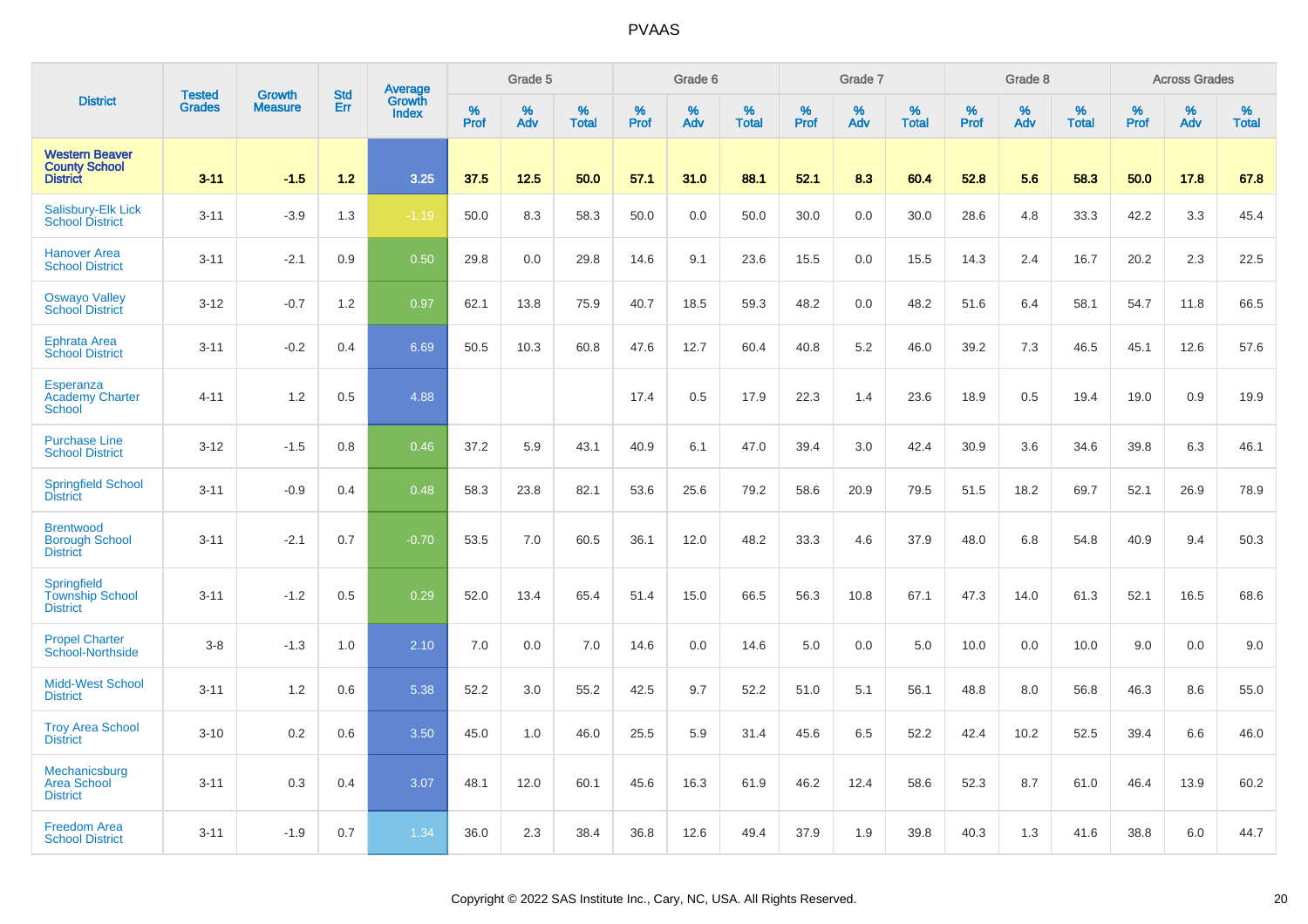|                                                                    | <b>Tested</b> | <b>Growth</b>  | <b>Std</b> | Average                |                  | Grade 5  |                   |                  | Grade 6  |                   |                  | Grade 7  |                   |           | Grade 8  |                   |           | <b>Across Grades</b> |                   |
|--------------------------------------------------------------------|---------------|----------------|------------|------------------------|------------------|----------|-------------------|------------------|----------|-------------------|------------------|----------|-------------------|-----------|----------|-------------------|-----------|----------------------|-------------------|
| <b>District</b>                                                    | <b>Grades</b> | <b>Measure</b> | Err        | Growth<br><b>Index</b> | %<br><b>Prof</b> | %<br>Adv | %<br><b>Total</b> | %<br><b>Prof</b> | %<br>Adv | %<br><b>Total</b> | %<br><b>Prof</b> | %<br>Adv | %<br><b>Total</b> | %<br>Prof | %<br>Adv | %<br><b>Total</b> | %<br>Prof | %<br>Adv             | %<br><b>Total</b> |
| <b>Western Beaver</b><br><b>County School</b><br><b>District</b>   | $3 - 11$      | $-1.5$         | 1.2        | 3.25                   | 37.5             | 12.5     | 50.0              | 57.1             | 31.0     | 88.1              | 52.1             | 8.3      | 60.4              | 52.8      | 5.6      | 58.3              | 50.0      | 17.8                 | 67.8              |
| <b>Fort Leboeuf</b><br><b>School District</b>                      | $3 - 11$      | 0.0            | 0.5        | 2.34                   | 47.7             | 21.9     | 69.7              | 39.4             | 26.8     | 66.2              | 49.2             | 15.1     | 64.2              | 42.1      | 16.6     | 58.6              | 45.4      | 23.3                 | 68.7              |
| <b>Millersburg Area</b><br><b>School District</b>                  | $3 - 11$      | $-0.2$         | 0.8        | 3.43                   | 47.1             | 3.9      | 51.0              | 41.5             | 0.0      | 41.5              | 51.6             | 3.1      | 54.7              | 40.3      | 3.2      | 43.6              | 44.2      | 7.4                  | 51.5              |
| <b>Pan American</b><br><b>Academy Charter</b><br><b>School</b>     | $3 - 8$       | 0.9            | 0.8        | 3.18                   | 19.3             | 1.8      | 21.0              | 17.1             | 0.0      | 17.1              | 28.1             | 1.8      | 29.8              | 21.3      | 1.6      | 23.0              | 19.6      | 2.0                  | 21.5              |
| <b>Reach Cyber</b><br><b>Charter School</b>                        | $3 - 11$      | $-2.6$         | 0.9        | 0.61                   | 52.4             | 4.8      | 57.1              | 52.2             | 8.7      | 60.9              | 38.5             | 1.9      | 40.4              | 47.5      | 5.1      | 52.5              | 46.8      | 5.5                  | 52.3              |
| <b>Northern Bedford</b><br><b>County School</b><br><b>District</b> | $3 - 11$      | $-0.1$         | 0.8        | 3.33                   | 46.9             | 14.3     | 61.2              | 57.6             | 28.8     | 86.4              | 43.1             | 17.2     | 60.3              | 50.0      | 15.6     | 65.6              | 46.8      | 20.5                 | 67.3              |
| <b>Monessen City</b><br><b>School District</b>                     | $3 - 10$      | $-3.2$         | 1.2        | 0.72                   | 20.0             | 0.0      | 20.0              | 18.0             | 2.6      | 20.5              | 13.3             | 0.0      | 13.3              | 4.8       | 0.0      | 4.8               | 15.2      | 0.6                  | 15.8              |
| Cornwall-Lebanon<br><b>School District</b>                         | $3 - 11$      | $-0.8$         | 0.3        | 0.62                   | 46.8             | 6.1      | 52.9              | 45.0             | 15.9     | 60.9              | 48.6             | 7.2      | 55.8              | 49.4      | 12.2     | 61.6              | 44.4      | 12.6                 | 57.0              |
| <b>Highlands School</b><br><b>District</b>                         | $3 - 11$      | $-0.6$         | 0.5        | 1.51                   | 47.5             | 0.0      | 47.5              | 37.2             | 9.7      | 46.9              | 42.2             | 5.4      | 47.6              | 39.2      | 9.5      | 48.6              | 40.7      | 7.9                  | 48.6              |
| <b>Shade-Central City</b><br><b>School District</b>                | $3 - 11$      | $-2.8$         | 1.4        | 1.08                   | 43.8             | 0.0      | 43.8              | 44.4             | 14.8     | 59.3              | 25.0             | 0.0      | 25.0              | 29.2      | 0.0      | 29.2              | 35.1      | 6.0                  | 41.0              |
| <b>York Academy</b><br><b>Regional Charter</b><br>School           | $3 - 11$      | 0.3            | 0.8        | 2.83                   | 33.3             | 5.0      | 38.3              | 55.9             | 11.9     | 67.8              | 47.3             | 7.3      | 54.6              | 35.1      | 12.3     | 47.4              | 40.8      | 14.1                 | 54.9              |
| <b>Pleasant Valley</b><br><b>School District</b>                   | $3 - 11$      | 1.4            | 0.5        | 4.11                   | 52.2             | 0.9      | 53.1              | 50.0             | 8.3      | 58.3              | 47.0             | 10.5     | 57.5              | 51.9      | 7.6      | 59.5              | 48.1      | 6.4                  | 54.6              |
| <b>Pennsbury School</b><br><b>District</b>                         | $3 - 11$      | 0.6            | 0.3        | 5.23                   | 56.7             | 12.6     | 69.3              | 48.5             | 21.9     | 70.3              | 52.0             | 14.7     | 66.7              | 49.3      | 18.0     | 67.3              | 49.0      | 20.2                 | 69.1              |
| La Academia<br>Partnership<br><b>Charter School</b>                | $6 - 11$      | $-4.8$         | 1.8        | $-0.39$                |                  |          |                   | 14.3             | 0.0      | 14.3              | 4.2              | 0.0      | 4.2               | 0.0       | 0.0      | 0.0               | 5.6       | 0.0                  | 5.6               |
| <b>Vision Academy</b><br><b>Charter School</b>                     | $3 - 8$       | $-0.9$         | 1.2        | 1.03                   | 35.7             | 0.0      | 35.7              | 36.0             | 0.0      | 36.0              | 37.1             | 2.9      | 40.0              | 28.6      | 0.0      | 28.6              | 32.1      | 1.1                  | 33.2              |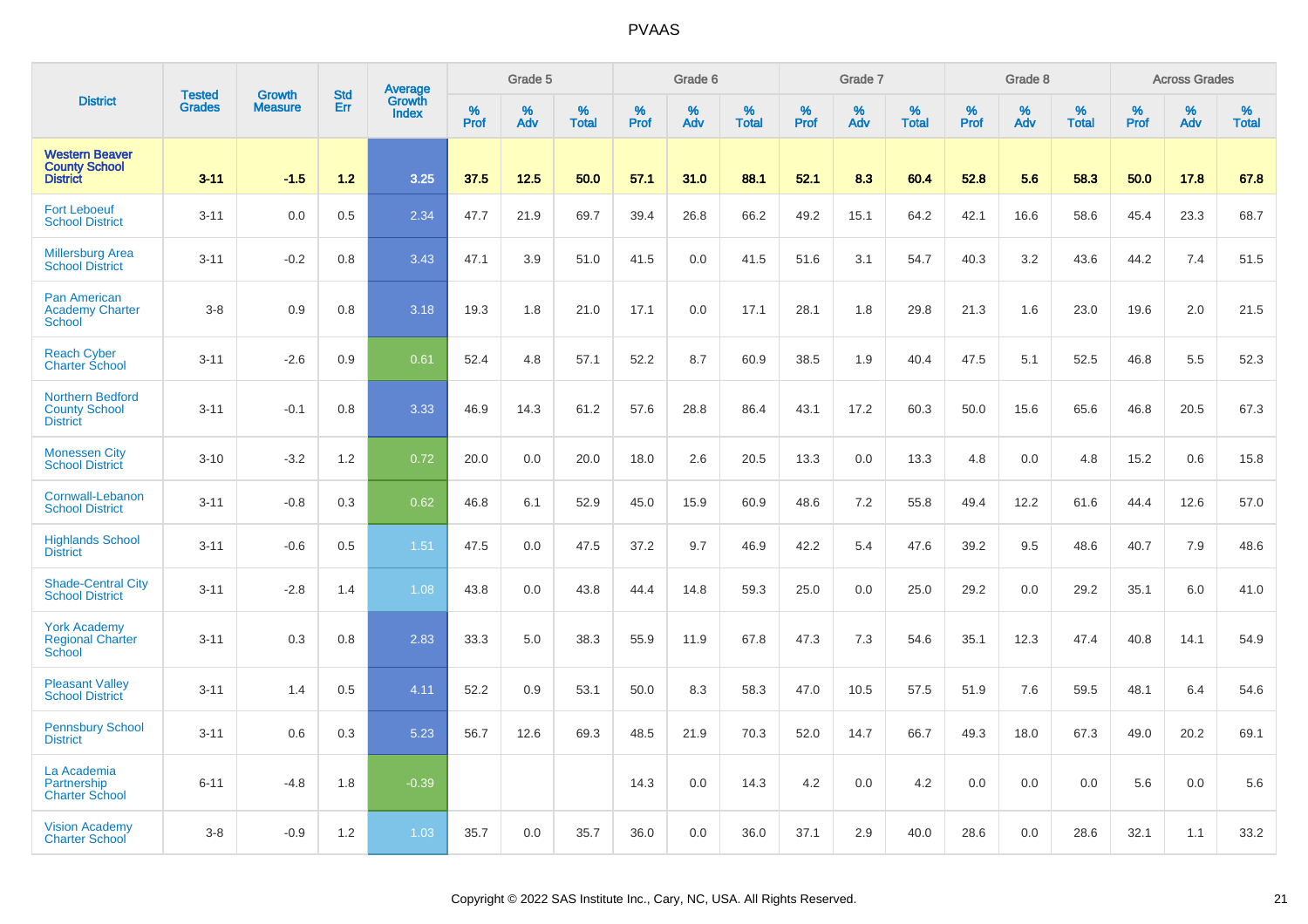|                                                                                     | <b>Tested</b> | <b>Growth</b>  | <b>Std</b> | <b>Average</b><br>Growth |                     | Grade 5  |                   |              | Grade 6  |                   |              | Grade 7  |                   |              | Grade 8  |                   |           | <b>Across Grades</b> |                   |
|-------------------------------------------------------------------------------------|---------------|----------------|------------|--------------------------|---------------------|----------|-------------------|--------------|----------|-------------------|--------------|----------|-------------------|--------------|----------|-------------------|-----------|----------------------|-------------------|
| <b>District</b>                                                                     | <b>Grades</b> | <b>Measure</b> | Err        | <b>Index</b>             | $\%$<br><b>Prof</b> | %<br>Adv | %<br><b>Total</b> | $\%$<br>Prof | %<br>Adv | %<br><b>Total</b> | $\%$<br>Prof | %<br>Adv | %<br><b>Total</b> | $\%$<br>Prof | %<br>Adv | %<br><b>Total</b> | %<br>Prof | %<br>Adv             | %<br><b>Total</b> |
| <b>Western Beaver</b><br><b>County School</b><br><b>District</b>                    | $3 - 11$      | $-1.5$         | 1.2        | 3.25                     | 37.5                | 12.5     | 50.0              | 57.1         | 31.0     | 88.1              | 52.1         | 8.3      | 60.4              | 52.8         | 5.6      | 58.3              | 50.0      | 17.8                 | 67.8              |
| The Philadelphia<br><b>Charter School for</b><br>Arts and Sciences<br>at HR Edmunds | $3-8$         | $-1.2$         | 0.7        | 1.91                     | 11.9                | 2.4      | 14.3              | 18.6         | 0.0      | 18.6              | 17.2         | 0.0      | 17.2              | 24.4         | 0.0      | 24.4              | 16.1      | 0.6                  | 16.7              |
| <b>Valley View School</b><br><b>District</b>                                        | $3 - 11$      | 1.0            | 0.8        | 2.58                     | 62.4                | 1.8      | 64.2              | 41.4         | 10.3     | 51.7              | 53.7         | 4.9      | 58.5              | 42.6         | 4.9      | 47.5              | 49.9      | 7.2                  | 57.1              |
| <b>Riverside Beaver</b><br><b>County School</b><br><b>District</b>                  | $3 - 11$      | 2.3            | 0.6        | 3.93                     | 53.1                | 9.4      | 62.5              | 37.0         | 36.0     | 73.0              | 48.8         | 12.5     | 61.2              | 51.6         | 15.8     | 67.4              | 45.6      | 22.4                 | 68.1              |
| <b>Manchester</b><br><b>Academic Charter</b><br><b>School</b>                       | $3-8$         | 2.1            | 1.1        | 2.91                     | 12.0                | 0.0      | 12.0              | 35.7         | 3.6      | 39.3              | 46.2         | 0.0      | 46.2              | 31.4         | 0.0      | 31.4              | 30.7      | 1.7                  | 32.4              |
| <b>Manheim Central</b><br><b>School District</b>                                    | $3 - 11$      | $-0.3$         | 0.5        | 1.28                     | 35.4                | 6.2      | 41.5              | 48.3         | 9.2      | 57.5              | 37.6         | 6.2      | 43.8              | 41.9         | 11.7     | 53.6              | 42.2      | 11.1                 | 53.2              |
| <b>South Eastern</b><br><b>School District</b>                                      | $3 - 11$      | 2.3            | 0.5        | 7.81                     | 55.2                | 6.3      | 61.5              | 42.2         | 16.2     | 58.4              | 48.3         | 12.9     | 61.2              | 43.6         | 10.5     | 54.1              | 46.7      | 14.1                 | 60.8              |
| <b>Haverford</b><br><b>Township School</b><br><b>District</b>                       | $3 - 11$      | 0.2            | 0.3        | 2.38                     | 55.4                | 23.8     | 79.2              | 51.1         | 27.6     | 78.7              | 55.0         | 18.3     | 73.3              | 44.5         | 32.3     | 76.7              | 49.2      | 29.5                 | 78.6              |
| <b>Northwest Area</b><br><b>School District</b>                                     | $3 - 10$      | $-2.3$         | 0.9        | $-0.94$                  | 38.6                | 0.0      | 38.6              | 26.7         | 8.3      | 35.0              | 28.0         | 0.0      | 28.0              | 37.0         | 3.7      | 40.7              | 32.5      | 3.1                  | 35.6              |
| <b>Minersville Area</b><br><b>School District</b>                                   | $3 - 11$      | $-1.1$         | 0.7        | 2.84                     | 42.5                | 2.7      | 45.2              | 38.7         | 24.0     | 62.7              | 40.0         | 4.0      | 44.0              | 46.6         | 1.4      | 48.0              | 42.2      | 10.0                 | 52.2              |
| <b>Mastery Charter</b><br>School - Harrity<br>Campus                                | $3-8$         | 0.5            | 1.2        | 2.44                     | 13.6                | 0.0      | 13.6              | 12.8         | 2.1      | 14.9              | 26.5         | 0.0      | 26.5              | 11.1         | 7.4      | 18.5              | 18.2      | 2.0                  | 20.2              |
| Antonia Pantoja<br>Community<br><b>Charter School</b>                               | $3 - 8$       | 0.5            | 0.9        | 2.18                     | 20.9                | 1.5      | 22.4              | 32.3         | 6.4      | 38.7              | 37.0         | 2.2      | 39.1              | 35.1         | 8.1      | 43.2              | 25.4      | 3.3                  | 28.7              |
| <b>Mercer Area</b><br><b>School District</b>                                        | $3 - 11$      | 1.5            | 0.8        | 5.18                     | 56.9                | 1.7      | 58.6              | 31.3         | 35.8     | 67.2              | 46.8         | 14.3     | 61.0              | 61.3         | 8.0      | 69.3              | 46.7      | 16.6                 | 63.3              |
| <b>Whitehall-Coplay</b><br><b>School District</b>                                   | $3 - 11$      | $-1.0$         | 0.4        | $-0.83$                  | 47.1                | 4.6      | 51.7              | 43.0         | 11.2     | 54.1              | 41.3         | 7.8      | 49.1              | 38.2         | 7.1      | 45.4              | 42.6      | 8.9                  | 51.5              |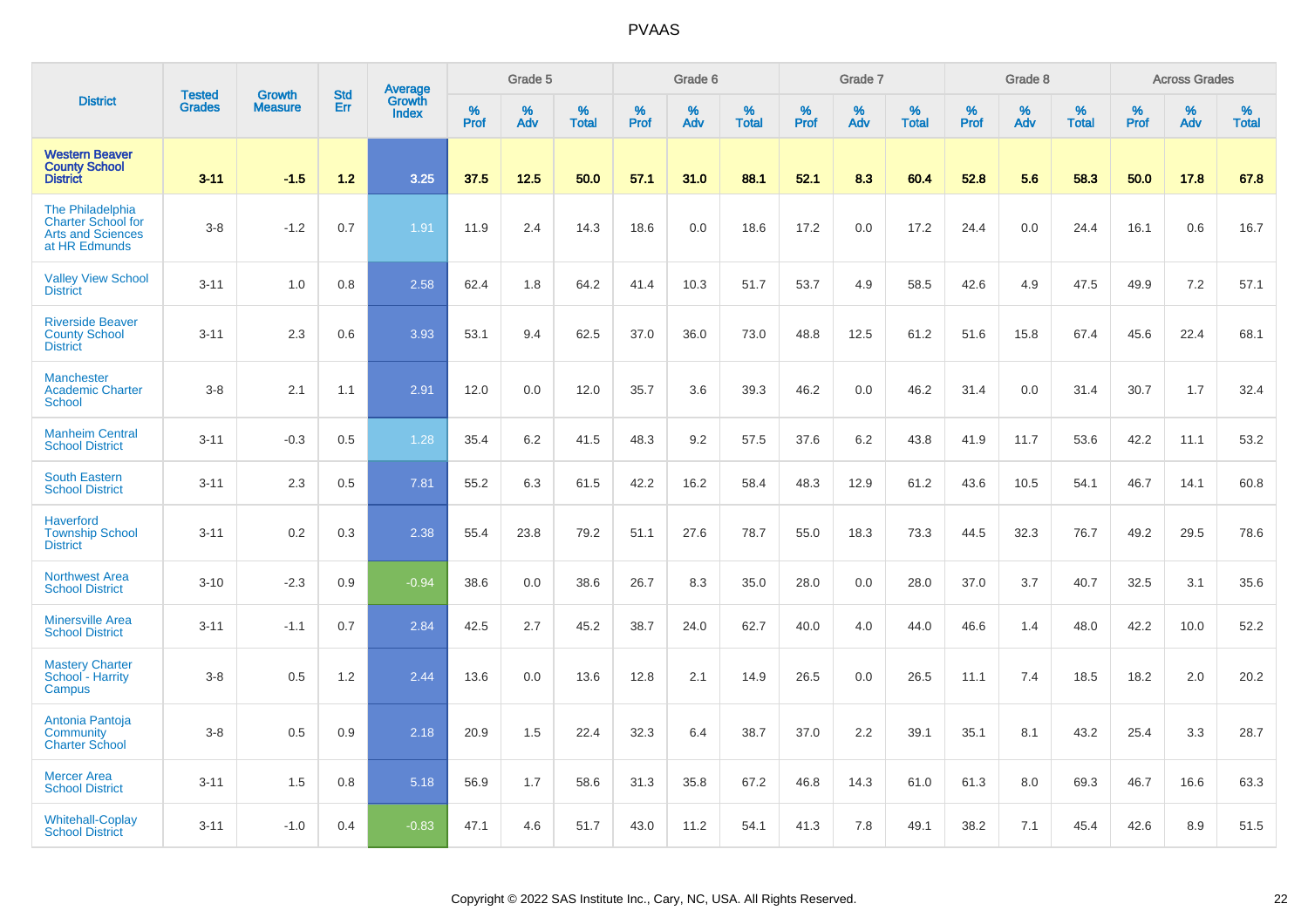|                                                                  | <b>Tested</b> | <b>Growth</b>  | <b>Std</b> | Average                |           | Grade 5  |                   |           | Grade 6  |                   |           | Grade 7  |                   |           | Grade 8  |                   |           | <b>Across Grades</b> |                   |
|------------------------------------------------------------------|---------------|----------------|------------|------------------------|-----------|----------|-------------------|-----------|----------|-------------------|-----------|----------|-------------------|-----------|----------|-------------------|-----------|----------------------|-------------------|
| <b>District</b>                                                  | <b>Grades</b> | <b>Measure</b> | Err        | Growth<br><b>Index</b> | %<br>Prof | %<br>Adv | %<br><b>Total</b> | %<br>Prof | %<br>Adv | %<br><b>Total</b> | %<br>Prof | %<br>Adv | %<br><b>Total</b> | %<br>Prof | %<br>Adv | %<br><b>Total</b> | %<br>Prof | %<br>Adv             | %<br><b>Total</b> |
| <b>Western Beaver</b><br><b>County School</b><br><b>District</b> | $3 - 11$      | $-1.5$         | 1.2        | 3.25                   | 37.5      | 12.5     | 50.0              | 57.1      | 31.0     | 88.1              | 52.1      | 8.3      | 60.4              | 52.8      | 5.6      | 58.3              | 50.0      | 17.8                 | 67.8              |
| Johnsonburg Area<br><b>School District</b>                       | $3 - 11$      | $-1.6$         | 1.0        | 1.86                   | 42.5      | 7.5      | 50.0              | 60.6      | 12.1     | 72.7              | 41.9      | 9.3      | 51.2              | 44.2      | 2.3      | 46.5              | 51.3      | 10.3                 | 61.5              |
| <b>Portage Area</b><br><b>School District</b>                    | $3 - 10$      | 1.0            | 0.9        | 3.66                   | 50.0      | 9.5      | 59.5              | 52.0      | 28.0     | 80.0              | 54.0      | 3.2      | 57.1              | 49.1      | 7.6      | 56.6              | 51.5      | 15.6                 | 67.2              |
| Wallingford-<br>Swarthmore<br><b>School District</b>             | $3 - 10$      | $-1.1$         | 0.4        | 1.13                   | 52.6      | 26.1     | 78.7              | 42.2      | 32.8     | 75.0              | 46.2      | 21.9     | 68.0              | 47.0      | 22.8     | 69.8              | 44.7      | 32.4                 | 77.2              |
| <b>Cameron County</b><br><b>School District</b>                  | $3 - 12$      | $-2.6$         | 1.0        | 0.35                   | 73.3      | 3.3      | 76.7              | 48.7      | 25.6     | 74.4              | 39.0      | 0.0      | 39.0              | 43.2      | 5.4      | 48.6              | 50.4      | 14.0                 | 64.4              |
| <b>Rose Tree Media</b><br><b>School District</b>                 | $3 - 10$      | 0.1            | 0.4        | 4.09                   | 62.5      | 14.0     | 76.5              | 41.0      | 44.4     | 85.4              | 51.8      | 27.0     | 78.8              | 56.2      | 22.8     | 79.0              | 51.9      | 27.9                 | 79.8              |
| <b>Bald Eagle Area</b><br><b>School District</b>                 | $3 - 11$      | 0.1            | 0.6        | 3.73                   | 54.7      | 4.7      | 59.4              | 41.6      | 7.9      | 49.5              | 32.2      | 2.5      | 34.8              | 34.2      | 14.0     | 48.2              | 39.5      | 10.5                 | 50.0              |
| <b>Middletown Area</b><br><b>School District</b>                 | $3 - 11$      | $-0.3$         | 0.6        | 2.42                   | 40.9      | 6.3      | 47.2              | 28.7      | 7.0      | 35.7              | 43.8      | 5.6      | 49.3              | 38.5      | 3.8      | 42.3              | 37.8      | 8.2                  | 46.0              |
| <b>Philadelphia City</b><br><b>School District</b>               | $3 - 12$      | $-0.0$         | 0.2        | 2.44                   | 24.2      | 3.5      | 27.7              | 22.9      | 8.1      | 31.0              | 26.8      | 6.5      | 33.4              | 22.4      | 4.6      | 27.1              | 23.1      | 6.3                  | 29.4              |
| <b>West Shore School</b><br><b>District</b>                      | $3 - 12$      | $-0.2$         | 0.3        | 0.73                   | 46.3      | 8.2      | 54.5              | 44.4      | 15.0     | 59.4              | 44.4      | 8.2      | 52.7              | 42.8      | 11.8     | 54.6              | 42.7      | 13.2                 | 55.9              |
| <b>Moniteau School</b><br><b>District</b>                        | $3 - 11$      | $-1.6$         | 0.7        | 0.33                   | 43.4      | 7.2      | 50.6              | 33.3      | 19.0     | 52.4              | 32.1      | 6.0      | 38.1              | 44.0      | 1.3      | 45.3              | 40.5      | 10.6                 | 51.1              |
| <b>Ad Prima Charter</b><br>School                                | $3 - 8$       | 2.7            | 0.8        | 6.20                   | 25.9      | 1.8      | 27.8              | 34.7      | 16.3     | 51.0              | 36.1      | 3.3      | 39.3              | 27.4      | 4.8      | 32.3              | 33.2      | 4.8                  | 38.1              |
| <b>Keystone School</b><br><b>District</b>                        | $3 - 11$      | 0.8            | 0.8        | 4.69                   | 49.2      | 26.9     | 76.1              | 50.0      | 17.3     | 67.3              | 50.0      | 16.2     | 66.2              | 46.8      | 9.7      | 56.4              | 46.5      | 21.0                 | 67.5              |
| <b>Conewago Valley</b><br><b>School District</b>                 | $3 - 12$      | 0.7            | 0.4        | 2.38                   | 52.1      | 3.4      | 55.5              | 44.7      | 14.0     | 58.7              | 46.4      | 8.8      | 55.2              | 46.8      | 5.7      | 52.5              | 46.9      | 10.0                 | 56.9              |
| <b>Colonial School</b><br><b>District</b>                        | $3 - 11$      | 0.7            | 0.4        | 4.69                   | 55.2      | 20.3     | 75.4              | 43.0      | 38.9     | 81.8              | 49.7      | 19.2     | 68.9              | 52.2      | 17.0     | 69.2              | 47.2      | 26.2                 | 73.5              |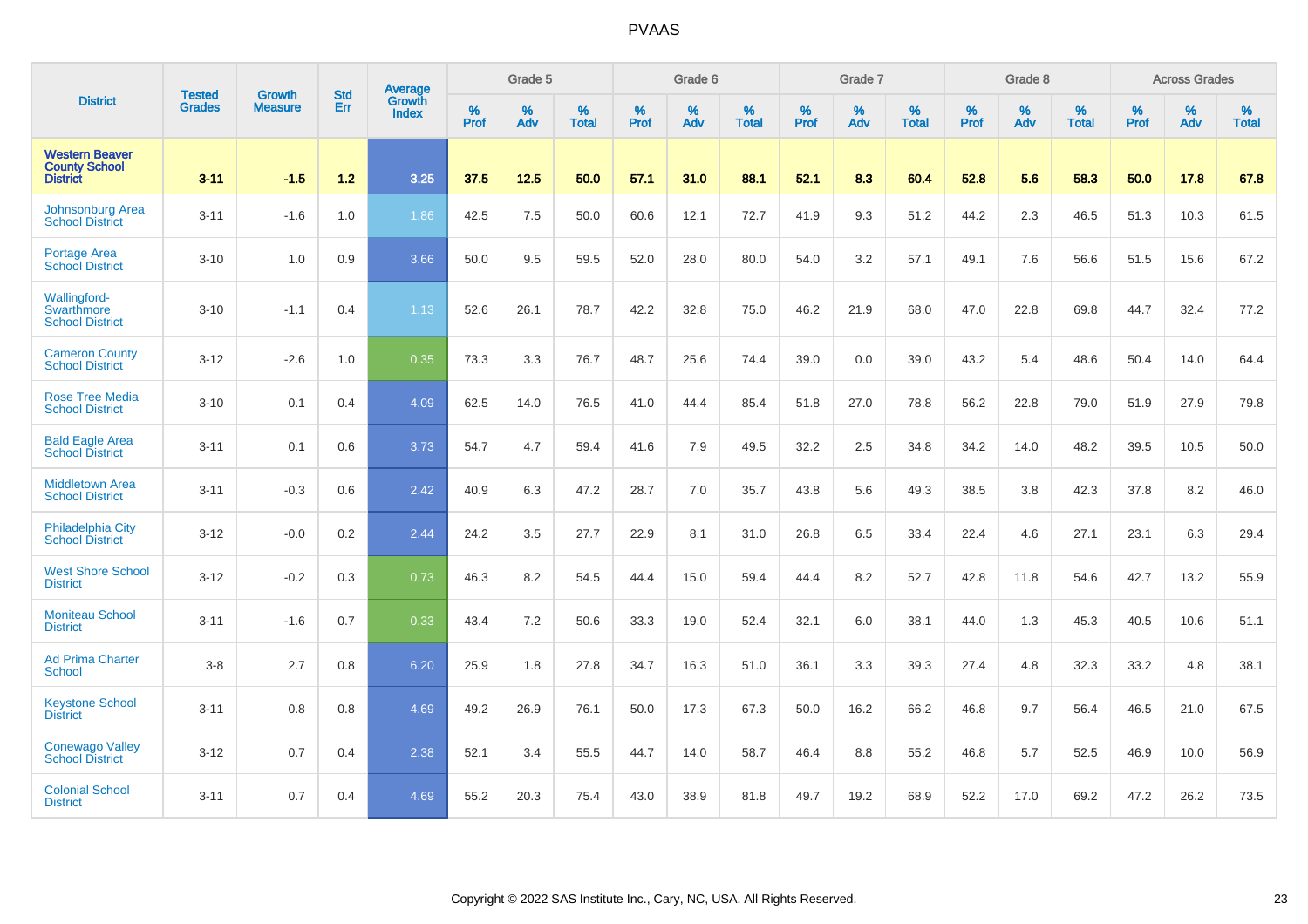|                                                                  |                                |                                 | <b>Std</b> | Average                       |              | Grade 5  |                   |           | Grade 6  |                   |           | Grade 7  |                   |           | Grade 8  |                   |           | <b>Across Grades</b> |                   |
|------------------------------------------------------------------|--------------------------------|---------------------------------|------------|-------------------------------|--------------|----------|-------------------|-----------|----------|-------------------|-----------|----------|-------------------|-----------|----------|-------------------|-----------|----------------------|-------------------|
| <b>District</b>                                                  | <b>Tested</b><br><b>Grades</b> | <b>Growth</b><br><b>Measure</b> | Err        | <b>Growth</b><br><b>Index</b> | $\%$<br>Prof | %<br>Adv | %<br><b>Total</b> | %<br>Prof | %<br>Adv | %<br><b>Total</b> | %<br>Prof | %<br>Adv | %<br><b>Total</b> | %<br>Prof | %<br>Adv | %<br><b>Total</b> | %<br>Prof | %<br>Adv             | %<br><b>Total</b> |
| <b>Western Beaver</b><br><b>County School</b><br><b>District</b> | $3 - 11$                       | $-1.5$                          | $1.2$      | 3.25                          | 37.5         | 12.5     | 50.0              | 57.1      | 31.0     | 88.1              | 52.1      | 8.3      | 60.4              | 52.8      | 5.6      | 58.3              | 50.0      | 17.8                 | 67.8              |
| Renaissance<br><b>Academy Charter</b><br><b>School</b>           | $3 - 11$                       | $-1.3$                          | 0.7        | 1.67                          | 36.6         | 5.6      | 42.2              | 39.7      | 16.4     | 56.2              | 50.7      | 5.3      | 56.0              | 40.6      | 18.8     | 59.4              | 41.0      | 10.8                 | 51.8              |
| <b>Blue Mountain</b><br><b>School District</b>                   | $3 - 10$                       | 0.0                             | 0.5        | 2.60                          | 60.1         | 12.0     | 72.2              | 50.9      | 12.4     | 63.3              | 52.0      | 10.1     | 62.0              | 47.3      | 11.5     | 58.8              | 52.0      | 15.0                 | 67.0              |
| <b>Sharon City School</b><br><b>District</b>                     | $3 - 11$                       | 1.0                             | 0.6        | 3.68                          | 36.8         | 3.5      | 40.3              | 30.8      | 15.0     | 45.8              | 33.3      | 1.8      | 35.2              | 42.1      | 6.4      | 48.4              | 34.2      | 6.1                  | 40.2              |
| <b>Dover Area School</b><br><b>District</b>                      | $3 - 12$                       | $-1.0$                          | 0.4        | $-0.23$                       | 48.0         | 4.8      | 52.8              | 41.4      | 17.1     | 58.6              | 48.6      | 7.1      | 55.7              | 44.7      | 5.7      | 50.4              | 44.8      | 10.8                 | 55.6              |
| <b>Propel Charter</b><br>School-Montour                          | $3 - 10$                       | $-1.8$                          | 0.8        | $-0.22$                       | 18.0         | 0.0      | 18.0              | 22.7      | 3.0      | 25.8              | 21.5      | 0.0      | 21.5              | 23.4      | 3.1      | 26.6              | 21.5      | 3.2                  | 24.7              |
| <b>Universal Bluford</b><br><b>Charter School</b>                | $3-6$                          | $-2.8$                          | 1.2        | $-0.99$                       | 19.0         | 0.0      | 19.0              | 23.3      | 0.0      | 23.3              |           |          |                   |           |          |                   | 22.3      | 1.8                  | 24.1              |
| Independence<br><b>Charter School</b><br>West                    | $3 - 7$                        | $-3.2$                          | 1.8        | 0.23                          | 14.3         | 0.0      | 14.3              | 15.4      | 7.7      | 23.1              | 15.8      | 0.0      | 15.8              |           |          |                   | 15.0      | 2.6                  | 17.7              |
| <b>Esperanza Cyber</b><br><b>Charter School</b>                  | $3 - 11$                       | $-2.3$                          | 1.3        | 0.51                          | 11.8         | 0.0      | 11.8              | 8.7       | 0.0      | 8.7               | 12.8      | 0.0      | 12.8              | 9.1       | 0.0      | 9.1               | 9.4       | 0.8                  | 10.2              |
| <b>Cambria Heights</b><br><b>School District</b>                 | $3 - 10$                       | 1.6                             | 0.6        | 4.96                          | 62.9         | 5.6      | 68.5              | 42.6      | 24.8     | 67.3              | 51.0      | 5.2      | 56.2              | 48.2      | 13.4     | 61.6              | 49.1      | 11.7                 | 60.8              |
| <b>Girard School</b><br><b>District</b>                          | $3 - 11$                       | 1.9                             | 0.6        | 3.54                          | 54.5         | 12.5     | 67.0              | 38.1      | 22.9     | 61.0              | 47.8      | 16.2     | 64.0              | 54.1      | 7.3      | 61.5              | 45.5      | 17.8                 | 63.3              |
| <b>Stroudsburg Area</b><br><b>School District</b>                | $3 - 11$                       | 1.1                             | 0.4        | 3.47                          | 39.1         | 4.0      | 43.1              | 39.0      | 11.2     | 50.2              | 46.4      | 8.5      | 54.9              | 48.9      | 7.8      | 56.7              | 40.7      | 9.2                  | 49.9              |
| <b>Chestnut Ridge</b><br><b>School District</b>                  | $3 - 12$                       | 1.2                             | 0.7        | 3.96                          | 53.8         | 4.4      | 58.2              | 42.0      | 19.8     | 61.7              | 57.9      | 3.2      | 61.0              | 50.5      | 6.2      | 56.7              | 47.9      | 11.6                 | 59.5              |
| South Park School<br><b>District</b>                             | $3 - 11$                       | $-0.8$                          | 0.6        | 0.04                          | 61.4         | 2.4      | 63.9              | 40.6      | 13.2     | 53.8              | 47.5      | 12.5     | 60.0              | 55.8      | 7.7      | 63.5              | 50.5      | 13.2                 | 63.8              |
| <b>Reading School</b><br><b>District</b>                         | $3 - 11$                       | 1.5                             | 0.4        | 4.93                          | 14.9         | 0.5      | 15.4              | 15.2      | 2.2      | 17.4              | 16.6      | 1.3      | 17.9              | 16.7      | 0.4      | 17.0              | 16.0      | 1.2                  | 17.2              |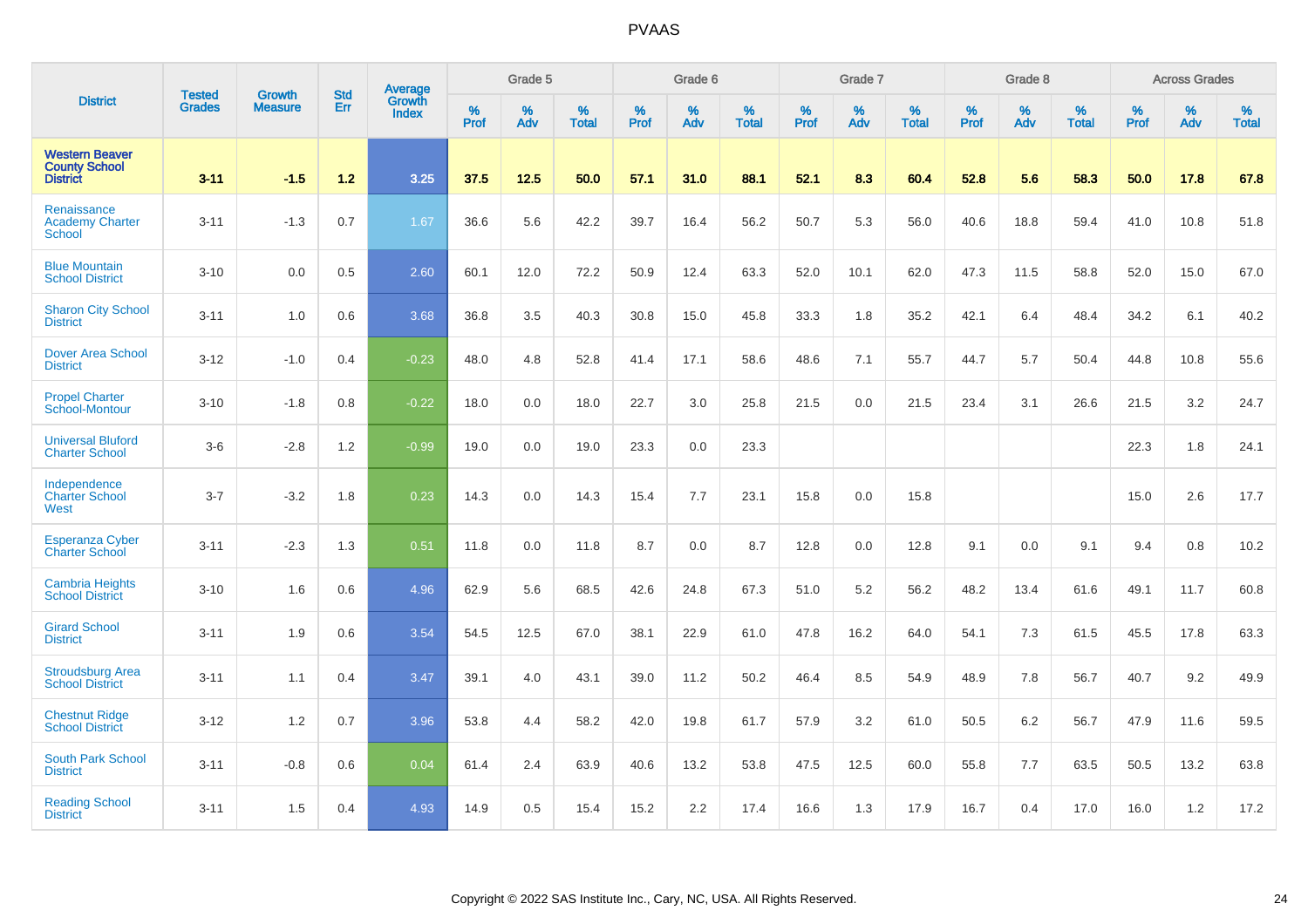|                                                                                   |                                |                                 | <b>Std</b> | <b>Average</b>         |           | Grade 5  |                   |           | Grade 6  |                   |           | Grade 7  |                   |           | Grade 8  |                   |           | <b>Across Grades</b> |                   |
|-----------------------------------------------------------------------------------|--------------------------------|---------------------------------|------------|------------------------|-----------|----------|-------------------|-----------|----------|-------------------|-----------|----------|-------------------|-----------|----------|-------------------|-----------|----------------------|-------------------|
| <b>District</b>                                                                   | <b>Tested</b><br><b>Grades</b> | <b>Growth</b><br><b>Measure</b> | Err        | Growth<br><b>Index</b> | %<br>Prof | %<br>Adv | %<br><b>Total</b> | %<br>Prof | %<br>Adv | %<br><b>Total</b> | %<br>Prof | %<br>Adv | %<br><b>Total</b> | %<br>Prof | %<br>Adv | %<br><b>Total</b> | %<br>Prof | %<br>Adv             | %<br><b>Total</b> |
| <b>Western Beaver</b><br><b>County School</b><br><b>District</b>                  | $3 - 11$                       | $-1.5$                          | $1.2$      | 3.25                   | 37.5      | 12.5     | 50.0              | 57.1      | 31.0     | 88.1              | 52.1      | 8.3      | 60.4              | 52.8      | 5.6      | 58.3              | 50.0      | 17.8                 | 67.8              |
| Susquehanna<br><b>Township School</b><br><b>District</b>                          | $3 - 12$                       | $-0.5$                          | 0.5        | 3.65                   | 42.6      | 1.2      | 43.8              | 30.8      | 2.0      | 32.8              | 27.1      | 2.8      | 29.9              | 33.8      | 6.1      | 39.9              | 34.8      | 4.8                  | 39.6              |
| Widener<br>Partnership<br><b>Charter School</b>                                   | $3 - 7$                        | $-1.6$                          | 1.1        | $-0.09$                | 4.6       | 0.0      | 4.6               | 15.8      | 2.6      | 18.4              | 14.0      | 0.0      | 14.0              |           |          |                   | 9.6       | 1.4                  | 11.0              |
| <b>Ellwood City Area</b><br><b>School District</b>                                | $3 - 11$                       | 0.6                             | 0.6        | 3.38                   | 53.8      | 11.5     | 65.4              | 47.0      | 14.8     | 61.7              | 43.0      | 10.7     | 53.7              | 41.3      | 8.3      | 49.5              | 45.3      | 10.3                 | 55.6              |
| Penn-Trafford<br><b>School District</b>                                           | $3 - 11$                       | 0.1                             | 0.4        | 2.31                   | 59.8      | 20.9     | 80.7              | 45.7      | 34.7     | 80.4              | 56.2      | 23.2     | 79.4              | 54.3      | 14.9     | 69.1              | 51.0      | 27.6                 | 78.6              |
| <b>Howard Gardner</b><br><b>Multiple</b><br>Intelligence<br><b>Charter School</b> | $3-8$                          | $-1.2$                          | 1.2        | 1.34                   | 41.4      | 10.3     | 51.7              | 39.4      | 3.0      | 42.4              | 63.6      | 0.0      | 63.6              | 55.6      | 11.1     | 66.7              | 48.8      | 7.1                  | 55.9              |
| <b>Sayre Area School</b><br><b>District</b>                                       | $3 - 11$                       | 4.2                             | 0.8        | 5.75                   | 32.8      | 4.9      | 37.7              | 51.8      | 19.8     | 71.6              | 47.6      | 8.3      | 56.0              | 39.0      | 4.9      | 43.9              | 44.6      | 10.7                 | 55.4              |
| <b>Penn-Delco School</b><br><b>District</b>                                       | $3 - 11$                       | 1.3                             | 0.4        | 5.11                   | 51.9      | 12.9     | 64.7              | 40.8      | 17.9     | 58.7              | 48.7      | 16.8     | 65.4              | 45.6      | 6.2      | 51.8              | 46.1      | 12.9                 | 59.0              |
| Chambersburg<br>Area School<br><b>District</b>                                    | $3 - 11$                       | $-0.2$                          | 0.3        | 1.89                   | 44.0      | 7.0      | 51.0              | 34.1      | 16.0     | 50.1              | 38.2      | 8.2      | 46.5              | 38.7      | 11.2     | 49.9              | 37.5      | 11.0                 | 48.5              |
| <b>Deer Lakes School</b><br><b>District</b>                                       | $3 - 11$                       | $-0.4$                          | 0.6        | 2.21                   | 52.0      | 5.5      | 57.5              | 47.2      | 22.0     | 69.1              | 42.4      | 10.6     | 53.0              | 44.7      | 10.7     | 55.3              | 45.1      | 14.9                 | 60.0              |
| <b>Coudersport Area</b><br><b>School District</b>                                 | $3 - 11$                       | $-0.5$                          | 0.9        | 1.66                   | 58.2      | 1.8      | 60.0              | 40.5      | 4.8      | 45.2              | 35.8      | 3.8      | 39.6              | 30.2      | 0.0      | 30.2              | 40.1      | 3.2                  | 43.3              |
| <b>Midland Borough</b><br><b>School District</b>                                  | $3 - 8$                        | 0.1                             | 1.3        | 1.76                   | 58.6      | 0.0      | 58.6              | 52.4      | 9.5      | 61.9              | 42.9      | 7.1      | 50.0              | 47.6      | 0.0      | 47.6              | 49.3      | 5.7                  | 55.0              |
| <b>Belmont Charter</b><br><b>School</b>                                           | $3 - 10$                       | 2.8                             | 0.9        | 5.27                   | 10.2      | 0.0      | 10.2              | 25.5      | 2.0      | 27.4              | 22.9      | 0.0      | 22.9              | 28.0      | 0.0      | 28.0              | 18.0      | 1.9                  | 19.9              |
| <b>Bloomsburg Area</b><br><b>School District</b>                                  | $3 - 10$                       | $-0.8$                          | 0.7        | 1.26                   | 49.4      | 4.4      | 53.8              | 43.3      | 15.6     | 58.9              | 36.3      | 7.8      | 44.1              | 50.0      | 6.0      | 56.0              | 46.3      | 11.7                 | 57.9              |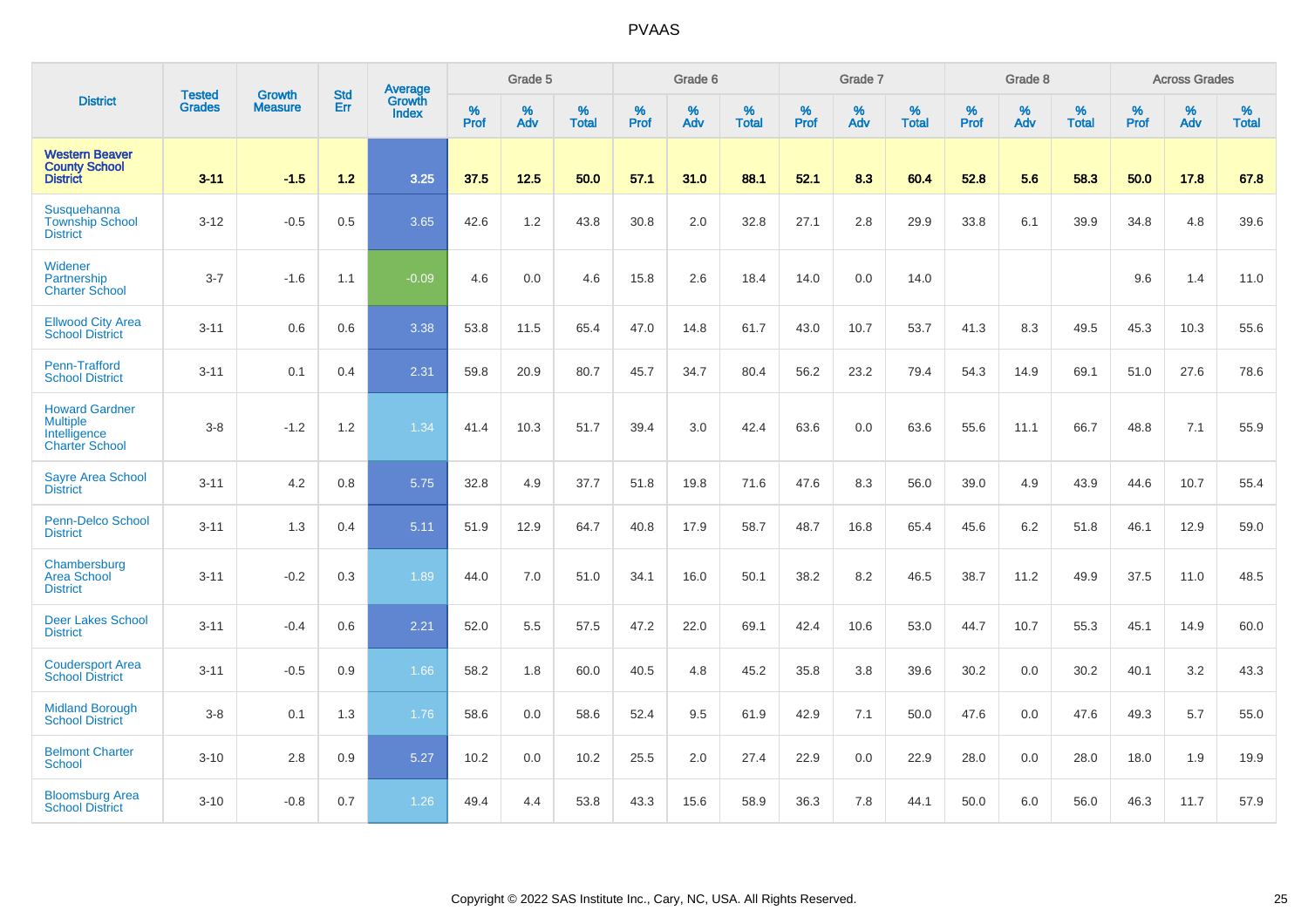|                                                                   | <b>Tested</b> |                                 |                   | Average                |                     | Grade 5  |                   |                  | Grade 6  |                   |                     | Grade 7  |                   |              | Grade 8  |                   |              | <b>Across Grades</b> |                   |
|-------------------------------------------------------------------|---------------|---------------------------------|-------------------|------------------------|---------------------|----------|-------------------|------------------|----------|-------------------|---------------------|----------|-------------------|--------------|----------|-------------------|--------------|----------------------|-------------------|
| <b>District</b>                                                   | <b>Grades</b> | <b>Growth</b><br><b>Measure</b> | <b>Std</b><br>Err | Growth<br><b>Index</b> | $\%$<br><b>Prof</b> | %<br>Adv | %<br><b>Total</b> | %<br><b>Prof</b> | %<br>Adv | %<br><b>Total</b> | $\%$<br><b>Prof</b> | %<br>Adv | %<br><b>Total</b> | $\%$<br>Prof | %<br>Adv | %<br><b>Total</b> | $\%$<br>Prof | %<br>Adv             | %<br><b>Total</b> |
| <b>Western Beaver</b><br><b>County School</b><br><b>District</b>  | $3 - 11$      | $-1.5$                          | $1.2$             | 3.25                   | 37.5                | 12.5     | 50.0              | 57.1             | 31.0     | 88.1              | 52.1                | 8.3      | 60.4              | 52.8         | 5.6      | 58.3              | 50.0         | 17.8                 | 67.8              |
| <b>Towanda Area</b><br><b>School District</b>                     | $3 - 11$      | 0.7                             | 0.6               | 5.23                   | 40.8                | 6.7      | 47.5              | 36.4             | 19.6     | 56.1              | 37.3                | 5.9      | 43.2              | 40.5         | 7.8      | 48.3              | 36.0         | 10.8                 | 46.7              |
| <b>Deep Roots</b><br><b>Charter School</b>                        | $3-6$         | $-2.5$                          | 1.4               | $-0.12$                | 18.2                | 0.0      | 18.2              | 19.0             | 2.4      | 21.4              |                     |          |                   |              |          |                   | 19.2         | 0.7                  | 19.9              |
| <b>Ambridge Area</b><br><b>School District</b>                    | $3 - 12$      | $-0.9$                          | 0.6               | 0.10                   | 40.2                | 8.2      | 48.4              | 36.9             | 12.6     | 49.5              | 36.2                | 8.7      | 44.9              | 37.1         | 6.4      | 43.6              | 37.5         | 12.2                 | 49.7              |
| <b>Oley Valley School</b><br><b>District</b>                      | $3 - 11$      | $-0.0$                          | 0.6               | 1.90                   | 53.5                | 5.0      | 58.4              | 40.0             | 19.0     | 59.0              | 50.0                | 7.8      | 57.8              | 54.8         | 5.4      | 60.2              | 49.6         | 9.0                  | 58.6              |
| <b>Montour School</b><br><b>District</b>                          | $3 - 11$      | 2.4                             | 0.5               | 7.13                   | 61.9                | 17.1     | 79.0              | 49.0             | 25.0     | 74.0              | 46.2                | 29.7     | 75.9              | 51.0         | 22.5     | 73.5              | 49.5         | 25.4                 | 74.9              |
| <b>Lebanon School</b><br><b>District</b>                          | $3 - 11$      | $-0.4$                          | 0.4               | 2.48                   | 29.4                | 2.5      | 31.9              | 21.7             | 5.5      | 27.2              | 20.0                | 2.5      | 22.5              | 21.9         | 1.2      | 23.0              | 25.5         | 3.4                  | 28.8              |
| <b>Cornell School</b><br><b>District</b>                          | $3 - 11$      | $-0.8$                          | 1.1               | 2.85                   | 36.7                | 0.0      | 36.7              | 34.9             | 7.0      | 41.9              | 35.9                | 0.0      | 35.9              | 24.3         | 2.7      | 27.0              | 32.9         | 6.1                  | 39.0              |
| <b>Fairfield Area</b><br><b>School District</b>                   | $3 - 11$      | $-1.0$                          | 0.8               | 0.10                   | 50.8                | 3.3      | 54.1              | 44.3             | 6.6      | 50.8              | 45.4                | 1.8      | 47.3              | 37.0         | 5.6      | 42.6              | 45.1         | 9.6                  | 54.6              |
| <b>Propel Charter</b><br>School - East                            | $3 - 8$       | 1.1                             | 1.0               | 2.62                   | 32.5                | 0.0      | 32.5              | 34.3             | 11.4     | 45.7              | 33.3                | 9.1      | 42.4              | 29.4         | 0.0      | 29.4              | 31.6         | 4.7                  | 36.3              |
| Tamaqua Area<br><b>School District</b>                            | $3 - 12$      | $-0.4$                          | 0.6               | 1.47                   | 60.2                | 5.6      | 65.7              | 39.1             | 7.8      | 46.9              | 37.9                | 5.2      | 43.1              | 42.2         | 7.0      | 49.3              | 44.6         | 7.7                  | 52.3              |
| <b>West Greene</b><br><b>School District</b>                      | $3 - 11$      | $-1.2$                          | 1.0               | 1.54                   | 46.2                | 10.3     | 56.4              | 35.9             | 15.4     | 51.3              | 28.3                | 11.3     | 39.6              | 35.3         | 3.9      | 39.2              | 43.2         | 10.7                 | 53.9              |
| <b>Unionville-Chadds</b><br><b>Ford School</b><br><b>District</b> | $3 - 11$      | 0.8                             | 0.4               | 6.82                   | 61.2                | 24.6     | 85.8              | 48.8             | 36.0     | 84.8              | 54.4                | 26.8     | 81.2              | 45.3         | 38.9     | 84.2              | 48.0         | 37.1                 | 85.2              |
| <b>Forest Area School</b><br><b>District</b>                      | $3 - 11$      | $-1.6$                          | 1.2               | 1.07                   | 45.8                | 0.0      | 45.8              | 37.5             | 4.2      | 41.7              | 24.2                | 12.1     | 36.4              | 28.1         | 3.1      | 31.2              | 40.8         | 6.6                  | 47.4              |
| <b>Slippery Rock Area</b><br><b>School District</b>               | $3 - 11$      | 0.3                             | 0.6               | 3.13                   | 61.1                | 15.1     | 76.2              | 42.1             | 32.3     | 74.4              | 51.6                | 6.6      | 58.2              | 47.2         | 18.1     | 65.4              | 47.2         | 24.9                 | 72.1              |
| <b>Western Wayne</b><br><b>School District</b>                    | $3 - 11$      | $-0.5$                          | 0.6               | 1.82                   | 56.6                | 7.6      | 64.2              | 43.0             | 21.5     | 64.5              | 45.2                | 10.6     | 55.8              | 45.8         | 15.0     | 60.8              | 45.8         | 18.1                 | 63.9              |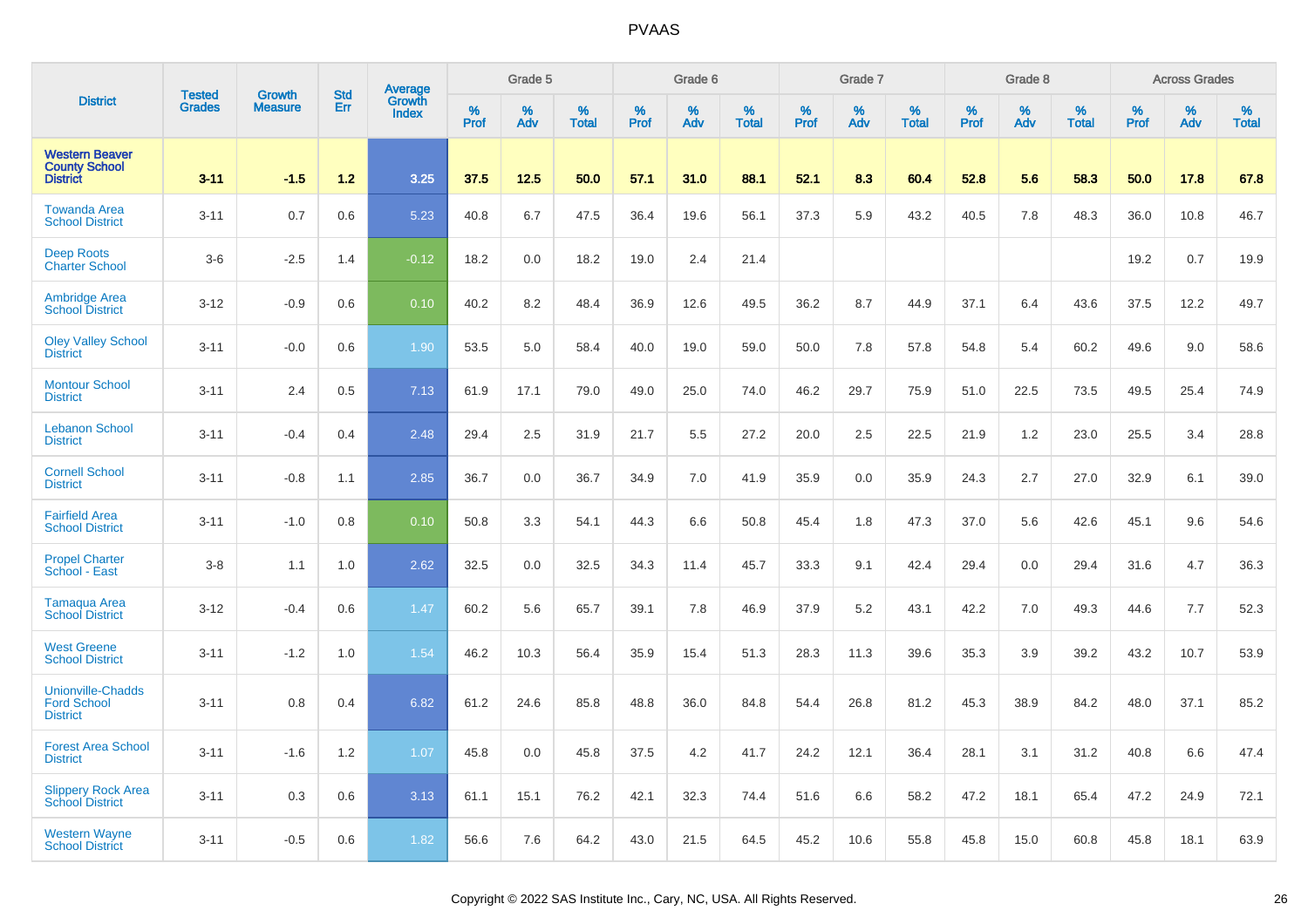|                                                                  | <b>Tested</b> | <b>Growth</b>  | <b>Std</b> |                                   |                     | Grade 5  |                   |              | Grade 6  |                   |              | Grade 7  |                   |              | Grade 8  |                   |                  | <b>Across Grades</b> |                   |
|------------------------------------------------------------------|---------------|----------------|------------|-----------------------------------|---------------------|----------|-------------------|--------------|----------|-------------------|--------------|----------|-------------------|--------------|----------|-------------------|------------------|----------------------|-------------------|
| <b>District</b>                                                  | <b>Grades</b> | <b>Measure</b> | Err        | Average<br>Growth<br><b>Index</b> | $\%$<br><b>Prof</b> | %<br>Adv | %<br><b>Total</b> | $\%$<br>Prof | %<br>Adv | %<br><b>Total</b> | $\%$<br>Prof | %<br>Adv | %<br><b>Total</b> | $\%$<br>Prof | %<br>Adv | %<br><b>Total</b> | %<br><b>Prof</b> | %<br>Adv             | %<br><b>Total</b> |
| <b>Western Beaver</b><br><b>County School</b><br><b>District</b> | $3 - 11$      | $-1.5$         | $1.2$      | 3.25                              | 37.5                | 12.5     | 50.0              | 57.1         | 31.0     | 88.1              | 52.1         | 8.3      | 60.4              | 52.8         | 5.6      | 58.3              | 50.0             | 17.8                 | 67.8              |
| <b>Mohawk Area</b><br><b>School District</b>                     | $3 - 11$      | 0.9            | 0.6        | 4.05                              | 43.7                | 6.8      | 50.5              | 44.7         | 21.3     | 66.0              | 56.9         | 7.8      | 64.7              | 55.9         | 8.6      | 64.5              | 46.4             | 17.1                 | 63.5              |
| <b>Conneaut School</b><br><b>District</b>                        | $3 - 12$      | 0.1            | 0.5        | 1.58                              | 42.4                | 5.3      | 47.7              | 44.8         | 18.4     | 63.2              | 51.1         | 6.7      | 57.8              | 47.6         | 5.4      | 53.1              | 45.1             | 12.8                 | 57.9              |
| <b>Penncrest School</b><br><b>District</b>                       | $3 - 11$      | 2.8            | 0.5        | 7.11                              | 37.4                | 10.6     | 48.0              | 39.5         | 19.2     | 58.7              | 38.5         | 6.5      | 45.0              | 35.0         | 10.2     | 45.2              | 39.6             | 11.2                 | 50.7              |
| <b>Curwensville Area</b><br><b>School District</b>               | $3 - 11$      | 4.2            | 0.8        | 7.48                              | 46.3                | 19.5     | 65.8              | 40.0         | 30.0     | 70.0              | 43.7         | 18.3     | 62.0              | 62.0         | 8.4      | 70.4              | 48.5             | 17.9                 | 66.4              |
| <b>North Pocono</b><br><b>School District</b>                    | $3 - 11$      | 0.3            | 0.6        | 2.99                              | 55.8                | 8.5      | 64.3              | 57.8         | 12.1     | 69.8              | 61.3         | 16.0     | 77.3              | 48.7         | 12.4     | 61.1              | 54.2             | 17.4                 | 71.6              |
| <b>Crestwood School</b><br><b>District</b>                       | $3 - 11$      | $-0.8$         | 0.5        | 0.87                              | 50.0                | 6.1      | 56.1              | 48.2         | 26.2     | 74.4              | 51.1         | 5.0      | 56.1              | 47.9         | 13.2     | 61.1              | 48.5             | 14.6                 | 63.2              |
| <b>Mifflinburg Area</b><br><b>School District</b>                | $3 - 11$      | 1.9            | 0.6        | 6.51                              | 60.8                | 8.0      | 68.8              | 47.8         | 20.7     | 68.5              | 47.1         | 5.8      | 52.9              | 53.8         | 8.6      | 62.5              | 49.7             | 13.0                 | 62.7              |
| <b>United School</b><br><b>District</b>                          | $3 - 11$      | 0.7            | 0.8        | 3.15                              | 52.4                | 0.0      | 52.4              | 54.0         | 14.3     | 68.2              | 52.3         | 7.7      | 60.0              | 35.8         | 16.4     | 52.2              | 47.1             | 12.4                 | 59.5              |
| <b>Interboro School</b><br><b>District</b>                       | $3 - 12$      | 0.3            | 0.4        | 2.51                              | 42.9                | 4.5      | 47.3              | 40.0         | 11.7     | 51.7              | 44.0         | 8.7      | 52.7              | 44.2         | 7.4      | 51.6              | 41.8             | 8.7                  | 50.4              |
| <b>Daniel Boone Area</b><br><b>School District</b>               | $3 - 12$      | 0.9            | 0.5        | 4.31                              | 54.5                | 3.9      | 58.4              | 31.7         | 16.1     | 47.8              | 46.1         | 7.4      | 53.4              | 42.8         | 9.2      | 52.0              | 42.6             | 10.0                 | 52.6              |
| <b>Conemaugh Valley</b><br><b>School District</b>                | $3 - 12$      | 0.5            | 0.9        | 2.31                              | 52.9                | 3.9      | 56.9              | 30.0         | 30.0     | 60.0              | 44.2         | 5.8      | 50.0              | 49.1         | 9.4      | 58.5              | 43.3             | 12.5                 | 55.8              |
| <b>New Foundations</b><br><b>Charter School</b>                  | $3 - 11$      | $-0.9$         | 0.8        | 2.66                              | 37.0                | 9.3      | 46.3              | 38.1         | 9.5      | 47.6              | 50.8         | 3.3      | 54.1              | 36.1         | 6.0      | 42.2              | 41.1             | 6.7                  | 47.8              |
| <b>Cranberry Area</b><br><b>School District</b>                  | $3 - 12$      | $-0.0$         | 0.7        | 1.30                              | 48.7                | 9.2      | 57.9              | 52.1         | 9.4      | 61.5              | 41.0         | 2.1      | 43.2              | 46.7         | 9.3      | 56.0              | 44.5             | 7.7                  | 52.2              |
| New Kensington-<br>Arnold School<br><b>District</b>              | $3 - 11$      | $-1.0$         | 0.7        | $-0.05$                           | 22.5                | 0.9      | 23.4              | 20.6         | 10.3     | 30.8              | 27.0         | 0.0      | 27.0              | 26.4         | 3.4      | 29.9              | 27.1             | 4.2                  | 31.3              |
| <b>Pequea Valley</b><br><b>School District</b>                   | $3 - 11$      | 1.3            | 0.6        | 3.16                              | 46.4                | 1.8      | 48.2              | 36.6         | 7.5      | 44.1              | 43.0         | 4.7      | 47.7              | 37.9         | 6.8      | 44.7              | 37.7             | 6.5                  | 44.2              |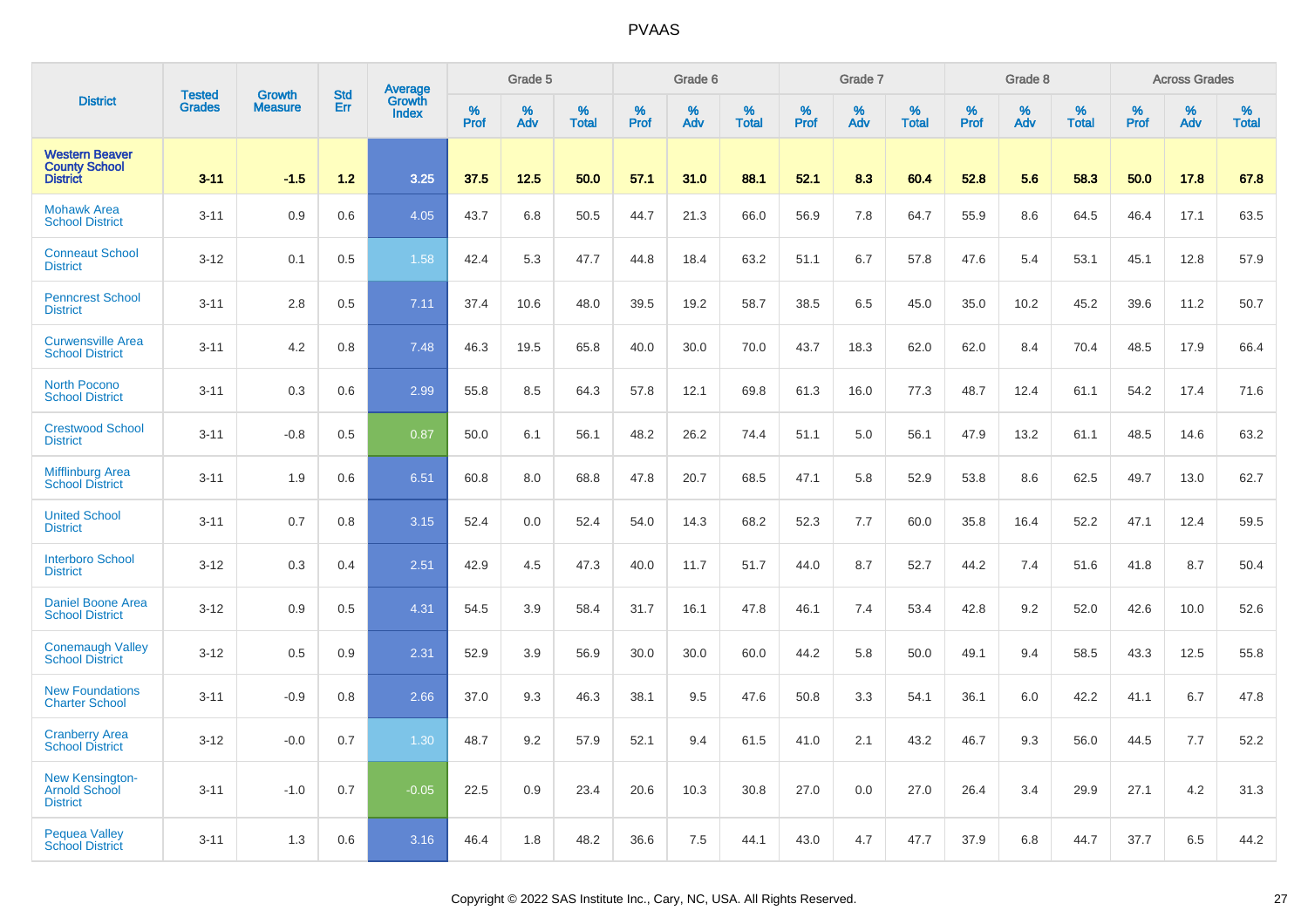|                                                                               |                                |                                 | <b>Std</b> | Average                       |              | Grade 5  |                   |           | Grade 6  |                   |           | Grade 7  |                   |           | Grade 8  |                   |           | <b>Across Grades</b> |                   |
|-------------------------------------------------------------------------------|--------------------------------|---------------------------------|------------|-------------------------------|--------------|----------|-------------------|-----------|----------|-------------------|-----------|----------|-------------------|-----------|----------|-------------------|-----------|----------------------|-------------------|
| <b>District</b>                                                               | <b>Tested</b><br><b>Grades</b> | <b>Growth</b><br><b>Measure</b> | Err        | <b>Growth</b><br><b>Index</b> | $\%$<br>Prof | %<br>Adv | %<br><b>Total</b> | %<br>Prof | %<br>Adv | %<br><b>Total</b> | %<br>Prof | %<br>Adv | %<br><b>Total</b> | %<br>Prof | %<br>Adv | %<br><b>Total</b> | %<br>Prof | %<br>Adv             | %<br><b>Total</b> |
| <b>Western Beaver</b><br><b>County School</b><br><b>District</b>              | $3 - 11$                       | $-1.5$                          | 1.2        | 3.25                          | 37.5         | 12.5     | 50.0              | 57.1      | 31.0     | 88.1              | 52.1      | 8.3      | 60.4              | 52.8      | 5.6      | 58.3              | 50.0      | 17.8                 | 67.8              |
| <b>KIPP West</b><br>Philadelphia<br><b>Charter School</b>                     | $3 - 8$                        | $-0.4$                          | 1.2        | 1.32                          | 28.6         | 0.0      | 28.6              | 19.4      | 0.0      | 19.4              | 25.0      | 0.0      | 25.0              | 16.7      | 0.0      | 16.7              | 17.6      | 0.6                  | 18.1              |
| <b>Weatherly Area</b><br><b>School District</b>                               | $3 - 11$                       | 0.6                             | 1.1        | 3.22                          | 53.8         | 0.0      | 53.8              | 48.5      | 15.2     | 63.6              | 53.3      | 3.3      | 56.7              | 29.7      | 13.5     | 43.2              | 41.9      | 6.9                  | 48.8              |
| <b>Propel Charter</b><br>School-Homestead                                     | $3 - 11$                       | $-1.0$                          | 1.0        | 1.67                          | 21.6         | 0.0      | 21.6              | 16.7      | 5.6      | 22.2              | 11.8      | 0.0      | 11.8              | 9.5       | 2.4      | 11.9              | 15.3      | 2.2                  | 17.6              |
| Lake-Lehman<br><b>School District</b>                                         | $3 - 11$                       | 2.0                             | 0.6        | 4.90                          | 46.8         | 4.5      | 51.4              | 42.9      | 10.5     | 53.3              | 53.0      | 9.6      | 62.6              | 52.2      | 8.7      | 60.9              | 48.7      | 10.4                 | 59.1              |
| <b>Altoona Area</b><br><b>School District</b>                                 | $3 - 12$                       | 1.1                             | 0.3        | 3.83                          | 43.5         | 4.0      | 47.5              | 30.6      | 11.2     | 41.8              | 38.3      | 4.3      | 42.6              | 43.8      | 7.2      | 51.0              | 37.4      | 6.8                  | 44.1              |
| Achievement<br><b>House Charter</b><br><b>School</b>                          | $7 - 11$                       | $-3.1$                          | 1.6        | $-0.73$                       |              |          |                   |           |          |                   | 52.0      | 0.0      | 52.0              | 48.8      | 7.0      | 55.8              | 50.0      | 4.4                  | 54.4              |
| <b>Young Scholars of</b><br><b>Greater Allegheny</b><br><b>Charter School</b> | $3-8$                          | $-1.6$                          | 1.7        | 0.61                          | 26.3         | 0.0      | 26.3              | 40.0      | 0.0      | 40.0              | 35.0      | 0.0      | 35.0              |           |          |                   | 29.9      | 0.8                  | 30.8              |
| <b>Clearfield Area</b><br><b>School District</b>                              | $3 - 10$                       | $-0.5$                          | 0.5        | 0.63                          | 37.9         | 3.2      | 41.1              | 35.8      | 5.8      | 41.6              | 39.0      | 1.5      | 40.4              | 32.4      | 4.1      | 36.6              | 35.2      | 5.8                  | 41.0              |
| <b>Tuscarora School</b><br><b>District</b>                                    | $3 - 11$                       | $-0.1$                          | 0.5        | 1.52                          | 41.0         | 5.8      | 46.8              | 43.7      | 11.9     | 55.6              | 45.8      | 5.6      | 51.4              | 45.6      | 6.3      | 51.8              | 43.1      | 9.9                  | 53.0              |
| <b>School Lane</b><br><b>Charter School</b>                                   | $3 - 11$                       | 0.1                             | 0.7        | 1.77                          | 57.4         | 5.9      | 63.2              | 40.0      | 18.3     | 58.3              | 43.8      | 6.8      | 50.7              | 40.9      | 21.2     | 62.1              | 43.3      | 14.5                 | 57.9              |
| <b>Mastery Charter</b><br>School-Mann<br>Campus                               | $3-6$                          | $-2.7$                          | 1.7        | $-0.22$                       | 16.7         | 0.0      | 16.7              | 27.8      | 0.0      | 27.8              |           |          |                   |           |          |                   | 18.4      | 0.0                  | 18.4              |
| <b>Bethlehem Area</b><br><b>School District</b>                               | $3 - 11$                       | 0.3                             | 0.4        | 1.52                          | 50.4         | 5.3      | 55.6              | 39.9      | 8.4      | 48.3              | 40.8      | 5.2      | 46.0              | 33.8      | 6.3      | 40.1              | 42.3      | 9.3                  | 51.6              |
| Loyalsock<br><b>Township School</b><br><b>District</b>                        | $3 - 12$                       | 1.2                             | 0.6        | 3.98                          | 48.3         | 12.9     | 61.2              | 43.9      | 17.4     | 61.2              | 50.8      | 7.0      | 57.8              | 51.0      | 5.0      | 56.0              | 45.5      | 13.2                 | 58.7              |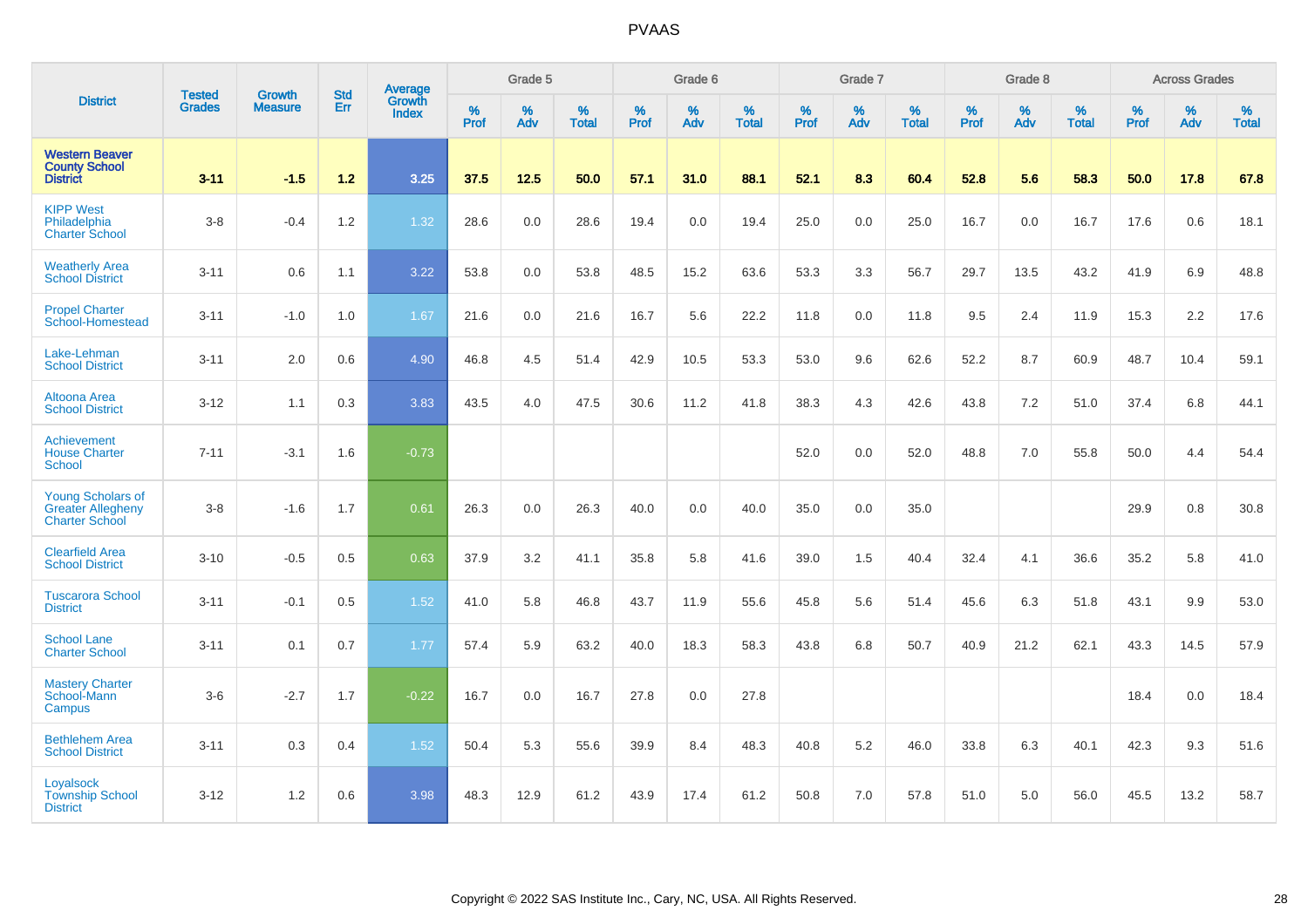|                                                                       | <b>Tested</b> | <b>Growth</b>  | <b>Std</b> | Average                |           | Grade 5  |                   |           | Grade 6  |                   |           | Grade 7  |                   |           | Grade 8  |                   |           | <b>Across Grades</b> |                   |
|-----------------------------------------------------------------------|---------------|----------------|------------|------------------------|-----------|----------|-------------------|-----------|----------|-------------------|-----------|----------|-------------------|-----------|----------|-------------------|-----------|----------------------|-------------------|
| <b>District</b>                                                       | <b>Grades</b> | <b>Measure</b> | Err        | Growth<br><b>Index</b> | %<br>Prof | %<br>Adv | %<br><b>Total</b> | %<br>Prof | %<br>Adv | %<br><b>Total</b> | %<br>Prof | %<br>Adv | %<br><b>Total</b> | %<br>Prof | %<br>Adv | %<br><b>Total</b> | %<br>Prof | %<br>Adv             | %<br><b>Total</b> |
| <b>Western Beaver</b><br><b>County School</b><br><b>District</b>      | $3 - 11$      | $-1.5$         | 1.2        | 3.25                   | 37.5      | 12.5     | 50.0              | 57.1      | 31.0     | 88.1              | 52.1      | 8.3      | 60.4              | 52.8      | 5.6      | 58.3              | 50.0      | 17.8                 | 67.8              |
| <b>Perseus House</b><br><b>Charter School Of</b><br><b>Excellence</b> | $6 - 11$      | $-0.9$         | 1.2        | 0.37                   |           |          |                   | 4.8       | 0.0      | 4.8               | 20.4      | 0.0      | 20.4              | 22.7      | 1.5      | 24.2              | 19.2      | 0.7                  | 19.9              |
| <b>Union City Area</b><br><b>School District</b>                      | $3 - 12$      | 0.2            | 0.7        | 2.38                   | 34.8      | 1.4      | 36.2              | 35.5      | 16.1     | 51.6              | 44.7      | 10.5     | 55.3              | 42.2      | 8.9      | 51.1              | 39.0      | 12.5                 | 51.5              |
| Aliquippa School<br><b>District</b>                                   | $3 - 11$      | $-0.6$         | 0.8        | 2.30                   | 14.7      | 0.0      | 14.7              | 12.5      | 3.1      | 15.6              | 27.4      | 2.7      | 30.1              | 14.1      | 0.0      | 14.1              | 16.7      | 1.0                  | 17.7              |
| <b>Lakeland School</b><br><b>District</b>                             | $3 - 11$      | $-0.9$         | 0.7        | 1.69                   | 41.3      | 1.3      | 42.7              | 38.7      | 11.8     | 50.5              | 49.1      | 9.4      | 58.5              | 39.3      | 5.6      | 44.9              | 41.3      | 9.6                  | 50.8              |
| <b>East Pennsboro</b><br><b>Area School</b><br><b>District</b>        | $3 - 11$      | 1.2            | 0.5        | 3.93                   | 47.0      | 4.8      | 51.8              | 35.0      | 18.1     | 53.1              | 50.6      | 10.0     | 60.6              | 47.1      | 8.2      | 55.3              | 44.2      | 11.4                 | 55.5              |
| <b>Twin Valley School</b><br><b>District</b>                          | $3 - 12$      | 2.3            | 0.5        | 5.39                   | 50.9      | 8.9      | 59.8              | 41.4      | 26.0     | 67.3              | 39.6      | 19.3     | 58.9              | 54.2      | 16.1     | 70.2              | 45.6      | 20.6                 | 66.2              |
| <b>Forbes Road</b><br><b>School District</b>                          | $3 - 11$      | 1.3            | 1.4        | 1.67                   | 61.3      | 3.2      | 64.5              | 40.0      | 6.7      | 46.7              | 57.9      | 0.0      | 57.9              | 27.8      | 0.0      | 27.8              | 47.4      | 7.3                  | 54.7              |
| <b>Sharpsville Area</b><br><b>School District</b>                     | $3 - 11$      | $-0.5$         | $0.8\,$    | 1.61                   | 54.8      | 4.8      | 59.7              | 52.9      | 19.1     | 72.1              | 40.0      | 10.8     | 50.8              | 47.1      | 12.9     | 60.0              | 48.0      | 14.5                 | 62.5              |
| <b>Elizabeth Forward</b><br><b>School District</b>                    | $3 - 11$      | $-0.3$         | 0.5        | 1.44                   | 55.7      | 11.4     | 67.0              | 47.5      | 18.5     | 66.0              | 56.9      | 11.1     | 68.0              | 50.9      | 6.3      | 57.1              | 51.2      | 14.0                 | 65.2              |
| Philadelphia<br><b>Performing Arts</b><br><b>Charter School</b>       | $3-9$         | 4.0            | 0.8        | 6.37                   | 42.9      | 9.1      | 52.0              | 54.6      | 18.2     | 72.7              | 52.9      | 20.7     | 73.6              | 58.8      | 11.8     | 70.6              | 50.6      | 15.6                 | 66.2              |
| <b>Carlisle Area</b><br><b>School District</b>                        | $3 - 11$      | 1.8            | 0.4        | 5.66                   | 40.6      | 13.9     | 54.4              | 38.1      | 20.2     | 58.2              | 42.0      | 13.0     | 55.0              | 42.1      | 10.7     | 52.8              | 40.4      | 15.3                 | 55.7              |
| <b>Ligonier Valley</b><br><b>School District</b>                      | $3 - 11$      | $-0.8$         | 0.7        | 1.19                   | 43.8      | 7.5      | 51.2              | 46.0      | 16.0     | 62.0              | 40.5      | 2.7      | 43.2              | 45.9      | 10.2     | 56.1              | 44.7      | 12.8                 | 57.6              |
| <b>Union Area School</b><br><b>District</b>                           | $3 - 11$      | $-1.4$         | 0.9        | 0.90                   | 66.7      | 7.7      | 74.4              | 41.4      | 15.5     | 56.9              | 43.9      | 5.3      | 49.1              | 55.6      | 8.9      | 64.4              | 47.6      | 12.4                 | 60.1              |
| Eugenio Maria De<br><b>Hostos Charter</b><br>School                   | $3-8$         | $-0.5$         | 1.4        | 0.49                   | 45.8      | 0.0      | 45.8              | 16.7      | 16.7     | 33.3              | 18.2      | 9.1      | 27.3              | 46.7      | 0.0      | 46.7              | 35.0      | 6.7                  | 41.7              |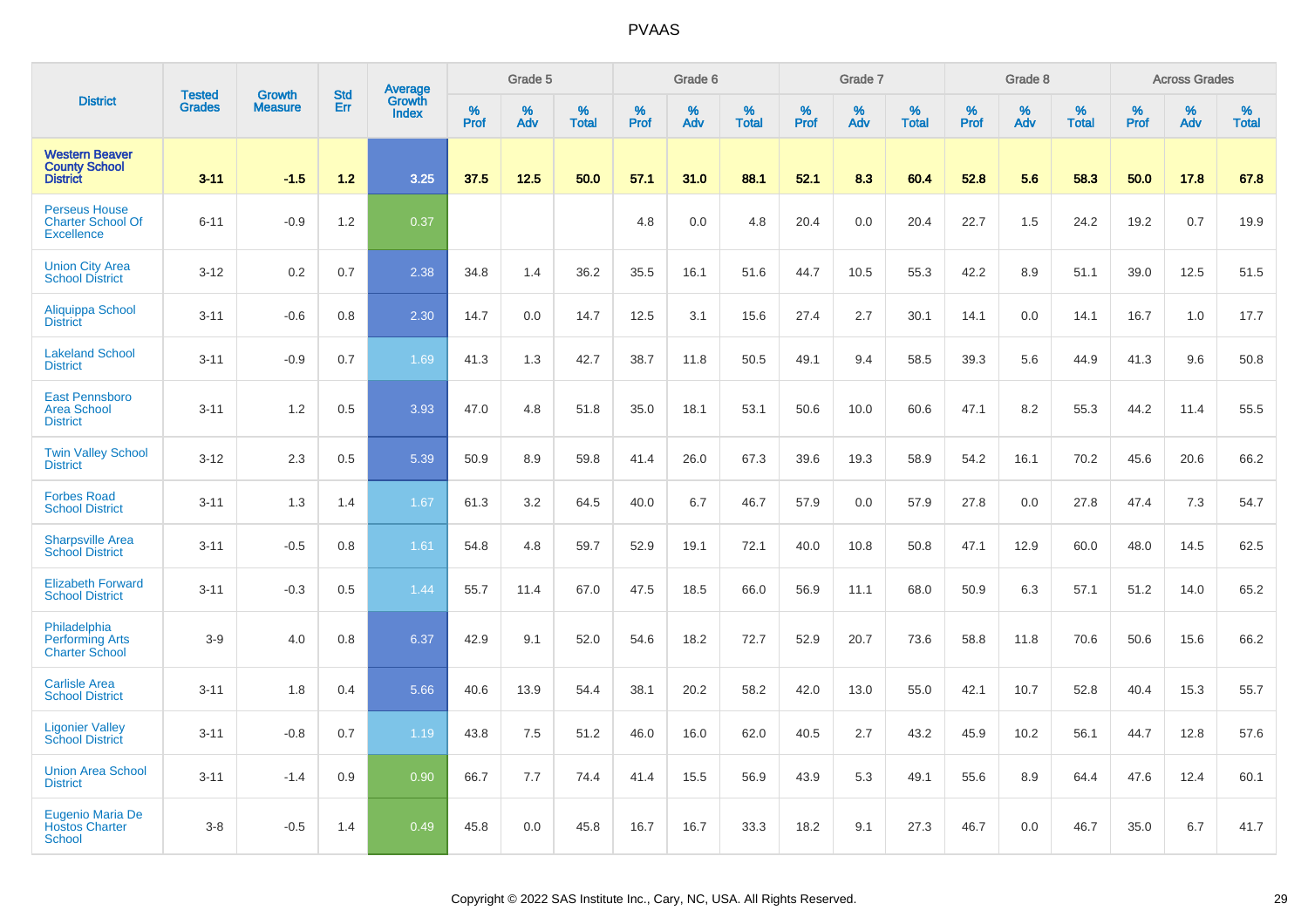|                                                                                          | <b>Tested</b> | <b>Growth</b>  | <b>Std</b> |                                   |                     | Grade 5  |                   |                  | Grade 6  |                   |              | Grade 7  |                   |           | Grade 8  |                   |              | <b>Across Grades</b> |                   |
|------------------------------------------------------------------------------------------|---------------|----------------|------------|-----------------------------------|---------------------|----------|-------------------|------------------|----------|-------------------|--------------|----------|-------------------|-----------|----------|-------------------|--------------|----------------------|-------------------|
| <b>District</b>                                                                          | <b>Grades</b> | <b>Measure</b> | Err        | Average<br>Growth<br><b>Index</b> | $\%$<br><b>Prof</b> | %<br>Adv | %<br><b>Total</b> | %<br><b>Prof</b> | %<br>Adv | %<br><b>Total</b> | $\%$<br>Prof | %<br>Adv | %<br><b>Total</b> | %<br>Prof | %<br>Adv | %<br><b>Total</b> | $\%$<br>Prof | %<br>Adv             | %<br><b>Total</b> |
| <b>Western Beaver</b><br><b>County School</b><br><b>District</b>                         | $3 - 11$      | $-1.5$         | $1.2$      | 3.25                              | 37.5                | 12.5     | 50.0              | 57.1             | 31.0     | 88.1              | 52.1         | 8.3      | 60.4              | 52.8      | 5.6      | 58.3              | 50.0         | 17.8                 | 67.8              |
| <b>Mastery Charter</b><br>School-Francis D.<br><b>Pastorius</b><br>Elementary            | $3 - 8$       | $-1.7$         | 1.5        | $-0.10$                           | 3.8                 | 0.0      | 3.8               | 28.6             | 3.6      | 32.1              | 22.7         | 0.0      | 22.7              |           |          |                   | 14.3         | 0.8                  | 15.1              |
| Philadelphia<br><b>Academy Charter</b><br><b>School</b>                                  | $3 - 11$      | 1.9            | 0.8        | 6.60                              | 42.3                | 9.0      | 51.3              | 48.0             | 28.6     | 76.6              | 51.5         | 19.1     | 70.6              | 42.6      | 16.7     | 59.3              | 45.5         | 14.9                 | 60.4              |
| <b>Fannett-Metal</b><br><b>School District</b>                                           | $3 - 11$      | 0.5            | 1.1        | 1.79                              | 34.5                | 10.3     | 44.8              | 44.8             | 6.9      | 51.7              | 37.5         | 3.1      | 40.6              | 33.3      | 2.2      | 35.6              | 40.2         | 9.2                  | 49.4              |
| <b>Delaware Valley</b><br><b>School District</b>                                         | $3 - 11$      | 1.2            | 0.4        | 5.27                              | 55.0                | 9.2      | 64.3              | 46.5             | 15.6     | 62.1              | 50.6         | 14.8     | 65.4              | 44.7      | 16.5     | 61.2              | 48.8         | 17.1                 | 65.9              |
| <b>Lehigh Valley</b><br><b>Academy Regional</b><br><b>Charter School</b>                 | $3 - 11$      | 0.4            | 0.6        | 1.58                              | 50.0                | 5.8      | 55.8              | 38.3             | 18.8     | 57.0              | 50.9         | 3.8      | 54.7              | 51.8      | 4.6      | 56.4              | 46.4         | 11.0                 | 57.4              |
| <b>Global Leadership</b><br><b>Academy Charter</b><br><b>School Southwest</b><br>at Huey | $3 - 8$       | $-0.4$         | 1.8        | 1.35                              | 0.0                 | 0.0      | 0.0               | 0.0              | 0.0      | 0.0               |              |          |                   | 21.4      | 0.0      | 21.4              | 11.1         | 0.0                  | 11.1              |
| <b>South Fayette</b><br><b>Township School</b><br><b>District</b>                        | $3 - 11$      | 1.9            | 0.4        | 8.21                              | 60.2                | 23.2     | 83.4              | 44.7             | 39.0     | 83.7              | 56.4         | 27.0     | 83.4              | 46.8      | 40.6     | 87.4              | 49.6         | 35.9                 | 85.4              |
| <b>Sugar Valley Rural</b><br><b>Charter School</b>                                       | $3 - 11$      | 0.5            | 1.0        | 1.63                              | 36.8                | 0.0      | 36.8              | 34.2             | 7.9      | 42.1              | 21.0         | 5.3      | 26.3              | 8.6       | 2.9      | 11.4              | 25.4         | 4.7                  | 30.0              |
| <b>Benton Area</b><br><b>School District</b>                                             | $3 - 10$      | $-0.4$         | 0.9        | 1.36                              | 47.5                | 1.6      | 49.2              | 43.5             | 8.7      | 52.2              | 37.3         | 5.1      | 42.4              | 46.2      | 2.6      | 48.7              | 42.6         | 8.4                  | 51.0              |
| Insight PA Cyber<br><b>Charter School</b>                                                | $3 - 11$      | $-1.0$         | 1.6        | 1.03                              | 29.4                | 0.0      | 29.4              | 31.6             | 5.3      | 36.8              | 37.0         | 11.1     | 48.2              | 48.2      | 11.1     | 59.3              | 41.5         | 9.2                  | 50.8              |
| <b>Folk Arts-Cultural</b><br><b>Treasures Charter</b><br><b>School</b>                   | $3 - 7$       | 7.1            | 1.0        | 7.76                              | 50.0                | 6.8      | 56.8              | 42.2             | 37.8     | 80.0              | 52.3         | 11.4     | 63.6              |           |          |                   | 46.5         | 14.6                 | 61.1              |
| <b>Warren County</b><br><b>School District</b>                                           | $3 - 11$      | 0.2            | 0.4        | 2.52                              | 38.6                | 4.0      | 42.5              | 41.0             | 8.0      | 49.0              | 33.4         | 4.1      | 37.5              | 43.1      | 4.7      | 47.8              | 38.0         | 6.9                  | 44.8              |
| Tulpehocken Area<br><b>School District</b>                                               | $3 - 12$      | $-0.2$         | 0.6        | 1.52                              | 57.5                | 2.3      | 59.8              | 32.4             | 17.6     | 50.0              | 39.8         | 4.8      | 44.7              | 42.0      | 6.2      | 48.2              | 41.5         | 9.5                  | 51.0              |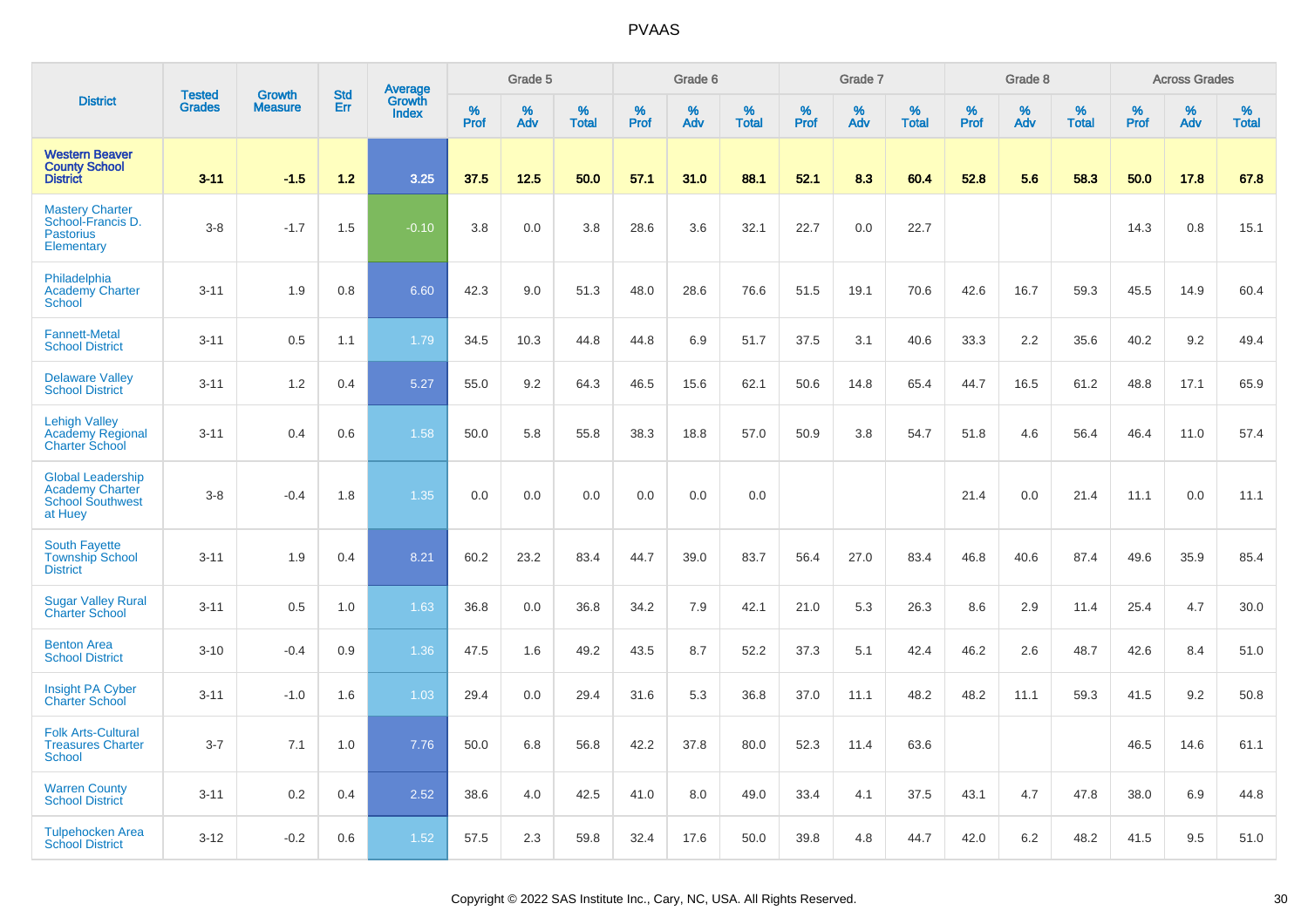|                                                                  |                                |                                 | <b>Std</b> | Average                       |              | Grade 5  |                   |           | Grade 6  |                   |           | Grade 7  |                   |           | Grade 8  |                   |           | <b>Across Grades</b> |                   |
|------------------------------------------------------------------|--------------------------------|---------------------------------|------------|-------------------------------|--------------|----------|-------------------|-----------|----------|-------------------|-----------|----------|-------------------|-----------|----------|-------------------|-----------|----------------------|-------------------|
| <b>District</b>                                                  | <b>Tested</b><br><b>Grades</b> | <b>Growth</b><br><b>Measure</b> | Err        | <b>Growth</b><br><b>Index</b> | $\%$<br>Prof | %<br>Adv | %<br><b>Total</b> | %<br>Prof | %<br>Adv | %<br><b>Total</b> | %<br>Prof | %<br>Adv | %<br><b>Total</b> | %<br>Prof | %<br>Adv | %<br><b>Total</b> | %<br>Prof | %<br>Adv             | %<br><b>Total</b> |
| <b>Western Beaver</b><br><b>County School</b><br><b>District</b> | $3 - 11$                       | $-1.5$                          | 1.2        | 3.25                          | 37.5         | 12.5     | 50.0              | 57.1      | 31.0     | 88.1              | 52.1      | 8.3      | 60.4              | 52.8      | 5.6      | 58.3              | 50.0      | 17.8                 | 67.8              |
| <b>Southern Fulton</b><br><b>School District</b>                 | $3 - 11$                       | 0.0                             | 0.9        | 3.83                          | 53.2         | 6.4      | 59.6              | 41.4      | 15.5     | 56.9              | 40.4      | 0.0      | 40.4              | 32.0      | 8.0      | 40.0              | 43.4      | 7.9                  | 51.3              |
| <b>Meyersdale Area</b><br><b>School District</b>                 | $3 - 11$                       | 2.0                             | 0.8        | 2.85                          | 51.8         | 13.0     | 64.8              | 55.4      | 12.3     | 67.7              | 62.3      | 1.9      | 64.2              | 54.2      | 5.1      | 59.3              | 52.4      | 10.9                 | 63.3              |
| <b>Bellwood-Antis</b><br><b>School District</b>                  | $3 - 10$                       | 1.5                             | 0.7        | 3.13                          | 46.1         | 3.4      | 49.4              | 34.4      | 16.7     | 51.1              | 44.0      | 10.7     | 54.8              | 41.3      | 26.1     | 67.4              | 41.8      | 16.7                 | 58.6              |
| <b>Clairton City</b><br><b>School District</b>                   | $3 - 11$                       | 0.7                             | 0.8        | 3.64                          | 12.5         | 2.1      | 14.6              | 22.1      | 5.9      | 27.9              | 17.7      | 0.0      | 17.7              | 25.5      | 0.0      | 25.5              | 19.3      | 1.5                  | 20.8              |
| <b>Newport School</b><br><b>District</b>                         | $3 - 12$                       | $-0.1$                          | 0.8        | 2.26                          | 42.2         | 11.1     | 53.3              | 44.4      | 11.1     | 55.6              | 41.3      | 1.6      | 42.9              | 43.8      | 7.8      | 51.6              | 40.2      | 8.8                  | 48.9              |
| <b>Central Fulton</b><br><b>School District</b>                  | $3 - 11$                       | 0.7                             | 0.8        | 3.42                          | 43.4         | 7.9      | 51.3              | 36.2      | 8.7      | 44.9              | 42.7      | 2.7      | 45.3              | 53.6      | 16.1     | 69.6              | 45.7      | 8.1                  | 53.8              |
| <b>Universal Institute</b><br><b>Charter School</b>              | $3-8$                          | 2.4                             | 0.7        | 6.34                          | 20.3         | 0.0      | 20.3              | 21.9      | 1.4      | 23.3              | 28.6      | 0.0      | 28.6              | 35.2      | 3.4      | 38.6              | 26.8      | 1.5                  | 28.3              |
| <b>Pocono Mountain</b><br><b>School District</b>                 | $3 - 12$                       | 0.1                             | 0.6        | 2.09                          | 48.0         | 5.4      | 53.5              | 41.8      | 7.9      | 49.7              | 42.1      | 1.8      | 43.9              | 35.6      | 1.9      | 37.5              | 43.4      | 7.1                  | 50.5              |
| <b>Laurel School</b><br><b>District</b>                          | $3 - 11$                       | $-0.0$                          | 0.7        | 1.41                          | 54.0         | 6.8      | 60.8              | 35.7      | 21.4     | 57.1              | 60.8      | 10.1     | 70.9              | 50.8      | 10.4     | 61.2              | 50.7      | 14.6                 | 65.3              |
| <b>Spring Cove</b><br>School District                            | $3 - 11$                       | 0.1                             | 0.6        | 4.38                          | 41.7         | 5.0      | 46.7              | 42.1      | 13.5     | 55.6              | 48.8      | 6.3      | 55.1              | 34.6      | 11.8     | 46.5              | 40.5      | 10.8                 | 51.3              |
| Shanksville-<br><b>Stonycreek School</b><br><b>District</b>      | $3 - 10$                       | 0.6                             | 1.4        | 1.21                          | 28.6         | 0.0      | 28.6              | 41.7      | 16.7     | 58.3              | 45.0      | 5.0      | 50.0              | 44.4      | 5.6      | 50.0              | 49.2      | 8.5                  | 57.6              |
| <b>Morrisville Borough</b><br><b>School District</b>             | $3 - 11$                       | $-0.9$                          | 0.9        | 0.63                          | 28.3         | 3.3      | 31.7              | 19.2      | 1.9      | 21.2              | 32.7      | 0.0      | 32.7              | 27.9      | 0.0      | 27.9              | 27.6      | 1.9                  | 29.5              |
| <b>Mastery Charter</b><br>School - Hardy<br><b>Williams</b>      | $3 - 11$                       | 0.9                             | 1.2        | 2.86                          | 10.3         | 0.0      | 10.3              | 37.8      | 13.5     | 51.4              | 29.2      | 0.0      | 29.2              |           |          |                   | 21.1      | 3.6                  | 24.7              |
| <b>Easton Area</b><br><b>School District</b>                     | $3 - 12$                       | 0.1                             | 0.4        | 3.54                          | 43.5         | 2.4      | 45.9              | 33.8      | 7.9      | 41.8              | 40.1      | 7.2      | 47.2              | 35.4      | 6.0      | 41.4              | 36.9      | 7.9                  | 44.8              |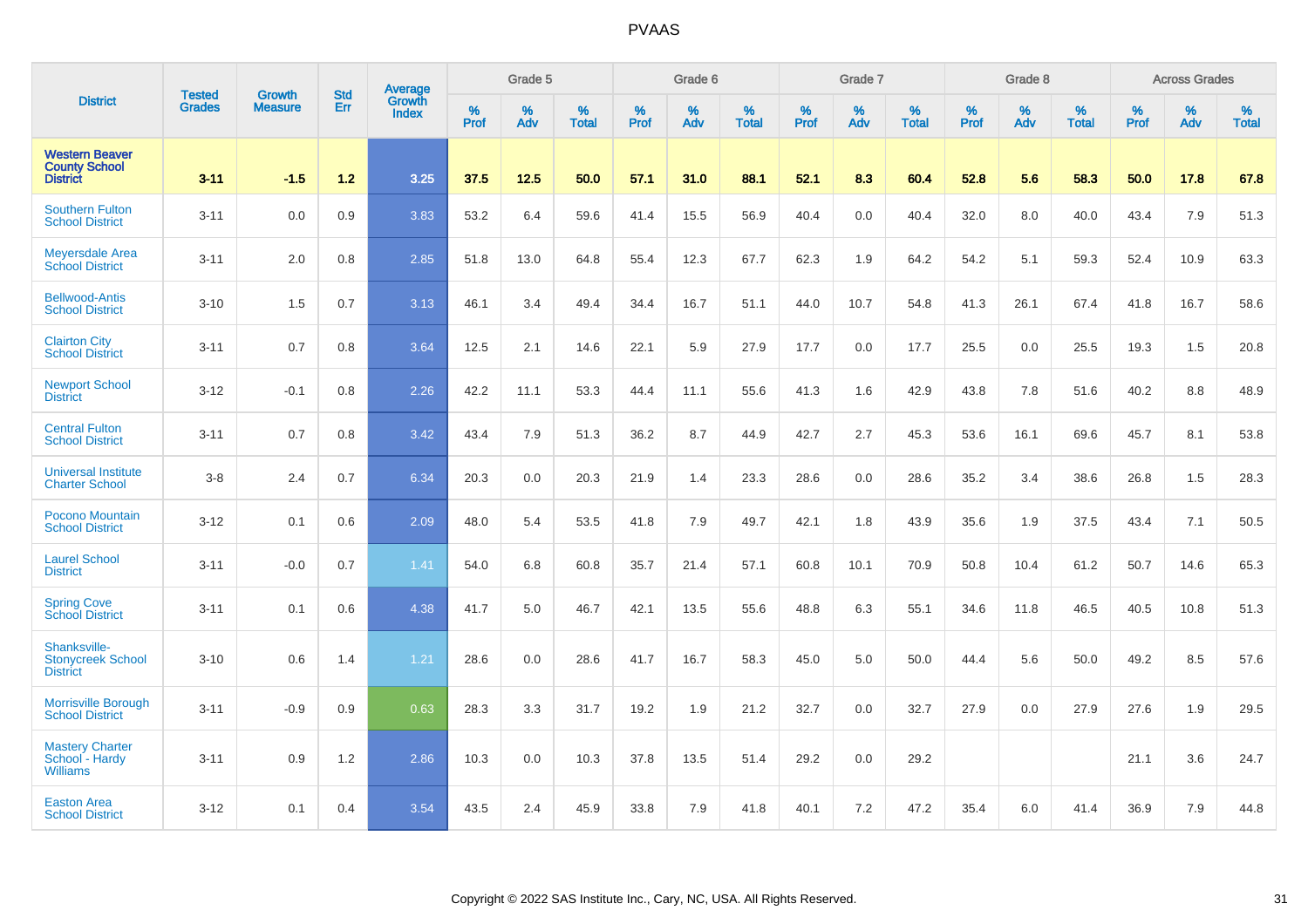|                                                                           |                                |                                 | <b>Std</b> | Average                |           | Grade 5  |                   |           | Grade 6  |                   |              | Grade 7  |                   |           | Grade 8  |                   |           | <b>Across Grades</b> |                   |
|---------------------------------------------------------------------------|--------------------------------|---------------------------------|------------|------------------------|-----------|----------|-------------------|-----------|----------|-------------------|--------------|----------|-------------------|-----------|----------|-------------------|-----------|----------------------|-------------------|
| <b>District</b>                                                           | <b>Tested</b><br><b>Grades</b> | <b>Growth</b><br><b>Measure</b> | Err        | Growth<br><b>Index</b> | %<br>Prof | %<br>Adv | %<br><b>Total</b> | %<br>Prof | %<br>Adv | %<br><b>Total</b> | $\%$<br>Prof | %<br>Adv | %<br><b>Total</b> | %<br>Prof | %<br>Adv | %<br><b>Total</b> | %<br>Prof | %<br>Adv             | %<br><b>Total</b> |
| <b>Western Beaver</b><br><b>County School</b><br><b>District</b>          | $3 - 11$                       | $-1.5$                          | $1.2$      | 3.25                   | 37.5      | 12.5     | 50.0              | 57.1      | 31.0     | 88.1              | 52.1         | 8.3      | 60.4              | 52.8      | 5.6      | 58.3              | 50.0      | 17.8                 | 67.8              |
| <b>Susquenita School</b><br><b>District</b>                               | $3 - 11$                       | 0.7                             | 0.6        | 3.42                   | 46.7      | 9.2      | 55.8              | 45.3      | 8.5      | 53.8              | 38.0         | 7.4      | 45.4              | 42.1      | 6.5      | 48.6              | 43.0      | 11.2                 | 54.2              |
| <b>Wilmington Area</b><br><b>School District</b>                          | $3 - 11$                       | $-0.8$                          | 0.8        | 0.67                   | 60.3      | 13.8     | 74.1              | 43.3      | 11.7     | 55.0              | 33.3         | 11.8     | 45.1              | 32.2      | 10.2     | 42.4              | 43.2      | 13.4                 | 56.6              |
| <b>Coatesville Area</b><br><b>School District</b>                         | $3 - 11$                       | $-0.4$                          | 0.4        | 0.42                   | 28.2      | 1.6      | 29.8              | 30.3      | 2.8      | 33.1              | 30.8         | 4.4      | 35.2              | 26.3      | 2.9      | 29.3              | 28.5      | 3.0                  | 31.5              |
| <b>Infinity Charter</b><br>School                                         | $3-8$                          | $-0.5$                          | 1.3        | 1.09                   | 72.7      | 22.7     | 95.4              | 50.0      | 38.5     | 88.5              | 62.5         | 25.0     | 87.5              | 68.2      | 18.2     | 86.4              | 56.6      | 31.5                 | 88.1              |
| <b>Robert Benjamin</b><br><b>Wiley Community</b><br><b>Charter School</b> | $3-8$                          | 3.6                             | 0.9        | 4.03                   | 20.9      | 0.0      | 20.9              | 23.4      | 4.3      | 27.7              | 28.1         | 1.8      | 29.8              | 31.1      | 0.0      | 31.1              | 24.2      | 2.4                  | 26.5              |
| Mt Lebanon<br><b>School District</b>                                      | $3 - 11$                       | 0.4                             | 0.4        | 4.79                   | 60.1      | 27.2     | 87.2              | 39.7      | 50.2     | 89.8              | 46.8         | 35.3     | 82.2              | 52.4      | 35.7     | 88.1              | 48.2      | 38.9                 | 87.0              |
| <b>Glendale School</b><br><b>District</b>                                 | $3 - 10$                       | 3.8                             | 0.9        | 7.43                   | 50.0      | 12.5     | 62.5              | 40.7      | 24.1     | 64.8              | 44.6         | 20.0     | 64.6              | 44.9      | 14.3     | 59.2              | 47.2      | 15.2                 | 62.4              |
| <b>Upper Perkiomen</b><br><b>School District</b>                          | $3 - 11$                       | 0.7                             | 0.4        | 5.33                   | 50.2      | 3.0      | 53.2              | 45.7      | 12.0     | 57.7              | 48.7         | 11.5     | 60.2              | 46.0      | 12.4     | 58.4              | 45.9      | 9.5                  | 55.3              |
| <b>Eastern Lancaster</b><br><b>County School</b><br><b>District</b>       | $3 - 12$                       | 1.1                             | 0.5        | 3.97                   | 48.1      | 3.9      | 51.9              | 38.7      | 12.0     | 50.8              | 35.4         | 4.6      | 39.9              | 38.0      | 15.5     | 53.5              | 39.2      | 9.3                  | 48.5              |
| <b>Chester-Upland</b><br><b>School District</b>                           | $3 - 11$                       | 0.8                             | 0.8        | 2.47                   | 15.4      | 0.0      | 15.4              | 18.2      | 2.6      | 20.8              | 12.4         | 0.0      | 12.4              | 9.8       | 0.0      | 9.8               | 15.6      | 1.0                  | 16.6              |
| <b>Propel Charter</b><br>School-Hazelwood                                 | $3-8$                          | $-0.7$                          | 1.2        | 0.69                   | 6.7       | 0.0      | 6.7               | 14.3      | 0.0      | 14.3              | 14.3         | 4.8      | 19.0              | 16.0      | 0.0      | 16.0              | 10.2      | 0.6                  | 10.8              |
| <b>Avonworth School</b><br><b>District</b>                                | $3 - 10$                       | $-0.8$                          | 0.5        | 0.24                   | 49.6      | 18.0     | 67.6              | 49.6      | 25.6     | 75.2              | 62.3         | 7.7      | 70.0              | 61.0      | 16.1     | 77.1              | 52.4      | 20.5                 | 72.8              |
| <b>Carlynton School</b><br><b>District</b>                                | $3 - 11$                       | 0.0                             | 0.7        | 2.14                   | 50.5      | 6.4      | 57.0              | 47.1      | 18.8     | 65.9              | 30.8         | 7.5      | 38.3              | 40.8      | 7.9      | 48.7              | 41.6      | 11.0                 | 52.7              |
| Kennett<br>Consolidated<br><b>School District</b>                         | $3 - 11$                       | 1.3                             | 0.4        | 5.04                   | 47.8      | 15.1     | 62.9              | 35.8      | 24.1     | 59.9              | 44.2         | 15.1     | 59.4              | 45.0      | 5.7      | 50.7              | 40.9      | 17.5                 | 58.4              |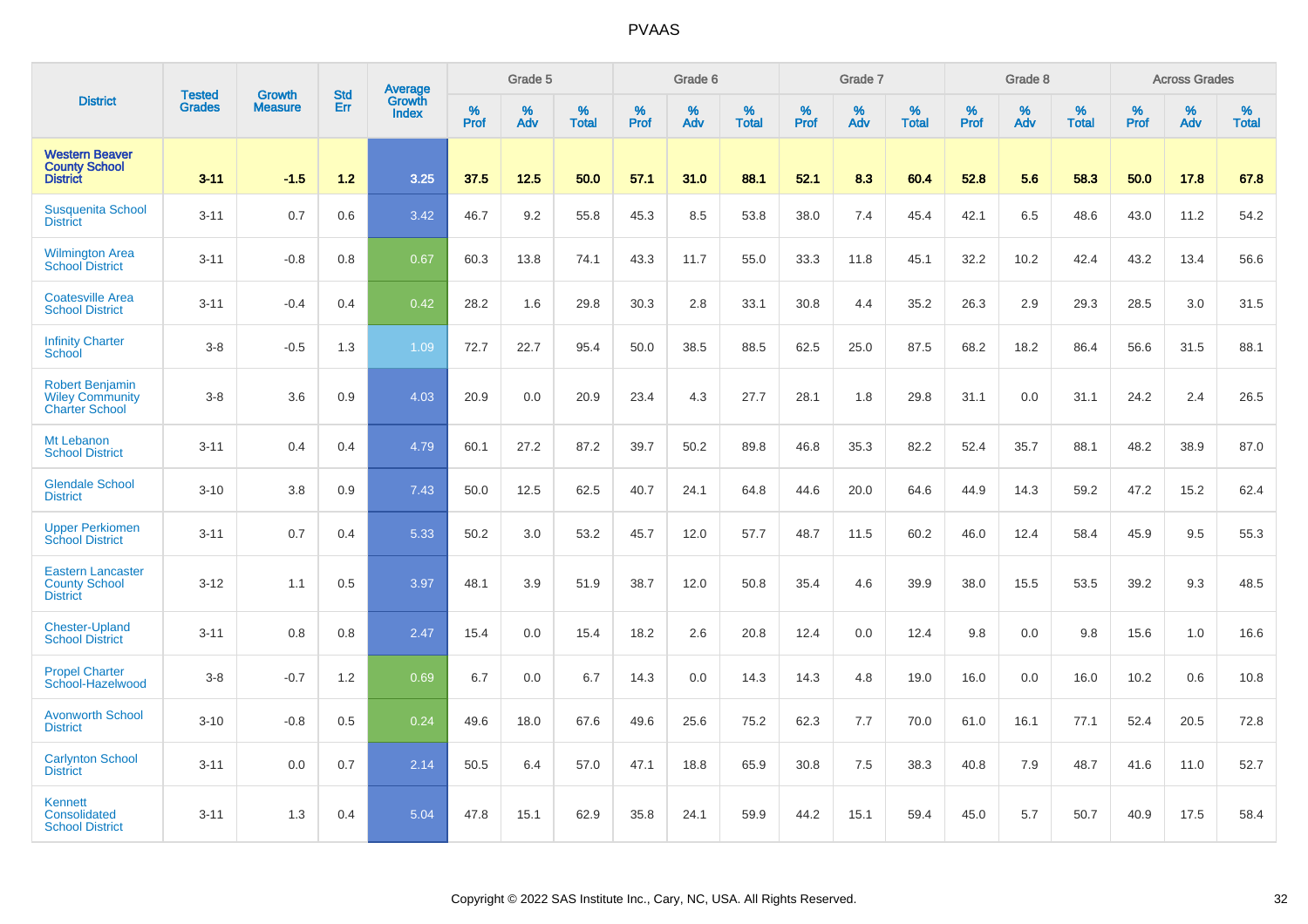|                                                                  |                                |                                 |                   | Average                |              | Grade 5  |                   |           | Grade 6  |                   |           | Grade 7  |                   |           | Grade 8  |                   |           | <b>Across Grades</b> |                   |
|------------------------------------------------------------------|--------------------------------|---------------------------------|-------------------|------------------------|--------------|----------|-------------------|-----------|----------|-------------------|-----------|----------|-------------------|-----------|----------|-------------------|-----------|----------------------|-------------------|
| <b>District</b>                                                  | <b>Tested</b><br><b>Grades</b> | <b>Growth</b><br><b>Measure</b> | <b>Std</b><br>Err | Growth<br><b>Index</b> | $\%$<br>Prof | %<br>Adv | %<br><b>Total</b> | %<br>Prof | %<br>Adv | %<br><b>Total</b> | %<br>Prof | %<br>Adv | %<br><b>Total</b> | %<br>Prof | %<br>Adv | %<br><b>Total</b> | %<br>Prof | %<br>Adv             | %<br><b>Total</b> |
| <b>Western Beaver</b><br><b>County School</b><br><b>District</b> | $3 - 11$                       | $-1.5$                          | 1.2               | 3.25                   | 37.5         | 12.5     | 50.0              | 57.1      | 31.0     | 88.1              | 52.1      | 8.3      | 60.4              | 52.8      | 5.6      | 58.3              | 50.0      | 17.8                 | 67.8              |
| <b>Northern Potter</b><br><b>School District</b>                 | $3 - 12$                       | 0.3                             | 1.1               | 1.76                   | 33.3         | 3.3      | 36.7              | 32.6      | 14.0     | 46.5              | 51.6      | 9.7      | 61.3              | 40.7      | 3.7      | 44.4              | 36.4      | 8.9                  | 45.3              |
| <b>North Schuylkill</b><br><b>School District</b>                | $3 - 11$                       | 0.7                             | 0.5               | 1.85                   | 36.8         | 2.2      | 39.0              | 42.4      | 8.8      | 51.2              | 41.3      | 3.9      | 45.2              | 50.0      | 5.2      | 55.2              | 40.4      | 8.7                  | 49.1              |
| <b>Schuylkill Valley</b><br>School District                      | $3 - 11$                       | 0.6                             | 0.6               | 2.04                   | 53.1         | 3.1      | 56.2              | 44.4      | 16.9     | 61.3              | 42.9      | 7.5      | 50.4              | 45.0      | 6.3      | 51.4              | 45.2      | 10.3                 | 55.6              |
| <b>Baden Academy</b><br><b>Charter School</b>                    | $3-6$                          | $-1.3$                          | 1.1               | $-0.36$                | 47.6         | 1.6      | 49.2              | 46.6      | 10.3     | 56.9              |           |          |                   |           |          |                   | 42.3      | 7.1                  | 49.4              |
| <b>Lehigh Valley Dual</b><br>Language Charter<br>School          | $3-8$                          | $-0.8$                          | 2.5               | 0.81                   | 8.3          | 0.0      | 8.3               | 58.3      | 0.0      | 58.3              |           |          |                   |           |          |                   | 34.3      | 0.0                  | 34.3              |
| <b>Albert Gallatin</b><br><b>Area School</b><br><b>District</b>  | $3 - 11$                       | 0.4                             | 0.5               | 2.55                   | 45.8         | 5.4      | 51.2              | 34.0      | 8.4      | 42.4              | 39.7      | 2.2      | 41.8              | 37.8      | 5.3      | 43.0              | 38.7      | 7.6                  | 46.2              |
| <b>West Oak Lane</b><br><b>Charter School</b>                    | $3-8$                          | 0.8                             | 0.7               | 2.18                   | 29.9         | 0.0      | 29.9              | 26.5      | 2.9      | 29.4              | 35.1      | 6.8      | 41.9              | 41.5      | 4.6      | 46.2              | 31.4      | 4.3                  | 35.8              |
| <b>Shamokin Area</b><br><b>School District</b>                   | $3 - 11$                       | 1.2                             | 0.5               | 2.31                   | 42.9         | 2.1      | 45.0              | 32.6      | 9.4      | 42.0              | 44.0      | 1.5      | 45.5              | 31.3      | 5.5      | 36.8              | 34.3      | 5.8                  | 40.1              |
| <b>Mastery Charter</b><br>School - Thomas<br>Campus              | $3 - 10$                       | 0.4                             | 1.0               | 2.12                   | 29.0         | 0.0      | 29.0              | 17.1      | 0.0      | 17.1              | 20.9      | 2.3      | 23.3              | 28.9      | 0.0      | 28.9              | 24.9      | 2.3                  | 27.2              |
| <b>Wyoming Valley</b><br><b>West School</b><br><b>District</b>   | $3 - 11$                       | 0.9                             | 0.5               | 3.86                   | 41.0         | 4.2      | 45.2              | 32.6      | 7.6      | 40.3              | 40.5      | 4.2      | 44.6              | 30.1      | 12.1     | 42.2              | 35.8      | 6.9                  | 42.7              |
| <b>Jamestown Area</b><br><b>School District</b>                  | $3 - 11$                       | 2.7                             | 1.2               | 3.54                   | 47.4         | 0.0      | 47.4              | 30.6      | 19.4     | 50.0              | 41.4      | 6.9      | 48.3              | 54.6      | 0.0      | 54.6              | 41.2      | 7.9                  | 49.1              |
| <b>Halifax Area</b><br><b>School District</b>                    | $3 - 11$                       | 0.6                             | 0.8               | 1.63                   | 52.9         | 8.6      | 61.4              | 51.8      | 20.4     | 72.2              | 41.6      | 6.5      | 48.0              | 35.5      | 2.6      | 38.2              | 44.9      | 10.1                 | 55.1              |
| <b>Centre Learning</b><br>Community<br><b>Charter School</b>     | $5 - 8$                        | $-1.3$                          | 2.1               | 0.35                   |              |          |                   |           |          |                   | 37.5      | 12.5     | 50.0              | 47.1      | 11.8     | 58.8              | 51.8      | 16.7                 | 68.5              |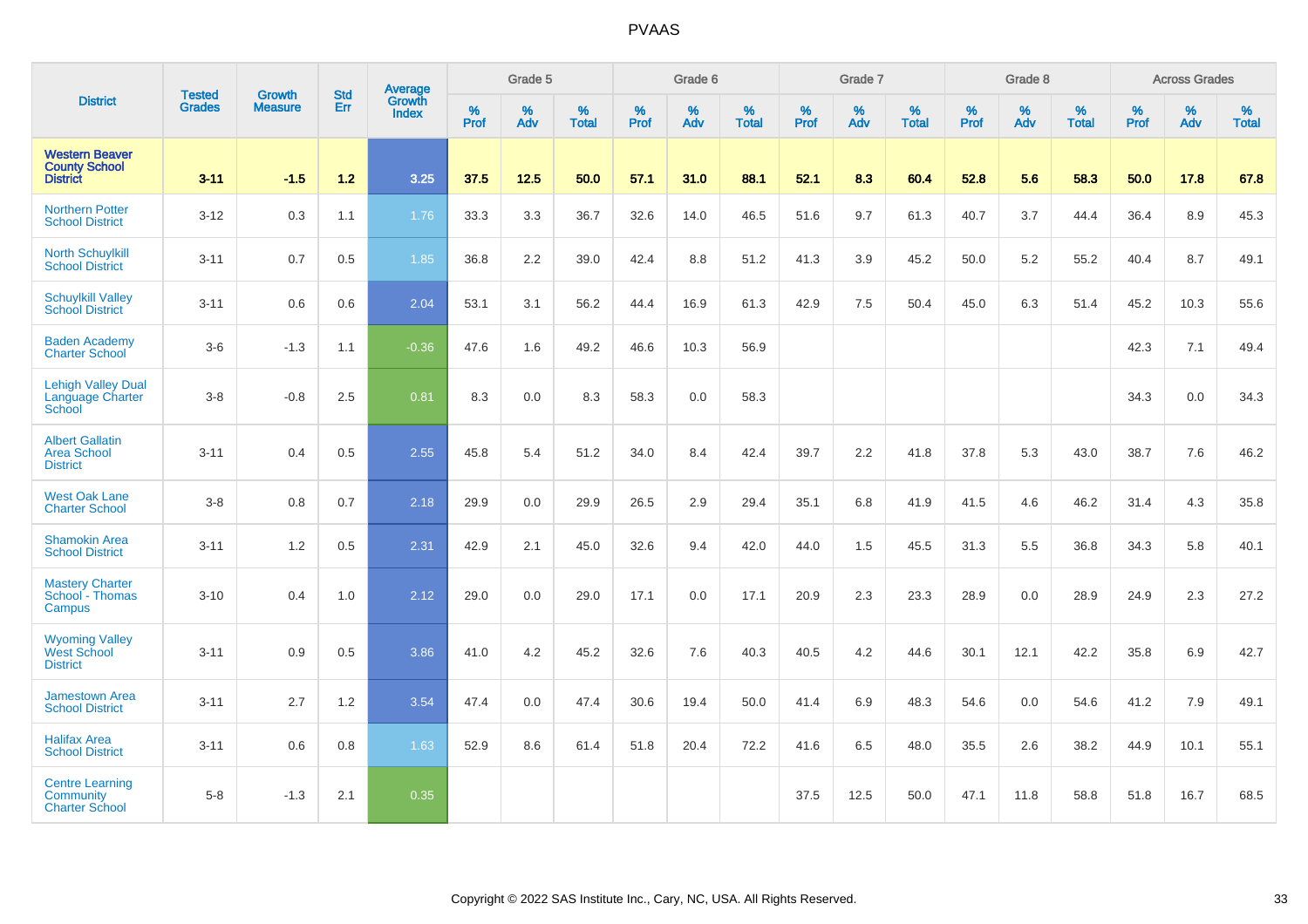|                                                                  | <b>Tested</b> | <b>Growth</b>  | <b>Std</b> | Average                       |           | Grade 5  |                   |           | Grade 6  |                   |           | Grade 7  |                   |           | Grade 8  |                   |           | <b>Across Grades</b> |                   |
|------------------------------------------------------------------|---------------|----------------|------------|-------------------------------|-----------|----------|-------------------|-----------|----------|-------------------|-----------|----------|-------------------|-----------|----------|-------------------|-----------|----------------------|-------------------|
| <b>District</b>                                                  | <b>Grades</b> | <b>Measure</b> | Err        | <b>Growth</b><br><b>Index</b> | %<br>Prof | %<br>Adv | %<br><b>Total</b> | %<br>Prof | %<br>Adv | %<br><b>Total</b> | %<br>Prof | %<br>Adv | %<br><b>Total</b> | %<br>Prof | %<br>Adv | %<br><b>Total</b> | %<br>Prof | %<br>Adv             | %<br><b>Total</b> |
| <b>Western Beaver</b><br><b>County School</b><br><b>District</b> | $3 - 11$      | $-1.5$         | 1.2        | 3.25                          | 37.5      | 12.5     | 50.0              | 57.1      | 31.0     | 88.1              | 52.1      | 8.3      | 60.4              | 52.8      | 5.6      | 58.3              | 50.0      | 17.8                 | 67.8              |
| <b>Northern Lehigh</b><br><b>School District</b>                 | $3 - 12$      | $-0.6$         | 0.7        | 0.95                          | 52.1      | 2.1      | 54.2              | 44.4      | 6.2      | 50.6              | 36.7      | 4.2      | 40.8              | 41.7      | 5.6      | 47.2              | 42.1      | 5.6                  | 47.7              |
| <b>California Area</b><br><b>School District</b>                 | $3 - 10$      | 1.5            | 0.8        | 4.01                          | 51.8      | 3.7      | 55.6              | 39.4      | 9.1      | 48.5              | 46.4      | 17.9     | 64.3              | 50.0      | 18.5     | 68.5              | 45.7      | 14.1                 | 59.8              |
| Conemaugh<br><b>Township Area</b><br><b>School District</b>      | $3 - 12$      | 2.5            | 0.8        | 3.95                          | 53.2      | 22.6     | 75.8              | 36.1      | 36.1     | 72.1              | 62.5      | 18.1     | 80.6              | 50.7      | 16.4     | 67.1              | 50.9      | 24.8                 | 75.7              |
| <b>Penns Valley Area</b><br><b>School District</b>               | $3 - 12$      | 2.5            | 0.6        | 6.79                          | 56.1      | 8.2      | 64.3              | 41.8      | 33.0     | 74.8              | 45.7      | 1.9      | 47.6              | 35.8      | 8.5      | 44.3              | 44.5      | 13.0                 | 57.5              |
| <b>Sto-Rox School</b><br><b>District</b>                         | $3 - 10$      | $-0.0$         | 0.9        | 3.62                          | 16.1      | 2.2      | 18.3              | 27.9      | 1.2      | 29.1              | 0.0       | 0.0      | 0.0               | 2.9       | 0.0      | 2.9               | 16.8      | 1.0                  | 17.9              |
| <b>Grove City Area</b><br><b>School District</b>                 | $3 - 12$      | 1.6            | 0.6        | 3.90                          | 45.0      | 21.0     | 66.0              | 36.9      | 23.8     | 60.7              | 58.9      | 16.1     | 75.0              | 47.1      | 12.6     | 59.7              | 45.7      | 20.1                 | 65.8              |
| <b>Danville Area</b><br><b>School District</b>                   | $3 - 11$      | 2.1            | 0.5        | 4.88                          | 56.7      | 16.6     | 73.2              | 41.0      | 27.1     | 68.1              | 52.9      | 20.3     | 73.2              | 43.3      | 21.7     | 65.0              | 46.6      | 21.7                 | 68.3              |
| <b>Greater Nanticoke</b><br>Area School<br><b>District</b>       | $3 - 12$      | $-0.0$         | 0.6        | 1.30                          | 43.1      | 2.8      | 45.9              | 26.7      | 6.0      | 32.8              | 23.6      | 1.9      | 25.5              | 35.6      | 3.5      | 39.1              | 29.8      | 5.0                  | 34.8              |
| <b>Jenkintown School</b><br><b>District</b>                      | $3 - 11$      | 1.5            | 1.0        | 2.79                          | 68.0      | 8.0      | 76.0              | 54.0      | 18.9     | 73.0              | 42.9      | 35.7     | 78.6              | 60.6      | 21.2     | 81.8              | 53.1      | 25.8                 | 78.9              |
| <b>Penns Manor Area</b><br><b>School District</b>                | $3 - 12$      | 1.6            | 0.8        | 1.96                          | 49.2      | 1.6      | 50.8              | 30.9      | 3.6      | 34.6              | 38.5      | 3.8      | 42.3              | 30.5      | 11.9     | 42.4              | 40.8      | 6.9                  | 47.8              |
| <b>Clarion Area</b><br><b>School District</b>                    | $3 - 11$      | 1.1            | 0.9        | 2.53                          | 58.3      | 2.1      | 60.4              | 46.4      | 7.1      | 53.6              | 44.8      | 4.5      | 49.2              | 39.0      | 11.9     | 50.8              | 45.1      | 10.1                 | 55.2              |
| <b>Belle Vernon Area</b><br><b>School District</b>               | $3 - 11$      | $-0.1$         | 0.6        | 1.31                          | 52.2      | 6.3      | 58.6              | 49.6      | 14.8     | 64.4              | 47.8      | 4.4      | 52.2              | 44.1      | 6.4      | 50.5              | 47.7      | 8.9                  | 56.6              |
| <b>Panther Valley</b><br><b>School District</b>                  | $3 - 12$      | 0.1            | 0.6        | 0.76                          | 26.7      | 1.0      | 27.6              | 33.1      | 1.6      | 34.7              | 34.6      | 2.7      | 37.3              | 32.7      | 4.7      | 37.4              | 31.1      | 4.0                  | 35.1              |
| <b>Provident Charter</b><br>School                               | $3-8$         | 4.1            | 1.1        | 4.26                          | 19.6      | 0.0      | 19.6              | 15.8      | 5.3      | 21.0              | 13.6      | 0.0      | 13.6              | 17.2      | 3.4      | 20.7              | 16.4      | 2.9                  | 19.3              |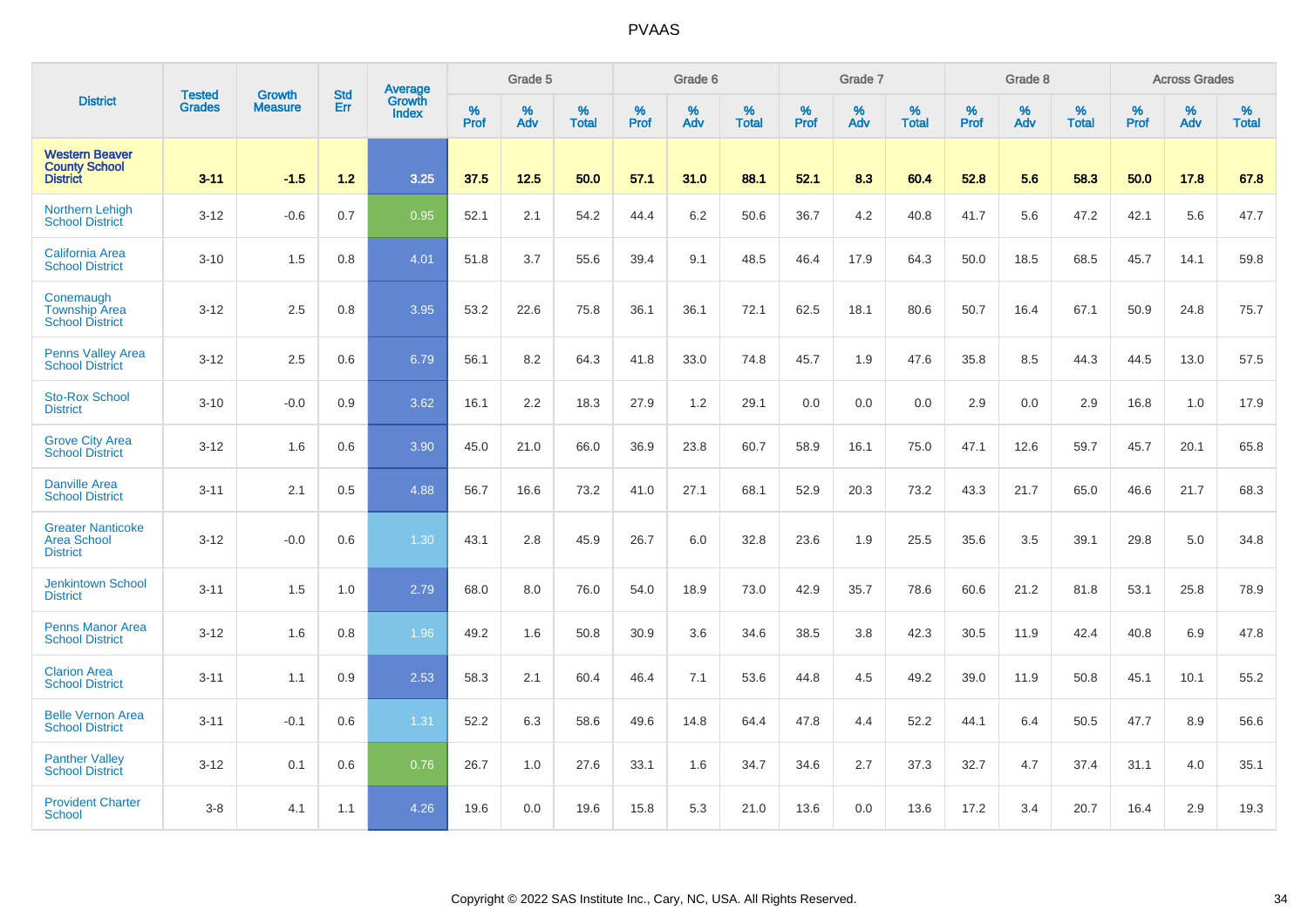|                                                                  | <b>Tested</b> | <b>Growth</b>  | <b>Std</b> | Average                |           | Grade 5  |                   |           | Grade 6  |                   |           | Grade 7  |                   |           | Grade 8  |                   |           | <b>Across Grades</b> |                   |
|------------------------------------------------------------------|---------------|----------------|------------|------------------------|-----------|----------|-------------------|-----------|----------|-------------------|-----------|----------|-------------------|-----------|----------|-------------------|-----------|----------------------|-------------------|
| <b>District</b>                                                  | <b>Grades</b> | <b>Measure</b> | Err        | Growth<br><b>Index</b> | %<br>Prof | %<br>Adv | %<br><b>Total</b> | %<br>Prof | %<br>Adv | %<br><b>Total</b> | %<br>Prof | %<br>Adv | %<br><b>Total</b> | %<br>Prof | %<br>Adv | %<br><b>Total</b> | %<br>Prof | %<br>Adv             | %<br><b>Total</b> |
| <b>Western Beaver</b><br><b>County School</b><br><b>District</b> | $3 - 11$      | $-1.5$         | 1.2        | 3.25                   | 37.5      | 12.5     | 50.0              | 57.1      | 31.0     | 88.1              | 52.1      | 8.3      | 60.4              | 52.8      | 5.6      | 58.3              | 50.0      | 17.8                 | 67.8              |
| South Williamsport<br><b>Area School</b><br><b>District</b>      | $3 - 10$      | 0.5            | 0.7        | 1.48                   | 45.7      | 6.4      | 52.1              | 37.4      | 15.4     | 52.8              | 40.5      | 8.3      | 48.8              | 43.2      | 12.5     | 55.7              | 39.9      | 12.1                 | 52.0              |
| <b>Austin Area School</b><br><b>District</b>                     | $3 - 11$      | $-0.5$         | 1.7        | 0.63                   | 38.5      | 7.7      | 46.2              | 61.5      | 0.0      | 61.5              | 26.7      | 0.0      | 26.7              | 56.2      | 6.2      | 62.5              | 40.5      | 4.0                  | 44.6              |
| <b>Russell Byers</b><br><b>Charter School</b>                    | $3-8$         | 1.4            | 0.9        | 3.89                   | 18.2      | 1.8      | 20.0              | 36.8      | 0.0      | 36.8              | 28.1      | 0.0      | 28.1              | 14.3      | 2.0      | 16.3              | 22.4      | 3.0                  | 25.3              |
| <b>General Mclane</b><br><b>School District</b>                  | $3 - 11$      | 0.2            | 0.5        | 2.21                   | 57.7      | 8.0      | 65.8              | 45.4      | 23.3     | 68.7              | 50.3      | 15.6     | 66.0              | 44.9      | 12.2     | 57.0              | 49.9      | 16.3                 | 66.2              |
| <b>Upper Saint Clair</b><br><b>School District</b>               | $3 - 11$      | 2.6            | 0.4        | 9.21                   | 49.8      | 35.9     | 85.7              | 47.4      | 39.0     | 86.5              | 58.5      | 31.1     | 89.6              | 48.7      | 42.2     | 90.9              | 46.0      | 42.0                 | 88.0              |
| Susquehanna<br><b>Community School</b><br><b>District</b>        | $3 - 11$      | 0.1            | 0.9        | 0.88                   | 47.1      | 7.8      | 54.9              | 43.1      | 12.1     | 55.2              | 43.5      | 6.5      | 50.0              | 36.7      | 2.0      | 38.8              | 40.9      | 10.7                 | 51.6              |
| <b>Lindley Academy</b><br>Charter School At<br><b>Birney</b>     | $3 - 8$       | 1.0            | 0.7        | 2.21                   | 8.9       | 0.0      | 8.9               | 24.0      | $2.5\,$  | 26.6              | 20.6      | 3.2      | 23.8              | 19.4      | 4.8      | 24.2              | 19.6      | 2.3                  | 21.9              |
| <b>Upper Darby</b><br><b>School District</b>                     | $3 - 12$      | 0.7            | 0.3        | 3.08                   | 30.9      | 2.9      | 33.8              | 29.8      | 6.5      | 36.3              | 26.4      | 1.4      | 27.7              | 29.9      | 3.6      | 33.4              | 30.4      | 5.0                  | 35.4              |
| <b>Gillingham Charter</b><br>School                              | $3 - 11$      | 2.2            | 2.0        | 1.82                   | 41.7      | 0.0      | 41.7              | 38.5      | 0.0      | 38.5              |           |          |                   | 30.8      | 15.4     | 46.2              | 34.3      | 4.3                  | 38.6              |
| Pennsylvania<br><b>Virtual Charter</b><br><b>School</b>          | $3 - 11$      | 2.2            | 0.7        | 3.25                   | 51.9      | 4.7      | 56.6              | 41.9      | 14.0     | 55.9              | 38.4      | 13.1     | 51.5              | 43.8      | 9.0      | 52.8              | 42.3      | 11.6                 | 53.9              |
| <b>Titusville Area</b><br><b>School District</b>                 | $3 - 11$      | $-0.4$         | 0.5        | 0.35                   | 57.4      | 8.5      | 65.9              | 35.0      | 12.6     | 47.6              | 46.2      | 8.3      | 54.6              | 40.6      | 11.6     | 52.2              | 44.1      | 12.1                 | 56.2              |
| <b>Lower Merion</b><br><b>School District</b>                    | $3 - 11$      | 1.5            | 0.3        | 9.67                   | 56.1      | 29.4     | 85.5              | 43.9      | 40.6     | 84.5              | 54.5      | 29.1     | 83.6              | 49.4      | 29.4     | 78.8              | 47.8      | 36.9                 | 84.6              |
| <b>Farrell Area School</b><br><b>District</b>                    | $3 - 11$      | 1.3            | 1.0        | 2.47                   | 26.7      | 0.0      | 26.7              | 31.7      | 2.4      | 34.2              | 20.4      | 0.0      | 20.4              | 28.2      | 0.0      | 28.2              | 25.9      | 2.3                  | 28.2              |
| <b>Freeport Area</b><br><b>School District</b>                   | $3 - 10$      | 0.2            | 0.6        | 0.98                   | 65.4      | 10.0     | 75.4              | 35.8      | 23.6     | 59.4              | 57.0      | 14.1     | 71.1              | 53.5      | 20.2     | 73.6              | 52.5      | 17.7                 | 70.1              |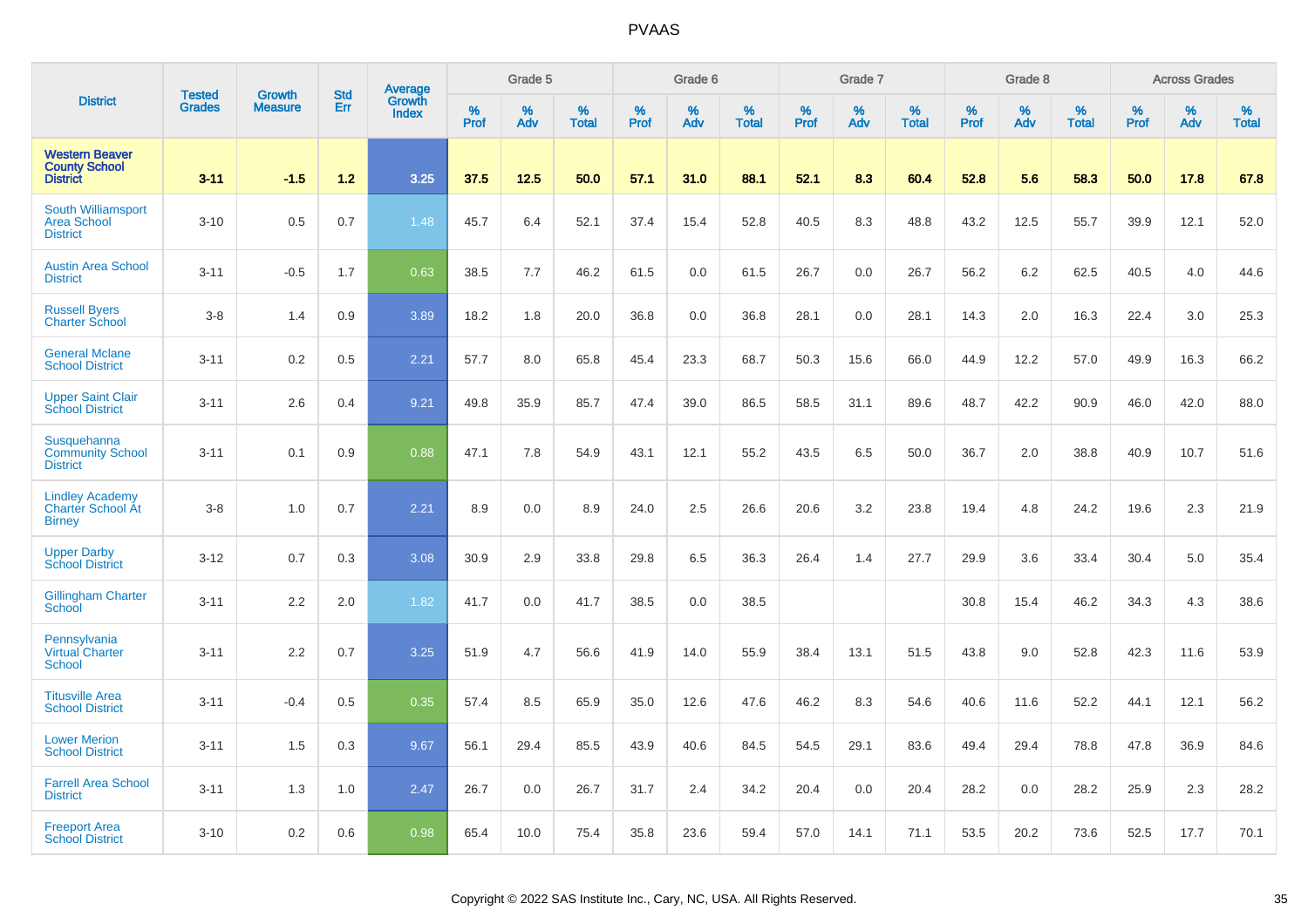|                                                                       | <b>Tested</b> | <b>Growth</b>  | <b>Std</b> | Average                |           | Grade 5  |                   |           | Grade 6  |                   |           | Grade 7  |                   |           | Grade 8  |                   |           | <b>Across Grades</b> |                   |
|-----------------------------------------------------------------------|---------------|----------------|------------|------------------------|-----------|----------|-------------------|-----------|----------|-------------------|-----------|----------|-------------------|-----------|----------|-------------------|-----------|----------------------|-------------------|
| <b>District</b>                                                       | <b>Grades</b> | <b>Measure</b> | Err        | Growth<br><b>Index</b> | %<br>Prof | %<br>Adv | %<br><b>Total</b> | %<br>Prof | %<br>Adv | %<br><b>Total</b> | %<br>Prof | %<br>Adv | %<br><b>Total</b> | %<br>Prof | %<br>Adv | %<br><b>Total</b> | %<br>Prof | %<br>Adv             | %<br><b>Total</b> |
| <b>Western Beaver</b><br><b>County School</b><br><b>District</b>      | $3 - 11$      | $-1.5$         | 1.2        | 3.25                   | 37.5      | 12.5     | 50.0              | 57.1      | 31.0     | 88.1              | 52.1      | 8.3      | 60.4              | 52.8      | 5.6      | 58.3              | 50.0      | 17.8                 | 67.8              |
| <b>Kutztown Area</b><br><b>School District</b>                        | $3 - 12$      | $-0.3$         | 0.8        | 0.56                   | 59.7      | 6.0      | 65.7              | 46.0      | 17.5     | 63.5              | 37.5      | 17.5     | 55.0              | 50.0      | 10.3     | 60.3              | 48.4      | 17.0                 | 65.5              |
| <b>Montrose Area</b><br><b>School District</b>                        | $3 - 10$      | 1.0            | 0.7        | 2.93                   | 50.0      | 16.2     | 66.2              | 40.2      | 28.3     | 68.5              | 38.2      | 13.2     | 51.5              | 45.0      | 10.0     | 55.0              | 43.8      | 18.3                 | 62.0              |
| <b>MaST Community</b><br>Charter School III                           | $3-6$         | $-0.7$         | 0.8        | $-0.27$                | 25.8      | 0.8      | 26.5              | 30.0      | 6.9      | 36.9              |           |          |                   |           |          |                   | 28.3      | 6.5                  | 34.8              |
| <b>Blacklick Valley</b><br><b>School District</b>                     | $3 - 11$      | $-0.1$         | 1.0        | 0.41                   | 29.6      | 0.0      | 29.6              | 52.6      | 7.9      | 60.5              | 35.4      | 0.0      | 35.4              | 34.2      | 0.0      | 34.2              | 43.2      | 3.7                  | 46.9              |
| <b>Iroquois School</b><br><b>District</b>                             | $3 - 11$      | $-0.1$         | 0.7        | 0.56                   | 55.1      | 9.0      | 64.1              | 39.5      | 19.8     | 59.3              | 38.8      | 6.1      | 44.9              | 44.0      | 10.0     | 54.0              | 42.6      | 12.8                 | 55.4              |
| <b>Northern Cambria</b><br><b>School District</b>                     | $3 - 11$      | 1.6            | 0.8        | 2.89                   | 40.0      | 5.4      | 45.4              | 33.3      | 7.4      | 40.7              | 53.7      | 5.6      | 59.3              | 47.7      | 4.6      | 52.3              | 42.9      | 6.6                  | 49.4              |
| Canon-Mcmillan<br><b>School District</b>                              | $3 - 11$      | 2.0            | 0.3        | 8.06                   | 60.2      | 11.0     | 71.3              | 41.6      | 31.2     | 72.8              | 51.6      | 18.2     | 69.7              | 56.9      | 17.7     | 74.6              | 50.9      | 21.6                 | 72.5              |
| <b>Southern</b><br><b>Huntingdon County</b><br><b>School District</b> | $3 - 11$      | 1.1            | 0.7        | 2.65                   | 47.1      | 2.9      | 50.0              | 26.6      | 7.6      | 34.2              | 43.2      | 4.6      | 47.7              | 41.5      | 3.7      | 45.1              | 39.6      | 5.6                  | 45.2              |
| <b>Greenwood School</b><br><b>District</b>                            | $3 - 11$      | 4.5            | 0.8        | 5.56                   | 51.5      | 3.0      | 54.6              | 45.3      | 28.3     | 73.6              | 43.6      | 9.1      | 52.7              | 51.8      | 31.5     | 83.3              | 47.9      | 19.4                 | 67.3              |
| <b>Commodore Perry</b><br><b>School District</b>                      | $3 - 11$      | $-0.7$         | 1.1        | 0.10                   | 64.5      | 12.9     | 77.4              | 41.9      | 6.4      | 48.4              | 48.6      | 8.1      | 56.8              | 37.0      | 25.9     | 63.0              | 48.6      | 13.1                 | 61.8              |
| <b>Mastery Charter</b><br>School - Pickett<br>Campus                  | $6 - 10$      | 1.6            | 1.1        | 2.34                   |           |          |                   | 4.9       | 0.0      | 4.9               | 15.4      | 0.0      | 15.4              | 8.8       | 2.9      | 11.8              | 9.6       | 0.9                  | 10.5              |
| <b>Bristol Borough</b><br><b>School District</b>                      | $3 - 12$      | 0.4            | 0.7        | 1.32                   | 37.3      | 1.3      | 38.7              | 28.4      | 18.2     | 46.6              | 39.5      | 7.4      | 46.9              | 27.7      | 6.0      | 33.7              | 33.3      | 8.0                  | 41.4              |
| Rockwood Area<br><b>School District</b>                               | $3 - 11$      | 1.8            | 0.9        | 4.02                   | 65.8      | 2.4      | 68.3              | 38.1      | 31.0     | 69.0              | 63.0      | 6.5      | 69.6              | 50.8      | 19.0     | 69.8              | 52.2      | 13.4                 | 65.7              |
| <b>Palmerton Area</b><br><b>School District</b>                       | $3 - 11$      | 1.6            | 0.6        | 4.14                   | 54.9      | 3.7      | 58.5              | 47.3      | 14.6     | 61.8              | 42.6      | 11.6     | 54.3              | 38.3      | 11.2     | 49.5              | 45.2      | 11.6                 | 56.8              |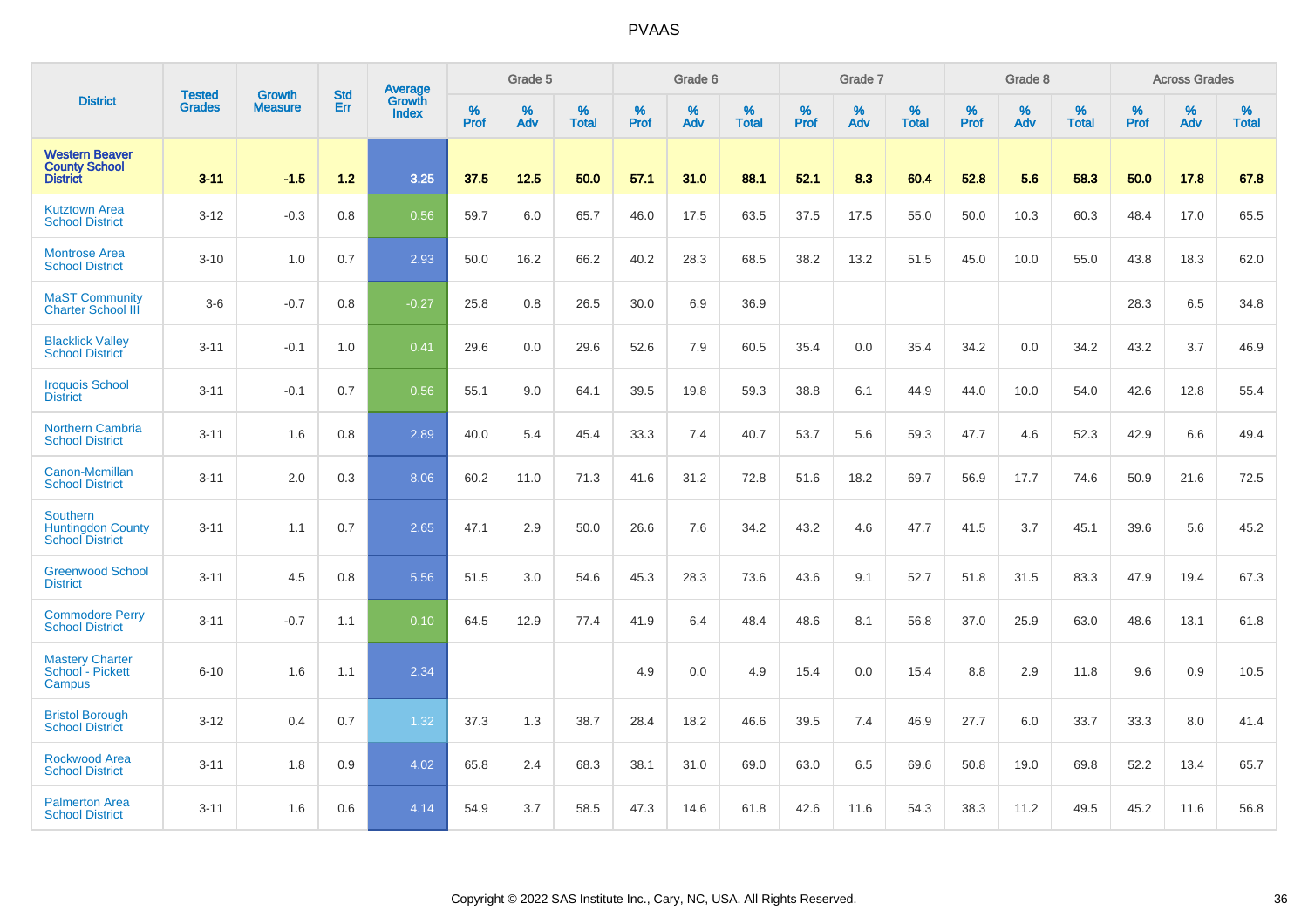|                                                                  | <b>Tested</b> | <b>Growth</b>  | <b>Std</b> | Average                |           | Grade 5  |                   |           | Grade 6  |                   |           | Grade 7  |                   |           | Grade 8  |                   |           | <b>Across Grades</b> |                   |
|------------------------------------------------------------------|---------------|----------------|------------|------------------------|-----------|----------|-------------------|-----------|----------|-------------------|-----------|----------|-------------------|-----------|----------|-------------------|-----------|----------------------|-------------------|
| <b>District</b>                                                  | <b>Grades</b> | <b>Measure</b> | Err        | <b>Growth</b><br>Index | %<br>Prof | %<br>Adv | %<br><b>Total</b> | %<br>Prof | %<br>Adv | %<br><b>Total</b> | %<br>Prof | %<br>Adv | %<br><b>Total</b> | %<br>Prof | %<br>Adv | %<br><b>Total</b> | %<br>Prof | %<br>Adv             | %<br><b>Total</b> |
| <b>Western Beaver</b><br><b>County School</b><br><b>District</b> | $3 - 11$      | $-1.5$         | $1.2$      | 3.25                   | 37.5      | 12.5     | 50.0              | 57.1      | 31.0     | 88.1              | 52.1      | 8.3      | 60.4              | 52.8      | 5.6      | 58.3              | 50.0      | 17.8                 | 67.8              |
| <b>Indiana Area</b><br><b>School District</b>                    | $3 - 11$      | 1.1            | 0.5        | 2.72                   | 57.2      | 12.8     | 70.0              | 37.5      | 22.5     | 60.0              | 53.6      | 16.6     | 70.2              | 52.0      | 16.3     | 68.4              | 49.3      | 18.5                 | 67.7              |
| <b>Bermudian Springs</b><br><b>School District</b>               | $3 - 11$      | 0.2            | 0.6        | 1.42                   | 50.4      | 0.0      | 50.4              | 37.5      | 10.6     | 48.1              | 44.5      | 5.9      | 50.4              | 39.8      | 6.5      | 46.3              | 42.4      | 6.9                  | 49.3              |
| <b>Young Scholars Of</b><br><b>Central PA Charter</b><br>School  | $3-8$         | 3.9            | 1.2        | 3.25                   | 35.6      | 13.3     | 48.9              | 28.0      | 12.0     | 40.0              | 50.0      | 14.3     | 64.3              | 43.8      | 0.0      | 43.8              | 42.6      | 11.6                 | 54.2              |
| <b>Tussey Mountain</b><br><b>School District</b>                 | $3 - 12$      | 1.8            | 0.8        | 4.53                   | 44.8      | 3.4      | 48.3              | 46.3      | 8.5      | 54.9              | 45.2      | 0.0      | 45.2              | 47.2      | 2.8      | 50.0              | 40.7      | 6.3                  | 47.0              |
| <b>Harmony Area</b><br><b>School District</b>                    | $3 - 10$      | 0.8            | 1.8        | 1.01                   | 43.8      | 0.0      | 43.8              | 54.2      | 12.5     | 66.7              | 33.3      | 0.0      | 33.3              |           |          |                   | 43.6      | 6.4                  | 50.0              |
| Hatboro-Horsham<br><b>School District</b>                        | $3 - 11$      | 1.3            | 0.4        | 3.69                   | 55.0      | 7.8      | 62.7              | 49.0      | 19.5     | 68.5              | 52.9      | 10.9     | 63.8              | 51.3      | 9.1      | 60.5              | 49.9      | 13.8                 | 63.7              |
| <b>Elk Lake School</b><br><b>District</b>                        | $3 - 11$      | 2.6            | 0.7        | 4.22                   | 43.8      | 3.8      | 47.5              | 35.8      | 21.0     | 56.8              | 39.8      | 11.4     | 51.1              | 35.8      | 6.2      | 42.0              | 38.3      | 11.7                 | 50.0              |
| <b>People For People</b><br><b>Charter School</b>                | $3 - 12$      | 3.5            | 1.0        | 3.90                   | 12.9      | 3.2      | 16.1              | 19.4      | 0.0      | 19.4              | 23.1      | 0.0      | 23.1              | 6.8       | 0.0      | 6.8               | 13.2      | 0.4                  | 13.6              |
| New Hope-<br><b>Solebury School</b><br><b>District</b>           | $3 - 11$      | 2.7            | 0.6        | 7.15                   | 63.4      | 11.8     | 75.3              | 46.1      | 25.5     | 71.6              | 50.0      | 22.9     | 72.9              | 60.2      | 25.9     | 86.1              | 51.8      | 23.2                 | 75.0              |
| <b>North East School</b><br><b>District</b>                      | $3 - 11$      | 0.8            | 0.6        | 2.76                   | 61.2      | 9.5      | 70.7              | 44.8      | 21.6     | 66.4              | 50.0      | 9.3      | 59.3              | 56.9      | 16.8     | 73.7              | 52.6      | 15.4                 | 68.0              |
| <b>West Branch Area</b><br><b>School District</b>                | $3 - 11$      | 0.4            | 0.8        | 1.36                   | 37.1      | 3.2      | 40.3              | 32.8      | 6.6      | 39.3              | 48.6      | 6.8      | 55.4              | 50.0      | 3.0      | 53.0              | 42.6      | 6.8                  | 49.4              |
| <b>Southern Tioga</b><br><b>School District</b>                  | $3 - 11$      | 1.4            | 0.6        | 2.67                   | 38.5      | 4.2      | 42.7              | 39.6      | 14.2     | 53.8              | 44.9      | 3.6      | 48.6              | 37.2      | 8.3      | 45.4              | 38.5      | 7.0                  | 45.6              |
| <b>York Suburban</b><br><b>School District</b>                   | $3 - 11$      | 0.5            | 0.5        | 1.62                   | 62.8      | 13.7     | 76.5              | 45.3      | 23.4     | 68.7              | 50.0      | 16.8     | 66.8              | 36.4      | 19.8     | 56.2              | 46.4      | 23.5                 | 70.0              |
| Jefferson-Morgan<br><b>School District</b>                       | $3 - 10$      | 2.7            | 0.9        | 4.29                   | 45.1      | 2.8      | 47.9              | 40.0      | 7.3      | 47.3              | 41.8      | 5.4      | 47.3              | 44.4      | 6.7      | 51.1              | 41.7      | 6.6                  | 48.2              |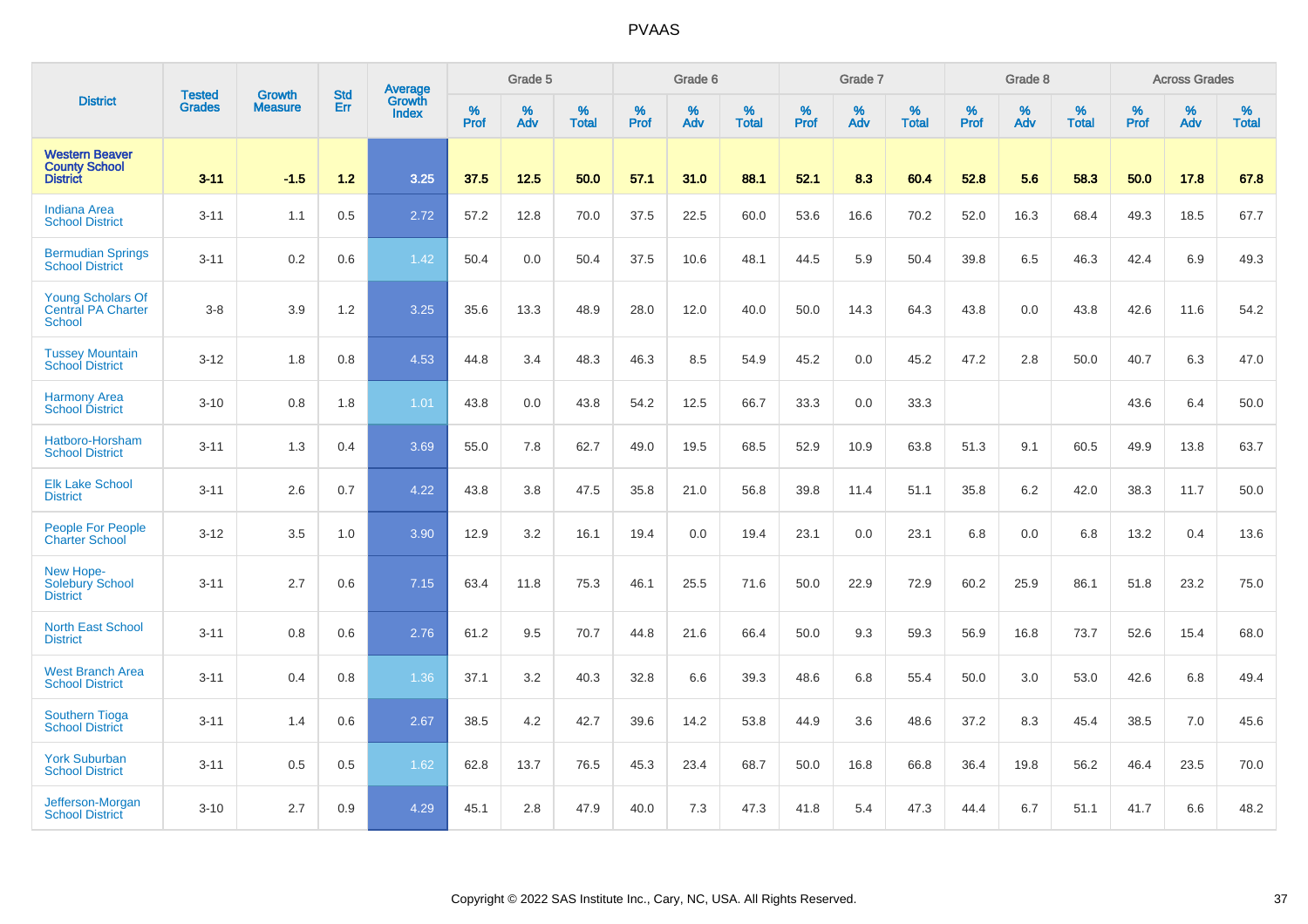|                                                                   |                                |                                 | <b>Std</b> | Average                |           | Grade 5  |                   |           | Grade 6  |                   |           | Grade 7  |                   |           | Grade 8  |                   |           | <b>Across Grades</b> |                   |
|-------------------------------------------------------------------|--------------------------------|---------------------------------|------------|------------------------|-----------|----------|-------------------|-----------|----------|-------------------|-----------|----------|-------------------|-----------|----------|-------------------|-----------|----------------------|-------------------|
| <b>District</b>                                                   | <b>Tested</b><br><b>Grades</b> | <b>Growth</b><br><b>Measure</b> | Err        | Growth<br><b>Index</b> | %<br>Prof | %<br>Adv | %<br><b>Total</b> | %<br>Prof | %<br>Adv | %<br><b>Total</b> | %<br>Prof | %<br>Adv | %<br><b>Total</b> | %<br>Prof | %<br>Adv | %<br><b>Total</b> | %<br>Prof | %<br>Adv             | %<br><b>Total</b> |
| <b>Western Beaver</b><br><b>County School</b><br><b>District</b>  | $3 - 11$                       | $-1.5$                          | $1.2$      | 3.25                   | 37.5      | 12.5     | 50.0              | 57.1      | 31.0     | 88.1              | 52.1      | 8.3      | 60.4              | 52.8      | 5.6      | 58.3              | 50.0      | 17.8                 | 67.8              |
| <b>Clarion-Limestone</b><br><b>Area School</b><br><b>District</b> | $3 - 12$                       | 1.8                             | 0.9        | 3.72                   | 54.6      | 29.1     | 83.6              | 57.7      | 26.9     | 84.6              | 41.7      | 16.7     | 58.3              | 44.7      | 12.8     | 57.4              | 47.0      | 20.8                 | 67.7              |
| <b>Ridgway Area</b><br><b>School District</b>                     | $3 - 11$                       | 2.8                             | 0.8        | 3.71                   | 57.4      | 6.6      | 63.9              | 45.9      | 32.8     | 78.7              | 48.3      | 8.3      | 56.7              | 57.4      | 8.2      | 65.6              | 51.0      | 16.6                 | 67.6              |
| Pen Argyl Area<br><b>School District</b>                          | $3 - 12$                       | 2.2                             | 0.6        | 3.79                   | 50.0      | 10.0     | 60.0              | 43.9      | 13.4     | 57.3              | 44.6      | 9.1      | 53.6              | 44.7      | 4.8      | 49.5              | 46.0      | 11.3                 | 57.2              |
| <b>New Day Charter</b><br>School                                  | $7 - 11$                       | $-1.7$                          | 3.2        | $-0.53$                |           |          |                   |           |          |                   |           |          |                   | 11.1      | 0.0      | 11.1              | 11.1      | 0.0                  | 11.1              |
| <b>Keystone</b><br><b>Academy Charter</b><br>School               | $3-8$                          | 0.9                             | 0.8        | 1.23                   | 42.1      | 3.5      | 45.6              | 38.7      | 19.4     | 58.1              | 47.4      | 3.5      | 50.9              | 40.7      | 8.5      | 49.2              | 40.7      | 7.4                  | 48.1              |
| <b>Uniontown Area</b><br><b>School District</b>                   | $3 - 11$                       | 0.5                             | 0.6        | 1.21                   | 40.6      | 9.4      | 50.0              | 40.7      | 14.8     | 55.6              | 37.3      | 3.6      | 40.9              | 42.4      | 3.3      | 45.6              | 39.1      | 11.0                 | 50.1              |
| <b>Freire Charter</b><br><b>School</b>                            | $5 - 11$                       | 1.6                             | 0.7        | 4.55                   | 17.5      | 0.0      | 17.5              | 31.4      | 1.4      | 32.9              | 28.3      | 2.0      | 30.3              | 33.6      | 3.7      | 37.4              | 27.6      | 1.9                  | 29.5              |
| Claysburg-Kimmel<br><b>School District</b>                        | $3 - 11$                       | 2.9                             | 0.8        | 3.49                   | 52.3      | 3.1      | 55.4              | 34.6      | 15.4     | 50.0              | 35.1      | 8.8      | 43.9              | 43.9      | 7.0      | 50.9              | 43.5      | 8.7                  | 52.2              |
| <b>Aspira Bilingual</b><br><b>Cyber Charter</b><br>School         | $3 - 11$                       | 2.8                             | 1.6        | 2.58                   |           |          |                   | 12.9      | 0.0      | 12.9              | 0.0       | 0.0      | 0.0               | 0.0       | 0.0      | 0.0               | 5.9       | 0.0                  | 5.9               |
| <b>Erie Rise</b><br>Leadership<br>Academy Charter<br>School       | $3 - 8$                        | 0.0                             | 1.2        | 0.73                   | 17.9      | 0.0      | 17.9              | 6.9       | 0.0      | 6.9               | 4.8       | 2.4      | 7.1               | 0.0       | 0.0      | 0.0               | 7.8       | 0.5                  | 8.3               |
| <b>Jeannette City</b><br><b>School District</b>                   | $3 - 11$                       | 3.5                             | 0.8        | 4.26                   | 41.7      | 1.4      | 43.1              | 33.3      | 18.5     | 51.8              | 44.6      | 9.2      | 53.8              | 48.1      | 7.7      | 55.8              | 40.4      | 8.2                  | 48.6              |
| <b>Vida Charter</b><br><b>School</b>                              | $3-6$                          | 3.8                             | 1.9        | 3.59                   | 56.0      | 16.0     | 72.0              | 27.8      | 27.8     | 55.6              |           |          |                   |           |          |                   | 33.7      | 19.8                 | 53.5              |
| <b>Lincoln Leadership</b><br><b>Academy Charter</b><br>School     | $3 - 12$                       | 1.6                             | 0.9        | 3.13                   | 29.6      | 0.0      | 29.6              | 25.0      | 12.5     | 37.5              | 24.5      | 5.7      | 30.2              | 22.0      | 2.4      | 24.4              | 28.4      | 5.4                  | 33.8              |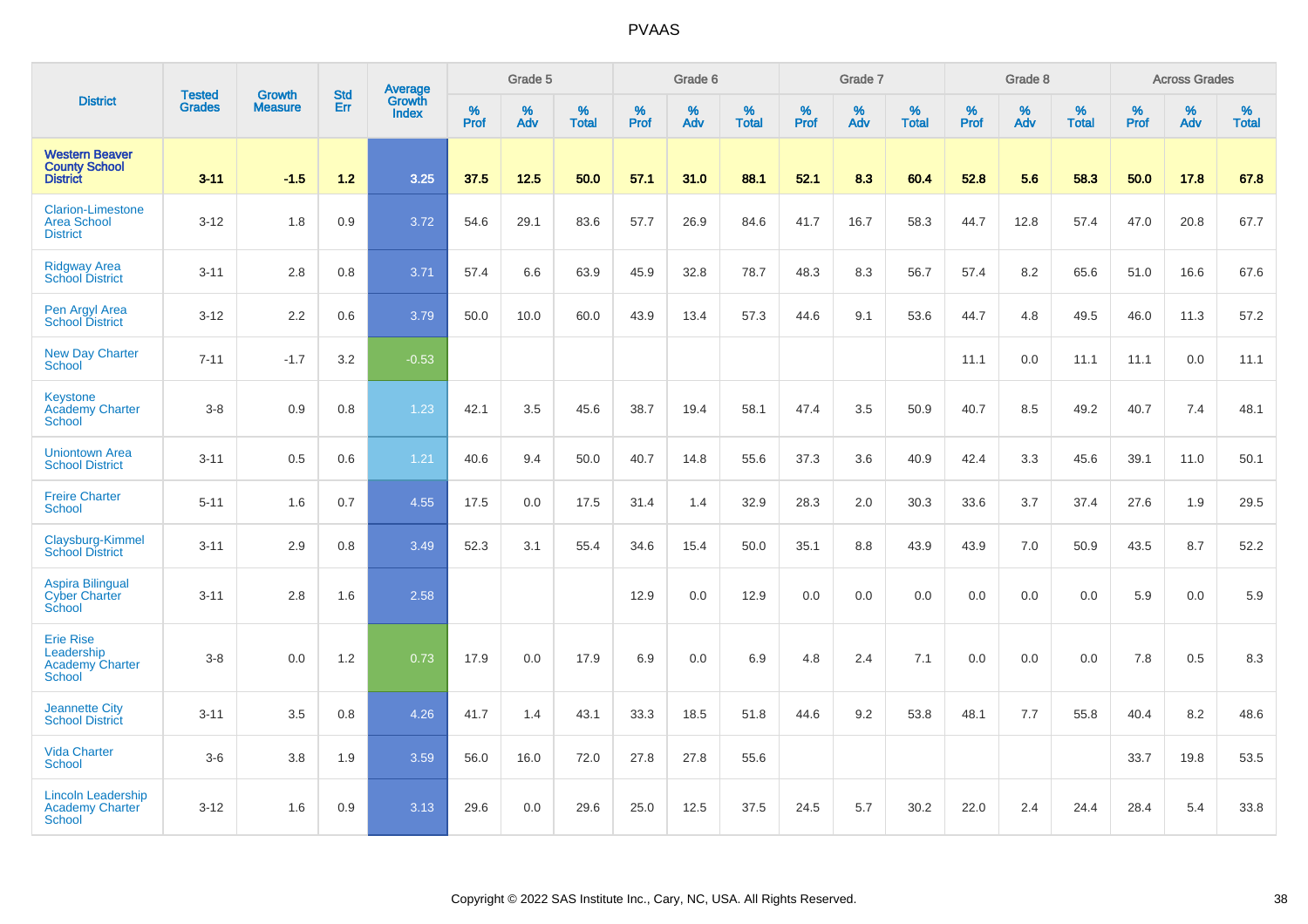|                                                                     |                                |                                 | <b>Std</b> | Average                |                     | Grade 5  |                   |                  | Grade 6  |                   |                  | Grade 7  |                   |           | Grade 8  |                   |                  | <b>Across Grades</b> |                   |
|---------------------------------------------------------------------|--------------------------------|---------------------------------|------------|------------------------|---------------------|----------|-------------------|------------------|----------|-------------------|------------------|----------|-------------------|-----------|----------|-------------------|------------------|----------------------|-------------------|
| <b>District</b>                                                     | <b>Tested</b><br><b>Grades</b> | <b>Growth</b><br><b>Measure</b> | Err        | Growth<br><b>Index</b> | $\%$<br><b>Prof</b> | %<br>Adv | %<br><b>Total</b> | %<br><b>Prof</b> | %<br>Adv | %<br><b>Total</b> | %<br><b>Prof</b> | %<br>Adv | %<br><b>Total</b> | %<br>Prof | %<br>Adv | %<br><b>Total</b> | %<br><b>Prof</b> | %<br>Adv             | %<br><b>Total</b> |
| <b>Western Beaver</b><br><b>County School</b><br><b>District</b>    | $3 - 11$                       | $-1.5$                          | 1.2        | 3.25                   | 37.5                | 12.5     | 50.0              | 57.1             | 31.0     | 88.1              | 52.1             | 8.3      | 60.4              | 52.8      | 5.6      | 58.3              | 50.0             | 17.8                 | 67.8              |
| <b>Global Leadership</b><br><b>Academy Charter</b><br><b>School</b> | $3-8$                          | 0.6                             | 1.9        | 1.10                   | 21.4                | 0.0      | 21.4              |                  |          |                   | 14.3             | 0.0      | 14.3              | 25.0      | 0.0      | 25.0              | 13.4             | 0.0                  | 13.4              |
| <b>Upper Dublin</b><br><b>School District</b>                       | $3 - 12$                       | 2.0                             | 0.4        | 5.53                   | 62.0                | 16.3     | 78.3              | 45.4             | 34.4     | 79.8              | 59.5             | 20.0     | 79.5              | 55.3      | 21.9     | 77.2              | 51.4             | 27.8                 | 79.3              |
| <b>Green Woods</b><br><b>Charter School</b>                         | $3 - 8$                        | 1.6                             | 0.8        | 1.98                   | 44.8                | 6.9      | 51.7              | 39.3             | 19.7     | 59.0              | 43.9             | 12.3     | 56.1              | 39.2      | 17.6     | 56.9              | 40.6             | 17.4                 | 58.0              |
| <b>Antietam School</b><br><b>District</b>                           | $3 - 10$                       | 0.9                             | 0.8        | 1.87                   | 29.7                | 1.6      | 31.2              | 35.0             | 5.0      | 40.0              | 29.1             | 0.0      | 29.1              | 34.0      | 1.9      | 35.8              | 31.3             | 3.0                  | 34.2              |
| <b>Derry Area School</b><br><b>District</b>                         | $3 - 11$                       | 2.2                             | 0.6        | 3.78                   | 44.6                | 8.3      | 52.9              | 44.4             | 29.1     | 73.5              | 49.6             | 17.1     | 66.7              | 43.1      | 12.9     | 56.0              | 44.1             | 17.4                 | 61.5              |
| Pennsylvania<br><b>Cyber Charter</b><br>School                      | $3 - 11$                       | 2.1                             | 0.5        | 4.24                   | 41.0                | 4.9      | 45.8              | 39.5             | 11.2     | 50.7              | 42.9             | 3.4      | 46.4              | 39.5      | 2.6      | 42.0              | 40.1             | 7.4                  | 47.5              |
| <b>State College Area</b><br><b>School District</b>                 | $3 - 11$                       | 1.7                             | 0.4        | 7.27                   | 58.6                | 18.2     | 76.8              | 47.1             | 26.1     | 73.2              | 62.2             | 15.2     | 77.4              | 47.5      | 16.5     | 64.0              | 50.8             | 22.8                 | 73.6              |
| <b>Franklin Regional</b><br><b>School District</b>                  | $3 - 11$                       | 1.8                             | 0.4        | 4.92                   | 51.5                | 28.2     | 79.7              | 36.5             | 42.3     | 78.8              | 55.2             | 18.9     | 74.1              | 46.1      | 16.8     | 62.8              | 47.8             | 29.9                 | 77.6              |
| Gettysburg<br>Montessori Charter<br><b>School</b>                   | $3-6$                          | 2.6                             | 2.0        | 2.12                   | 50.0                | 10.0     | 60.0              | 44.4             | 22.2     | 66.7              |                  |          |                   |           |          |                   | 43.0             | 14.0                 | 57.0              |
| <b>Redbank Valley</b><br><b>School District</b>                     | $3 - 11$                       | 2.3                             | 0.7        | 3.22                   | 64.3                | 4.3      | 68.6              | 38.8             | 13.8     | 52.5              | 54.6             | 12.5     | 67.0              | 55.4      | 15.4     | 70.8              | 50.6             | 13.7                 | 64.4              |
| <b>Urban Pathways 6-</b><br>12 Charter School                       | $6 - 11$                       | $-0.2$                          | 2.1        | 0.12                   |                     |          |                   |                  |          |                   | 22.2             | 0.0      | 22.2              | 0.0       | 0.0      | 0.0               | 15.9             | 0.0                  | 15.9              |
| <b>Tidioute</b><br>Community<br><b>Charter School</b>               | $3 - 11$                       | 2.0                             | 1.5        | 2.84                   | 69.2                | 0.0      | 69.2              | 61.1             | 5.6      | 66.7              | 26.3             | 0.0      | 26.3              | 37.0      | 0.0      | 37.0              | 43.2             | 4.0                  | 47.2              |
| <b>Williams Valley</b><br><b>School District</b>                    | $3 - 11$                       | 0.3                             | 0.8        | 0.51                   | 38.6                | 0.0      | 38.6              | 41.4             | 6.9      | 48.3              | 35.1             | 2.6      | 37.7              | 42.2      | 9.4      | 51.6              | 39.1             | 4.9                  | 44.0              |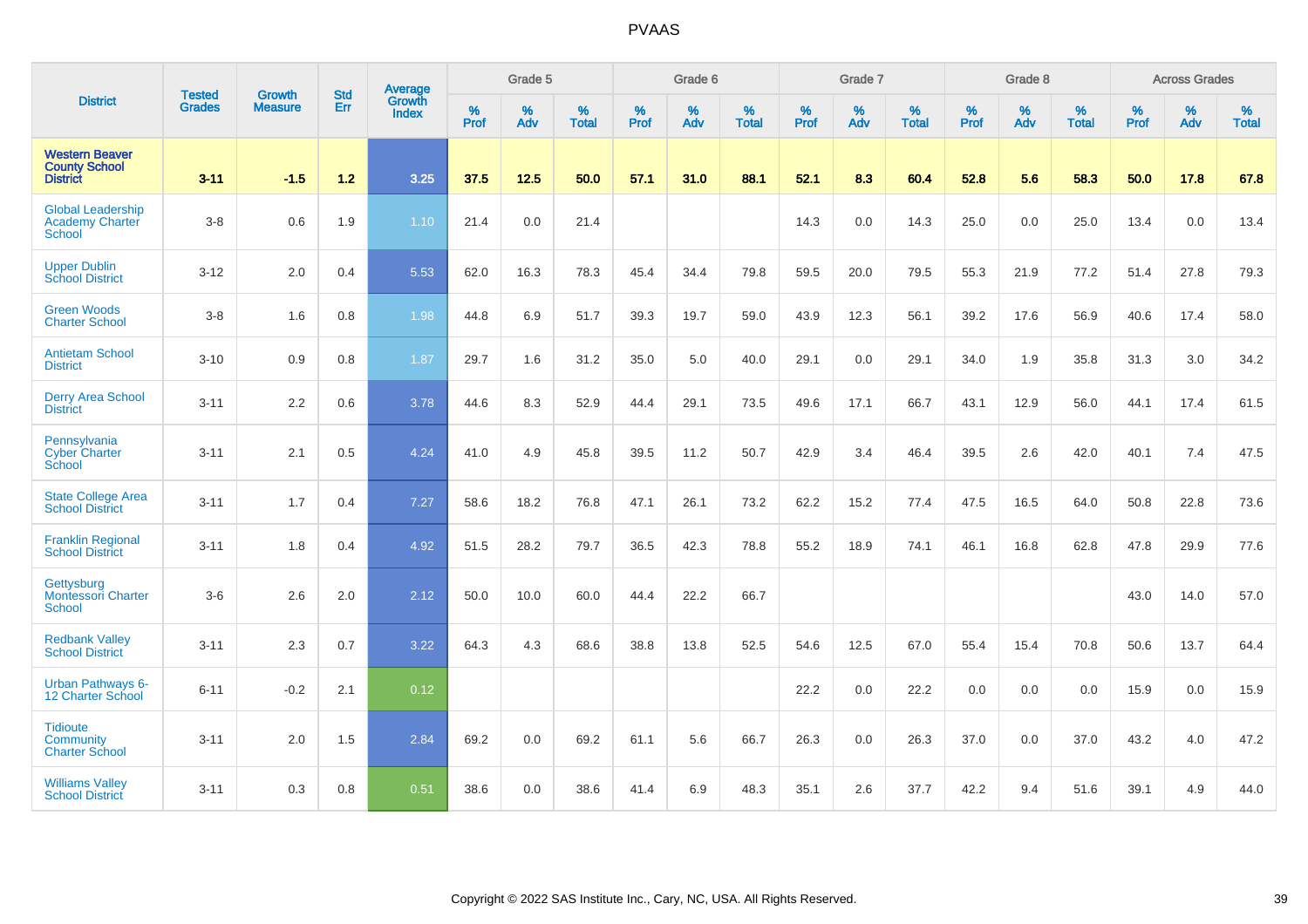|                                                                  |                                |                                 | <b>Std</b> | <b>Average</b>                |                  | Grade 5  |                   |           | Grade 6  |                   |           | Grade 7  |                   |           | Grade 8  |                   |           | <b>Across Grades</b> |                   |
|------------------------------------------------------------------|--------------------------------|---------------------------------|------------|-------------------------------|------------------|----------|-------------------|-----------|----------|-------------------|-----------|----------|-------------------|-----------|----------|-------------------|-----------|----------------------|-------------------|
| <b>District</b>                                                  | <b>Tested</b><br><b>Grades</b> | <b>Growth</b><br><b>Measure</b> | Err        | <b>Growth</b><br><b>Index</b> | %<br><b>Prof</b> | %<br>Adv | %<br><b>Total</b> | %<br>Prof | %<br>Adv | %<br><b>Total</b> | %<br>Prof | %<br>Adv | %<br><b>Total</b> | %<br>Prof | %<br>Adv | %<br><b>Total</b> | %<br>Prof | %<br>Adv             | %<br><b>Total</b> |
| <b>Western Beaver</b><br><b>County School</b><br><b>District</b> | $3 - 11$                       | $-1.5$                          | 1.2        | 3.25                          | 37.5             | 12.5     | 50.0              | 57.1      | 31.0     | 88.1              | 52.1      | 8.3      | 60.4              | 52.8      | 5.6      | 58.3              | 50.0      | 17.8                 | 67.8              |
| <b>North Clarion</b><br><b>County School</b><br><b>District</b>  | $3 - 12$                       | 2.6                             | 1.0        | 2.80                          | 51.1             | 8.9      | 60.0              | 46.3      | 19.5     | 65.8              | 45.2      | 4.8      | 50.0              | 54.6      | 11.4     | 65.9              | 45.1      | 12.2                 | 57.3              |
| <b>Greenville Area</b><br><b>School District</b>                 | $3 - 11$                       | 1.0                             | 0.7        | 1.92                          | 46.7             | 5.6      | 52.2              | 52.5      | 11.2     | 63.8              | 43.8      | 5.7      | 49.5              | 31.2      | 12.5     | 43.8              | 42.0      | 10.1                 | 52.1              |
| <b>Brownsville Area</b><br><b>School District</b>                | $3 - 12$                       | 1.2                             | 0.7        | 1.74                          | 40.5             | 0.0      | 40.5              | 24.7      | 1.2      | 25.9              | 30.0      | 3.8      | 33.8              | 37.0      | 1.4      | 38.4              | 32.0      | 2.6                  | 34.6              |
| <b>East Penn School</b><br><b>District</b>                       | $3 - 11$                       | 1.0                             | 0.3        | 4.35                          | 59.9             | 7.4      | 67.3              | 45.2      | 18.0     | 63.2              | 52.5      | 15.0     | 67.5              | 53.3      | 14.4     | 67.7              | 49.9      | 15.8                 | 65.7              |
| Punxsutawney<br><b>Area School</b><br><b>District</b>            | $3 - 11$                       | 1.1                             | 0.6        | 3.35                          | 52.2             | 9.4      | 61.6              | 54.9      | 13.3     | 68.1              | 36.8      | 5.6      | 42.4              | 40.0      | 5.4      | 45.4              | 41.5      | 12.4                 | 53.8              |
| <b>South Butler</b><br><b>County School</b><br><b>District</b>   | $3 - 10$                       | 1.0                             | 0.5        | 2.55                          | 59.9             | 14.3     | 74.2              | 50.7      | 14.5     | 65.2              | 44.7      | 11.4     | 56.1              | 53.7      | 13.0     | 66.7              | 50.5      | 17.8                 | 68.3              |
| <b>Shenango Area</b><br><b>School District</b>                   | $3 - 11$                       | 1.9                             | 0.7        | 2.73                          | 46.4             | 19.0     | 65.5              | 37.5      | 25.0     | 62.5              | 45.7      | 9.6      | 55.3              | 41.1      | 18.9     | 60.0              | 42.3      | 18.7                 | 61.1              |
| <b>Saucon Valley</b><br><b>School District</b>                   | $3 - 11$                       | 3.7                             | 0.6        | 8.54                          | 50.8             | 21.0     | 71.8              | 43.6      | 21.5     | 65.1              | 42.4      | 18.0     | 60.4              | 50.0      | 20.2     | 70.2              | 42.6      | 23.9                 | 66.5              |
| <b>Exeter Township</b><br><b>School District</b>                 | $3 - 11$                       | 3.1                             | 0.4        | 7.68                          | 49.8             | 11.2     | 61.0              | 44.2      | 26.3     | 70.5              | 49.4      | 9.5      | 58.9              | 44.3      | 14.6     | 59.0              | 46.4      | 15.0                 | 61.4              |
| <b>Blue Ridge School</b><br><b>District</b>                      | $3 - 11$                       | 2.2                             | 0.8        | 2.90                          | 42.5             | 8.2      | 50.7              | 46.0      | 8.1      | 54.0              | 50.0      | 16.1     | 66.1              | 47.1      | 8.6      | 55.7              | 45.4      | 10.7                 | 56.1              |
| <b>Millcreek Township</b><br><b>School District</b>              | $3 - 11$                       | 2.0                             | 0.3        | 8.68                          | 49.1             | 17.2     | 66.3              | 43.6      | 22.3     | 66.0              | 46.9      | 17.3     | 64.2              | 44.9      | 17.2     | 62.1              | 45.8      | 19.9                 | 65.8              |
| <b>Frederick Douglass</b><br><b>Mastery Charter</b><br>School    | $3 - 8$                        | 1.8                             | 1.4        | 1.59                          | 20.8             | 0.0      | 20.8              | 22.2      | 0.0      | 22.2              | 14.3      | 0.0      | 14.3              | 34.6      | 3.8      | 38.5              | 19.1      | 0.9                  | 20.0              |
| <b>Souderton Charter</b><br>School<br>Collaborative              | $3 - 8$                        | 4.3                             | 1.3        | 3.72                          | 74.1             | 25.9     | 100.0             | 48.0      | 48.0     | 96.0              | 33.3      | 61.9     | 95.2              | 47.1      | 41.2     | 88.2              | 50.7      | 40.8                 | 91.6              |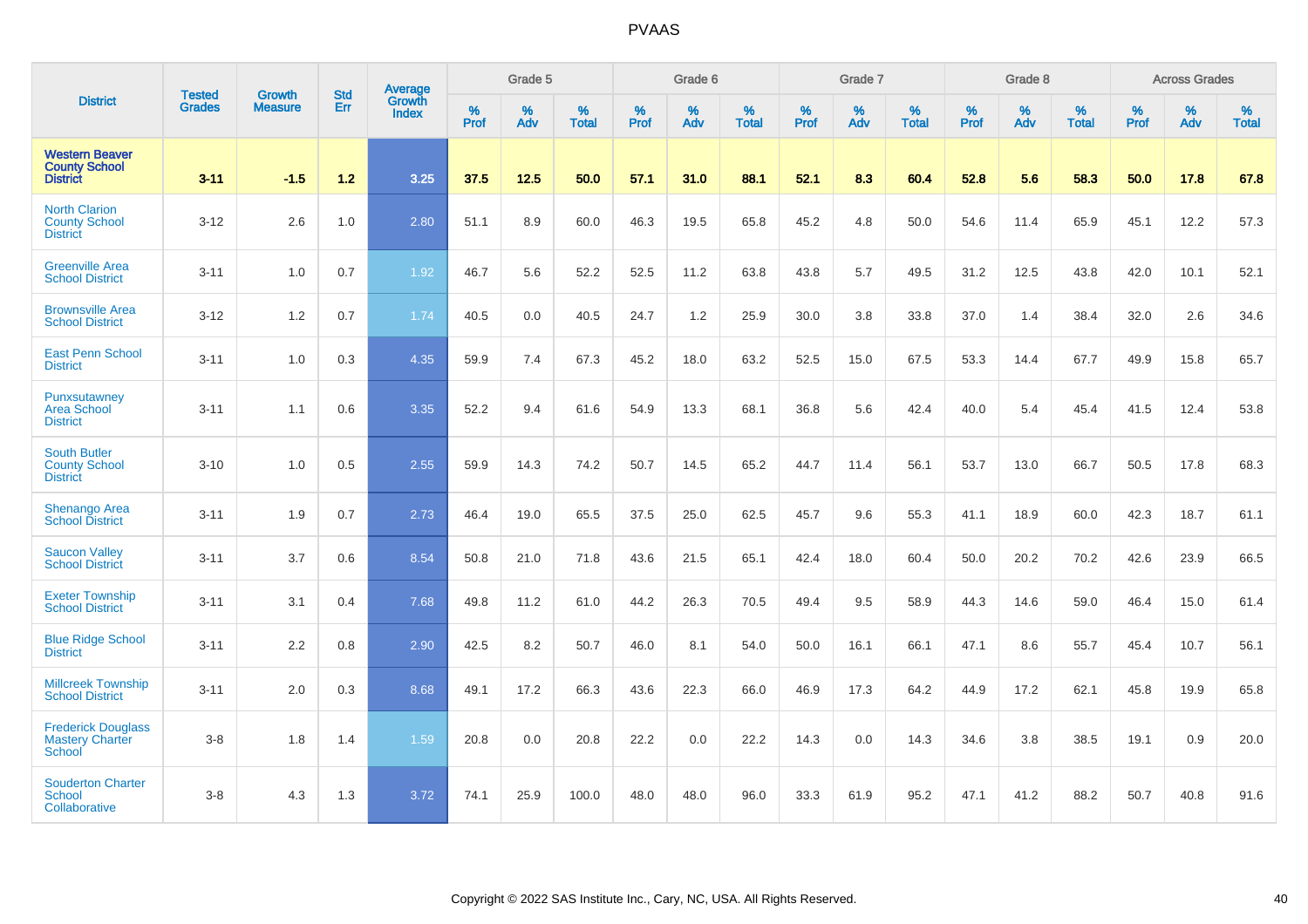|                                                                                |                         | <b>Growth</b>  | <b>Std</b> | Average                |                     | Grade 5  |                      |                  | Grade 6  |                      |                     | Grade 7     |                      |                     | Grade 8     |                      |              | <b>Across Grades</b> |                   |
|--------------------------------------------------------------------------------|-------------------------|----------------|------------|------------------------|---------------------|----------|----------------------|------------------|----------|----------------------|---------------------|-------------|----------------------|---------------------|-------------|----------------------|--------------|----------------------|-------------------|
| <b>District</b>                                                                | <b>Tested</b><br>Grades | <b>Measure</b> | Err        | Growth<br><b>Index</b> | $\%$<br><b>Prof</b> | %<br>Adv | $\%$<br><b>Total</b> | %<br><b>Prof</b> | %<br>Adv | $\%$<br><b>Total</b> | $\%$<br><b>Prof</b> | $\%$<br>Adv | $\%$<br><b>Total</b> | $\%$<br><b>Prof</b> | $\%$<br>Adv | $\%$<br><b>Total</b> | $\%$<br>Prof | $\%$<br>Adv          | %<br><b>Total</b> |
| <b>Western Beaver</b><br><b>County School</b><br><b>District</b>               | $3 - 11$                | $-1.5$         | 1.2        | 3.25                   | 37.5                | 12.5     | 50.0                 | 57.1             | 31.0     | 88.1                 | 52.1                | 8.3         | 60.4                 | 52.8                | 5.6         | 58.3                 | 50.0         | 17.8                 | 67.8              |
| <b>Richland School</b><br><b>District</b>                                      | $3 - 11$                | 3.6            | 0.6        | 5.79                   | 51.5                | 18.4     | 69.9                 | 54.7             | 20.0     | 74.7                 | 51.6                | 14.1        | 65.6                 | 53.8                | 15.1        | 68.9                 | 51.0         | 18.8                 | 69.8              |
| <b>Valley Grove</b><br><b>School District</b>                                  | $3 - 10$                | 0.6            | 0.8        | 1.01                   | 56.2                | 8.3      | 64.6                 | 55.9             | 8.5      | 64.4                 | 43.4                | 9.4         | 52.8                 | 53.7                | 7.4         | 61.1                 | 48.3         | 9.3                  | 57.6              |
| Wallenpaupack<br>Area School<br><b>District</b>                                | $3 - 11$                | 1.8            | 0.5        | 3.73                   | 54.8                | 4.2      | 59.0                 | 52.1             | 8.5      | 60.6                 | 49.3                | 12.8        | 62.2                 | 40.4                | 6.8         | 47.3                 | 47.2         | 10.0                 | 57.2              |
| <b>Young Scholars</b><br><b>Charter School</b>                                 | $6 - 8$                 | 0.5            | 0.9        | 0.83                   |                     |          |                      | 23.2             | 5.4      | 28.6                 | 14.3                | 5.7         | 20.0                 | 13.0                | 0.0         | 13.0                 | 16.3         | 3.4                  | 19.7              |
| <b>Union School</b><br><b>District</b>                                         | $3 - 12$                | 2.7            | 1.0        | 3.99                   | 21.2                | 6.1      | 27.3                 | 40.9             | 20.4     | 61.4                 | 40.5                | 0.0         | 40.5                 | 40.0                | 6.7         | 46.7                 | 37.0         | 8.4                  | 45.4              |
| Northeastern York<br><b>School District</b>                                    | $3 - 11$                | 1.5            | 0.4        | 3.51                   | 51.8                | 13.3     | 65.0                 | 45.0             | 21.5     | 66.5                 | 48.5                | 11.0        | 59.5                 | 43.2                | 18.2        | 61.5                 | 46.8         | 17.3                 | 64.1              |
| <b>Memphis Street</b><br><b>Academy Charter</b><br>School @ JP<br><b>Jones</b> | $5-8$                   | 4.3            | 0.8        | 8.40                   | 13.3                | 0.0      | 13.3                 | 12.9             | 0.0      | 12.9                 | 21.3                | 1.6         | 23.0                 | 18.0                | 0.0         | 18.0                 | 16.6         | 0.6                  | 17.2              |
| <b>Upper Adams</b><br><b>School District</b>                                   | $3 - 11$                | 0.7            | 0.6        | 1.17                   | 47.3                | 3.8      | 51.2                 | 40.2             | 16.2     | 56.4                 | 37.7                | 6.6         | 44.3                 | 51.5                | 0.0         | 51.5                 | 43.6         | 8.8                  | 52.4              |
| Mariana Bracetti<br><b>Academy Charter</b><br><b>School</b>                    | $3 - 10$                | 0.4            | 0.9        | 0.58                   | 33.9                | 1.7      | 35.6                 | 17.8             | 0.0      | 17.8                 | 38.2                | 1.8         | 40.0                 | 12.1                | 3.0         | 15.2                 | 26.5         | 2.0                  | 28.5              |
| <b>Marion Center</b><br><b>Area School</b><br><b>District</b>                  | $3 - 10$                | 2.0            | 0.7        | 2.96                   | 52.6                | 10.3     | 62.8                 | 45.6             | 22.3     | 68.0                 | 52.9                | 5.9         | 58.8                 | 49.5                | 7.4         | 56.8                 | 49.1         | 13.2                 | 62.3              |
| <b>Young Scholars Of</b><br>Western<br>Pennsylvania<br><b>Charter School</b>   | $3-8$                   | 2.0            | 1.1        | 2.63                   | 27.3                | 9.1      | 36.4                 | 40.6             | 6.2      | 46.9                 | 32.1                | 3.6         | 35.7                 | 43.5                | 8.7         | 52.2                 | 31.2         | 9.1                  | 40.3              |
| <b>Ferndale Area</b><br><b>School District</b>                                 | $3 - 10$                | 1.9            | 1.0        | 1.95                   | 43.2                | 4.6      | 47.7                 | 46.3             | 14.6     | 61.0                 | 61.5                | 5.1         | 66.7                 | 54.4                | 4.4         | 58.7                 | 46.1         | 10.6                 | 56.6              |
| <b>York City School</b><br><b>District</b>                                     | $3 - 12$                | 1.0            | 0.3        | 3.26                   | 13.6                | 0.5      | 14.1                 | 17.2             | 1.8      | 19.1                 | 14.9                | 0.0         | 14.9                 | 16.0                | 0.2         | 16.2                 | 15.3         | 0.7                  | 15.9              |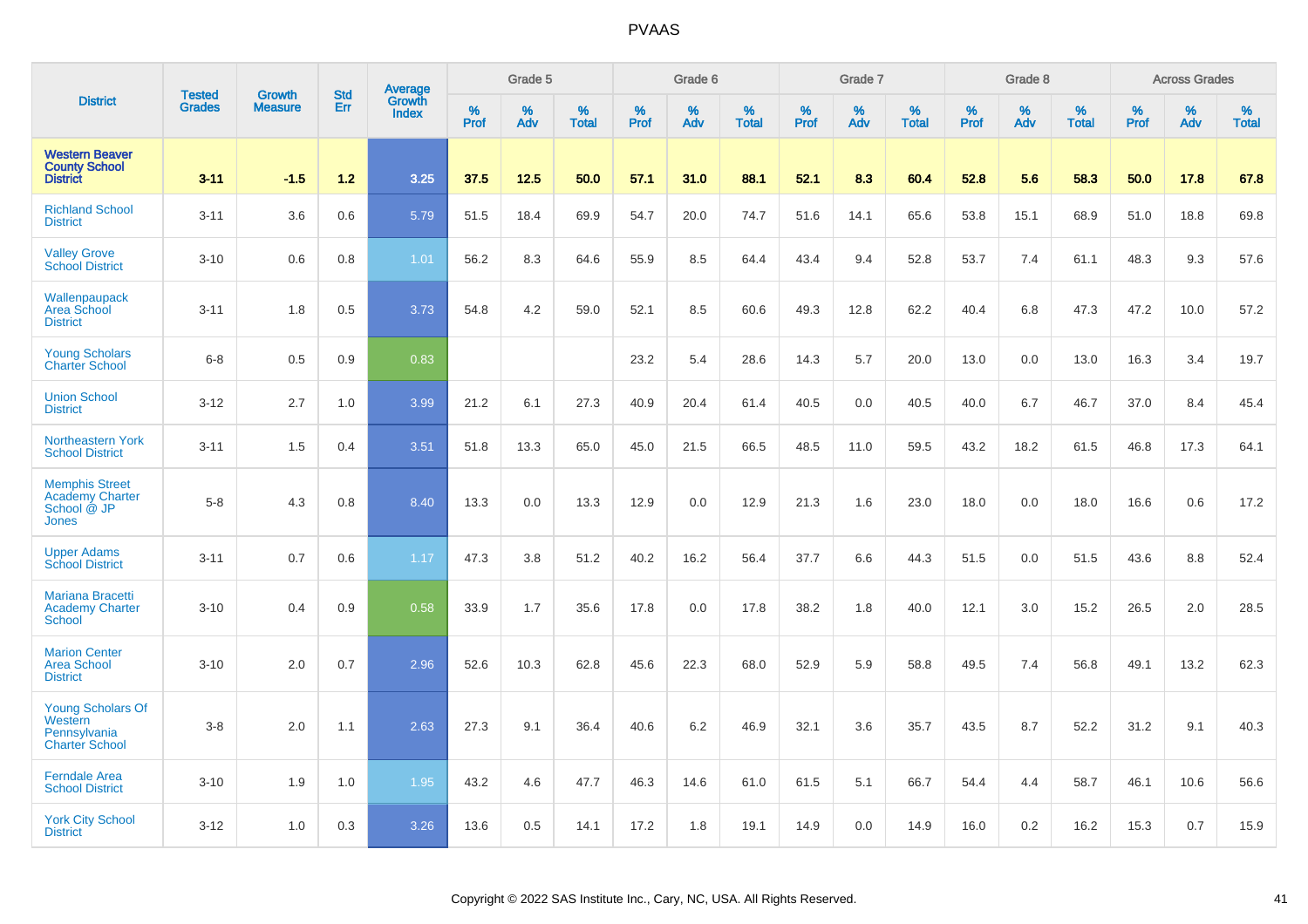|                                                                     |                                |                                 | <b>Std</b> | Average                |                     | Grade 5  |                   |           | Grade 6  |                   |           | Grade 7  |                   |           | Grade 8  |                   |           | <b>Across Grades</b> |                   |
|---------------------------------------------------------------------|--------------------------------|---------------------------------|------------|------------------------|---------------------|----------|-------------------|-----------|----------|-------------------|-----------|----------|-------------------|-----------|----------|-------------------|-----------|----------------------|-------------------|
| <b>District</b>                                                     | <b>Tested</b><br><b>Grades</b> | <b>Growth</b><br><b>Measure</b> | Err        | Growth<br><b>Index</b> | $\%$<br><b>Prof</b> | %<br>Adv | %<br><b>Total</b> | %<br>Prof | %<br>Adv | %<br><b>Total</b> | %<br>Prof | %<br>Adv | %<br><b>Total</b> | %<br>Prof | %<br>Adv | %<br><b>Total</b> | %<br>Prof | %<br>Adv             | %<br><b>Total</b> |
| <b>Western Beaver</b><br><b>County School</b><br><b>District</b>    | $3 - 11$                       | $-1.5$                          | 1.2        | 3.25                   | 37.5                | 12.5     | 50.0              | 57.1      | 31.0     | 88.1              | 52.1      | 8.3      | 60.4              | 52.8      | 5.6      | 58.3              | 50.0      | 17.8                 | 67.8              |
| <b>Hazleton Area</b><br><b>School District</b>                      | $3 - 11$                       | 0.5                             | 0.4        | 1.18                   | 30.2                | 2.3      | 32.5              | 24.8      | 4.8      | 29.6              | 24.8      | 2.8      | 27.5              | 26.1      | 6.5      | 32.6              | 28.6      | 4.0                  | 32.6              |
| Allegheny-Clarion<br><b>Valley School</b><br><b>District</b>        | $3 - 10$                       | 2.1                             | 1.0        | 2.42                   | 42.5                | 5.0      | 47.5              | 42.1      | 15.8     | 57.9              | 43.9      | 2.4      | 46.3              | 40.0      | 0.0      | 40.0              | 40.9      | 9.1                  | 50.0              |
| <b>Millville Area</b><br><b>School District</b>                     | $3 - 12$                       | 5.0                             | 1.0        | 5.28                   | 63.8                | 2.1      | 66.0              | 43.4      | 22.6     | 66.0              | 44.4      | 13.3     | 57.8              | 52.6      | 10.5     | 63.2              | 50.2      | 13.2                 | 63.4              |
| <b>Wattsburg Area</b><br><b>School District</b>                     | $3 - 11$                       | 3.0                             | 0.6        | 4.82                   | 48.9                | 9.1      | 58.0              | 52.1      | 18.1     | 70.2              | 46.2      | 13.2     | 59.3              | 60.8      | 5.9      | 66.7              | 48.4      | 12.4                 | 60.8              |
| <b>Hermitage School</b><br><b>District</b>                          | $3 - 12$                       | 2.9                             | 0.5        | 6.27                   | 52.9                | 7.9      | 60.7              | 33.3      | 40.3     | 73.6              | 50.4      | 24.5     | 74.8              | 51.0      | 19.3     | 70.3              | 47.0      | 22.0                 | 69.0              |
| <b>Hope For</b><br><b>Hyndman Charter</b><br>School                 | $3 - 11$                       | 4.1                             | 1.9        | 2.16                   |                     |          |                   | 12.5      | 6.2      | 18.8              | 41.7      | 8.3      | 50.0              | 37.5      | 0.0      | 37.5              | 27.4      | 6.0                  | 33.3              |
| <b>Avon Grove</b><br><b>Charter School</b>                          | $3 - 11$                       | 1.7                             | 0.6        | 3.46                   | 53.3                | 4.9      | 58.2              | 47.4      | 18.2     | 65.7              | 51.1      | 16.3     | 67.4              | 38.6      | 9.9      | 48.5              | 42.6      | 14.8                 | 57.4              |
| <b>Mastery Charter</b><br>School-Cleveland<br>Elementary            | $3 - 8$                        | 2.7                             | 1.3        | 2.27                   | 25.0                | 7.1      | 32.1              | 23.5      | 0.0      | 23.5              | 24.1      | 3.4      | 27.6              | 21.7      | 0.0      | 21.7              | 18.8      | 1.9                  | 20.6              |
| <b>Mountain View</b><br><b>School District</b>                      | $3 - 11$                       | 1.6                             | 0.9        | 1.96                   | 45.0                | 3.3      | 48.3              | 49.0      | 6.1      | 55.1              | 47.2      | 5.7      | 52.8              | 55.0      | 10.0     | 65.0              | 45.1      | 5.6                  | 50.7              |
| <b>Riverside School</b><br><b>District</b>                          | $3 - 11$                       | 2.8                             | 0.6        | 4.52                   | 44.6                | 4.0      | 48.5              | 45.4      | 13.1     | 58.6              | 43.7      | 11.6     | 55.3              | 45.0      | 8.3      | 53.2              | 44.3      | 10.7                 | 55.0              |
| <b>Keystone</b><br><b>Education Center</b><br><b>Charter School</b> | $3 - 12$                       | 0.7                             | 3.3        | 0.20                   |                     |          |                   |           |          |                   |           |          |                   | 0.0       | 0.0      | 0.0               | 0.0       | 0.0                  | 0.0               |
| <b>Mastery Charter</b><br>School - Clymer<br>Elementary             | $3-6$                          | 1.7                             | 1.5        | 1.29                   | 13.5                | 0.0      | 13.5              | 24.1      | 3.4      | 27.6              |           |          |                   |           |          |                   | 17.5      | 0.8                  | 18.3              |
| <b>Eastern York</b><br><b>School District</b>                       | $3 - 11$                       | 3.8                             | 0.5        | 7.92                   | 50.9                | 9.2      | 60.1              | 49.3      | 23.0     | 72.3              | 49.4      | 23.9     | 73.3              | 50.0      | 16.1     | 66.1              | 48.6      | 16.2                 | 64.8              |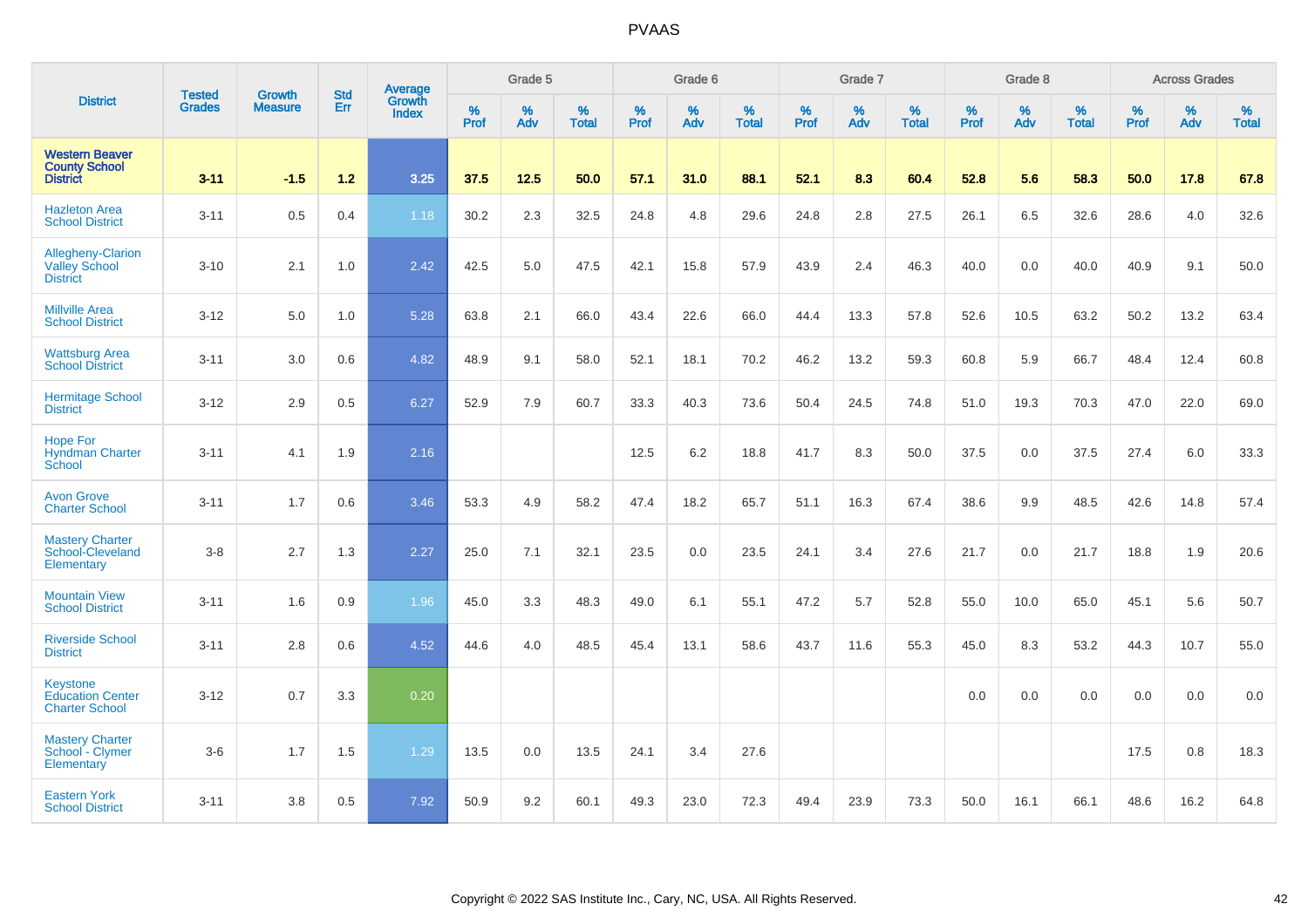|                                                                                | <b>Tested</b> | <b>Growth</b>  | <b>Std</b> | Average                       |              | Grade 5  |                   |              | Grade 6  |                   |              | Grade 7  |                   |              | Grade 8  |                   |                  | <b>Across Grades</b> |                   |
|--------------------------------------------------------------------------------|---------------|----------------|------------|-------------------------------|--------------|----------|-------------------|--------------|----------|-------------------|--------------|----------|-------------------|--------------|----------|-------------------|------------------|----------------------|-------------------|
| <b>District</b>                                                                | <b>Grades</b> | <b>Measure</b> | Err        | <b>Growth</b><br><b>Index</b> | $\%$<br>Prof | %<br>Adv | %<br><b>Total</b> | $\%$<br>Prof | %<br>Adv | %<br><b>Total</b> | $\%$<br>Prof | %<br>Adv | %<br><b>Total</b> | $\%$<br>Prof | %<br>Adv | %<br><b>Total</b> | %<br><b>Prof</b> | %<br>Adv             | %<br><b>Total</b> |
| <b>Western Beaver</b><br><b>County School</b><br><b>District</b>               | $3 - 11$      | $-1.5$         | $1.2$      | 3.25                          | 37.5         | 12.5     | 50.0              | 57.1         | 31.0     | 88.1              | 52.1         | 8.3      | 60.4              | 52.8         | 5.6      | 58.3              | 50.0             | 17.8                 | 67.8              |
| <b>William Penn</b><br><b>School District</b>                                  | $3 - 12$      | 1.4            | 0.5        | 2.99                          | 24.0         | 0.5      | 24.5              | 31.6         | 2.8      | 34.5              | 30.8         | 0.6      | 31.4              | 21.8         | 2.4      | 24.2              | 26.1             | 2.5                  | 28.6              |
| <b>Northeast Bradford</b><br><b>School District</b>                            | $3 - 10$      | 3.0            | 0.9        | 3.25                          | 57.5         | 2.5      | 60.0              | 37.8         | 11.1     | 48.9              | 39.6         | 11.3     | 50.9              | 40.4         | 7.0      | 47.4              | 45.2             | 9.9                  | 55.1              |
| <b>Easton Arts</b><br>Academy<br>Elementary<br><b>Charter School</b>           | $3-5$         | 0.7            | 2.6        | 0.29                          | 45.8         | 4.2      | 50.0              |              |          |                   |              |          |                   |              |          |                   | 37.2             | 4.6                  | 41.9              |
| <b>Discovery Charter</b><br><b>School</b>                                      | $3 - 8$       | 4.6            | 0.9        | 4.93                          | 36.4         | 2.3      | 38.6              | 27.3         | 9.1      | 36.4              | 35.6         | 3.4      | 39.0              | 45.7         | 5.7      | 51.4              | 29.8             | 3.4                  | 33.2              |
| <b>Centennial School</b><br><b>District</b>                                    | $3 - 10$      | 1.2            | 0.3        | 3.59                          | 49.0         | 5.4      | 54.4              | 41.7         | 11.3     | 53.0              | 46.4         | 7.1      | 53.6              | 43.6         | 5.1      | 48.7              | 44.3             | 10.2                 | 54.4              |
| <b>Fell Charter School</b>                                                     | $3 - 8$       | 3.1            | 2.3        | 1.57                          | 62.5         | 0.0      | 62.5              | 50.0         | 6.2      | 56.2              |              |          |                   |              |          |                   | 60.5             | 4.0                  | 64.5              |
| <b>Richard Allen</b><br>Preparatory<br><b>Charter School</b>                   | $5 - 8$       | 4.8            | 0.7        | 6.89                          | 9.3          | 0.0      | 9.3               | 16.1         | 0.0      | 16.1              | 16.7         | 1.8      | 18.5              | 19.1         | 1.8      | 20.9              | 16.4             | 1.1                  | 17.5              |
| <b>Arts Academy</b><br>Elementary<br><b>Charter School</b>                     | $3-5$         | 0.9            | 2.0        | 0.44                          | 31.6         | 0.0      | 31.6              |              |          |                   |              |          |                   |              |          |                   | 31.8             | 2.3                  | 34.1              |
| <b>KIPP Philadelphia</b><br><b>Charter School</b>                              | $3 - 8$       | 2.8            | 0.9        | 3.91                          | 13.5         | 0.0      | 13.5              | 28.0         | 0.0      | 28.0              | 29.0         | 0.0      | 29.0              | 25.6         | 0.0      | 25.6              | 21.5             | 0.4                  | 21.9              |
| <b>Center For Student</b><br><b>Learning Charter</b><br>School At<br>Pennsbury | $6 - 12$      | 1.9            | 3.5        | 0.54                          |              |          |                   |              |          |                   |              |          |                   | 25.0         | 8.3      | 33.3              | 26.9             | 3.8                  | 30.8              |
| <b>Mount Union Area</b><br><b>School District</b>                              | $3 - 10$      | 1.4            | 0.7        | 2.08                          | 28.7         | 3.2      | 31.9              | 28.4         | 0.0      | 28.4              | 28.9         | 4.8      | 33.7              | 36.9         | 1.2      | 38.1              | 31.6             | 2.9                  | 34.4              |
| <b>Donegal School</b><br><b>District</b>                                       | $3 - 12$      | 1.3            | 0.5        | 3.15                          | 42.0         | 11.6     | 53.6              | 40.9         | 18.8     | 59.7              | 44.4         | 12.4     | 56.8              | 32.4         | 16.2     | 48.6              | 39.5             | 16.0                 | 55.5              |
| <b>Central Columbia</b><br><b>School District</b>                              | $3 - 12$      | 3.0            | 0.5        | 6.31                          | 58.7         | 17.3     | 76.0              | 32.1         | 33.6     | 65.7              | 56.3         | 16.9     | 73.2              | 53.8         | 24.1     | 77.9              | 48.9             | 24.7                 | 73.6              |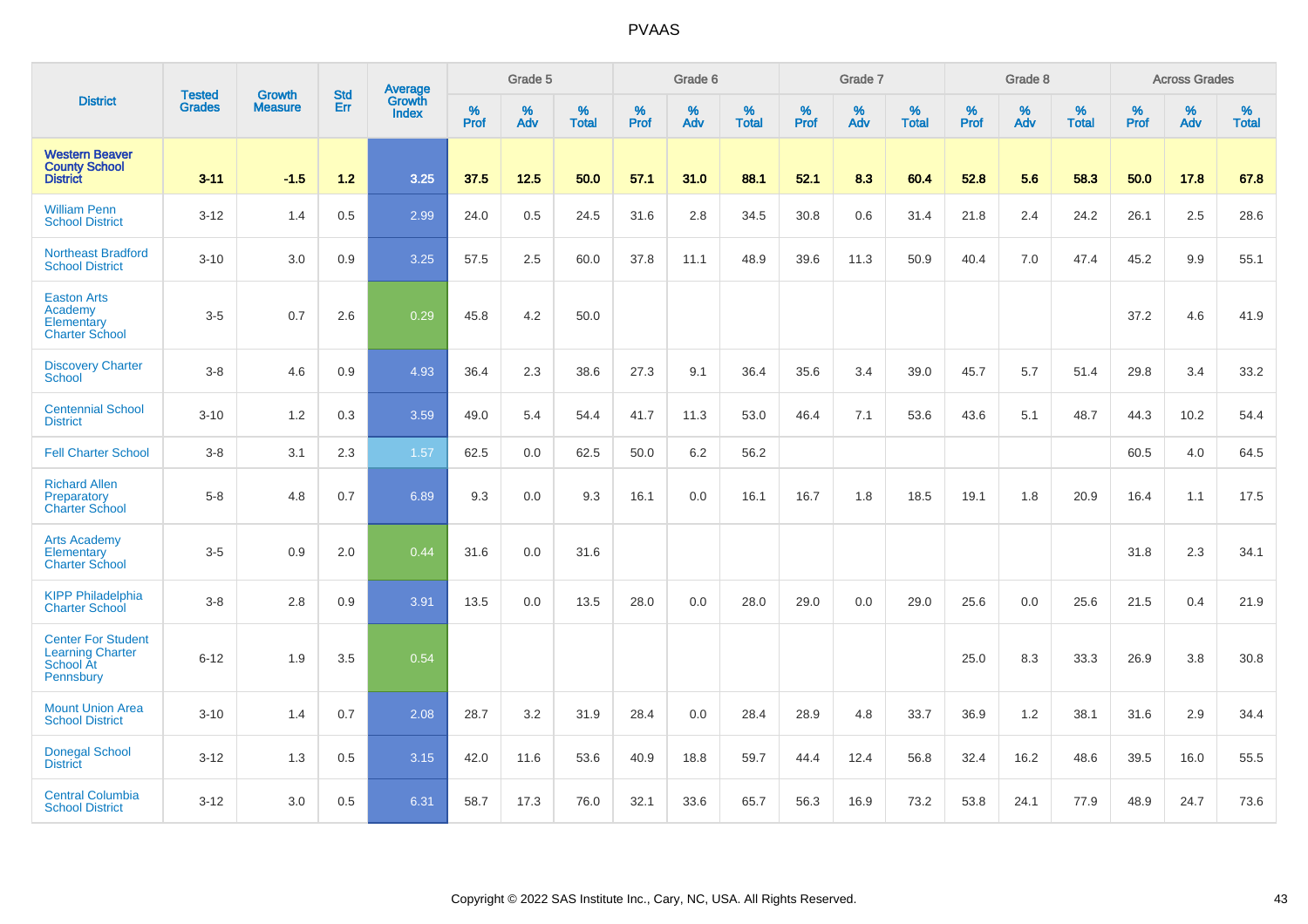|                                                                  | <b>Tested</b> | <b>Growth</b>  | <b>Std</b> | <b>Average</b><br>Growth |                     | Grade 5  |                   |                  | Grade 6  |                   |                     | Grade 7  |                   |                  | Grade 8  |                   |              | <b>Across Grades</b> |                   |
|------------------------------------------------------------------|---------------|----------------|------------|--------------------------|---------------------|----------|-------------------|------------------|----------|-------------------|---------------------|----------|-------------------|------------------|----------|-------------------|--------------|----------------------|-------------------|
| <b>District</b>                                                  | <b>Grades</b> | <b>Measure</b> | Err        | <b>Index</b>             | $\%$<br><b>Prof</b> | %<br>Adv | %<br><b>Total</b> | %<br><b>Prof</b> | %<br>Adv | %<br><b>Total</b> | $\%$<br><b>Prof</b> | %<br>Adv | %<br><b>Total</b> | %<br><b>Prof</b> | %<br>Adv | %<br><b>Total</b> | $\%$<br>Prof | %<br>Adv             | %<br><b>Total</b> |
| <b>Western Beaver</b><br><b>County School</b><br><b>District</b> | $3 - 11$      | $-1.5$         | $1.2$      | 3.25                     | 37.5                | 12.5     | 50.0              | 57.1             | 31.0     | 88.1              | 52.1                | 8.3      | 60.4              | 52.8             | 5.6      | 58.3              | 50.0         | 17.8                 | 67.8              |
| <b>Keystone Central</b><br><b>School District</b>                | $3 - 11$      | 1.9            | 0.4        | 4.90                     | 36.0                | 3.6      | 39.7              | 38.1             | 13.8     | 52.0              | 33.4                | 4.4      | 37.8              | 37.3             | 3.6      | 40.9              | 36.9         | 7.7                  | 44.6              |
| <b>Radnor Township</b><br><b>School District</b>                 | $3 - 12$      | 1.9            | 0.4        | 6.85                     | 54.7                | 29.0     | 83.7              | 53.9             | 37.8     | 91.7              | 48.0                | 32.3     | 80.3              | 51.4             | 36.7     | 88.1              | 49.6         | 36.7                 | 86.4              |
| <b>Kane Area School</b><br><b>District</b>                       | $3 - 10$      | 3.4            | 0.7        | 4.52                     | 40.8                | 19.7     | 60.6              | 40.6             | 15.6     | 56.2              | 50.8                | 6.0      | 56.7              | 50.0             | 9.8      | 59.8              | 44.4         | 10.2                 | 54.6              |
| <b>Homer-Center</b><br><b>School District</b>                    | $3 - 11$      | 6.3            | 0.8        | 7.72                     | 57.1                | 1.6      | 58.7              | 47.7             | 13.6     | 61.4              | 48.0                | 8.2      | 56.2              | 50.8             | 14.9     | 65.7              | 45.3         | 11.7                 | 56.9              |
| <b>Galeton Area</b><br><b>School District</b>                    | $3 - 11$      | 2.2            | 1.4        | 1.61                     | 56.0                | 8.0      | 64.0              | 38.1             | 14.3     | 52.4              | 28.0                | 0.0      | 28.0              | 35.0             | 5.0      | 40.0              | 37.7         | 6.9                  | 44.6              |
| <b>Milton Area School</b><br><b>District</b>                     | $3 - 11$      | 3.2            | 0.6        | 5.64                     | 51.7                | 5.8      | 57.5              | 40.3             | 12.4     | 52.7              | 48.9                | 13.3     | 62.2              | 40.9             | 16.5     | 57.5              | 42.3         | 13.0                 | 55.3              |
| <b>Upper Merion Area</b><br><b>School District</b>               | $3 - 11$      | 3.6            | 0.5        | 7.75                     | 55.7                | 7.0      | 62.7              | 45.2             | 26.4     | 71.6              | 53.5                | 10.8     | 64.3              | 43.3             | 14.0     | 57.3              | 47.7         | 19.3                 | 67.0              |
| <b>Athens Area</b><br><b>School District</b>                     | $3 - 11$      | 3.5            | 0.6        | 6.17                     | 57.1                | 10.7     | 67.9              | 39.6             | 18.7     | 58.2              | 56.9                | 5.1      | 62.0              | 45.3             | 7.2      | 52.5              | 45.8         | 12.8                 | 58.6              |
| <b>Duquesne City</b><br><b>School District</b>                   | $3 - 8$       | 3.1            | 1.4        | 2.56                     | 11.3                | 0.0      | 11.3              | 10.8             | 2.7      | 13.5              |                     |          |                   |                  |          |                   | 14.8         | 0.6                  | 15.3              |
| <b>Central Dauphin</b><br><b>School District</b>                 | $3 - 11$      | 1.6            | 0.2        | 7.01                     | 46.1                | 7.7      | 53.8              | 40.5             | 15.0     | 55.5              | 41.1                | 7.5      | 48.6              | 39.4             | 10.3     | 49.7              | 41.3         | 11.4                 | 52.8              |
| <b>Lincoln Charter</b><br><b>School</b>                          | $3-5$         | 1.2            | 1.4        | 0.81                     | 17.7                | 0.0      | 17.7              |                  |          |                   |                     |          |                   |                  |          |                   | 14.5         | 1.2                  | 15.7              |
| Penn Manor<br><b>School District</b>                             | $3 - 11$      | 2.1            | 0.3        | 6.05                     | 53.4                | 10.5     | 63.8              | 46.5             | 23.0     | 69.5              | 48.2                | 16.2     | 64.4              | 43.7             | 15.4     | 59.1              | 46.8         | 18.7                 | 65.6              |
| Oil City Area<br><b>School District</b>                          | $3 - 11$      | 2.6            | 0.6        | 4.69                     | 47.2                | 2.8      | 50.0              | 41.1             | 9.7      | 50.8              | 32.8                | 4.7      | 37.5              | 42.0             | 7.6      | 49.6              | 39.2         | 7.8                  | 47.0              |
| Wilkinsburg<br>Borough School<br><b>District</b>                 | $3-6$         | 4.8            | 1.4        | 3.85                     | 41.5                | 0.0      | 41.5              | 25.6             | 2.3      | 27.9              |                     |          |                   |                  |          |                   | 23.5         | 1.0                  | 24.5              |
| <b>Corry Area School</b><br><b>District</b>                      | $3 - 11$      | 2.4            | 0.6        | 4.24                     | 50.0                | 4.7      | 54.7              | 40.5             | 16.2     | 56.8              | 42.0                | 6.5      | 48.6              | 33.8             | 9.5      | 43.2              | 40.3         | 11.8                 | 52.1              |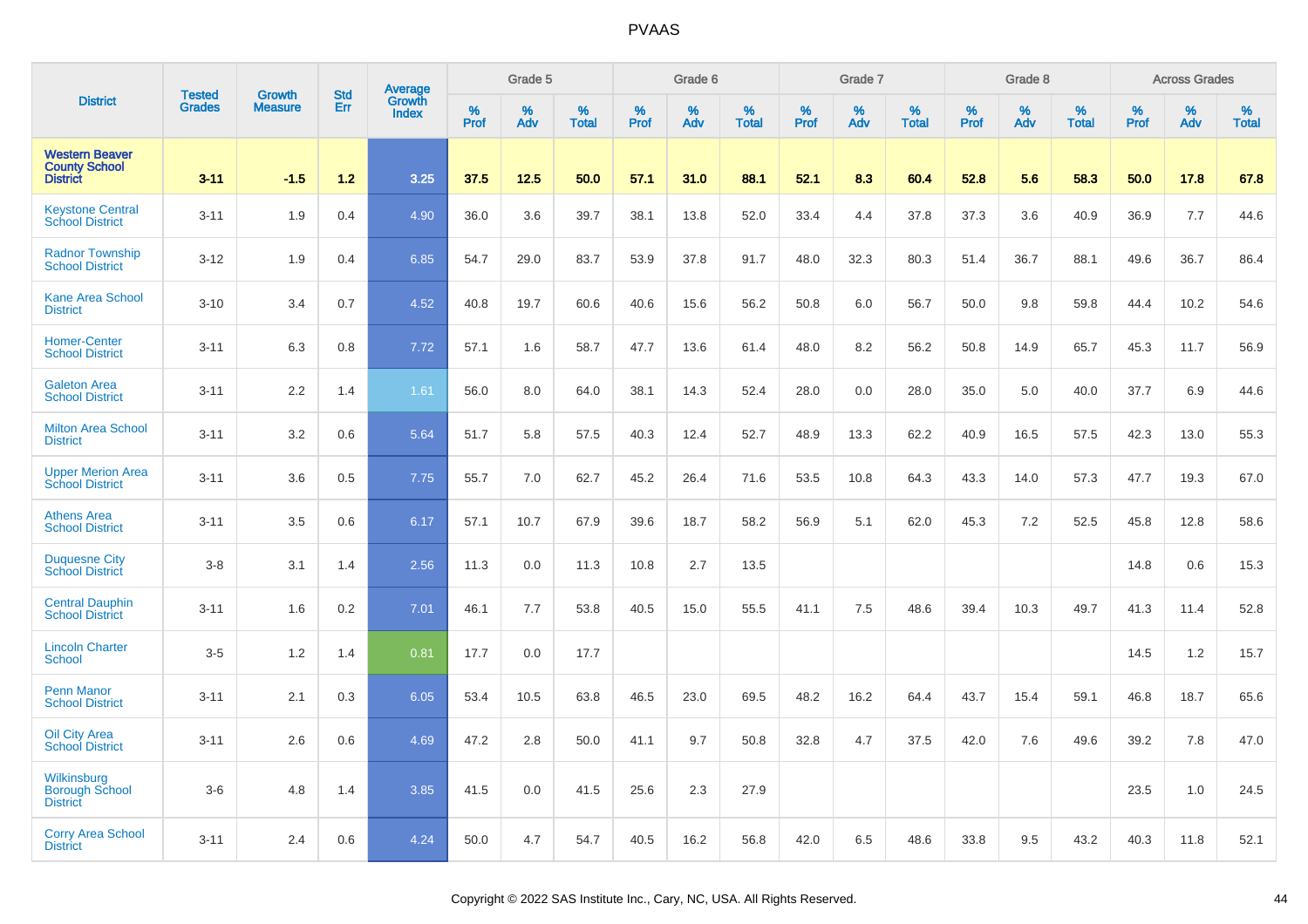|                                                                  |                         |                                 | <b>Std</b> | Average                |                     | Grade 5     |                   |              | Grade 6  |                   |              | Grade 7  |                   |              | Grade 8  |                   |           | <b>Across Grades</b> |                   |
|------------------------------------------------------------------|-------------------------|---------------------------------|------------|------------------------|---------------------|-------------|-------------------|--------------|----------|-------------------|--------------|----------|-------------------|--------------|----------|-------------------|-----------|----------------------|-------------------|
| <b>District</b>                                                  | <b>Tested</b><br>Grades | <b>Growth</b><br><b>Measure</b> | Err        | Growth<br><b>Index</b> | $\%$<br><b>Prof</b> | $\%$<br>Adv | %<br><b>Total</b> | $\%$<br>Prof | %<br>Adv | %<br><b>Total</b> | $\%$<br>Prof | %<br>Adv | %<br><b>Total</b> | $\%$<br>Prof | %<br>Adv | %<br><b>Total</b> | %<br>Prof | %<br>Adv             | %<br><b>Total</b> |
| <b>Western Beaver</b><br><b>County School</b><br><b>District</b> | $3 - 11$                | $-1.5$                          | $1.2$      | 3.25                   | 37.5                | 12.5        | 50.0              | 57.1         | 31.0     | 88.1              | 52.1         | 8.3      | 60.4              | 52.8         | 5.6      | 58.3              | 50.0      | 17.8                 | 67.8              |
| <b>Juniata County</b><br><b>School District</b>                  | $3 - 12$                | 2.7                             | 0.5        | 6.20                   | 42.6                | 3.0         | 45.6              | 31.9         | 6.2      | 38.1              | 36.6         | 5.5      | 42.1              | 36.5         | 8.4      | 44.9              | 36.0      | 7.7                  | 43.7              |
| <b>Mastery Charter</b><br>School John Wister<br>Elementary       | $3-5$                   | 2.7                             | 2.5        | 1.08                   | 8.3                 | 0.0         | 8.3               |              |          |                   |              |          |                   |              |          |                   | 10.8      | 0.0                  | 10.8              |
| <b>Otto-Eldred School</b><br><b>District</b>                     | $3 - 11$                | 5.1                             | 1.0        | 5.26                   | 57.1                | 9.5         | 66.7              | 47.5         | 15.0     | 62.5              | 42.2         | 11.1     | 53.3              | 35.4         | 12.5     | 47.9              | 43.8      | 11.1                 | 54.9              |
| <b>Universal Daroff</b><br><b>Charter School</b>                 | $3-8$                   | 4.3                             | 0.8        | 5.09                   | 14.5                | 0.0         | 14.5              | 20.4         | 1.8      | 22.2              | 12.5         | 2.1      | 14.6              | 21.8         | 0.0      | 21.8              | 15.2      | 1.3                  | 16.5              |
| <b>Bentworth School</b><br><b>District</b>                       | $3 - 11$                | 2.1                             | 0.7        | 2.98                   | 60.3                | 15.4        | 75.6              | 46.1         | 6.7      | 52.8              | 52.5         | 20.0     | 72.5              | 43.3         | 11.9     | 55.2              | 52.1      | 16.1                 | 68.2              |
| <b>Wayne Highlands</b><br><b>School District</b>                 | $3 - 11$                | 2.9                             | 0.5        | 5.65                   | 54.3                | 11.4        | 65.7              | 49.3         | 20.3     | 69.6              | 46.4         | 19.6     | 66.1              | 49.7         | 14.1     | 63.8              | 47.2      | 17.9                 | 65.1              |
| <b>Mastery Charter</b><br>School - Gratz<br>Campus               | $7 - 10$                | 5.0                             | 1.4        | 3.77                   |                     |             |                   |              |          |                   | 19.4         | 0.0      | 19.4              | 7.3          | 0.0      | 7.3               | 13.0      | 0.0                  | 13.0              |
| Wissahickon<br><b>School District</b>                            | $3 - 10$                | 2.9                             | 0.3        | 8.48                   | 58.6                | 18.8        | 77.4              | 42.2         | 37.2     | 79.4              | 56.8         | 19.3     | 76.1              | 49.3         | 28.5     | 77.8              | 49.2      | 28.7                 | 77.9              |
| <b>Mifflin County</b><br><b>School District</b>                  | $3 - 11$                | 2.7                             | 0.4        | 9.04                   | 49.5                | 8.0         | 57.4              | 35.1         | 15.2     | 50.3              | 45.2         | 7.3      | 52.5              | 40.4         | 4.9      | 45.3              | 40.4      | 9.0                  | 49.4              |
| <b>West Perry School</b><br><b>District</b>                      | $3 - 11$                | 3.7                             | 0.5        | 7.43                   | 45.0                | 8.7         | 53.7              | 41.7         | 21.8     | 63.5              | 44.2         | 7.9      | 52.1              | 53.3         | 13.3     | 66.7              | 44.0      | 14.2                 | 58.2              |
| <b>Bangor Area</b><br><b>School District</b>                     | $3 - 12$                | 3.3                             | 0.5        | 6.54                   | 38.6                | 14.4        | 52.9              | 45.3         | 16.7     | 62.0              | 47.3         | 9.5      | 56.8              | 43.3         | 8.0      | 51.3              | 44.8      | 13.6                 | 58.4              |
| <b>Universal Alcorn</b><br><b>Charter School</b>                 | $3 - 8$                 | 6.0                             | 0.9        | 6.81                   | 32.1                | 9.4         | 41.5              | 34.0         | 6.0      | 40.0              | 37.5         | 3.6      | 41.1              | 28.2         | 0.0      | 28.2              | 29.2      | 4.4                  | 33.6              |
| <b>Mastery Charter</b><br>School -<br>Shoemaker<br>Campus        | $7 - 10$                | 5.8                             | 1.6        | 3.54                   |                     |             |                   |              |          |                   | 26.7         | 6.7      | 33.3              | 25.9         | 0.0      | 25.9              | 26.3      | 3.5                  | 29.8              |
| <b>Conestoga Valley</b><br><b>School District</b>                | $3 - 11$                | 4.1                             | 0.4        | 11.87                  | 45.1                | 10.2        | 55.3              | 37.5         | 28.4     | 65.9              | 44.6         | 10.7     | 55.4              | 39.6         | 18.3     | 57.9              | 42.4      | 17.7                 | 60.2              |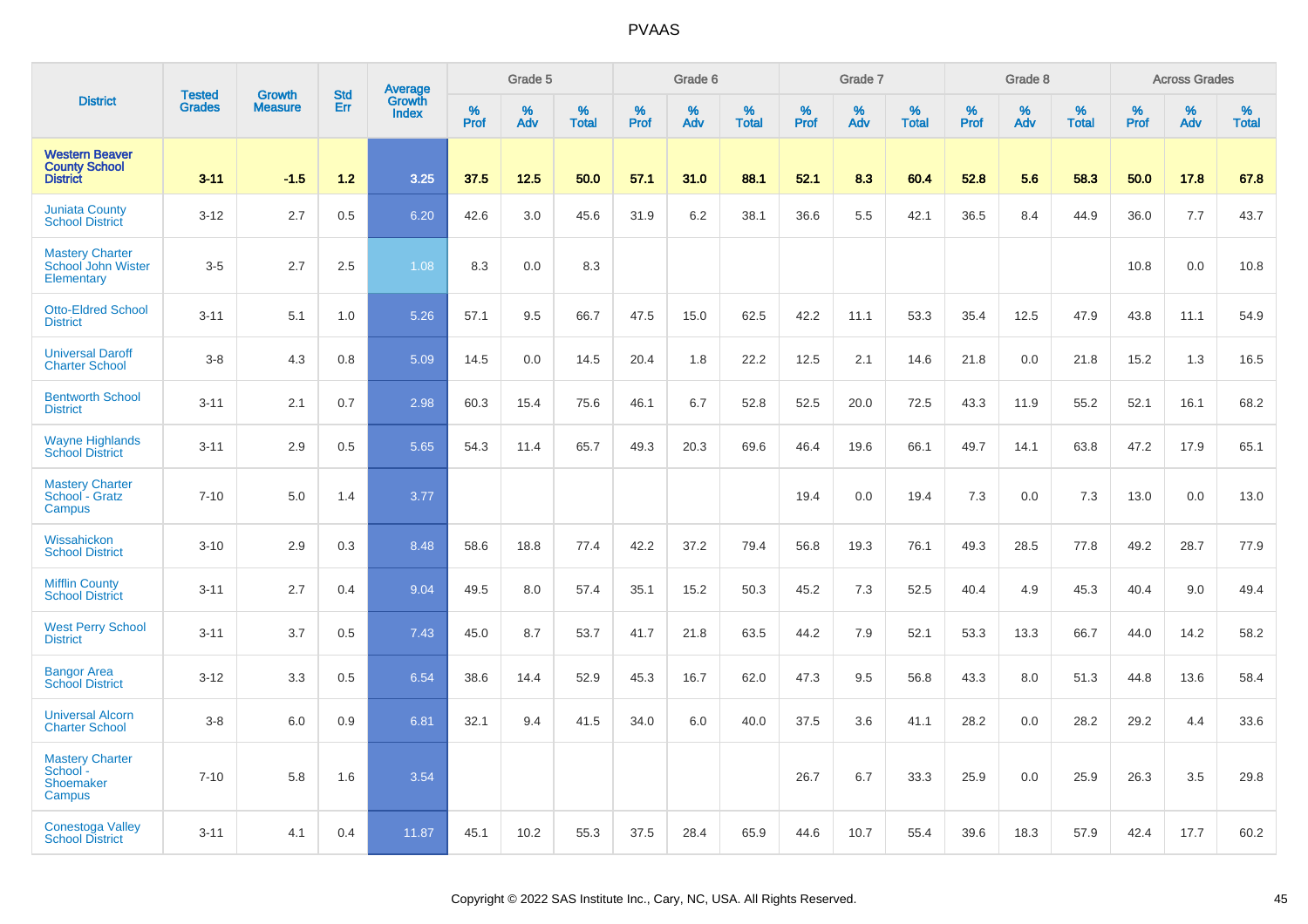|                                                                  | <b>Tested</b> | <b>Growth</b>  | <b>Std</b> | Average                       |              | Grade 5  |                   |           | Grade 6  |                   |           | Grade 7  |                   |           | Grade 8  |                   |           | <b>Across Grades</b> |                   |
|------------------------------------------------------------------|---------------|----------------|------------|-------------------------------|--------------|----------|-------------------|-----------|----------|-------------------|-----------|----------|-------------------|-----------|----------|-------------------|-----------|----------------------|-------------------|
| <b>District</b>                                                  | <b>Grades</b> | <b>Measure</b> | Err        | <b>Growth</b><br><b>Index</b> | $\%$<br>Prof | %<br>Adv | %<br><b>Total</b> | %<br>Prof | %<br>Adv | %<br><b>Total</b> | %<br>Prof | %<br>Adv | %<br><b>Total</b> | %<br>Prof | %<br>Adv | %<br><b>Total</b> | %<br>Prof | %<br>Adv             | %<br><b>Total</b> |
| <b>Western Beaver</b><br><b>County School</b><br><b>District</b> | $3 - 11$      | $-1.5$         | $1.2$      | 3.25                          | 37.5         | 12.5     | 50.0              | 57.1      | 31.0     | 88.1              | 52.1      | 8.3      | 60.4              | 52.8      | 5.6      | 58.3              | 50.0      | 17.8                 | 67.8              |
| <b>Littlestown Area</b><br><b>School District</b>                | $3 - 11$      | 4.6            | 0.6        | 7.92                          | 49.6         | 3.5      | 53.1              | 50.8      | 15.6     | 66.4              | 37.0      | 7.4      | 44.4              | 55.6      | 6.4      | 61.9              | 45.7      | 9.8                  | 55.5              |
| <b>Boys Latin Of</b><br>Philadelphia<br><b>Charter School</b>    | $6 - 12$      | 2.7            | 0.8        | 3.28                          |              |          |                   | 9.0       | 1.5      | 10.4              | 18.1      | 1.2      | 19.3              | 22.6      | 1.1      | 23.7              | 17.3      | 1.2                  | 18.5              |
| <b>Crawford Central</b><br><b>School District</b>                | $3 - 11$      | 3.3            | 0.4        | 7.81                          | 48.1         | 4.2      | 52.3              | 37.2      | 13.2     | 50.4              | 40.0      | 13.1     | 53.1              | 42.5      | 12.0     | 54.5              | 40.4      | 10.5                 | 50.9              |
| <b>Quaker Valley</b><br><b>School District</b>                   | $3 - 11$      | 2.7            | 0.6        | 4.90                          | 56.0         | 24.1     | 80.1              | 33.6      | 45.4     | 79.0              | 53.5      | 25.7     | 79.2              | 57.6      | 23.5     | 81.1              | 47.9      | 33.9                 | 81.8              |
| <b>Hempfield School</b><br><b>District</b>                       | $3 - 11$      | 2.2            | 0.3        | 6.93                          | 52.4         | 9.3      | 61.6              | 44.6      | 23.5     | 68.1              | 43.1      | 21.1     | 64.2              | 46.0      | 20.1     | 66.1              | 45.8      | 20.4                 | 66.2              |
| John B. Stetson<br><b>Charter School</b>                         | $5-8$         | 3.5            | 0.6        | 5.56                          | 4.5          | 0.0      | 4.5               | 6.4       | 0.0      | 6.4               | 10.2      | 0.0      | 10.2              | 10.5      | 1.6      | 12.1              | 8.5       | 0.5                  | 8.9               |
| <b>Chester</b><br>Community<br><b>Charter School</b>             | $3-8$         | 3.8            | 0.6        | 6.24                          | 15.7         | 0.8      | 16.4              | 11.9      | 1.8      | 13.8              | 15.2      | 1.0      | 16.2              | 14.8      | 0.0      | 14.8              | 13.2      | 0.7                  | 13.9              |
| <b>Greencastle-Antrim</b><br><b>School District</b>              | $3 - 11$      | 2.7            | 0.4        | 6.18                          | 46.3         | 16.4     | 62.7              | 41.0      | 28.2     | 69.2              | 45.4      | 20.7     | 66.1              | 51.7      | 14.7     | 66.4              | 44.6      | 20.8                 | 65.4              |
| <b>Northern Tioga</b><br><b>School District</b>                  | $3 - 12$      | 3.0            | 0.5        | 5.57                          | 45.2         | 2.6      | 47.7              | 48.2      | 9.8      | 58.0              | 41.7      | 7.0      | 48.7              | 51.2      | 8.4      | 59.5              | 44.8      | 9.6                  | 54.4              |
| <b>Line Mountain</b><br><b>School District</b>                   | $3 - 11$      | 5.9            | 0.7        | 8.01                          | 43.9         | 13.6     | 57.6              | 43.1      | 23.6     | 66.7              | 48.0      | 21.4     | 69.4              | 43.7      | 11.3     | 54.9              | 43.0      | 17.5                 | 60.5              |
| <b>Brockway Area</b><br><b>School District</b>                   | $3 - 11$      | 4.2            | 0.7        | 5.89                          | 61.5         | 14.1     | 75.6              | 40.6      | 34.8     | 75.4              | 44.4      | 9.9      | 54.3              | 50.0      | 9.7      | 59.7              | 46.6      | 17.4                 | 64.0              |
| <b>Gettysburg Area</b><br><b>School District</b>                 | $3 - 11$      | 2.5            | 0.4        | 5.70                          | 52.6         | 9.8      | 62.3              | 42.6      | 22.5     | 65.1              | 48.1      | 11.6     | 59.7              | 44.9      | 10.3     | 55.1              | 45.0      | 16.0                 | 61.0              |
| <b>Smethport Area</b><br><b>School District</b>                  | $3 - 12$      | 6.2            | 0.8        | 7.41                          | 54.0         | 8.0      | 62.0              | 43.3      | 21.7     | 65.0              | 33.8      | 9.2      | 43.1              | 46.9      | 12.5     | 59.4              | 41.6      | 15.0                 | 56.6              |
| <b>Moshannon Valley</b><br><b>School District</b>                | $3 - 10$      | 5.6            | 0.8        | 6.66                          | 51.1         | 2.1      | 53.2              | 24.1      | 22.2     | 46.3              | 45.2      | 1.6      | 46.8              | 41.8      | 6.0      | 47.8              | 39.6      | 7.8                  | 47.4              |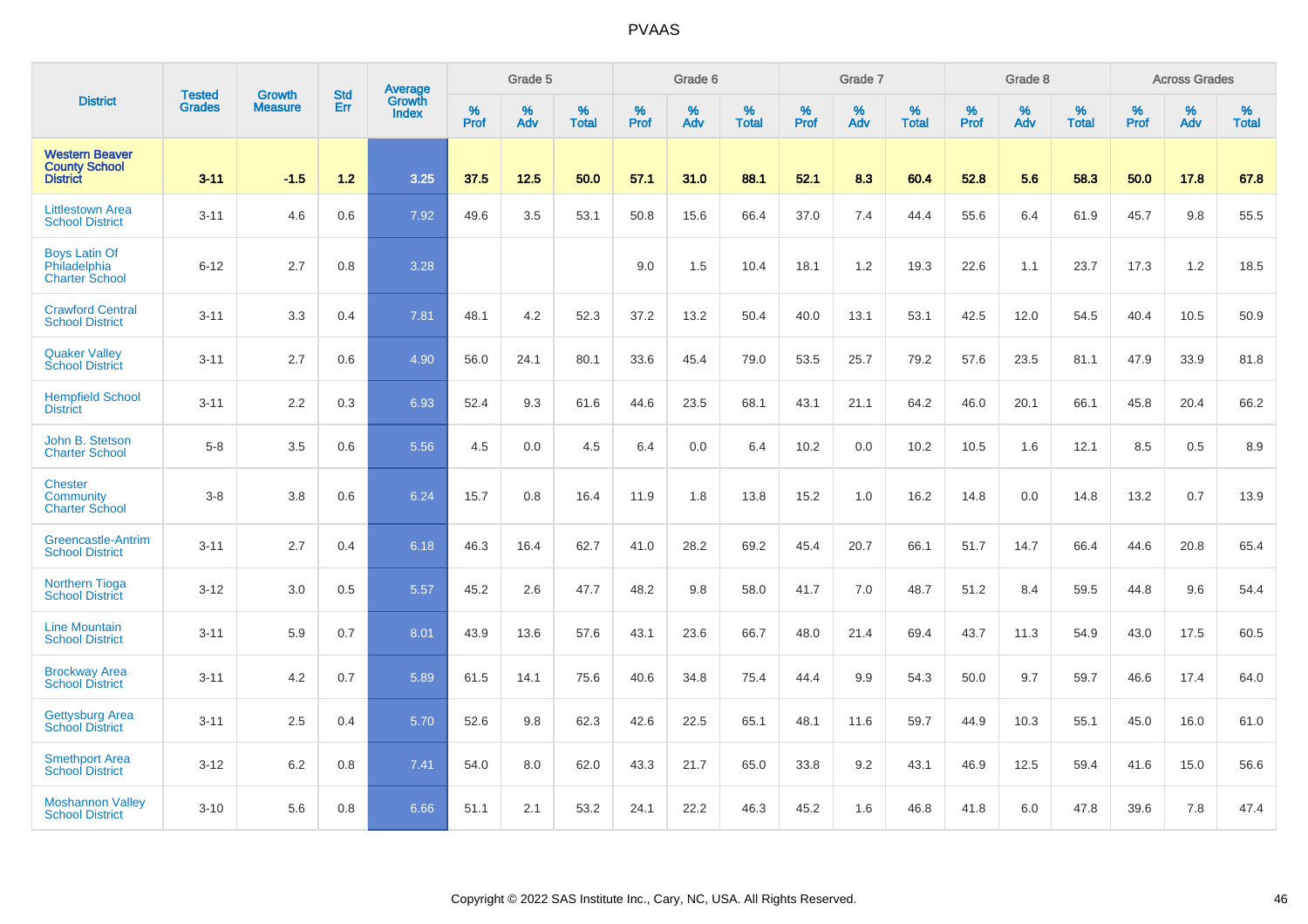|                                                                                | <b>Tested</b> | <b>Growth</b>  | <b>Std</b> | Average                |                  | Grade 5  |                   |           | Grade 6  |                   |           | Grade 7  |                   |           | Grade 8  |                   |                  | <b>Across Grades</b> |                   |
|--------------------------------------------------------------------------------|---------------|----------------|------------|------------------------|------------------|----------|-------------------|-----------|----------|-------------------|-----------|----------|-------------------|-----------|----------|-------------------|------------------|----------------------|-------------------|
| <b>District</b>                                                                | <b>Grades</b> | <b>Measure</b> | Err        | Growth<br><b>Index</b> | %<br><b>Prof</b> | %<br>Adv | %<br><b>Total</b> | %<br>Prof | %<br>Adv | %<br><b>Total</b> | %<br>Prof | %<br>Adv | %<br><b>Total</b> | %<br>Prof | %<br>Adv | %<br><b>Total</b> | %<br><b>Prof</b> | %<br>Adv             | %<br><b>Total</b> |
| <b>Western Beaver</b><br><b>County School</b><br><b>District</b>               | $3 - 11$      | $-1.5$         | $1.2$      | 3.25                   | 37.5             | 12.5     | 50.0              | 57.1      | 31.0     | 88.1              | 52.1      | 8.3      | 60.4              | 52.8      | 5.6      | 58.3              | 50.0             | 17.8                 | 67.8              |
| <b>Lewisburg Area</b><br><b>School District</b>                                | $3 - 11$      | 4.0            | 0.6        | 6.97                   | 53.1             | 21.2     | 74.3              | 38.8      | 38.8     | 77.7              | 42.6      | 30.9     | 73.5              | 43.0      | 31.1     | 74.1              | 44.8             | 30.1                 | 74.9              |
| Solanco School<br><b>District</b>                                              | $3 - 11$      | 2.8            | 0.4        | 6.54                   | 47.3             | 9.0      | 56.2              | 52.1      | 16.9     | 69.0              | 37.0      | 14.8     | 51.7              | 40.8      | 15.0     | 55.9              | 43.0             | 14.5                 | 57.5              |
| <b>Bear Creek</b><br>Community<br><b>Charter School</b>                        | $3-8$         | 5.5            | 0.9        | 6.44                   | 51.9             | 7.7      | 59.6              | 47.1      | 19.6     | 66.7              | 42.3      | 7.7      | 50.0              | 34.7      | 10.2     | 44.9              | 45.2             | 12.1                 | 57.4              |
| <b>West Philadelphia</b><br>Achievement<br>Charter<br><b>Elementary School</b> | $3-5$         | 3.8            | 1.6        | 2.40                   | 21.0             | 0.0      | 21.0              |           |          |                   |           |          |                   |           |          |                   | 18.1             | 1.5                  | 19.6              |
| <b>Seven Generations</b><br><b>Charter School</b>                              | $3-5$         | 5.1            | 2.1        | 2.46                   | 62.2             | 2.7      | 64.9              |           |          |                   |           |          |                   |           |          |                   | 48.0             | 8.8                  | 56.8              |
| <b>Armstrong School</b><br><b>District</b>                                     | $3 - 11$      | 3.2            | 0.3        | 9.41                   | 46.0             | 6.3      | 52.3              | 44.4      | 17.4     | 61.8              | 48.7      | 8.8      | 57.5              | 45.3      | 11.5     | 56.8              | 45.4             | 12.6                 | 58.0              |
| <b>Bradford Area</b><br><b>School District</b>                                 | $3 - 12$      | 3.9            | 0.5        | 7.92                   | 53.6             | 11.3     | 64.9              | 40.7      | 19.2     | 59.9              | 47.0      | 11.6     | 58.6              | 46.2      | 16.0     | 62.2              | 45.7             | 15.1                 | 60.8              |
| <b>Premier Arts And</b><br><b>Science Charter</b><br><b>School</b>             | $3-5$         | 5.2            | 2.1        | 2.52                   | 16.7             | 0.0      | 16.7              |           |          |                   |           |          |                   |           |          |                   | 14.2             | 1.9                  | 16.0              |
| <b>Universal Vare</b><br><b>Charter School</b>                                 | $6 - 8$       | 6.8            | 1.3        | 5.11                   |                  |          |                   | 11.8      | 17.6     | 29.4              | 16.7      | 0.0      | 16.7              | 28.6      | 1.6      | 30.2              | 22.7             | 3.6                  | 26.4              |
| <b>Bucks County</b><br><b>Montessori Charter</b><br><b>School</b>              | $3-6$         | 10.3           | 1.9        | 5.31                   | 64.5             | 19.4     | 83.9              | 35.7      | 57.1     | 92.9              |           |          |                   |           |          |                   | 51.1             | 35.1                 | 86.2              |
| <b>Circle Of Seasons</b><br><b>Charter School</b>                              | $3-8$         | 11.4           | 1.3        | 9.02                   | 65.7             | 11.4     | 77.1              | 50.0      | 20.0     | 70.0              | 44.4      | 19.4     | 63.9              |           |          |                   | 50.8             | 18.6                 | 69.5              |
| <b>Bedford Area</b><br><b>School District</b>                                  | $3 - 11$      | 5.0            | 0.6        | 8.52                   | 54.2             | 3.4      | 57.6              | 37.1      | 16.4     | 53.4              | 44.8      | 13.8     | 58.6              | 42.8      | 12.2     | 55.0              | 46.2             | 12.2                 | 58.4              |
| Spring-Ford Area<br><b>School District</b>                                     | $3 - 11$      | 2.9            | 0.3        | 10.53                  | 62.0             | 13.4     | 75.4              | 51.9      | 27.2     | 79.1              | 52.7      | 21.3     | 74.0              | 52.4      | 21.8     | 74.2              | 51.9             | 24.7                 | 76.6              |